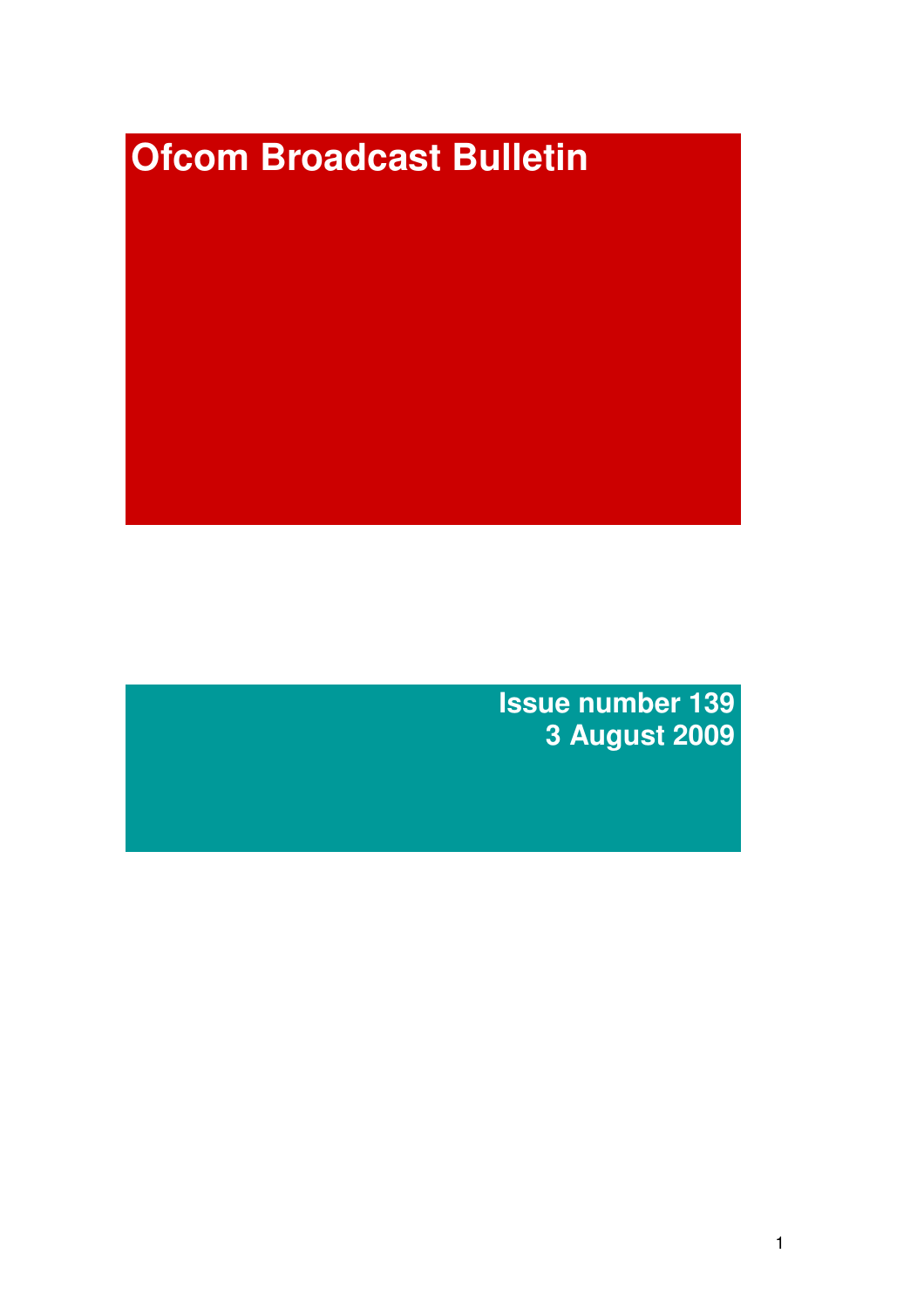# **Contents**

| <u>Introduction</u>                                                                                                                                  | 3  |
|------------------------------------------------------------------------------------------------------------------------------------------------------|----|
| <b>Standards cases</b>                                                                                                                               |    |
| In Breach                                                                                                                                            |    |
| <b>Comment &amp; The Real Deal</b><br>Press TV, January 2009, Various dates and times                                                                | 5  |
| <b>Radio Asian Fever</b><br>Coverage of the European Elections, 10 May 2009, 18:00                                                                   | 15 |
| <b>CricketAM</b><br>Sky Sports 1, 2 August 2008, 09:00<br><b>SoccerAM</b><br>Sky Sports 1 and Sky One, 13 December 2008<br>and 3 January 2009, 09:00 | 18 |
| Free-to-view promotion for Playboy TV<br>'Adult Previews' channel, Virgin Media,<br>5 May 2009, 22:00                                                | 26 |
| <b>Stonecold TV</b><br>My Channel, 20 May 2009, 18:30                                                                                                | 28 |
| Resolved                                                                                                                                             |    |
| <b>Snoop Dogg's Fatherhood</b><br>4 Music, 20 April 2009, 19:00                                                                                      | 30 |
| <b>Trailer for 'Black'</b><br>9X, 8 June 2009, approximately 09:50                                                                                   | 32 |
| <b>Not in Breach</b>                                                                                                                                 |    |
| It Pays to Watch<br>Five, 15 October 2008, 17:30                                                                                                     | 33 |
| <b>Fairness &amp; Privacy cases</b>                                                                                                                  |    |
| <b>Not Upheld</b>                                                                                                                                    |    |
| <b>Complaint by The Viscount Monckton of Brenchley</b><br>Earth: The Climate Wars, BBC2, 14 September 2008                                           | 36 |
| <b>Complaint by Professor Timothy Ball</b><br>Earth: The Climate Wars, BBC2, 14 September 2008                                                       | 46 |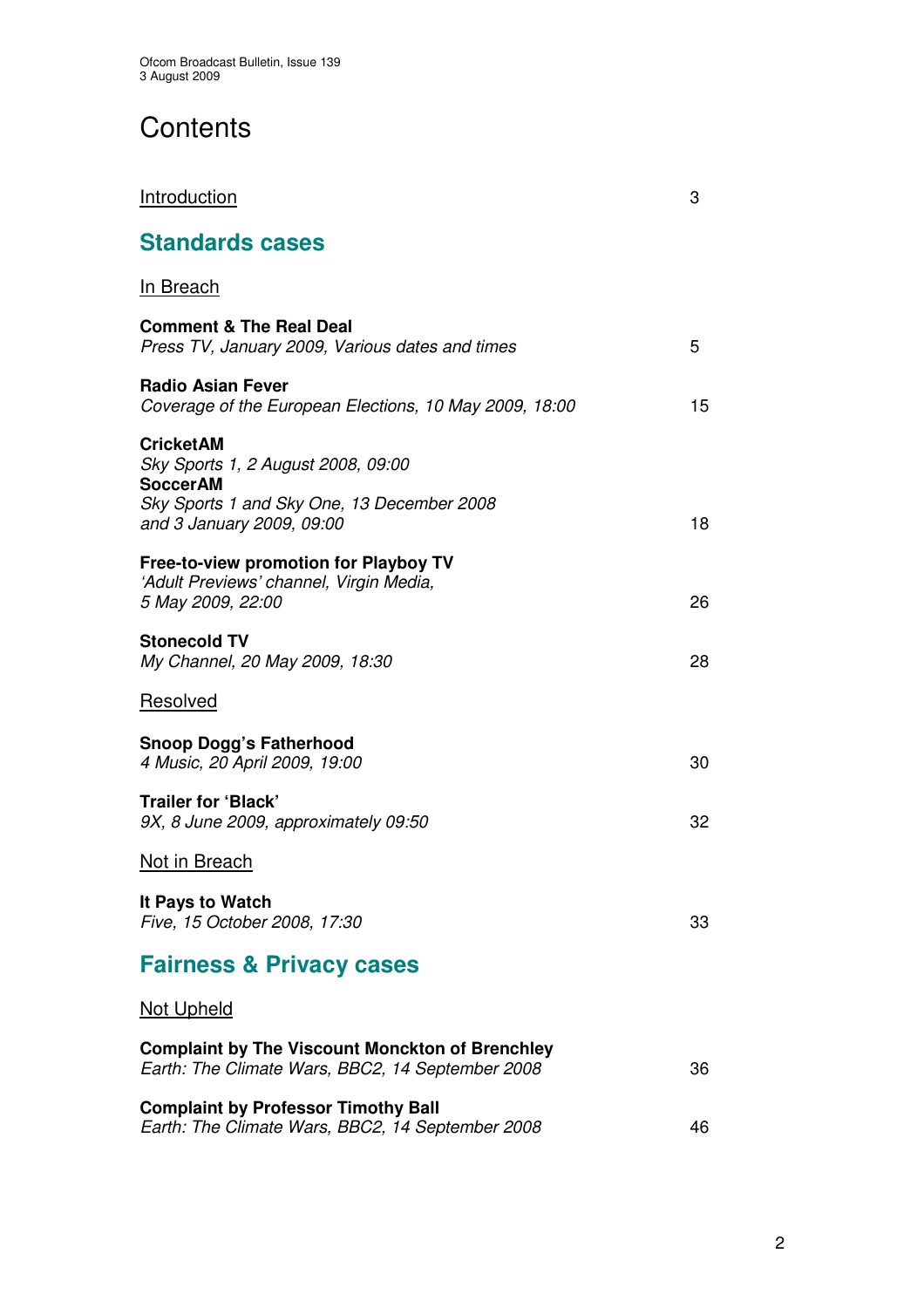| <b>Complaint by the community of Middlesbrough</b><br>and by Middlesbrough Council made on their<br>behalf by the Mayor of Middlesbrough, Mr Ray Mallon |     |
|---------------------------------------------------------------------------------------------------------------------------------------------------------|-----|
| Location, Location, Location: Best and Worst Live,<br>Channel 4, 17 October 2007                                                                        | 56  |
| <b>Complaint by Booker Limited</b><br>Mischief: Britain's Really Disgusting Foods,                                                                      |     |
| BBC3, 14 August 2008                                                                                                                                    | 72  |
| <b>Complaint by Mr Terry Barnes</b><br>Bobski the Builder, Channel 4, 16 October 2008                                                                   | 89  |
| <b>Complaint by Mr Billy Johnston</b><br>Road Wars, Sky One, 16 June 2008<br>and Sky Two, 17 June 2008                                                  | 98  |
| <b>Complaint by Mr Jason Smith made on</b><br>his behalf by Mr Trevor Jones                                                                             |     |
| The Ferret, ITV Wales, 19 November 2008                                                                                                                 | 105 |
| Other programmes not in breach/resolved                                                                                                                 | 112 |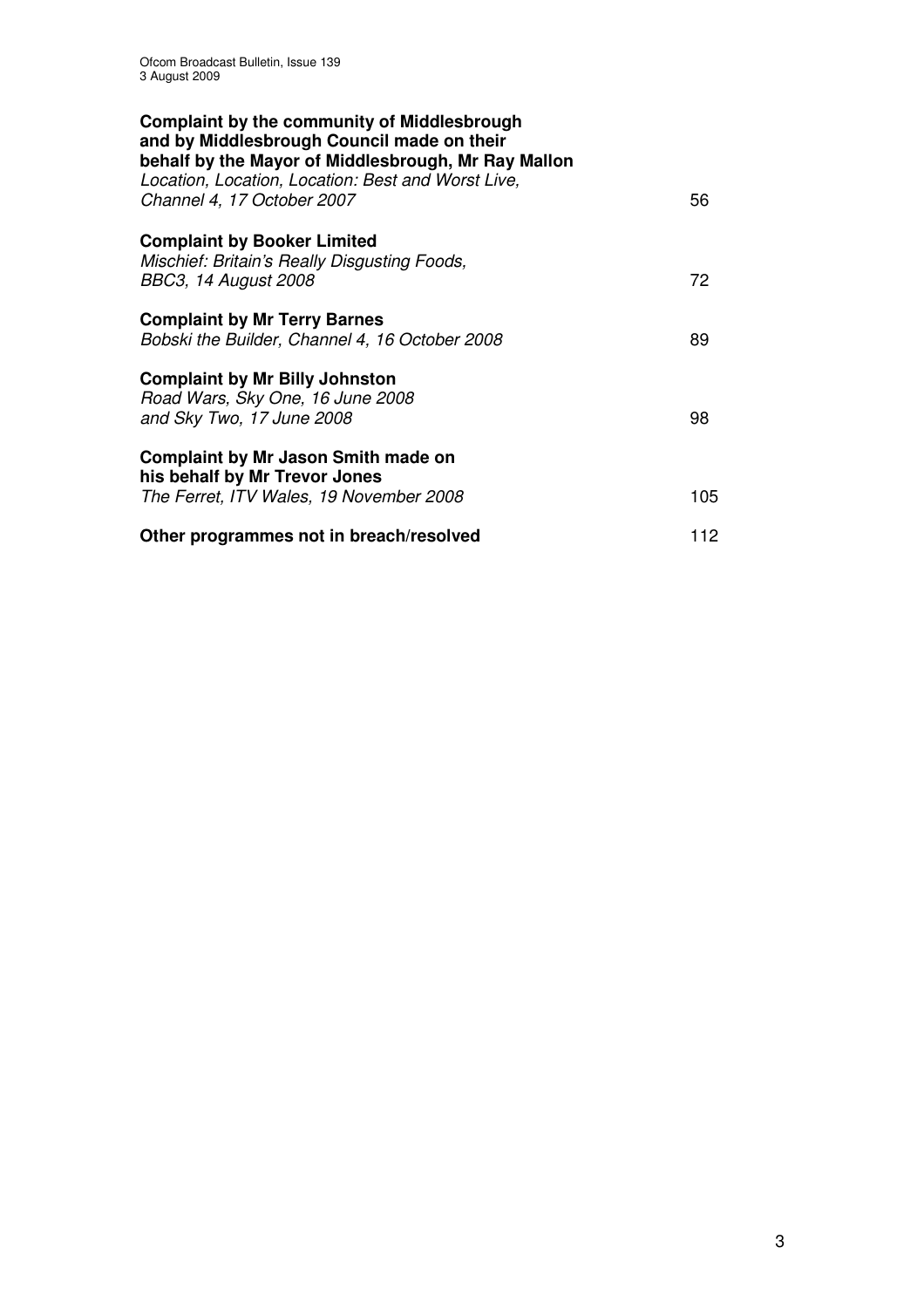# Introduction

The Broadcast Bulletin reports on the outcome of investigations into alleged breaches of those Ofcom codes which broadcasting licensees are required to comply. These include:

- a) Ofcom's Broadcasting Code ("the Code") which took effect on 25 July 2005 (with the exception of Rule 10.17 which came into effect on 1 July 2005). This Code is used to assess the compliance of all programmes broadcast on or after 25 July 2005. The Broadcasting Code can be found at http://www.ofcom.org.uk/tv/ifi/codes/bcode/
- b) the Code on the Scheduling of Television Advertising ("COSTA") which came into effect on 1 September 2008 and contains rules on how much advertising and teleshopping may be scheduled in programmes, how many breaks are allowed and when they may be taken. COSTA can be found at http://www.ofcom.org.uk/tv/ifi/codes/code\_adv/tacode.pdf.
- c) other codes and requirements that may also apply to broadcasters, depending on their circumstances. These include the Code on Television Access Services (which sets out how much subtitling, signing and audio description relevant licensees must provide), the Code on Electronic Programme Guides, the Code on Listed Events, and the Cross Promotion Code. Links to all these codes can be found at http://www.ofcom.org.uk/tv/ifi/codes/

From time to time adjudications relating to advertising content may appear in the Bulletin in relation to areas of advertising regulation which remain with Ofcom (including the application of statutory sanctions by Ofcom).

It is Ofcom policy to state the full language used on air by broadcasters who are the subject of a complaint where it is relevant to the case. Some of the language used in Ofcom Broadcast Bulletins may therefore cause offence.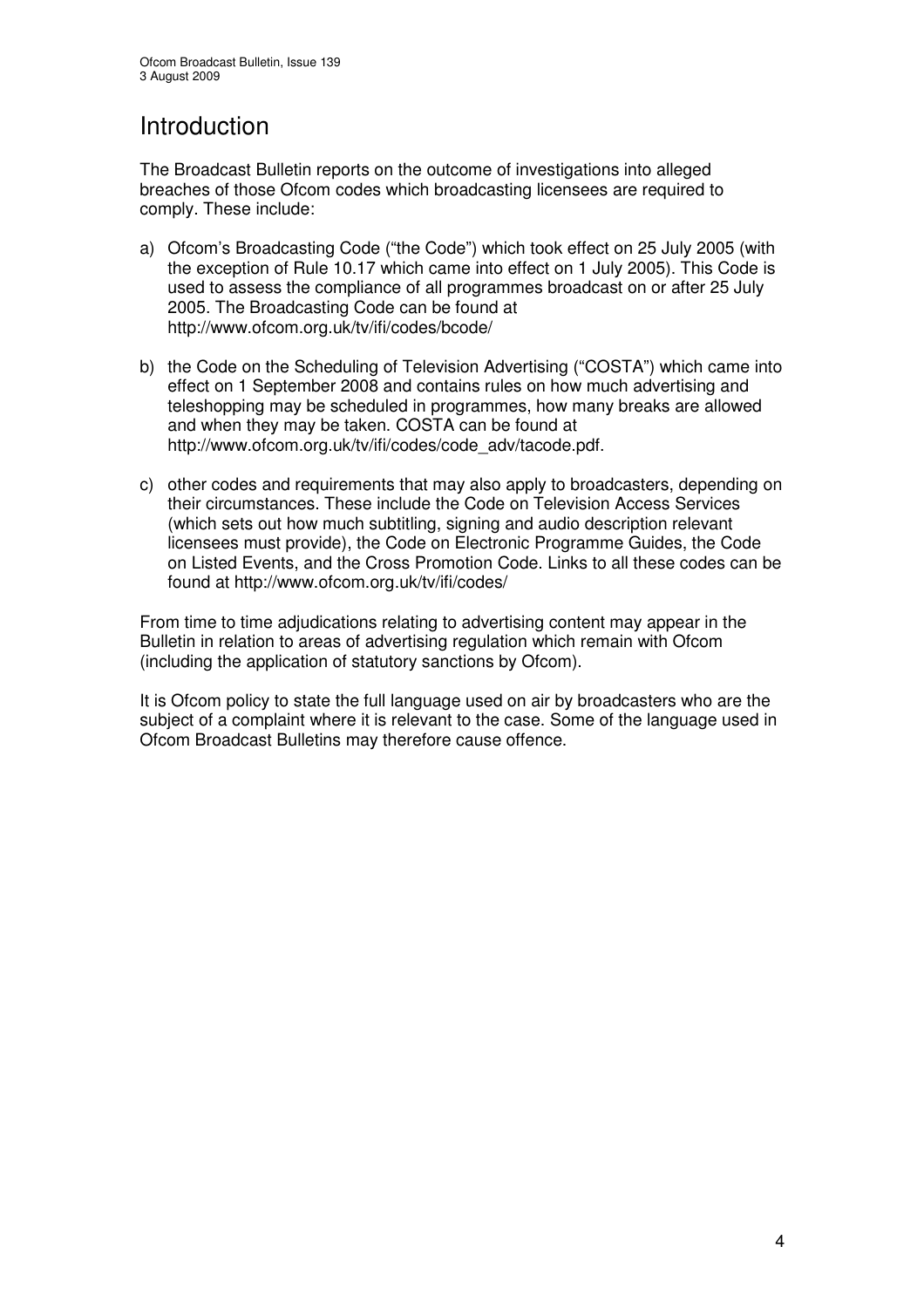# **Standards cases**

# **In Breach**

## **Comment & The Real Deal**

*Press TV, January 2009, Various dates and times*

### **Introduction**

Press TV is an Iranian international news network, which broadcasts in English. Press TV have explained to Ofcom that it receives funding from advertising revenue; Iranian tax-payers; sales from services provided in respect of the technical and engineering industry; and sales from its archives.

The Respect Party MP, George Galloway, presents two sixty minute long programmes on the channel:

- *Comment*, a weekly phone-in programme, starting at 20:30, in which viewers can contribute by telephone, email and SMS text on issues of interest in the news; and
- *The Real Deal*, a weekly current affairs programme, starting at 19:00 that includes interviews in the studio and by telephone.

During January 2009, whilst the Israeli armed forces were present in the Gaza strip, Ofcom received four complaints from viewers about three programmes:

- *Comment* broadcast on 8 January 2009 ("the 8 January *Comment*");
- *Comment* broadcast on 15 January 2009 ("the 15 January *Comment*"); and
- *The Real Deal* broadcast on 18 January 2009 ("the 18 January *Real Deal*").

Complainants considered that these programmes were biased against Israel, when dealing with the issue of the Israeli military presence in Gaza. During its investigation, Ofcom also viewed and had concerns about a fourth programme, an edition of *Comment* broadcast on 23 January 2009 ("the 23 January *Comment*").

These three editions of *Comment* were exclusively devoted to the subject of Gaza. During these programmes, George Galloway interacted with the audience in two ways: he answered telephone calls live; and he read out and commented on emails and SMS texts received from viewers, which were displayed on a Comment Wall in the studio. The emails and texts from viewers also appeared on rolling graphics that were shown on screen during the programmes.

The 18 January *Real Deal* was a current affairs programme, which, in addition to the issue of Gaza, dealt with a number of subjects, but principally: the gas dispute between Russia and the Ukraine; and the proposed new runway at Heathrow airport. The editorial approach taken by the programme was indicated by George Galloway, in his introduction to the programme, when he said:

### "*Bringing you the news and views you just won't find in the corporate media*".

In the section of the programme that discussed Gaza George Galloway conducted a live studio interview with the Palestinian author, Ahmed Masoud. In addition, there was a telephone contribution from the American investigative reporter, Jeff Steinberg,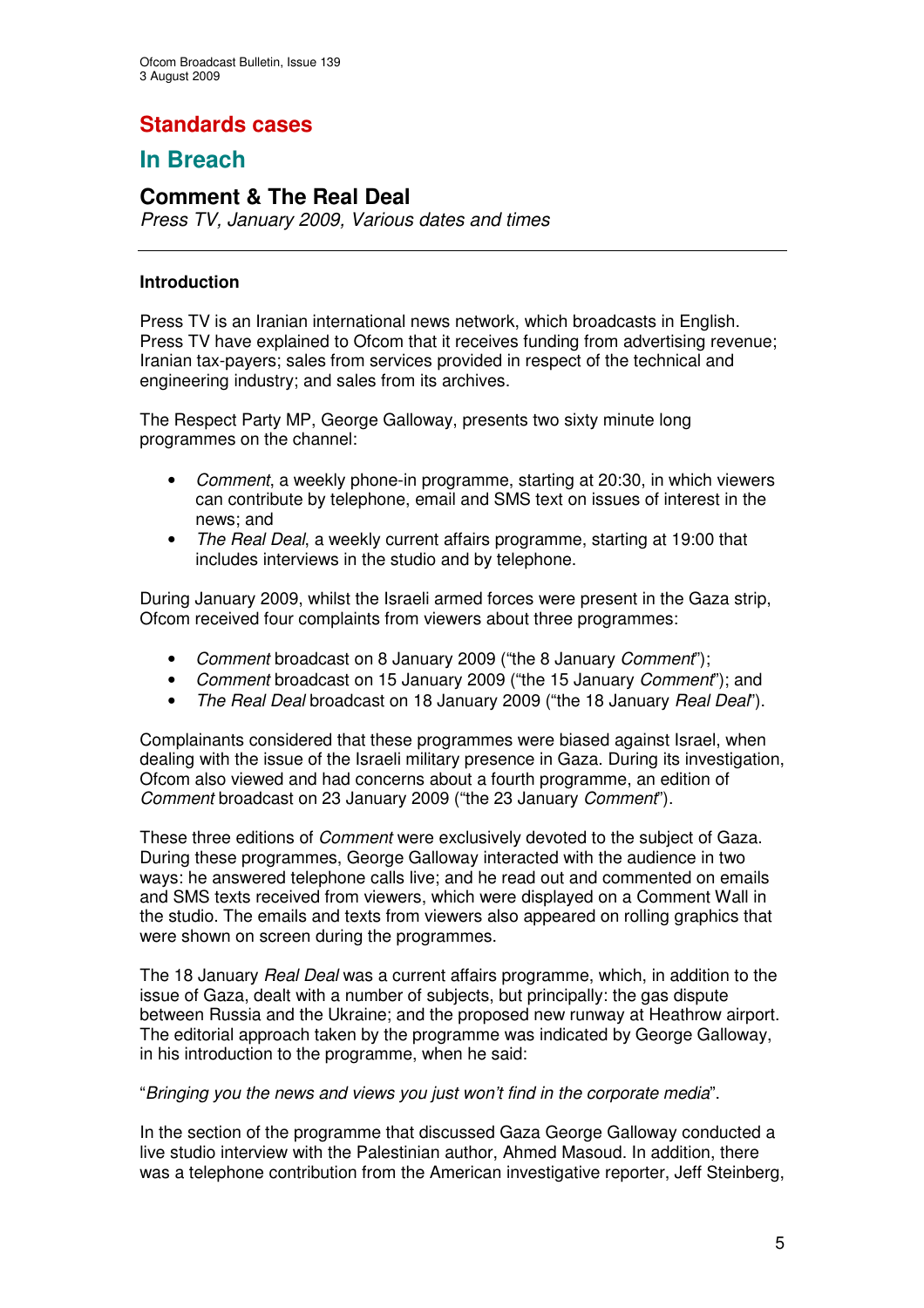who gave his perspective on alleged US involvement in Israeli Government policy towards Gaza.

Complainants considered that these four programmes ("the Programmes"), variously: failed to put both sides of the argument in relation to the situation in Gaza: constituted Iranian propaganda; and that George Galloway in particular did not conduct a balanced discussion on the issue of Gaza.

Ofcom wrote to Press TV, concerning the Programmes, asking for its comments under Rules 5.11 and 5.12:

- Rule 5.11 Due impartiality must be preserved on matters of major political and industrial controversy and major matters relating to current public policy by the person making the service in each programme or in clearly linked and timely programmes.
- Rule 5.12 In dealing with matters of major political and industrial controversy and major matters relating to current public policy an appropriately wide range of significant views must be included and given due weight in each programme or in clearly linked and timely programmes. Views and facts must not be misrepresented.

### **Response**

Press TV maintained that all the Programmes complied with the rules on impartiality in Section 5 of the Code, and it highlighted how it had included sufficient alternative views within the Programmes. Examples are set out below.

### *Comment*

*Comment* is a "phone-in" programme, and according to Press TV "it allows absolutely anyone to openly express their views and opinion" by telephone, email or SMS text. George Galloway encouraged viewers of all opinions to contribute to these programmes. For example, during the 15 January *Comment* he said:

*"We want to see your name up here in lights, whether you agree with us or not."*

The broadcaster added that *Comment* should be regarded as a series of clearly linked and timely programmes "as it covers so many subjects, but many issues are debated repeatedly, which gives viewers a number of chances to respond".

In particular, Press TV maintained that *Comment* is a "personal view" programme, where the identity of the presenter was of paramount importance. In the broadcaster's opinion, the audience is made aware that *Comment* is *"*a programme of opinion". In addition, *Comment* is an hour-long programme "which gives plenty of time for anyone to contribute". Further, viewers are able to leave telephone voice messages at any time, in between weekly editions of *Comment*, so as to express their opinions to the programme.

Concerning the various statements made by George Galloway against Israeli policy and its activities in Gaza, Press TV made the following points:

• George Galloway was expressing his opinion and many people agreed with him. For example, if viewers disagreed with George Galloway's stated view that Israel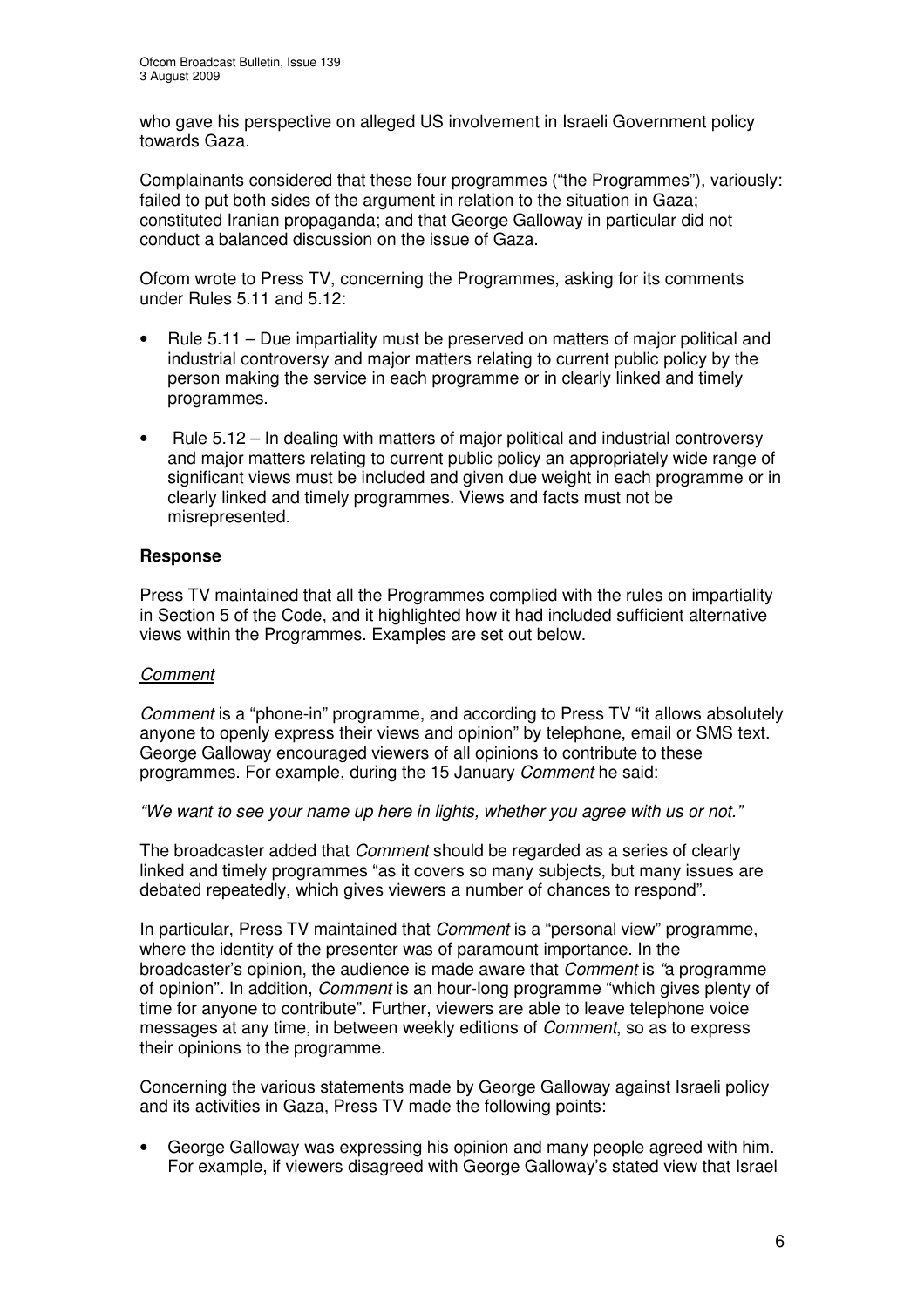had committed *"war crimes",* Press TV said that "we allow people to contribute to the show who believe that Israel has not committed a war crime. However, the number of people who believe the latter is only a small percentage, and therefore the contributions to the show reflect that";

- similarly, George Galloway expressed his view that Israel was guilty of: *"murder*[ing] *United Nations employees"*, based on news reports that Israeli airstrikes had caused the deaths of two UN agency employees. Press TV said this had resulted in the suspension of food delivery operations by that agency in Gaza. The broadcaster added that the use of the word *"murder"* in this case was in the context that Israel had been aware of the UN agency operating in Gaza "yet [Israel's] forces attack the same specified location, not on one occasion, but on several occasions, and ends up killing UN personnel, [which] is an act of murder". Press TV added that "it would be unreasonable to consider the use of the term *"murder"* as being partial, particularly when the daily context was such that Israel were ignoring calls for reducing its aggression on so many occasions";
- the broadcaster highlighted an example of an email contribution from one viewer who asked "*Why should Israel not protect itself?"* In response, George Galloway said that Israel's attack on Gaza was "*a funny way"* of protecting itself by "*slaughtering women and children by the hundreds in just two weeks*". According to Press TV, this showed that "viewers hear both sides of the account whereby one person has argued the need for Israel to defend itself and the other has questioned the manner in which Israel protects itself when so many civilians get killed"; and
- another email from a viewer said *"Stop disgracing yourself. Israel has millions of enemies. Stop killing our soul, George. Accept the reality. We are being attacked everyday"*. George Galloway replied by encouraging the viewer to ring in so that he could hear her view in more detail.

### *The Real Deal*

Concerning the 18 January *Real Deal*, Press TV made a number of points:

- George Galloway referred to a parliamentary debate in which he participated, and where he was in the clear minority on the issue of Gaza. According to Press TV, this clarified to viewers that the issue of Gaza was "not a one-sided subject, but is one that has different angles and can attract various points of view";
- in his interview with the Palestinian author, Ahmed Masoud, whose life had been affected by Israel's actions, according to Press TV it "would have been insensitive for George Galloway to tackle the Israeli line against his quest";
- the programme included a telephone interview with the investigative reporter, Jeff Steinberg. The latter was invited "to explain to viewers the Israeli perspective". This interview highlighted Israel's perspective on Iran, Hezbollah and Hamas and Israel's "objective to reduce the threat from such organisations, and in particular, to exterminate Hamas". In this way, the broadcaster said "the viewers [were] therefore given Israel's perception of the threat and can therefore make up their own minds about how Israel should deal with such a threat"; and
- when George Galloway referred to *"ethnic cleansing"* , Press TV said that he talked about the: *"ethnic cleansing of the Palestinian people from Southern*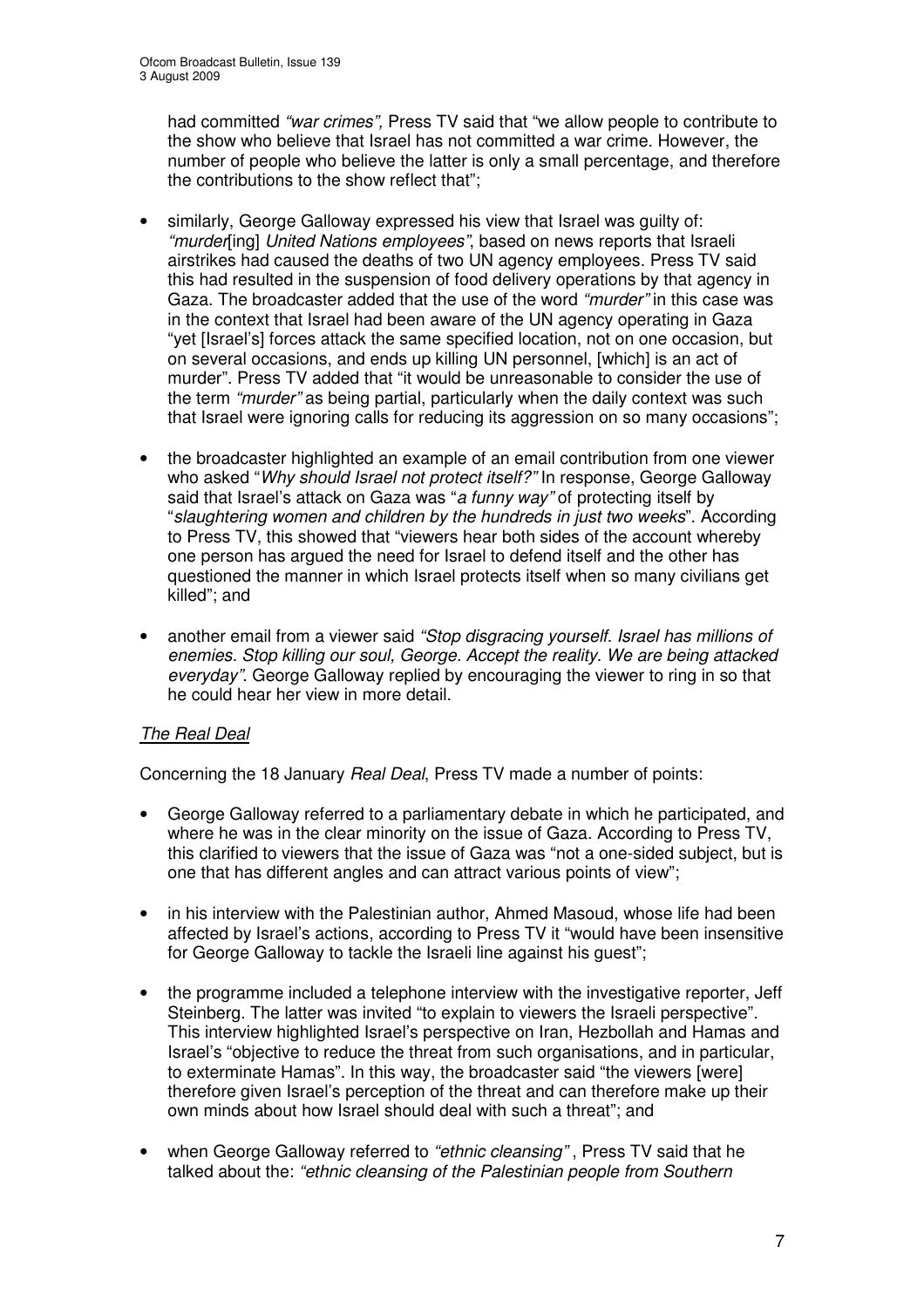*Palestine into Gaza".* In this way, the viewers understand the use of the term *"ethnic cleansing"* as the transfer of a people from one area into the next.

### **Decision**

Under the Communications Act 2003, and therefore the Code, due impartiality must be preserved by broadcasters in all major matters of political or industrial policy. In dealing with these major matters broadcasters must include an appropriately wide range of significant views.

When interpreting due impartiality, Ofcom must take into account the broadcaster's and viewers' right to freedom of expression, which includes the right to hold opinions and to receive and impart information and ideas without interference by public authority<sup>1</sup>. However, the broadcaster's right to freedom of expression is not absolute. In carrying out its duties, Ofcom must balance the right to freedom of expression on one hand, with the need to preserve "due impartiality" on matters relating to political or industrial controversy or matters relating to current public policy. Therefore, whilst any Ofcom licensee should have the freedom to discuss any controversial subject or include particular points of view in its programming, in doing so broadcasters must always comply with the Code.

Ofcom also recognises that Section Five of the Code, which sets out how due impartiality must be preserved, acts to limit, to some extent, freedom of expression. This is because its application necessarily requires broadcasters to ensure that neither side of a debate relating to matters of political or industrial controversy and matters relating to current public policy is unduly favoured.

The three editions of *Comment* considered in this case dealt almost exclusively with the subject of the Israeli military presence in Gaza. Further, a substantial portion of the 18 January *Real Deal* also dealt with the issue of Israel's presence in Gaza. This is not surprising given that the latter was a major international news story at the time of broadcast*.* Given the large amount of media and political attention and debate about the Israeli armed forces' activities in the Gaza strip during early 2009, in Ofcom's opinion, the Programmes dealt with a matter of major political controversy and Rules 5.11 and 5.12 were applicable.

In assessing whether due impartiality has been applied, the term "due" is important. Under the Code, it means adequate or appropriate to the subject and nature of the programme. Therefore, "due impartiality" does not mean an equal division of time has to be given to every view, or that every argument and every facet of every argument has to be represented. Due impartiality may be preserved in a number of ways and it is an editorial decision for the broadcaster as to how it ensures due impartiality is maintained.

In this case, George Galloway (a politician, well-known for his views opposing many policies and positions of the state of Israel), was presenting both a 'phone-in' and 'authored' programme (*Comment*), and a general interview-led current affairs programme (*The Real Deal*). All these broadcasts were clearly branded around the personality and views of George Galloway. Rule 5.9 of the Code makes clear the principle that presenters may express their own views on controversial matters provided alternative viewpoints are adequately represented and due impartiality is maintained.

 $<sup>1</sup>$  As stated in Article 10 of the European Convention on Human Rights.</sup>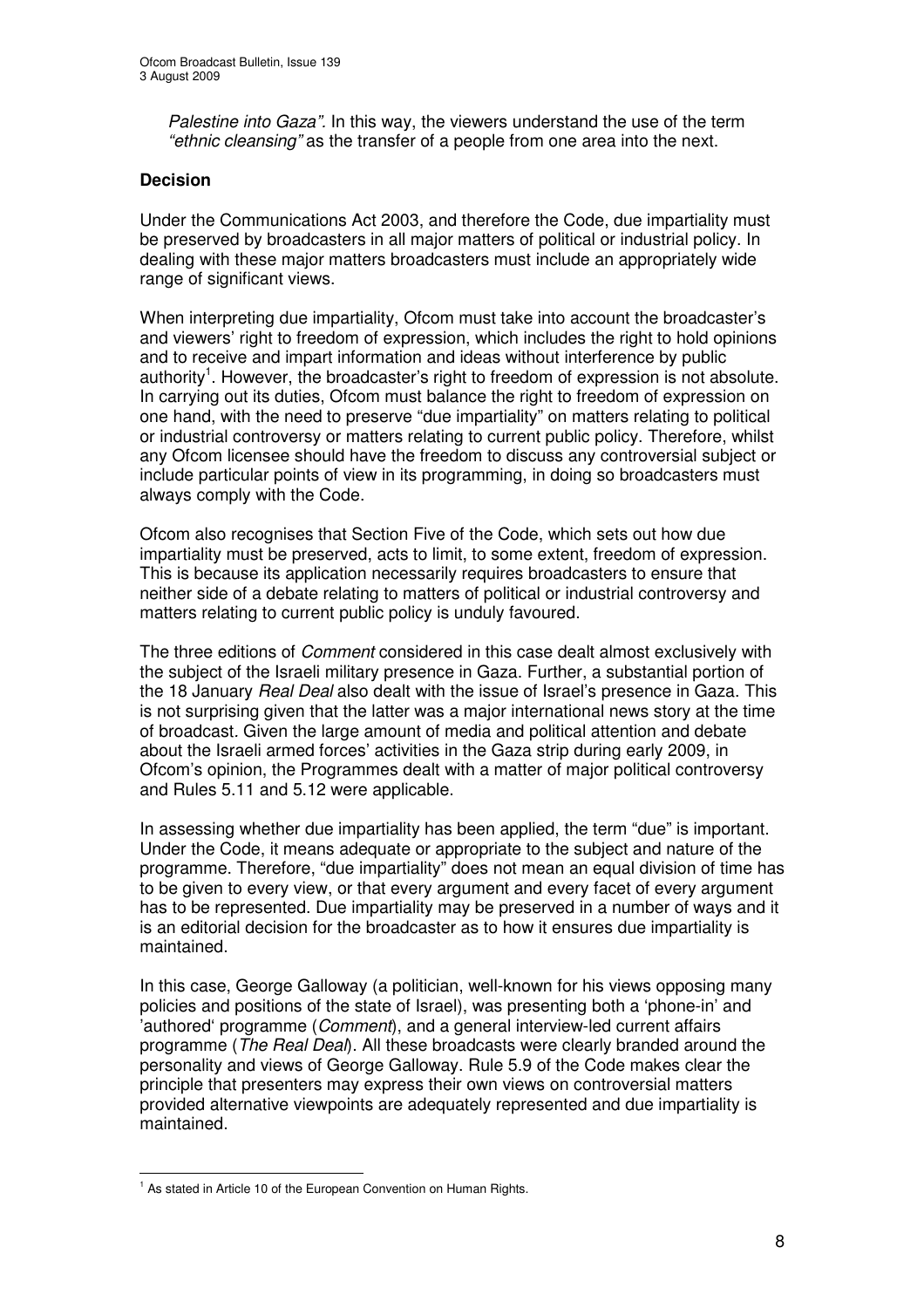Taking the Programmes as a whole, Ofcom noted that there were some but extremely limited (see below) contributions that could be labelled as being broadly supportive of the actions of the Israeli state in Gaza during January 2009. It should be noted that where a matter of *major* political controversy is being discussed – as here – Rule 5.12 applies and the broadcaster must ensure that "an appropriately wide range of significant views must be included and given due weight in each programme or in clearly linked and timely programmes". This is especially important where a presenter is known to have strongly held views on the subject being discussed in the programme and clearly makes his position clear throughout the programme.

Ofcom separately considered: firstly, the three editions of *Comment*; and second, the 18 January *Real Deal*.

### Three editions of *Comment*

Ofcom recognises that the approach to maintaining due impartiality may vary according to the subject, the type of programme and channel, and the likely expectation of the audience. However, broadcasters must ensure that when covering a matter of major political controversy, they include both a wide range of significant views and ensure that these are given due weight. How broadcasters achieve due impartiality is an editorial decision for them.

Since in this case Press TV could not point to any "clearly linked and timely programmes" on its service dealing with the issue of Gaza, the main question for Ofcom was whether "an appropriately wide range of significant views" were included and "given due weight" in the programmes complained of.

This programme consisted of George Galloway alone in a studio talking directly to camera. This was punctuated with telephone calls and emails or SMS text messages leaving George Galloway to respond. In the main, these were one hour programmes with George Galloway talking entirely about his views.

The presenter would take short telephone calls from viewers where generally, the caller was permitted to make a comment which would then be followed by the presenter giving an address to camera on the issue raised. There were also a number of texts and emails, read out by the presenter – which were short, being around a maximum of one or two sentences in length.

### Wide range of significant views

The overwhelming majority of the content of the programmes were from a pro-Palestinian point of view and were highly critical of Israeli policy. The presenter spoke from an entirely pro-Palestinian point of view. There was not one telephone call from a pro-Israeli position in any of the programmes and only the most limited and short text or email messages from viewers from a pro-Israeli position.

In the programme, George Galloway variously labelled Israel as committing: *"murder"*; *"apartheid-style occupation"*; *"murder* [of] *UN* employees*"*; and a *"war crime"*.

As previously stated the majority of the programme contained George Galloway speaking directly to camera. He expressed his strong opposition to the actions of the Israeli State in Gaza, and in particular the tactics used by the Israeli military. He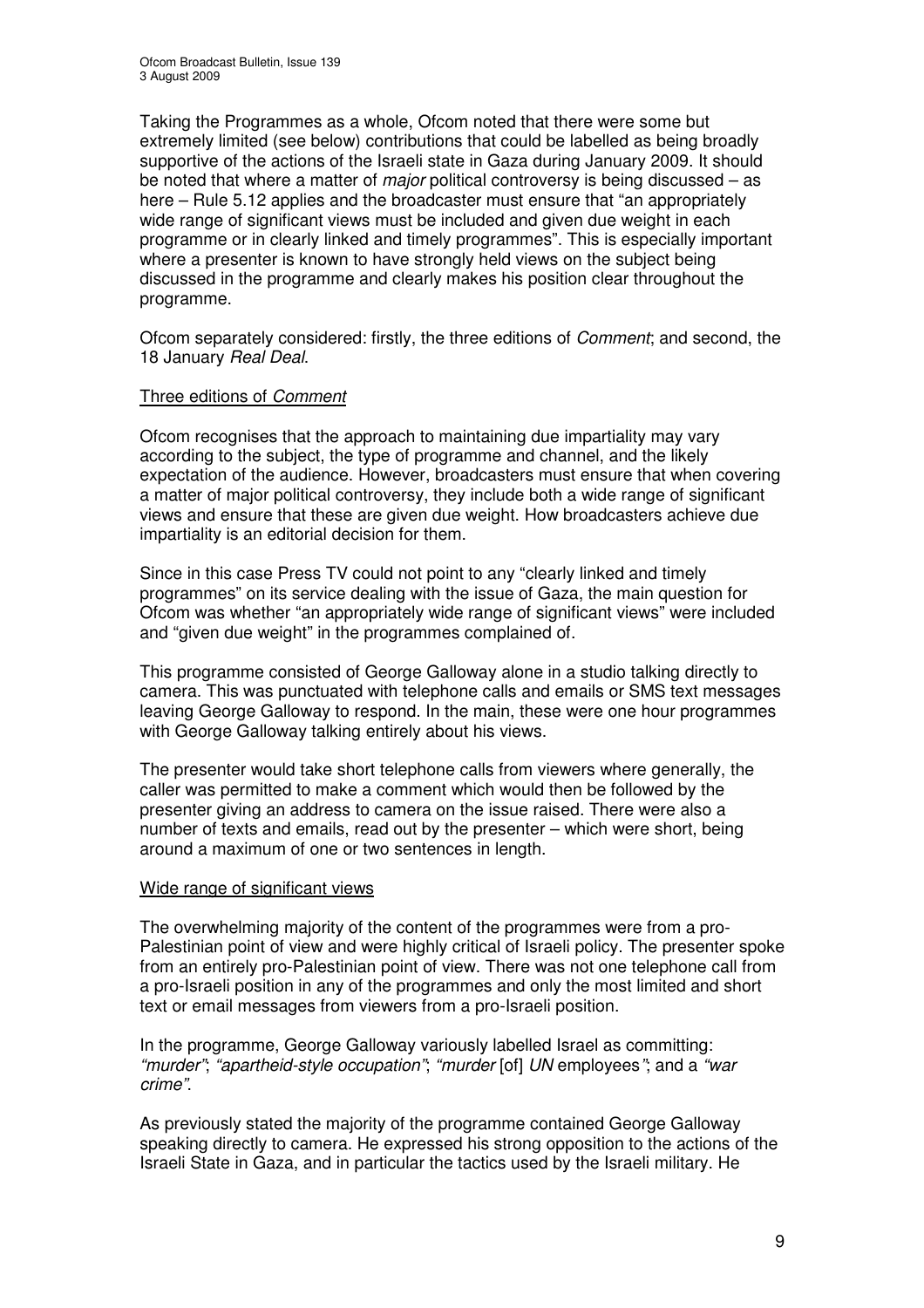defended the activities of Hamas (which was elected to govern in Gaza), including its tactic of launching rockets against Israeli targets.

Further examples of comments by the presenter in the programmes included:

### 8 January *Comment*

*"Collectively punishing people is a Nazi tactic."*

The Palestinians were under the *"iron heel of a brutal apartheid-style occupation."*

*"Which other country could murder United Nations employees?"*

### 15 January *Comment*

*"It is a war crime. It is a scandal of the greatest proportions."*

### 23 January *Comment*

*"We're discovering the war crimes and the mass graves of Palestine."*

Ofcom recognises that some people may strongly object to such views. However, the Code does not prohibit broadcasters from including such strongly-held views. However, in order to ensure compliance with Rule 5.12, it is not enough for a broadcaster either just to include some limited viewpoints that could be portrayed as representing an alternative (minority) "significant view" on an issue, or to allude to the existence of such views. An "appropriately wide range of significant views" must be included.

Ofcom considered that Press TV had not directed Ofcom to how the broadcaster had ensured there had been an "appropriately wide range of significant [Ofcom's emphasis] views" included in the editions of *Comment*, or in clearly-linked or timely programmes. As such, the viewpoint of the Israeli state was not adequately represented within any of the editions of *Comment*. In this way, viewers were not adequately furnished with opinions as to how the situation in Gaza during January 2009, and its lead up, was perceived from the viewpoint of Israeli position (official or otherwise).

### Due weight

Ofcom also considered whether, within the editions of *Comment*, Press TV had ensured that any expression of a "wide range of significant views" were given "due weight". In this regard, Ofcom noted that the contributions from what could be broadly labelled as being pro-Israeli, were extremely limited. The presenter, George Galloway, treated such contributions in a different way to the manner in which he treated contributions which could be labelled as being from a pro-Palestinian perspective. Alternative views in these programmes were not debated and/or discussed but dismissed and used as a further opportunity for the presenter to put forward his views. For example:

### 8 January *Comment*

Email read out: *"Iran is being very cheeky here George, you must admit this. It uses its local allies very smoothly. Why has the world kept silent?"*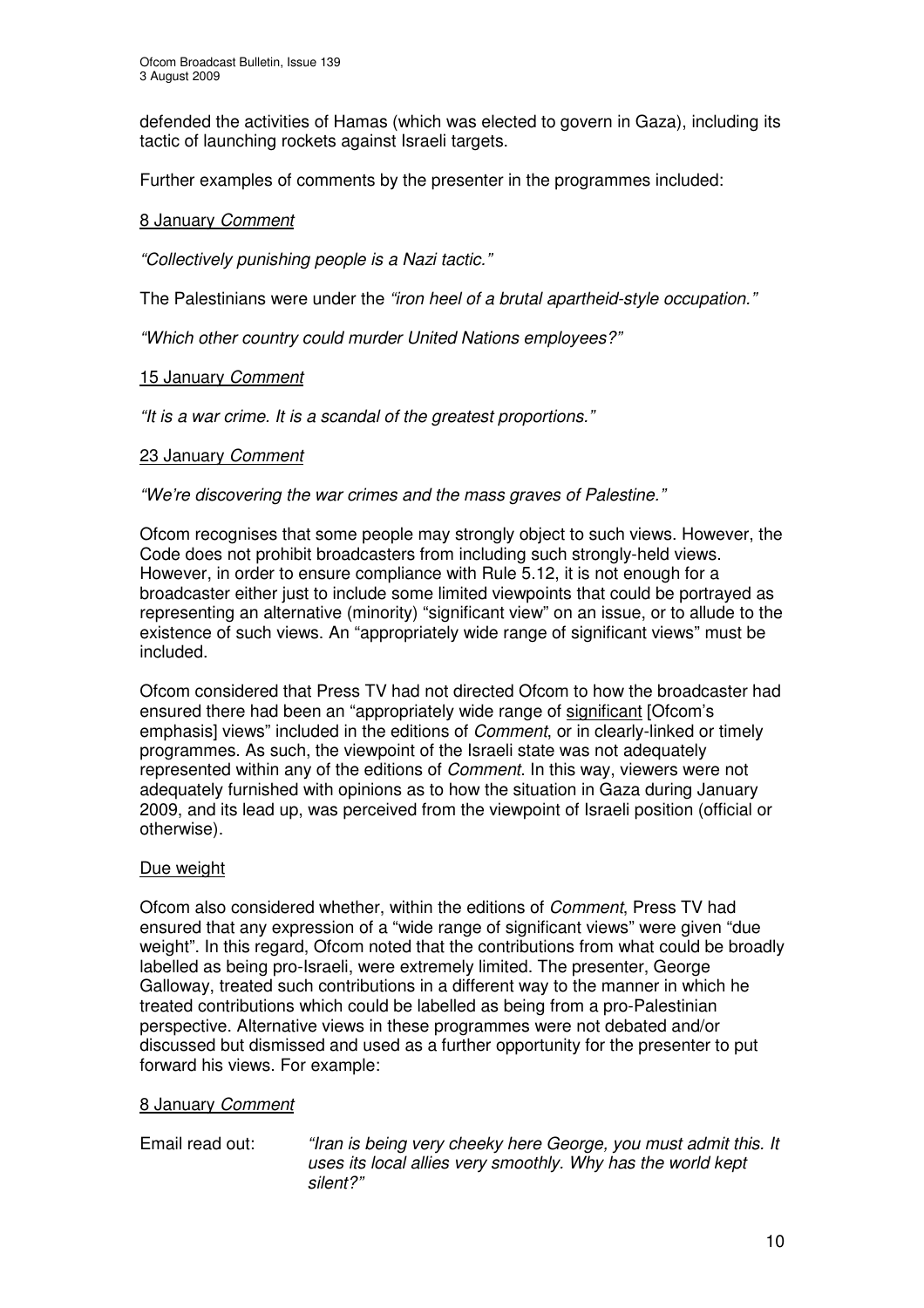George Galloway: *"That's a barely literate message, Carl, but if I can attempt to interpret it, let me tell you this: Iran is standing up for the Arab Muslim people in Palestine. If the Arab Muslim leaders were doing as a much as Iran is doing to come to the aid of the Palestinian people, they wouldn't be in the bloody mess that they are in. So save your sneaky little messages. Put them in your pipe and smoke them."*

And in the same programme:

Email (from a listener *"George, why do Hamas use human shields? Israel is to* in Los Angeles) *blame? Don't think so."* read out:

George Galloway: *"Well again, I don't know if your name really is Mohsen out there in Los Angeles. I rather doubt that it is. But you know, a million and a half Palestinians are crammed in the tiny space of the Gaza strip – one of the most densely populated places on the earth. There is no need for human shields. There is nowhere for anyone to go. There is no space. They are crammed there, cheek by jowl. The fighters and the people are crammed together. Please don't fall for this kind of Israeli propaganda, Mohsen – if your name is Mohsen, which I doubt."*

### 15 January *Comment*

| Email read out: | "Why is it that all the terrorist organisations in the world have |
|-----------------|-------------------------------------------------------------------|
|                 | Islamic affiliations?Don't you think the world would have         |
|                 | been better if not for Islam?"                                    |

George Galloway: *"That's just about the most ignorant and foolish email I have ever seen in my life. I can't believe a sentient being like you, with the ability to work a computer could write such rubbish. The real terrorists in the world today are: Israel; the Israeli armed forces; and the United States of America; and the other governments that, either, are supplying them with arms - like the British Government – that are allowing them to carry out this massacre in Gaza, or the Arab regimes that are collaborating with them."*

### 23 January *Comment*

| SMS text (from a<br>listener in Africa)<br>read out: | "Do you know that Goliath of old originates from Gaza. This<br>means that it's the Gazans who are terrorising Israel."                                                                                                                                                                                                                                 |
|------------------------------------------------------|--------------------------------------------------------------------------------------------------------------------------------------------------------------------------------------------------------------------------------------------------------------------------------------------------------------------------------------------------------|
| George Galloway:                                     | "No it doesn't and you oughtn't to take too literal an attitude to<br>the Old Testament, my dear. The 'David' in this picture is<br>definitely the Palestinians, and the 'Goliath' in this picture is<br>definitely Israel, as anyone with eyes to see - and I know there<br>are some eyeless in Gaza now, and eyeless, it appears, in<br>Africa too." |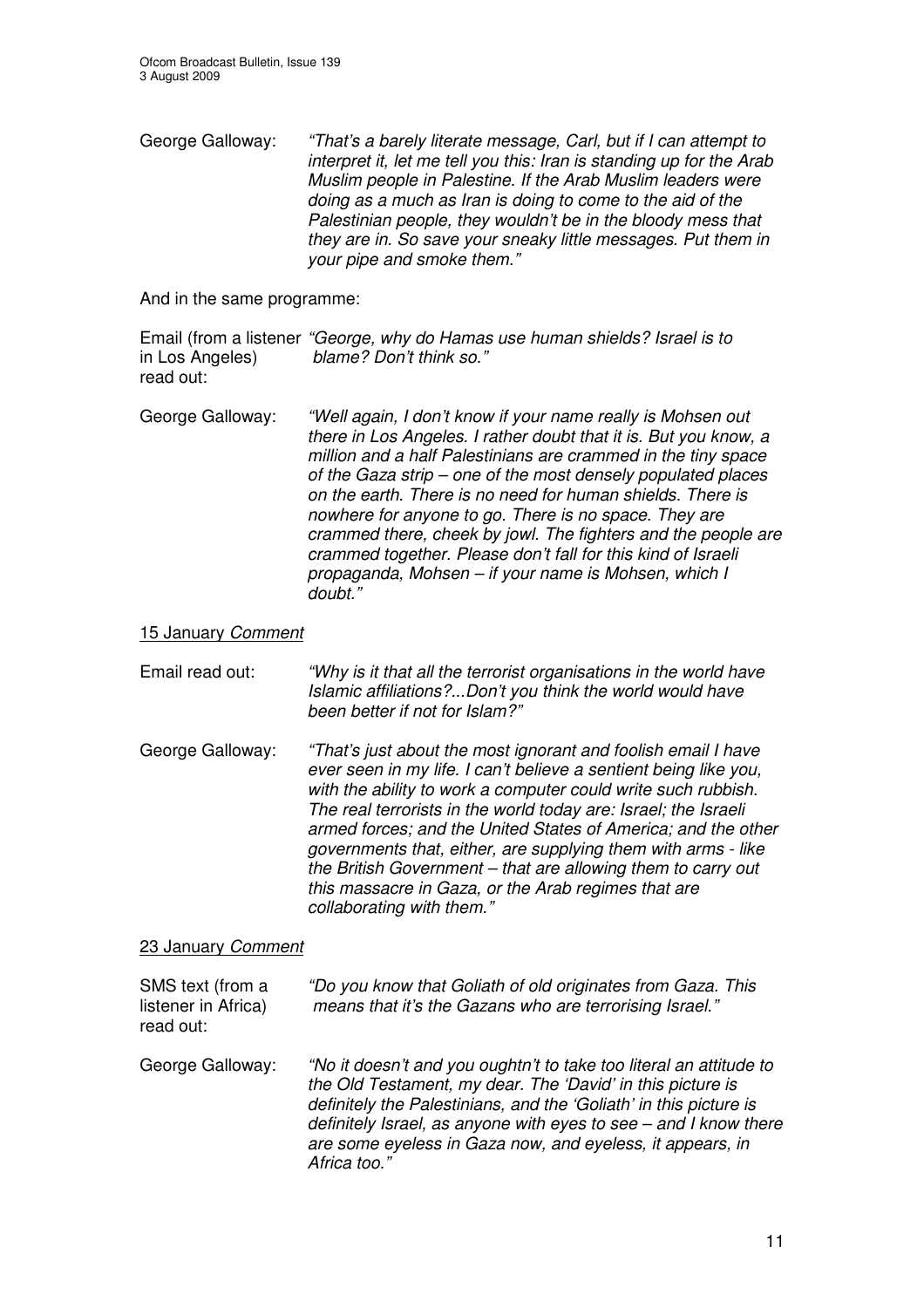Ofcom considered that within the three editions of *Comment*, there were very few and limited contributions included in the programme that could be portrayed as being pro-Israeli, and in particular contrary to the views being expressed by George Galloway. This meant that within these programmes, a very small proportion of the airtime was given over to points of view that could be seen as critical of the Palestinian position or in favour of the Israeli Government.

Ofcom considered that in dealing with these contributions, the broadcasters failed to give "due weight" to alternative views. Further, the broadcaster failed to engage or debate with such points of view which were contrary to the programme's own position. Rather, Ofcom considered that George Galloway used such opinions contrary to his own, only as vehicles to punctuate what could be classed as a form of on-going political polemic, delivered by the presenter directly to camera and unchallenged.

Broadcasters are free to include controversial presenters, with particular points of view on certain subjects. Further, when dealing with a matter of major political or industrial controversy or a major matter relating to current public policy, presenters are not required equally to agree or support all viewpoints on an issue. Ofcom recognises that this would be an unacceptable restriction on the broadcaster's right to freedom of expression. However, the Code requires that when certain "matters of major political controversy" are discussed not only must an "appropriately wide range of significant views" be represented, these views must be given "due weight." "Due weight" must be judged in light of all the relevant circumstances, which include not only the length and prominence with which the significant view is presented but the tone, manner and the seriousness with which it is treated. Broadcasters must therefore ensure that, as appropriate and necessary, expressions of alternative "significant views" should be presented.

In audience participation programmes, such as *Comment*, where viewers or listeners are encouraged to telephone, email, text or otherwise contribute to the programme, and interview programmes, including a range of contributors, it is not the case that broadcasters have to ensure an equal number of points of view are featured. It also has to be recognised that while broadcasters can encourage callers from different perspectives, it cannot 'manufacture' them. However, it is the responsibility of the broadcaster to ensure that due impartiality is maintained. Therefore, in the situation where: a matter of major political or industrial controversy or major matter relating to current public policy is being covered in a programme; a controversial presenter with strongly-held views is setting out his views on that subject within a programme; and that there are few, if any, views being expressed in opposition to the presenter's view, for example in an audience participation programme such as this, then broadcasters must have systems in place to ensure that due impartiality is maintained. For example, in such cases, if a presenter or broadcaster is aware that they are receiving few audience interventions from an alternative point of view, they could consider: summarising, within the programme, what that alternative point of view is; having available interviewees to express alternative views; or challenging those audience interventions they are receiving, more critically. However, ultimately, how due impartiality is maintained is an editorial matter for the broadcaster.

### 18 January *Real Deal*

*The Real Deal* is a current affairs programme, in which George Galloway discusses issues of interest in the news. The style of the programme is principally that of the presenter addressing the camera, with occasional interviews in the studio and by telephone. In the 18 January *Real Deal*, George Galloway conducted: an interview in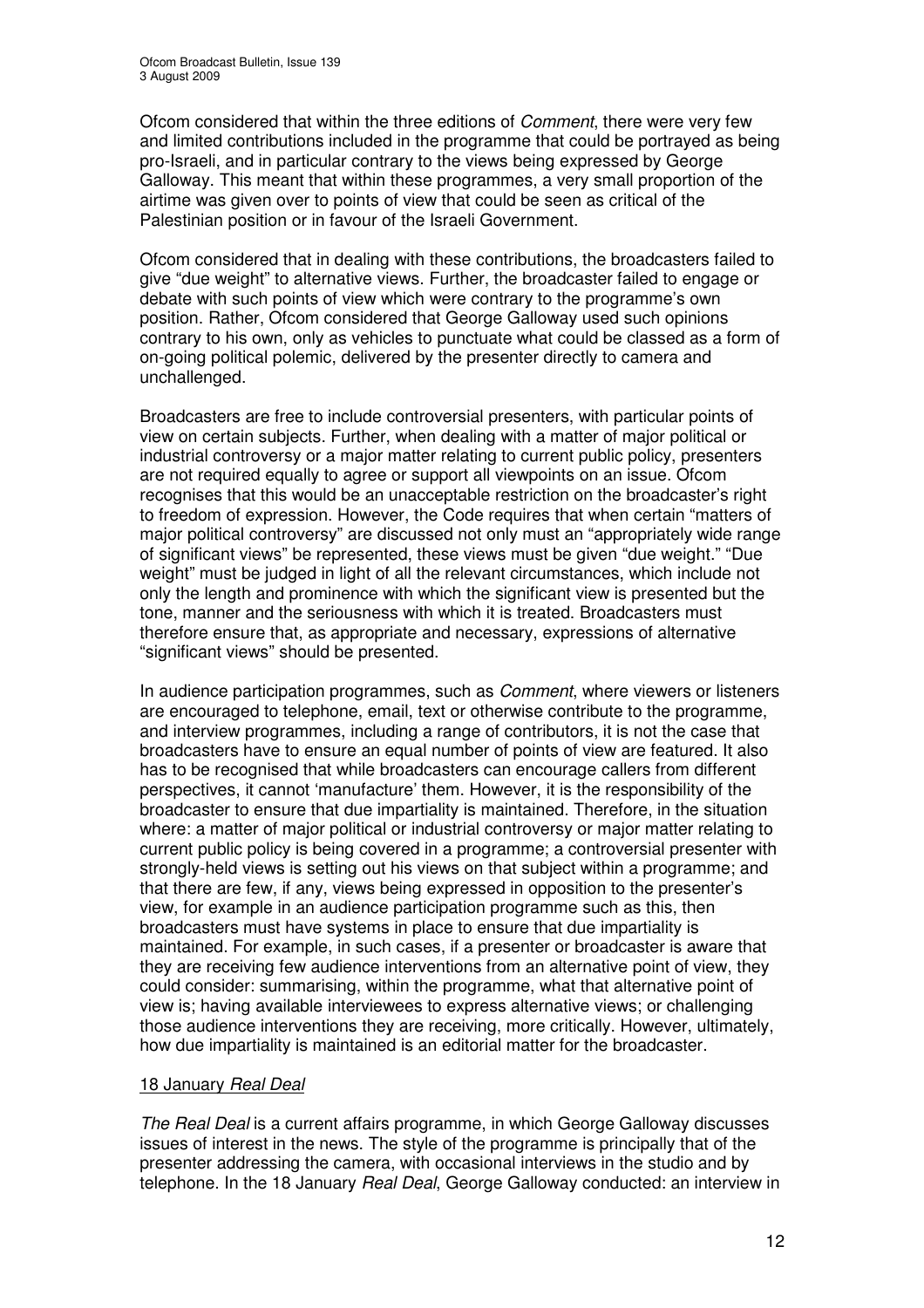the studio with an Ukranian-born journalist, concerning the gas dispute between Russia and the Ukraine; and an interview by telephone with a Greenpeace representative, concerning a proposed new runway at Heathrow airport. In addition, about a third of the programme was devoted to the issue of the situation in Gaza. In this section of the programme, as well as giving his own views to camera about the situation in Gaza, George Galloway conducted: an interview in the studio with a Palestinian writer, Ahmed Masoud; and an interview by telephone with a journalist, Jeff Steinberg, who was giving his interpretation of the effects of US Government policy on the actions of the Israeli Government.

Ofcom noted that the programme included a number of statements that were critical of the Israeli Government's actions in Gaza. For example, at different times, George Galloway said the following:

"*It has been the deliberate policy by the Israelis to try to manage the news and the pictures coming out of their killing zone".*

*"*[Israeli] *spokesmen and women, with their Australian, South African, and New York accents, try to convince the world that mass murder is in fact no more than a humane cleaning up operation. It is as if it has been scripted by Lewis Carroll".*

*"Despite the vast majority of the Israeli people apparently behind the war, most of the rest of the world has seen through the lies. The attack on the United Nations refugee complex, in Gaza on Thursday, was the final proof, if it were needed that this hasn't been any kind of pinpoint attack on so-called Hamas militants, but an indiscriminate blitz on Palestinians, young and old – men, women and children".*

George Galloway also talked of the *"ethnic cleansing of the Palestinian people from Southern Palestine into Gaza."*

George Galloway ended this particular programme by saying:

*"Once more this programme is dedicated to the brave men, women and children of Palestine. You will overcome, I believe that."*

In addition, whilst being interviewed by George Galloway*,* the Palestinian writer Ahmed Masoud took a similar position to the presenter, for example:

*"Israel has been targeting civilians mainly: killing people in mosques; in hospitals; in universities. Again, to me, the way I see it, this is part of the ethnic cleansing that Israel is preparing for. They want to ethnically cleanse Gaza completely."*

The broadcaster also had the journalist Jeff Steinberg as a guest on the programme. Ofcom noted Press TV's contention that he was giving the "Israeli perspective" on Israeli Government policy. However, Ofcom considered that his role in the programme was that of a commentator. His viewpoint would therefore be seen as an observer rather than someone putting forward the Israeli position. In fact at times he was actually critical of the actions of the Israeli Government, whilst giving his personal interpretation of the motivations behind US foreign policy and the actions of the Israeli Government. For example, Ofcom noted that during the programme this particular contributor labelled Israel's actions in Gaza as an *"act of outright Nazi-type genocide"*.

Ofcom considered that both Ahmed Masoud and Jeff Steinberg were putting forward viewpoints critical of the Israeli Government's policy in Gaza. In addition, the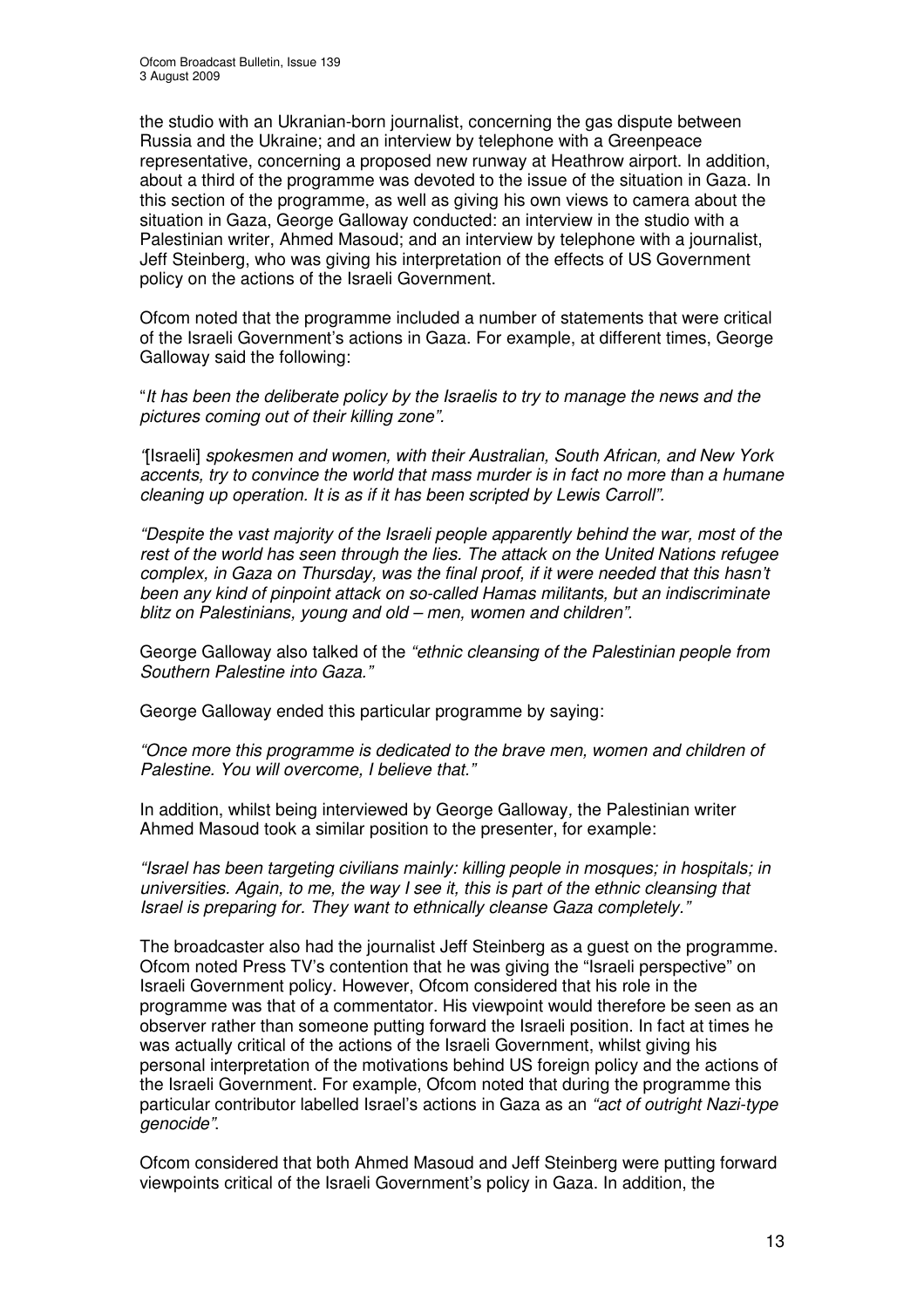programme did not challenge any of the views that were critical of Israeli Government policy, put forward by these two contributors. Further, Ofcom considered that: there were no views included in the programme which could be considered being pro-Israeli; and, Press TV was unable to point Ofcom to any other clearly-linked or timely programmes which contained an "appropriately wide range of significant views" including views whjch were supportive of Israeli policy. Therefore, Ofcom considered that the viewpoint of the Israeli state was not adequately represented within the 18 January *Real Deal.* In this way, viewers were not adequately furnished with opinions as to how the situation in Gaza during January 2009, and its lead up, was perceived from the viewpoint of an official Israeli position.

### Conclusion

It is a requirement in legislation that Ofcom must take particular account of the need to ensure due impartiality is preserved when dealing with major matters of political controversy.

In summary, Ofcom considered that within the Programmes overall, there was not an appropriately wide range of significant views included and that the views that were included that were contrary to the opinion of the presenter, were not given due weight. As a consequence, Ofcom considered the Programmes to have breached Rules 5.11 and 5.12 of the Code.

Ofcom recognises that limits to editorial freedom exist partly to ensure compliance with Section 5 of the Code, and in particular the requirement to ensure due impartiality when dealing with matters of major political or industrial controversy or major matters relating to current public policy. However, Ofcom also recognises that there may be a number of ways that broadcasters can ensure that an appropriately wide range of significant views are included in a programme and given due weight.

In carrying out its duties, Ofcom recognises that there is not, and should not be, any prohibition on broadcasters discussing controversial subjects<sup>2</sup>. The Israeli-Palestinian conflict understandably raises extremely strong views and emotions from all sides. It is right that broadcasters are able to reflect such opinions within its programmes. There must be a place for such programming which gives air to highly opinionated and vocal reaction on issues of such importance. However, in order to comply with the Code, broadcasters must ensure that, when discussing matters of major political or industrial controversy or a major matter relating to current public policy, a real range of significant views are included in a programme. Further, in such cases, when presenting any significant alternative view, it must be given due weight and consideration.

### **Breach of Rules 5.11 and 5.12**

<sup>&</sup>lt;sup>2</sup> See Decision of Ofcom's Content Sanctions Committee concerning Islam Channel Ltd., dated 21 July 2007 (the "Islam Channel Decision") see http://www.ofcom.org.uk/tv/obb/ocsc\_adjud/islamchannel.pdf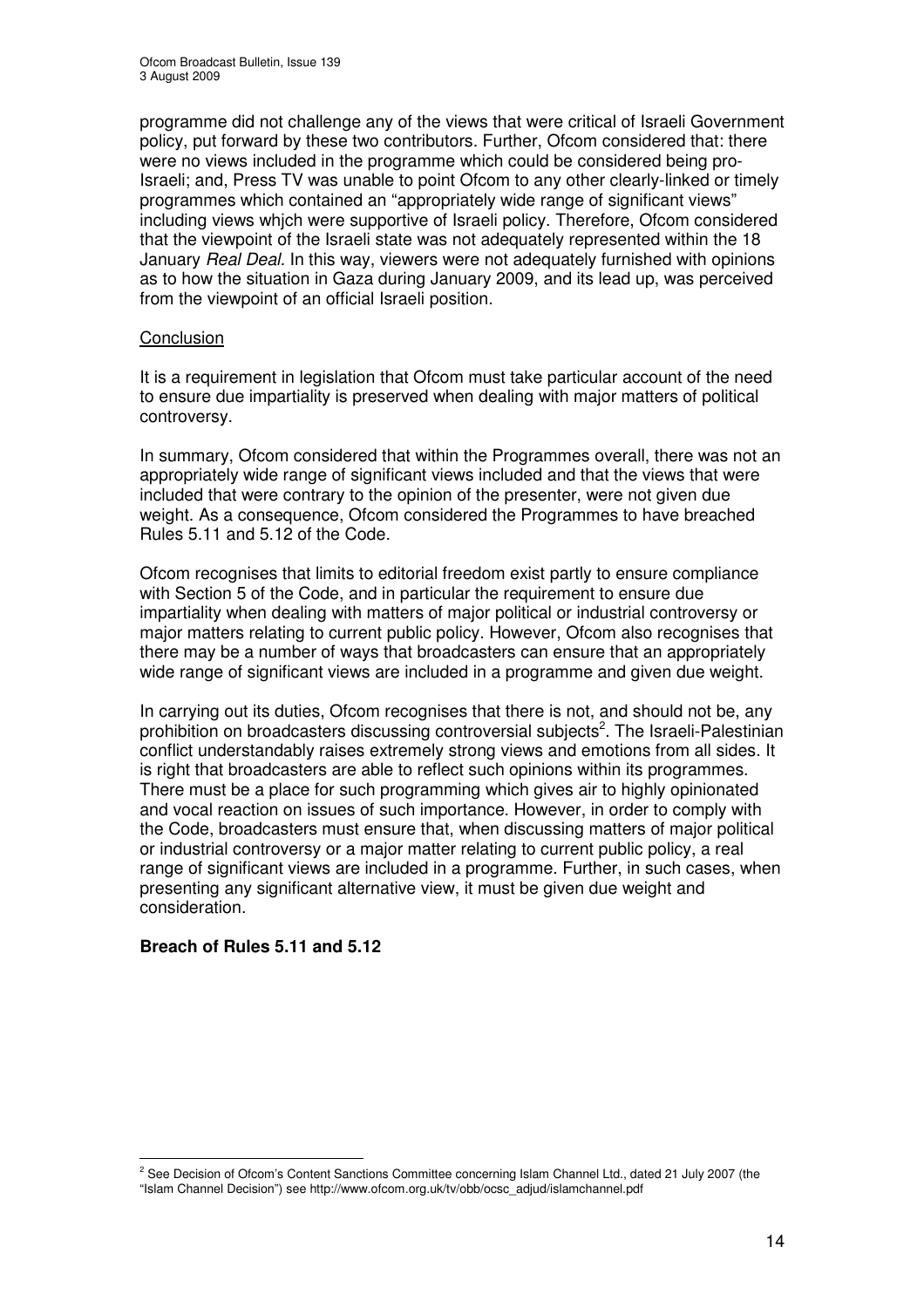# **In Breach**

## **Radio Asian Fever**

*Coverage of the European Elections, 10 May 2009, 18:00*

### **Introduction**

*Radio Asian Fever* (also known as *Fever 107.3 FM*) is an Asian community radio station based in Leeds which is owned and operated by Radio Asian Fever Ltd ("the Licensee"). The UK European parliamentary election took place on 4 June 2009 and the official election (or run up) period for this poll commenced on 28 April 2009. On 12 May 2009 Ofcom received a complaint that a political programme broadcast on *Radio Asian Fever* on 10 May 2009 was presented by Radio Asian Fever's Project Director, who also sits on the Licensee's board, and featured a local Labour councillor and a Labour candidate for the European parliamentary elections. It was claimed that the presenter and the two Labour representatives all encouraged listeners to vote Labour. The complainant was concerned that the Licensee showed political bias by only featuring a Labour councillor and Labour MEP candidate on the programme during an election period.

On receiving the complaint Ofcom immediately contacted the licensee to ensure that it fully understood its obligation under the impartiality requirements of the Code and, in particular, the rules that apply to broadcasting at the time of an election.

Ofcom subsequently requested comments from the Licensee on how this programme complied with Rule 6.1 (the application of impartiality requirements during the time of elections) and Rule 6.2 (due weight must be given to the coverage of major parties during the election period) of the Code.

### **Response**

The broadcaster responded that some of its staff attended a meeting on 10 May 2009 at Leeds Civic Hall. It continued that, during that meeting, it was claimed that Labour's second seat in the local European Parliament constituency was under threat, through voter apathy, from the British National Party in the forthcoming elections. *Radio Asian Fever* was asked to help by giving airtime to Mr Maroof Hussein and Cllr Arif Hussein (a Labour candidate for the European parliamentary elections and a local Labour councillor respectively) to encourage listeners to vote for Labour. The Licensee said that if it had refused this request it might have offended many members of the various ethnic communities who were present at the meeting and who listened to its service.

Having agreed to feature Mr Maroof Hussein and Mr Arif Hussein, the Licensee said that it had not realised that the European elections were subject to the same requirements as local and national elections and that it should have referred to the Code before agreeing to feature them. The Licensee continued that *Radio Asian Fever* has in the past always given due weight to the coverage of the major parties whenever it has covered elections and that not doing so on this occasion was due to a "lack of concentration" and poor judgement.

With regard to broadcasting the Licensee's own opinions on air on a matter of political controversy (for example the presenter, who is on the Board, stated live on air *"vote Labour to keep the BNP out"*), the Licensee apologised and said that the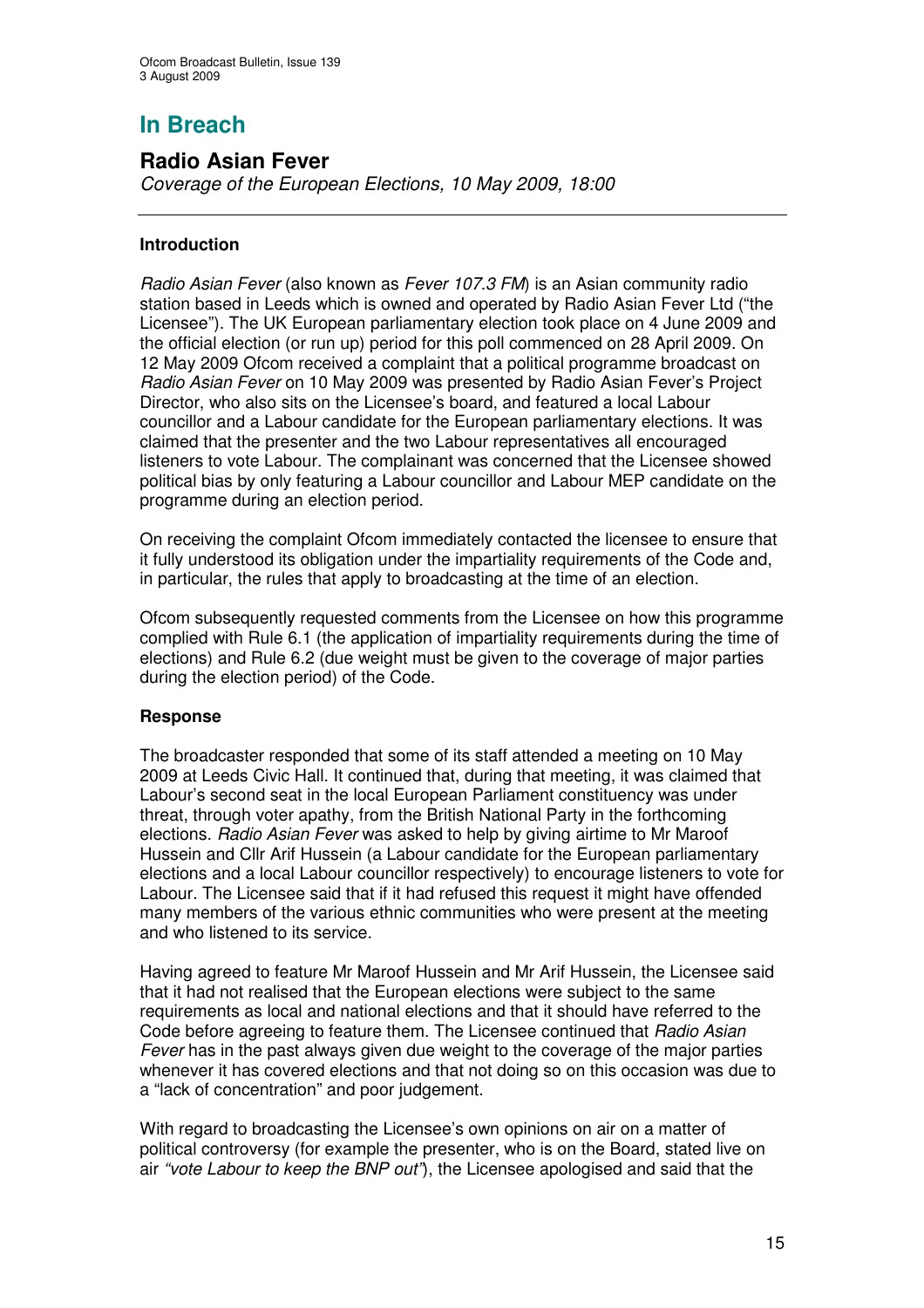presenter was guilty of being absent-minded and for getting carried away with the community's concerns and fears. The Licensee sincerely apologised and confirmed that this would not happen again.

The Licensee said that in order to correct its mistake it would give due weight and time to members of the other major parties (i.e. the Liberal Democrats and the Conservatives) which was equal to that which it gave to the Labour Party. It said that it would also broadcast a generic advertisement for the European parliamentary elections urging its listeners to vote for a party of their choice. The Licensee concluded its response to Ofcom by asking it to take into account that it is a small community station operating on a very small budget broadcasting programmes which benefit the local community all year round.

### **Decision**

### Rule 6.2 – Due weight to the coverage of political parties in elections

The effect of Section 6 of the Code is to ensure that broadcasters apply the "due impartiality" rules (as set out in Section 5 of the Code) to their coverage of elections. In particular Rule 5.11 states that "due impartiality must be preserved on matters of major political… controversy…by the person providing a service…in each programme or in clearly linked and timely programmes". Ofcom considers that the European parliamentary election is a major matter of political controversy as defined by the Code.

Ofcom recognises the importance to the right to freedom of expression. This encompasses the broadcasters' right to transmit and the audience's right to receive creative material, information and ideas without interference but subject to restrictions prescribed by law and necessary in a democratic society. This right is enshrined in the European Convention on Human Rights.

However, UK legislation requires broadcasters to preserve due impartiality on major matters of political controversy. This requirement is considered to be particularly important at the time of elections. This means that broadcasters in covering election issues must ensure that, during the election period, due weight is given to all the major parties (and other parties where appropriate). Rule 6.2 states:

"Due weight must be given to the coverage of major parties during the election period. Broadcasters must also consider giving appropriate coverage to other parties and independent candidates with significant views and perspectives."

On 10 May 2009 programme, the station interviewed both a Labour candidate for the European Elections and a local Labour councillor. In the programme, the interviewees were able to promote the Labour Party and set out its policies for the election. Under the Code, the licensee was under an obligation during the election period to ensure that due impartiality was preserved and other major parties were therefore given an opportunity to participate. How this is achieved is an editorial matter for the broadcaster, for example impartiality can be achieved within a particular programme or over time through a series of programmes.

On receipt of the complaint, the licensee confirmed that it would contact the other major parties to offer them an amount of airtime equivalent to that which it had given to the Labour Party. It also said that it would create a generic advertising campaign for the European election urging its listeners to vote for the party of their choice. On 2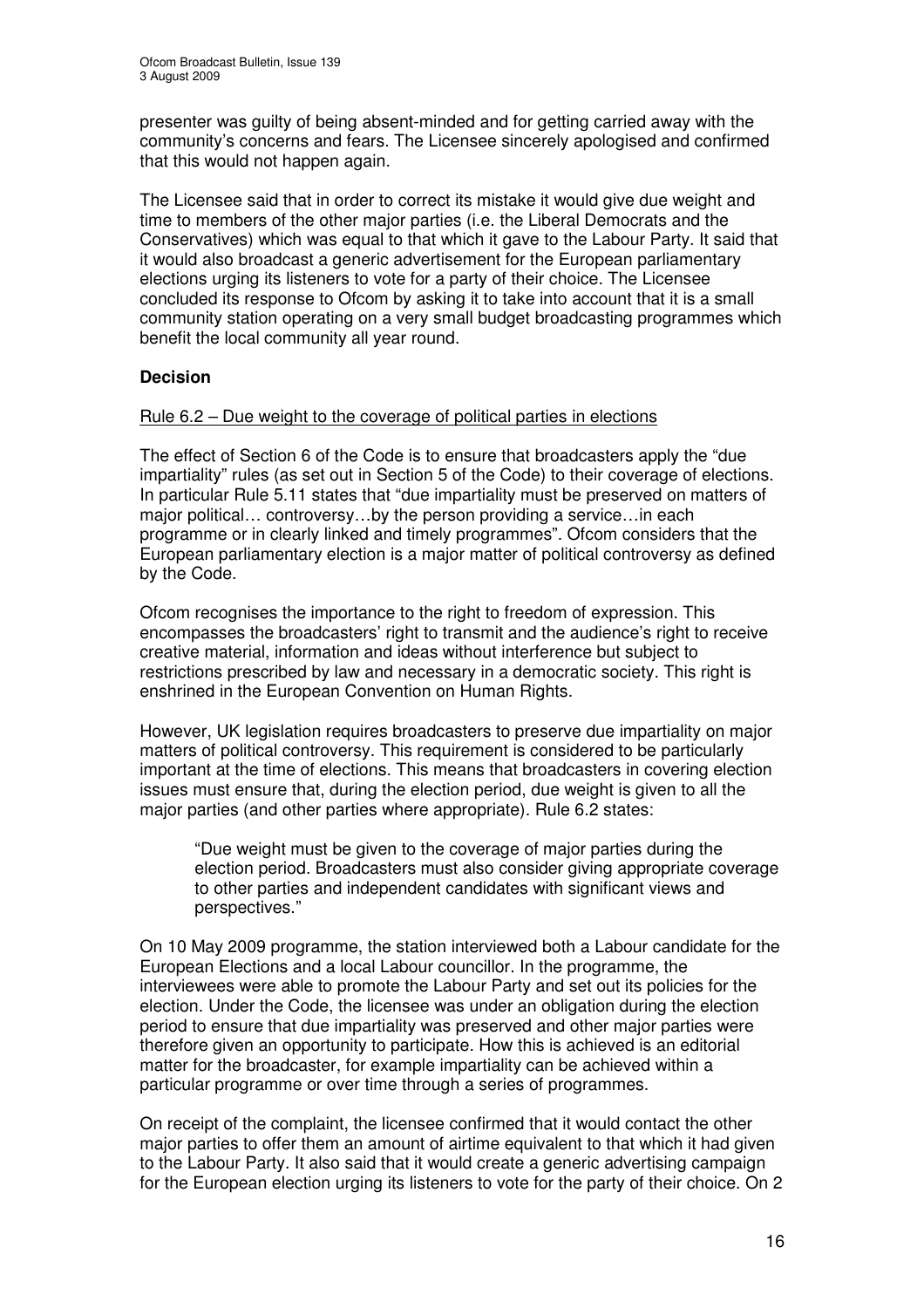June 2009 Fever FM broadcast an hour-long interview with local Conservative councillor Matthew Lobley. It also arranged for an equal amount of time on-air with a local Liberal Democrat councillor. However, due to other commitments, the broadcaster informed us that the Liberal councillor was unable to attend the prearranged interview.

We note the efforts the licensee made to comply with the Code. However, at time of elections broadcasters must ensure due impartiality by giving due weight to major parties. In the case of general coverage of the election (as opposed to the specifics of a constituency report) the broadcaster was required to give coverage to the three main parties in the UK. The broadcaster's failure to cover the Liberal Democrat Party's position, in any form, therefore resulted in a breach of the Code.

### **Beach of Section 6.2 of the Code**

### Rule 6.1 Due Impartiality at the time of Elections

In the programme transmitted on 10 May 2009, the presenter (alongside his Labour Party guests) clearly endorsed the Labour Party and encouraged listeners to vote Labour.

The presenter of the programme, who is a Director of the Licensee and sits on its board, used his position publicly and personally to endorse a partial political message. For instance, he referred to the European election ballot paper stating *"…on the voting sheet, there's a box where you vote for Labour isn't it…one cross on Labour…just one tick on Labour"*. He also made other direct calls to listeners to vote Labour including *"you're not voting for him* [one of the Labour party members present] *you are voting for the Labour Party*", "*just vote for Labour on 4 June*" and *"just tick your box on Labour"*. Towards the end of the programme the presenter stated:

### *"…it is very, very important that everybody gathers and votes for the Labour Party on 4 June and keeps out the British National Party"*

This was all in the context of an 'interview' with two members of the Labour party, the overall effect being a one hour on–air conversation about the reasons to vote Labour in the up-coming election, and how to achieve it.

Ofcom did not therefore consider that the programme was presented with due impartiality. The seriousness of this breach of the Code was compounded by the fact that it occurred in the "election period" just three weeks before the European parliamentary election on 4 June 2009.

While Ofcom welcomed the broadcaster's admission that it made a grave error of judgement in allowing its service to be used in a politically partial way, Ofcom was concerned that a member of the board of the Licensee, who was also the presenter of the programme, exercised poor judgement during an election period which led to a serious and significant breach of the Code. While Ofcom recognises that Radio Asian Fever is a small local station, it is a condition of its licence that it complies with the Code.

**Breach of Rule 6.2 – Due weight to the coverage of political parties in elections Breach of Rule 6.1 – Due Impartiality at the time of Elections**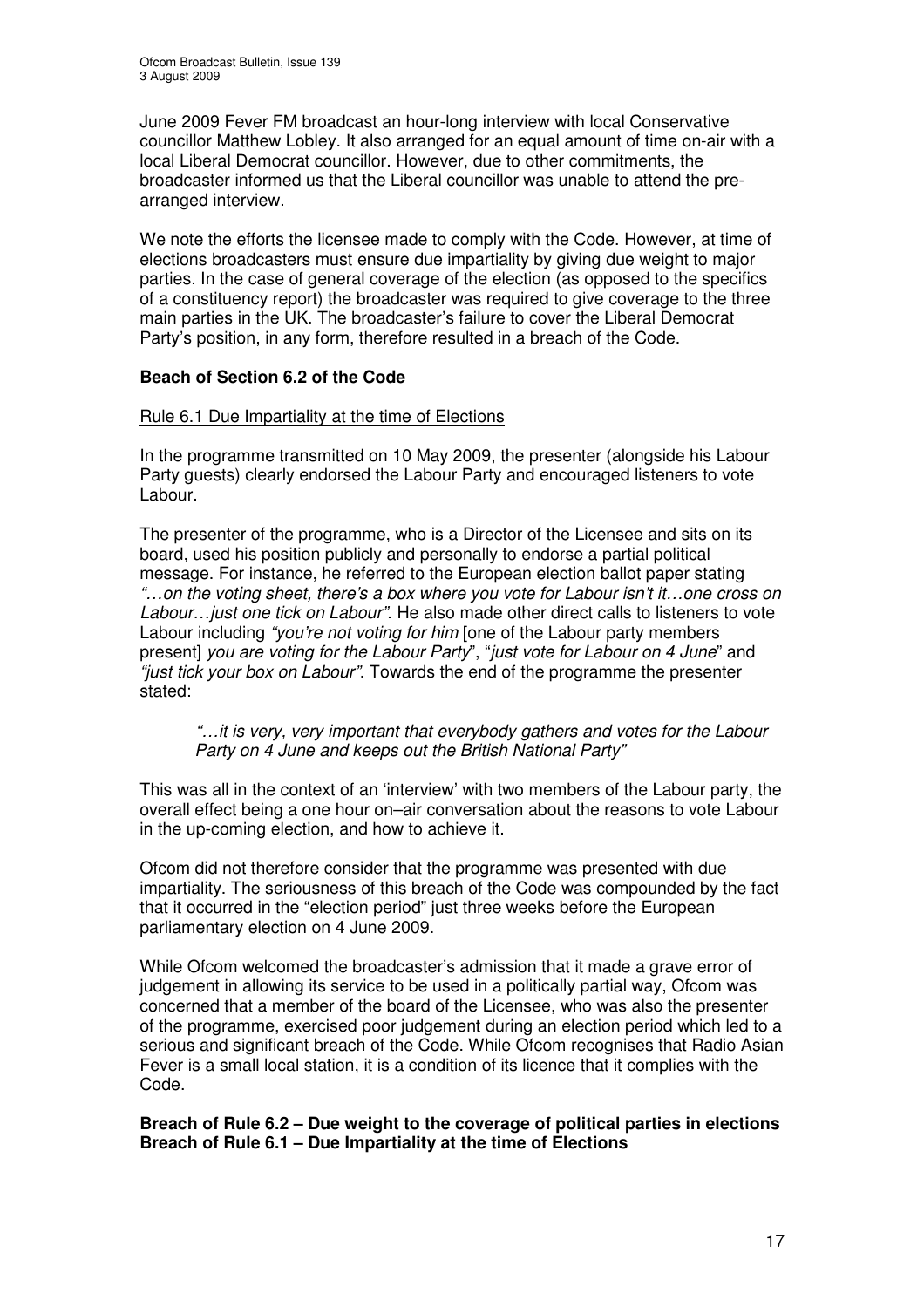# **In Breach**

**CricketAM** *Sky Sports 1, 2 August 2008, 09:00* **SoccerAM** *Sky Sports 1 and Sky One, 13 December 2008 and 3 January 2009, 09:00*

### **Introduction**

In April 2009, Ofcom carried out a routine spot check on British Sky Broadcasting Limited's ("Sky") use of premium rate services ("PRS") for competitions and voting in programmes. Ofcom asked Sky if it was using PRS for competitions and voting and, if so, for details of its third-party verification arrangements.

### Background to Ofcom PRS spot checks

The treatment by broadcasters of viewers' and listeners' communications with them, gave rise to serious public concern throughout much of 2007. Instances of poor practice, mostly concerning PRS, led to serious breaches of the Code and PhonepayPlus' Code of Practice<sup>1</sup> by some broadcasters.

As a result, on 9 May 2008, after consultation, Ofcom varied TV broadcasters' licences to make them directly responsible for communication with the public where the mechanism of communication features in programmes. The types of communication covered by the licence variation include, but are not limited to, all forms of telephony, email and other internet-based communication and post.

In addition to this broad obligation, the licence variation introduced a requirement for broadcasters to implement a system of third-party verification where PRS is used for competitions or voting schemes in programmes. The condition of the licence requiring third-party verification became an active requirement on 1 August 2008. In its regulatory statement on the issue, Ofcom also made clear that it would conduct a schedule of spot checks on licensees' verification systems<sup>2</sup>. Ofcom has therefore been carrying out spots checks on its licensees to ensure that where necessary, they have third-party verification in place.

In response to Ofcom's spot check in April 2009, Sky informed us that it had uncovered that PRS had been used for competitions/voting in three programmes broadcast on Sky Sports 1 (as detailed below). Sky admitted these uses of PRS had not been subject to third party verification as required by Sky's Television Licensable Content Service (TLCS) licences for the channels Sky Sports 1 and Sky One.

Sky also informed Ofcom that further checks it had conducted as a result of Ofcom's spot check had brought to light the fact that technical problems had occurred with viewer voting in all three instances (detailed further below).

*CricketAM* is a live cricket-based magazine programme broadcast on Sky Sports 1 on Saturday mornings.

<sup>1</sup> http://www.phonepayplus.org.uk/upload/PhonepayPlus\_Code\_of\_Practice.pdf

<sup>&</sup>lt;sup>2</sup> Regulatory Statement Participation TV Part 1: protecting viewers and consumers http://www.ofcom.org.uk/consult/condocs/participationtv/statement/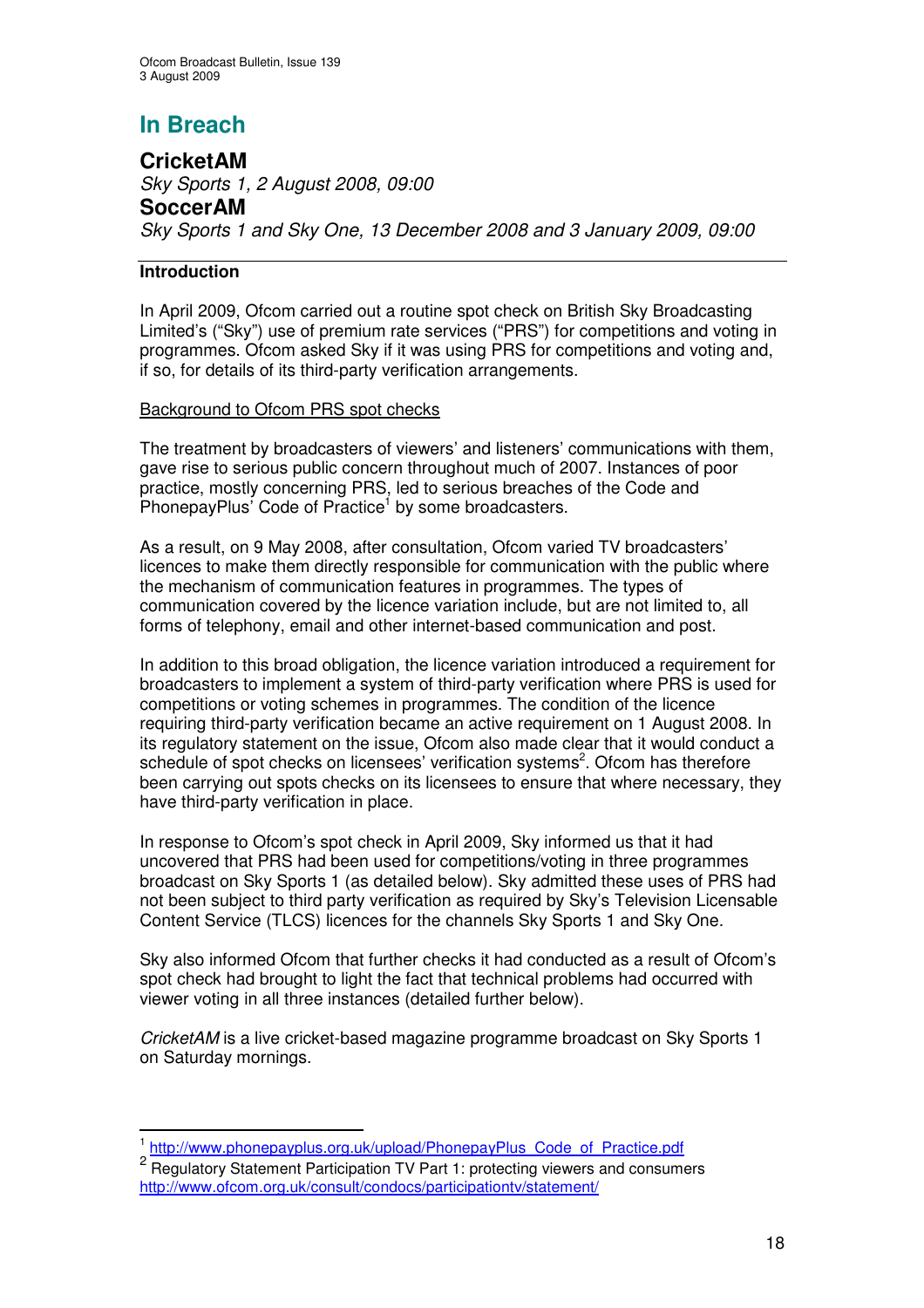*SoccerAM* is a live football-based magazine programme. The series was broadcast simultaneously on Sky Sports 1 and Sky One on Saturday mornings.

### *CricketAM* – 2 August 2008

The episode of *CricketAM* broadcast on 2 August 2008 included a viewer competition called 'Car Park Calypso'. Approximately half-way through the hour and a half programme, viewers were invited via verbal and visual calls to action, to guess how many times players from the guest cricket club Montrose CC would hit the stumps during a 60 second bowl-out which would take place at the end of the programme. The prize was a goody-bag and a signed Middlesex Twenty20 shirt.

Viewers were invited to submit their guess by sending a text message to a PRS SMS shortcode number (there was one number for viewers in the UK and another for viewers in the Republic of Ireland ("ROI")). The texts were charged at 25 pence plus the standard network rate for viewers in the UK, and 35 cents plus the standard the network rate for viewers in the ROI. Viewers could also enter by email.

Viewers were informed that entrants who had guessed correctly would be placed in a draw and the winner would be selected randomly the following Monday (4 August 2008) and announced during the next episode of the programme (9 August 2008). Just before the end of the programme, one of the presenters announced that the lines were closed, after which the 60 second bowl-out began. The players from Montrose CC hit the stumps 10 times during the allotted 60 seconds, so any viewers who had sent a text containing '10' as their answer would go into the prize draw to win the goody-bag and the signed shirt.

Sky told Ofcom that on this occasion, due to a technical fault, competition entries submitted by viewers in the ROI had not been registered.

### *SoccerAM* – 13 December 2008

This programme contained a light-hearted segment called 'SoccerAM Tyne/Wear Dance-Off', during which two dancers - one, a Sunderland supporter nicknamed 'The Mackem Mover' and the other, a Newcastle United supporter nicknamed 'The Geordie Dancer' - took it in turns to dance.

Lines opened at 10:35 and viewers were invited via verbal and visual calls to action, to vote for their favourite dancer by texting his name to a PRS SMS shortcode number (there was one number for viewers in the UK, and another for viewers in the ROI). The texts were charged at 25 pence plus the standard the network rate for viewers in the UK and 35 cents plus the standard the network rate for viewers in the ROI.

At 10:50 viewers were once again invited to vote and the lines closed at 11:00. The winner of the 'dance-off' was announced at 11:23 and awarded the 'Tyne/Wear Dance-Off' trophy.

Sky told Ofcom that on this occasion, due to a technical fault, votes submitted by viewers in the ROI had not been counted.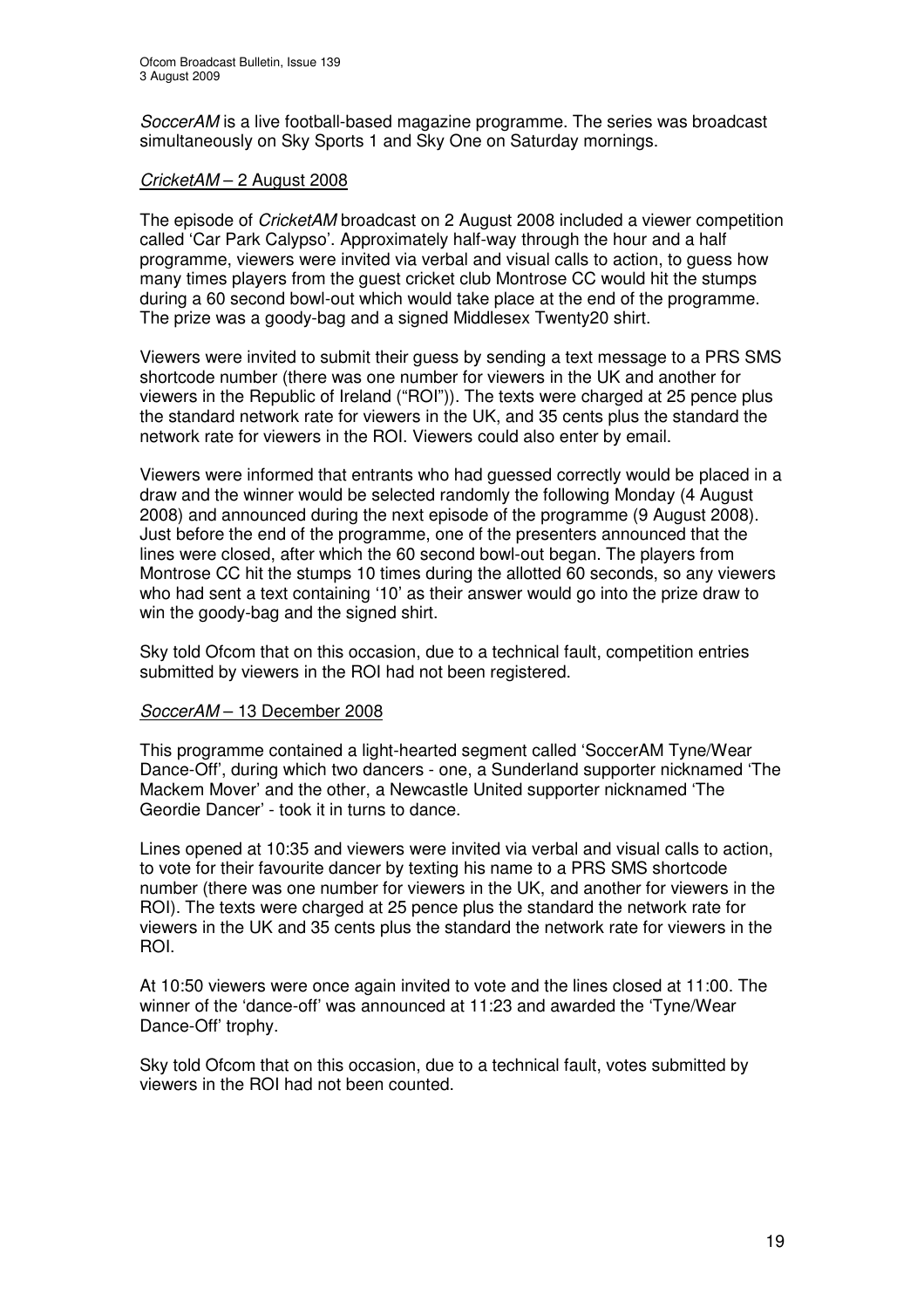### *SoccerAM* – 3 January 2009

This programme contained a light-hearted segment called 'SoccerAM Dance-Off 2009', during which 13 members of the *SoccerAM* crew took it in turns to dance for the chance to win the accolade of 'Dance-Off Champion 2009'.

Lines opened at 10:43 and viewers were invited via verbal and visual calls to action to vote for the winner by texting the name of their favourite dancer to a PRS SMS shortcode number (there was one number for viewers in the UK, and another for viewers in the ROI). If viewers did not have a favourite, they could also text "DONT CARE". The texts were charged at 25 pence plus the standard the network rate for viewers in the UK and 35 cents plus the standard the network rate for viewers in the ROI.

At 10:54 viewers were once again invited to vote and the lines closed at 11:25. At 11:31 one of the presenters announced which of the dancers had received the second and third highest number of votes. She then announced which dancer had received the most votes and presented him with the 'Dance-Off 2009' trophy.

Sky told Ofcom that on this occasion, due to human error by a member of Sky's production staff in setting up the software system, votes submitted by viewers in the ROI had not been counted.

In relation to all three programmes, Ofcom asked Sky for its comments with regard to the following Licence Condition:

TLCS Licence Condition 6(A)(3)(b) Requirements for the handling of communications from Viewers:

"Where the Licensee uses a Controlled Premium Rate Service as defined under the PRS Condition in force at the time made under section 120 of the Communications Act 2003 as the method of communication for voting or competitions publicised within programme time, the Licensee shall ensure that its compliance procedures include a system of verification by an appropriate independent third party…";

In relation to the *CricketAM* programme, Ofcom asked Sky for it comments under the following Code Rule:

• Rule 2.11 – "Competitions should be conducted fairly, prizes should be described accurately and rules should be clear and appropriately made known".

In relation to the two *SoccerAM* programmes, Ofcom asked Sky for it comments under the following Code Rule:

• Rule 2.2 – "Factual programmes or items or portrayals of factual matters must not materially mislead the audience".

### **Response**

Sky told Ofcom that it had made the decision that once the licence condition requiring verification of PRS use for competitions and voting in programmes came into force, it would implement an internal policy not to use any PRS services for voting or competitions in programmes.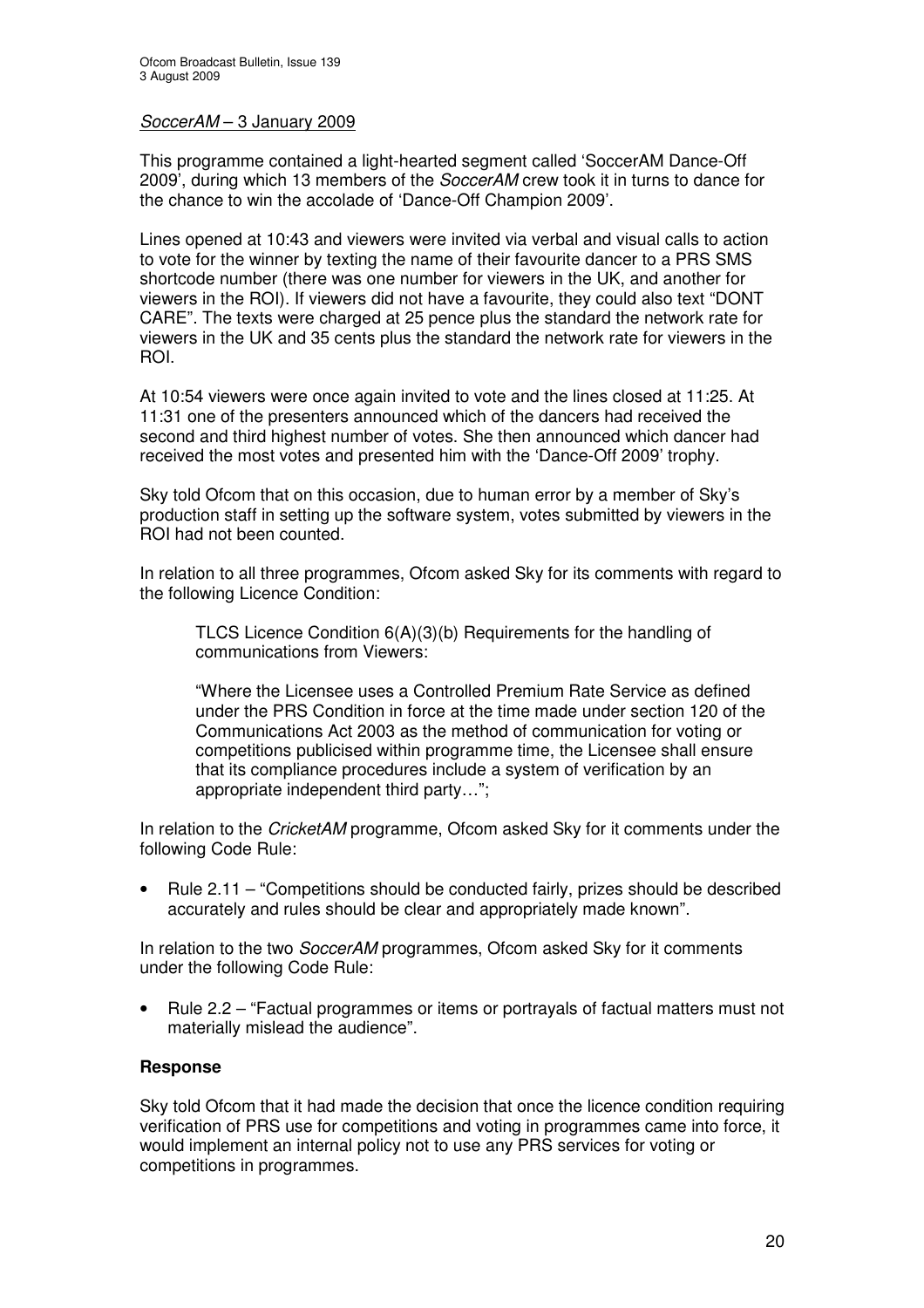However, following Ofcom's spot check, Sky discovered that since 1 August 2008 (the date on which verification of PRS use for competitions and voting became an active requirement), PRS had been "mistakenly used" for one viewer competition and two viewer votes (as detailed above). Sky stated that, as it was not its policy to use PRS services for voting and competitions in programmes, it did not have any verification arrangements in place.

The broadcaster said that, in the case of the 'Car Park Calypso' competition broadcast on *CricketAM* on 2 August 2008, there "appears to have been a miscommunication between the Legal Advisors and the production staff at Sky Sports" which meant that production staff had believed that the verification requirement did not become an active requirement until 9 August 2008. Sky had arranged to use a free entry route (email) for the competition broadcast on 9 August 2008, but due to the miscommunication had not arranged to do this for the competition broadcast on 2 August 2008.

In the case of the votes on *SoccerAM* broadcast on 13 December 2008 and 3 January 2009, Sky said that "it was believed that prior to Ofcom's rules [requiring the verification of PRS for competitions and voting in programmes] coming into effect, Sky's policy that it would no longer use PRS for in-programme votes and competitions had been effectively communicated to the business at all levels." It added that "it is therefore highly unfortunate and extremely regrettable that these mistakes occurred."

However, aside from the fact that it had not verified the use of PRS in these three programmes as required under its licence, Sky also found that in all three cases none of the competition entries or votes received from viewers in the ROI were registered in the software system used by the production team.

### *CricketAM* – 2 August 2008 – 'Car Park Calypso' competition

Due to a technical failure by Sky's third party technical services provider, the software system failed to register the entries of five entrants from ROI. However, Sky stated that none of these entrants had guessed the correct answer, so would not, in any case, have been put in the prize draw for a chance to win the prize.

### *SoccerAM* – 13 December 2008 – 'SoccerAM Tyne/Wear Dance-Off'

Due to a technical failure by Sky's third party technical services provider, the software system failed to register 866 valid votes from viewers in ROI. Sky told Ofcom that having obtained from its service provider details of the votes from the ROI, it could confirm that those votes would not have made any material difference to the outcome of the vote.

### *SoccerAM* – 3 January 2009 – 'SoccerAM Dance-Off 2009'

Due to human error by a member of Sky's production staff in setting up the software system, it had failed to register 794 valid votes from viewers in ROI. Sky told Ofcom that having obtained from its service provider details of the votes from the ROI, it could confirm that those votes would not have made any material difference to the outcome of the vote.

The broadcaster added that it had not benefited financially from the texts received from viewers in the ROI because the service provider had failed to report any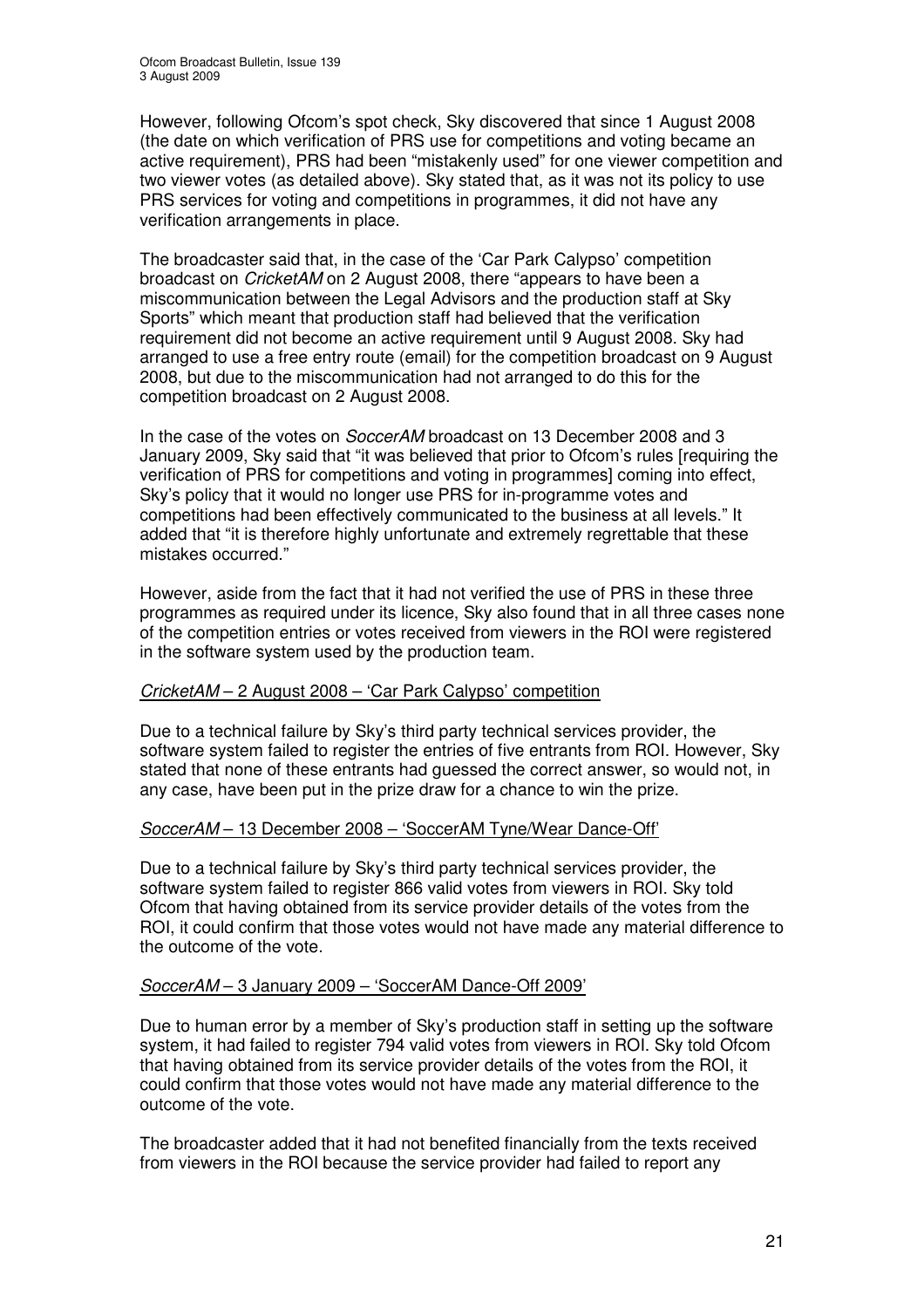revenues from the use of the PRS numbers used for viewers in the ROI on these occasions.

When Sky became aware that these errors had occurred, it told Ofcom that it had taken the following remedial steps:

- 1. On 22 May 2009, it sent a press release to a number of major news outlets in the UK and ROI acknowledging and apologising for the errors made and highlighting the steps which would be taken.
- 2. It asked its PRS service provider to contact all the relevant mobile operators in the ROI, to action a refund of all charges attributable to the texts sent from the ROI in relation to the *SoccerAM* votes and *CricketAM* competition.
- 3. Following the refund of the text charges, Sky also sent the following text messages to each affected viewer to notify them of the refund:
	- For texts received for the Car Park Calypso competition, 2 August 2008 "CricketAM has refunded you 35c for txt to Calypso on 2/8/08. Entry not counted due to technical fault. Refund on next bill. For info skysports.com/cricketam"
	- For texts received for the *SoccerAM* Tyne/Wear Dance-Off, *SoccerAM,* 13 December 2008 – "SoccerAM has refunded you 35c for txt vote to Dance Off on 13/12/08. Vote not counted due to technical fault. Refund on next bill. www.socceram.com for info"
	- For texts received for the *SoccerAM* Dance-Off 2009, *SoccerAM,* 3 January 2009 – "SoccerAM has refunded you 35c for txt vote to Dance Off on 3/1/09. Vote not counted due to technical fault. Refund on next bill. www.socceram.com for info"

Additionally, in relation to the 'Car Park Calypso' competition broadcast on *CricketAM* on 2 August 2008, Sky contacted the five affected viewers individually to apologise for the error and sent them a *CricketAM* t-shirt as a gesture of goodwill. The broadcaster also published a written apology on the *CricketAM* website, together with the text of its formal press release on the matter.

In relation to the two dance-off competitions broadcast on 13 December 2008 and 3 January 2009, in addition to the actions detailed above, Sky broadcast an on-air apology (in text and voice-over) during *SoccerAM* on 23 May 2009 (the final programme of the series). The broadcaster said that "in order to ensure that the apology was given appropriate prominence within the programme, and viewed by as many affected viewers as possible, the apology aired at around 10:30am, approximately the same time as when the original dance-offs and voting took place. The apology was pre-recorded and did not involve the show's presenters in order to ensure that the matter would be viewed as being taken seriously, and outside the context of the light-hearted and irreverent nature of the programme." In addition to the broadcast apology, Sky published a written apology on the *SoccerAM* website, together with the text of its formal press release on the matter.

Sky said that it had considered that "these actions have gone some way to remedying the errors…by putting entrants in the ROI in the position they would have been in had they not texted the relevant shows. Furthermore, Sky considers that it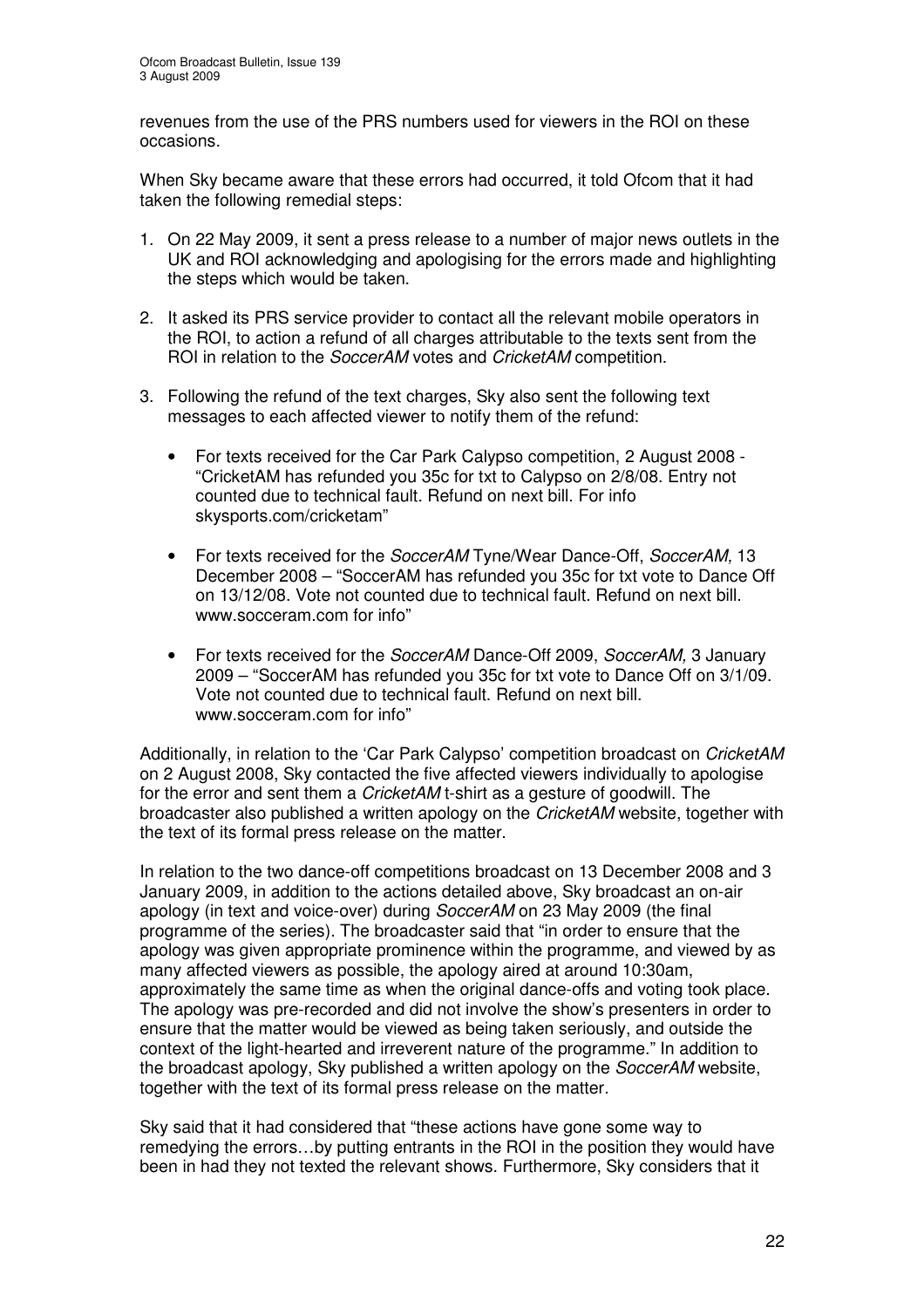has done so in a fully transparent manner in order to bring the matter to the attention of viewers and the wider public, further demonstrating the seriousness with which it views this matter and its commitment to remedying the situation."

Sky told Ofcom that it continues to operate a policy of not using PRS for votes and competitions and that it had taken immediate action to ensure that these failures are not repeated, including:

- reminding all Sky Sports production staff that Sky's policy is not to use PRS in programmes;
- reviewing Sky's arrangements with its service provider to ensure "enhanced audit and review procedures (in respect of the services it continues to provide, principally free text mechanisms)";
- reviewing the internal procedures by which SMS shortcodes are provided to production staff to introduce an additional compliance process;
- providing further training to the production teams involved in the particular incidents concerned; and
- commencing a review of the editorial compliance structure within Sky Sports to assess whether improvements can be made to the effectiveness of compliance.

### **Decision**

### *CricketAM* – 2 August 2008

Rule 2.11 of the Code states that "Competitions should be conducted fairly, prizes should be described accurately and rules should be clear and appropriately made known".

Following the broadcaster's on air invitations to viewers to enter the 'Car Park Calypso' competition, those viewers in the ROI who paid a premium rate to enter the competition would have done so on the basis that they would have a fair and equal chance of winning the competition. However, due to the technical fault, ROI viewers' entries were not registered and therefore those viewers stood no chance of winning the competition, irrespective of whether or not they had the correct answer.

Ofcom acknowledges that:

- the fault was unintentional and occurred due to a technical error;
- the error meant that five viewers' entries from the ROI were affected;
- the broadcaster has subsequently improved its compliance procedures; and
- the broadcaster took extensive remedial steps (as described above) to mitigate the level of harm caused to viewers.

Nevertheless, the competition was not conducted fairly, in breach of Rule 2.11 of the Code.

### *SoccerAM* – 13 December 2008 and 3 January 2009

Rule 2.2 of the Code states that "Factual programmes or items or portrayals of factual matters must not materially mislead the audience".

Ofcom found that during the episodes of *SoccerAM* broadcast on 13 December 2008 and 3 January 2009, the votes of viewers from the ROI had not been counted by the software system. Those viewers were materially misled into believing that they could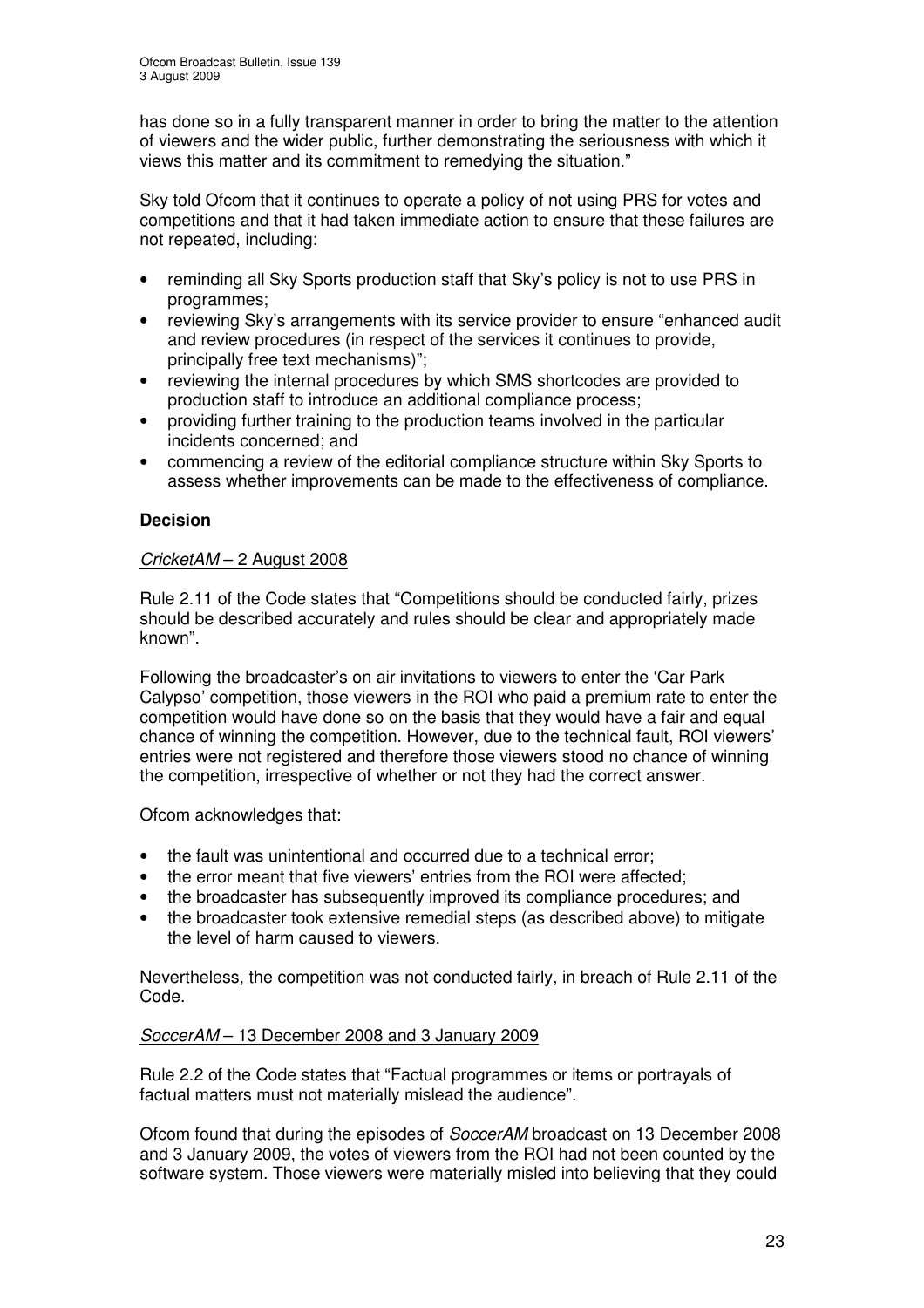pay a premium rate to vote to influence the outcome of the dance-off competitions, if they sent a text to the PRS numbers that were displayed on screen and promoted in verbal calls to action.

Ofcom acknowledges that, in both of these cases, the fact that viewer votes from the ROI were not counted, was unintentional and occurred in one case due to human error by a member of Sky's production staff and in the other case, due to a technical error. Ofcom also took into account that Sky has subsequently taken extensive remedial steps to mitigate the level of harm caused to viewers, and has improved its compliance procedures.

However, those 1,660 viewers who paid to vote by PRS during these two programmes did so on the understanding that their votes would be counted and would influence the final outcome. They were therefore materially misled as to their ability to cast votes and potentially influence the outcome of the vote. As a result, material harm in terms of financial loss was also caused to those 1,660 viewers, even though Sky subsequently issued refunds.

Ofcom therefore found both programmes in breach of Rule 2.2 of the Code.

### TLCS Licence Condition 6(A)(3)(b)

Ofcom noted that an internal miscommunication about the date on which the verification requirements came into force led to the use of PRS in the 'Car Park Calypso' competition broadcast on *CricketAM* on 2 August 2008. While this was an unfortunate mistake, the fact that PRS was used for a competition in a programme and was not subject to third-party verification, was in breach of TLCS Licence Condition  $6(A)(3)(b)$ .

In the case of the PRS votes which were conducted during the episodes of *SoccerAM* broadcast on 13 December 2008 and 3 January 2009, Ofcom noted that despite Sky's internal policy of not using PRS in votes or competitions in programmes, the production staff appeared to be unaware of this policy. Ofcom welcomes the remedial steps which the broadcaster has since taken to improve compliance processes, but the fact that PRS were used for voting in these two programmes and were not subject to third-party verification was in breach of TLCS Licence Condition 6(A)(3)(b).

Ofcom was particularly concerned that the use of the PRS in these three instances only came to Sky's attention as a result of Ofcom's routine spot check, and it is questionable whether the errors that resulted in the breaches in these cases would have come to light at all had it not been for this check.

Throughout 2007 and 2008, whether in sanctions adjudications, published findings, additional guidance and, indeed, via the new licence condition, Ofcom had made it clear to all its licensees that it expected extreme caution to be exercised in the use of PRS in programmes. Ofcom was therefore surprised that, in the case of the 'Car Park Calypso' competition broadcast during *CricketAM* on 2 August 2008, a "miscommunication between the Legal Advisors and the production staff at Sky Sports" about the date on which the new licence condition came into force could have occurred,

It was also a matter of great concern to Ofcom that it appeared that appropriate compliance checks had not been undertaken by Sky at the time of transmission of the episodes of *SoccerAM* on 13 December 2008 and 3 January 2009. Irrespective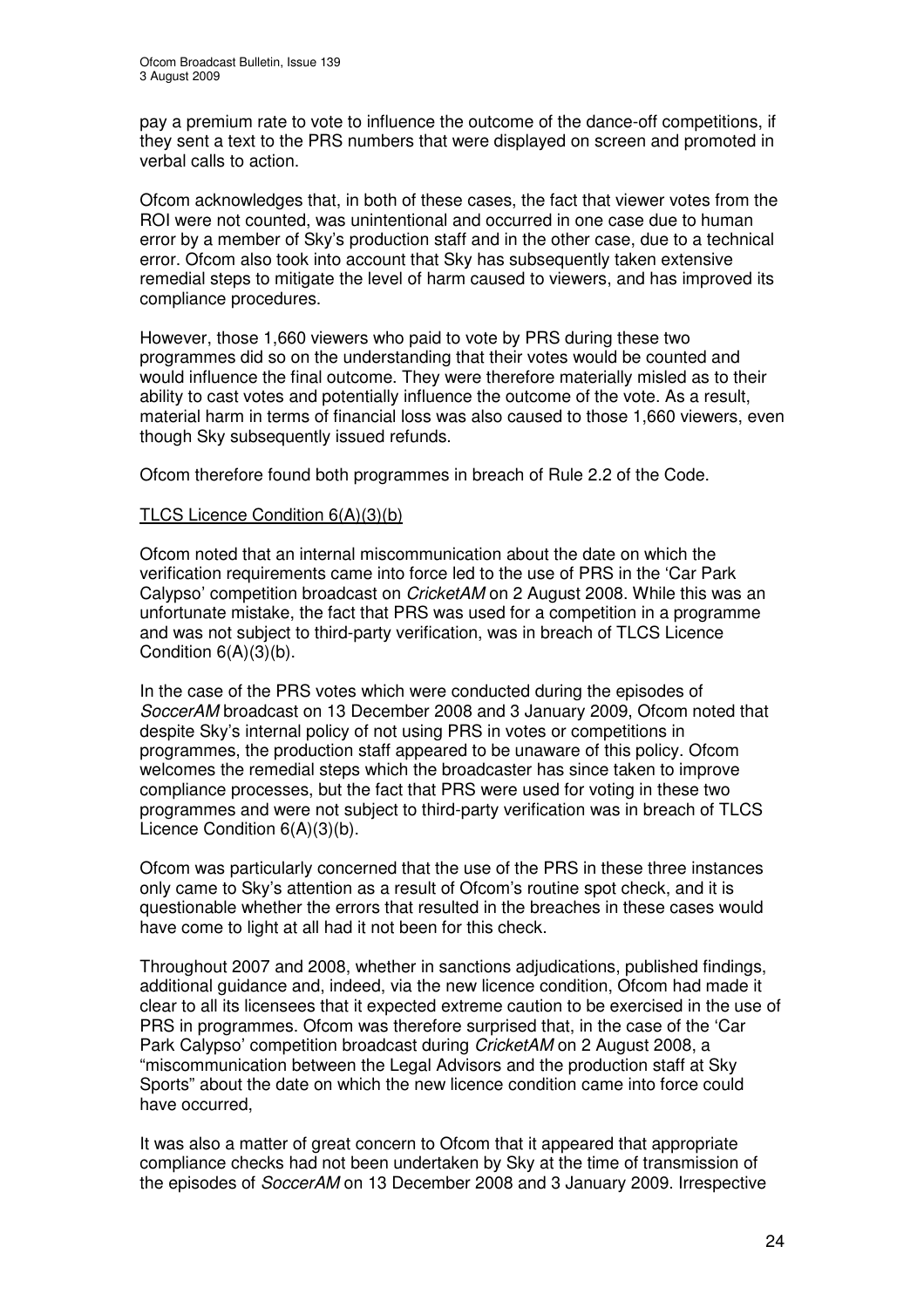of the misunderstanding by production staff, it would appear that no-one responsible for ensuring these programmes' compliance with the Code had noticed that they included the use of PRS, in contravention of Sky's own internal policy.

However, Ofcom noted that in all three instances, the compliance failures were not caused by a deliberate act and the audience was not misled intentionally. Further Ofcom recognises the extensive steps that Sky took once the breaches had been identified.

Nevertheless, the breaches of the Code, and of the Licence Condition, are serious and will be held on record.

**Car Park Calypso competition,** *CricketAM***, 2 August 2008 – breach of Rule 2.11 and TLCS Licence Condition 6(A)(3)(b)**

*SoccerAM* **Tyne/Wear Dance-Off,** *SoccerAM,* **13 December 2008 - breach of Rule 2.2 and TLCS Licence Condition 6(A)(3)(b)**

*SoccerAM* **Dance-Off 2009,** *SoccerAM***, 3 January 2009 - breach of Rule 2.2 and TLCS Licence Condition 6(A)(3)(b)**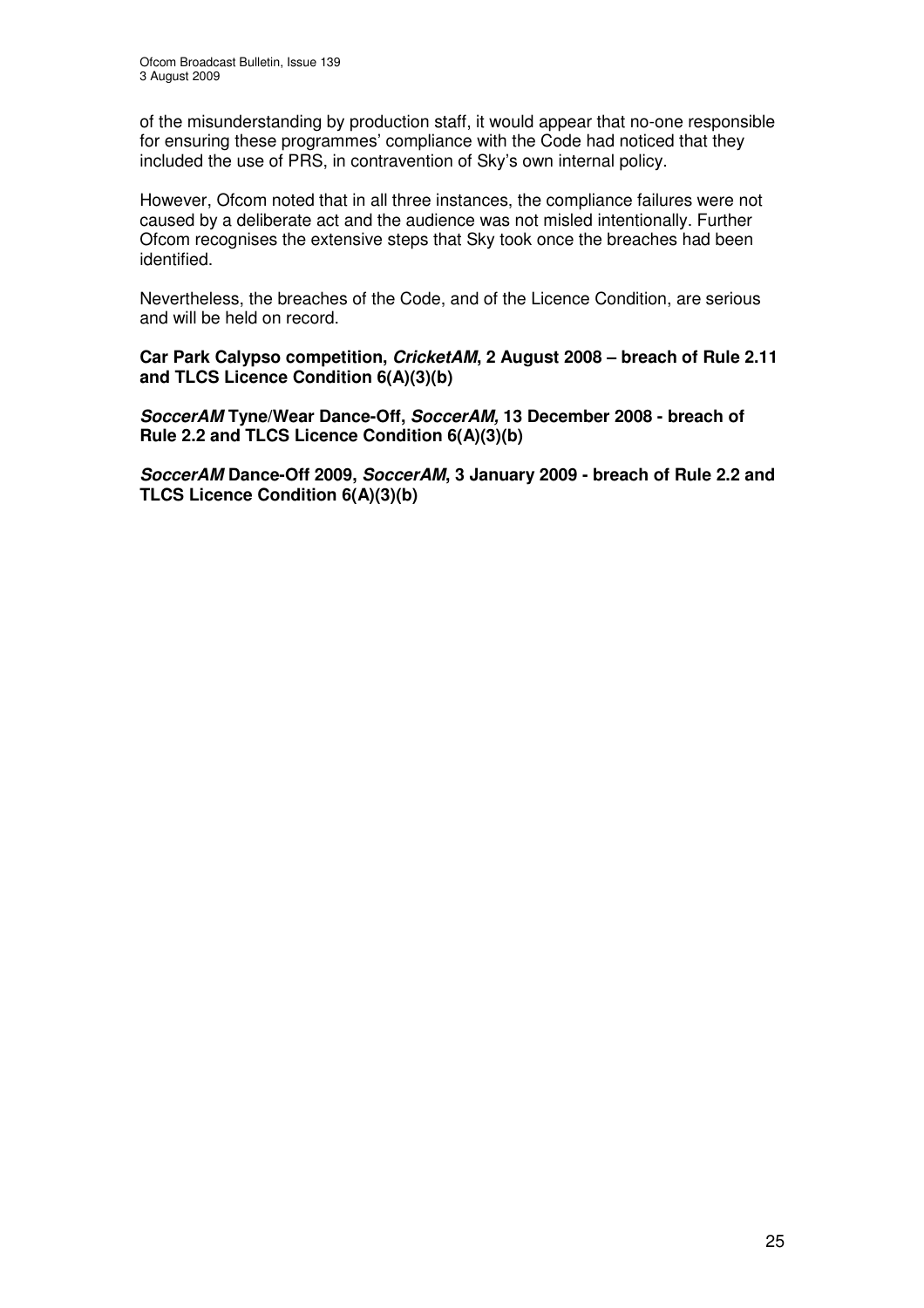# **In Breach**

# **Free-to-view promotion for Playboy TV**

*'Adult Previews' channel, Virgin Media, 5 May 2009, 22:00*

### **Introduction**

The 'Adult Previews' channel is located on the Virgin Media service (Channel 470). The channel is operated and complied by Virgin Media Limited ("Virgin Media"). It is available without any access restrictions and is situated in the 'adult' section of the Virgin Media electronic programme guide ("Virgin EPG"). Its purpose is to promote 'adult-sex' channels with mandatory access restrictions which are available on the Virgin Media service. From 22:00 the channel broadcasts a series of promotional trailers on a loop, each of which lasts around ten minutes.

Ofcom received a complaint about a free-to-view promotional trailer broadcast from 22:00 on 5 May 2009, promoting the 'adult-sex' channel Playboy TV. The complainant said the trailer showed naked women simulating sex, touching themselves and other women. The complainant felt that the sexual material broadcast in the trailer was too strong to be available at 22:00 without mandatory access restrictions.

Ofcom noted that the trailer for Playboy TV included eight separate promotions for programmes of a sexual nature broadcast on this channel. The trailer included frequent, but brief, clips of strong sexual material. These included: shots of naked breasts and female pubic areas; men and women touching each other in a sexual manner, including licking and kissing breasts; women stroking their breasts and buttocks; and cropped shots of real or simulated sex acts. The trailer also contained an example of the most offensive language: *"…do you like it when you get really hard and the girl fucking shoves your cock down her throat?"*

We asked Virgin Media for its comments in relation to Rules 2.1 (generally accepted standards) and 2.3 (material which may cause offence must be justified by the context).

### **Response**

The broadcaster highlighted that the 'Adult Previews' channel broadcasts specific guidance to customers before 22:00 about how they can restrict access to this channel or any other channels containing 'adult' content. Virgin Media said that this information is to protect members of the public should they decide that such content is not of interest to them or if they do not wish to find it on their Virgin Media service.

With regard to whether the material complied with the Code, the broadcaster said that the material was broadcast on a channel listed in the 'adult' section of the Virgin EPG and clearly labelled as "Adult Previews". Therefore, viewers would have been aware of the type of material to expect. It continued that the channel does not air 'adult' promotional material until after 22:00 and the potential audience of the material was likely to be very small due to the unlikely appeal of looped programme trailers. The broadcaster also argued that if a viewer had come across the channel or material unawares, which it said was unlikely, it considered that any offence caused would have been minimal.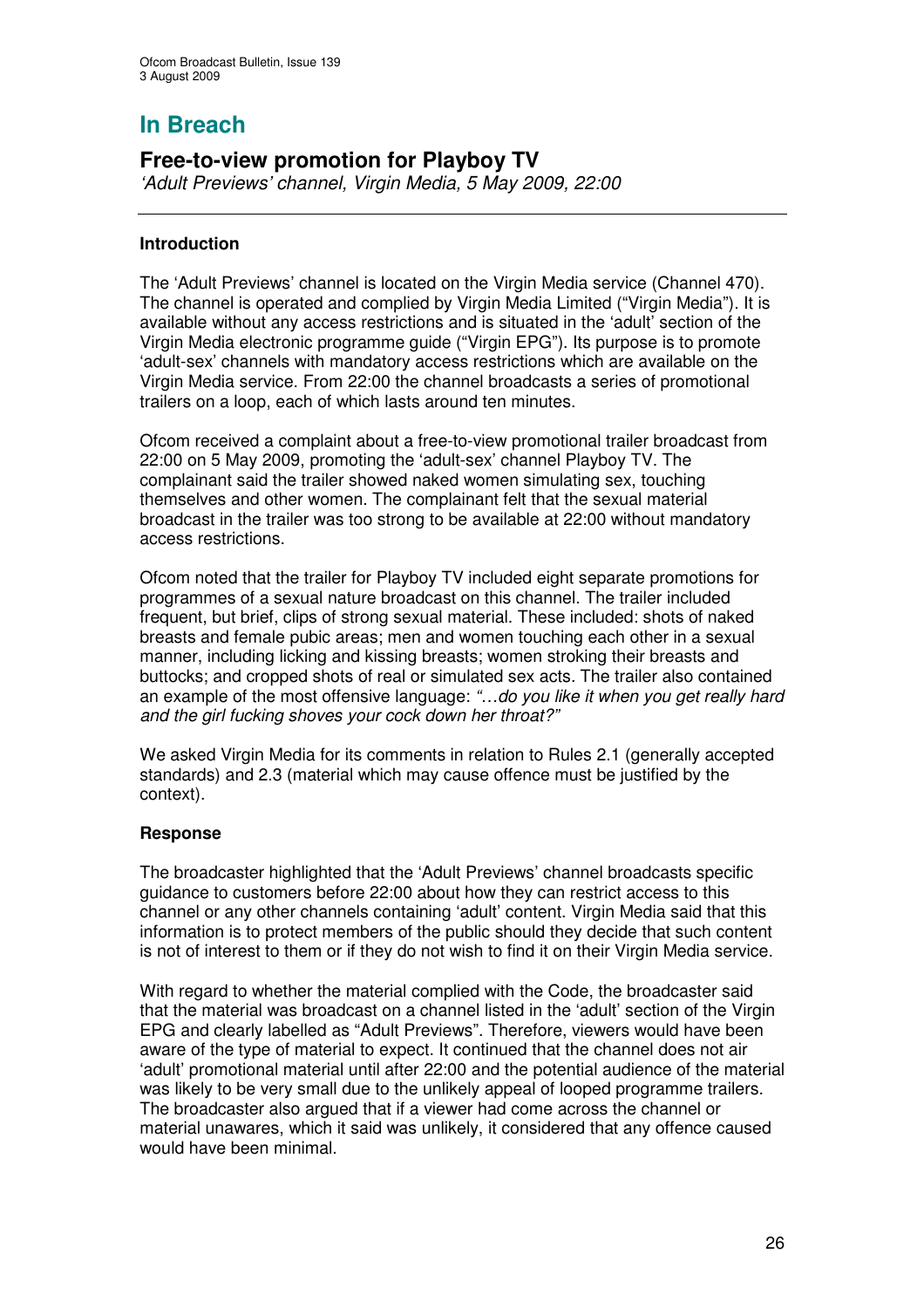### **Decision**

Rule 2.3 makes clear that "in applying generally accepted standards broadcasters must ensure that material which may cause offence is justified by the context." "Context" in turn includes a variety of different potential factors such as the editorial content of the programme, the service on which the material is broadcast, the time of broadcast and the effect of the material on viewers who may come across it unawares. In this case Ofcom considered that, given the nature and strength of the material broadcast in this trailer, it had the clear potential to cause offence. Therefore the broadcaster was required to ensure that the material was justified by the context in order to provide adequate protection for viewers.

Ofcom noted the broadcaster's argument that the material complained of met generally accepted standards because it was broadcast on a channel with the specific and clearly labelled purpose of showing promotional trailers for 'adult-sex' channels. Further, the channel was located in the 'adult' section of the Virgin EPG and therefore the material would not have exceeded the expectations of the audience. Also it was shown after 22:00. In addition, Ofcom noted that prior to 22:00 the channel provides information to viewers regarding how they can restrict access to the 'Adult Preview' channel and the 'adult-sex' channels it promotes.

However, with regard to this particular trailer, Ofcom was concerned by the explicit nature of the content and the time of broadcast, given it could be viewed without any access restrictions. The trailer contained frequent shots of naked breasts and female pubic areas, men and women touching each other in a sexual manner and cropped shots of real or simulated sex acts. It also contained most offensive language as well as sexually explicit language. In Ofcom's view therefore this material had the potential to be highly offensive to viewers, especially ones who came across it unawares, and so was not within audience expectations. Graphic content of this nature, albeit tightly edited, requires a strong justification to be broadcast without access restrictions, particularly if relatively soon after the 21:00 watershed. In this case the strong content was broadcast from 22:00 – only one hour after the watershed.

Ofcom has consistently made clear through previous published decisions that the broadcast of explicit sexual content, such as this, which is freely available and without access restrictions is not justified by context simply by it being shown on a channel: in the 'adult' section of an EPG; and whose title makes clear it specialises in broadcasting 'adult' content. Furthermore, the provision of information to the viewer about voluntary parental controls which can restrict access to that channel does not provide contextual justification for the broadcast of material of this nature at this time. This is particularly relevant in this case, given that the information provided by the broadcaster was not part of the trailer complained of or the programming broadcast after 22:00. In light of these factors, it was Ofcom's view that, on balance, the broadcast of this offensive material was not sufficiently justified by the context and was a breach of generally accepted standards. Therefore the material breached Rules 2.1 and 2.3 of the Code.

### **Breach of Rules 2.1 and 2.3 of the Code**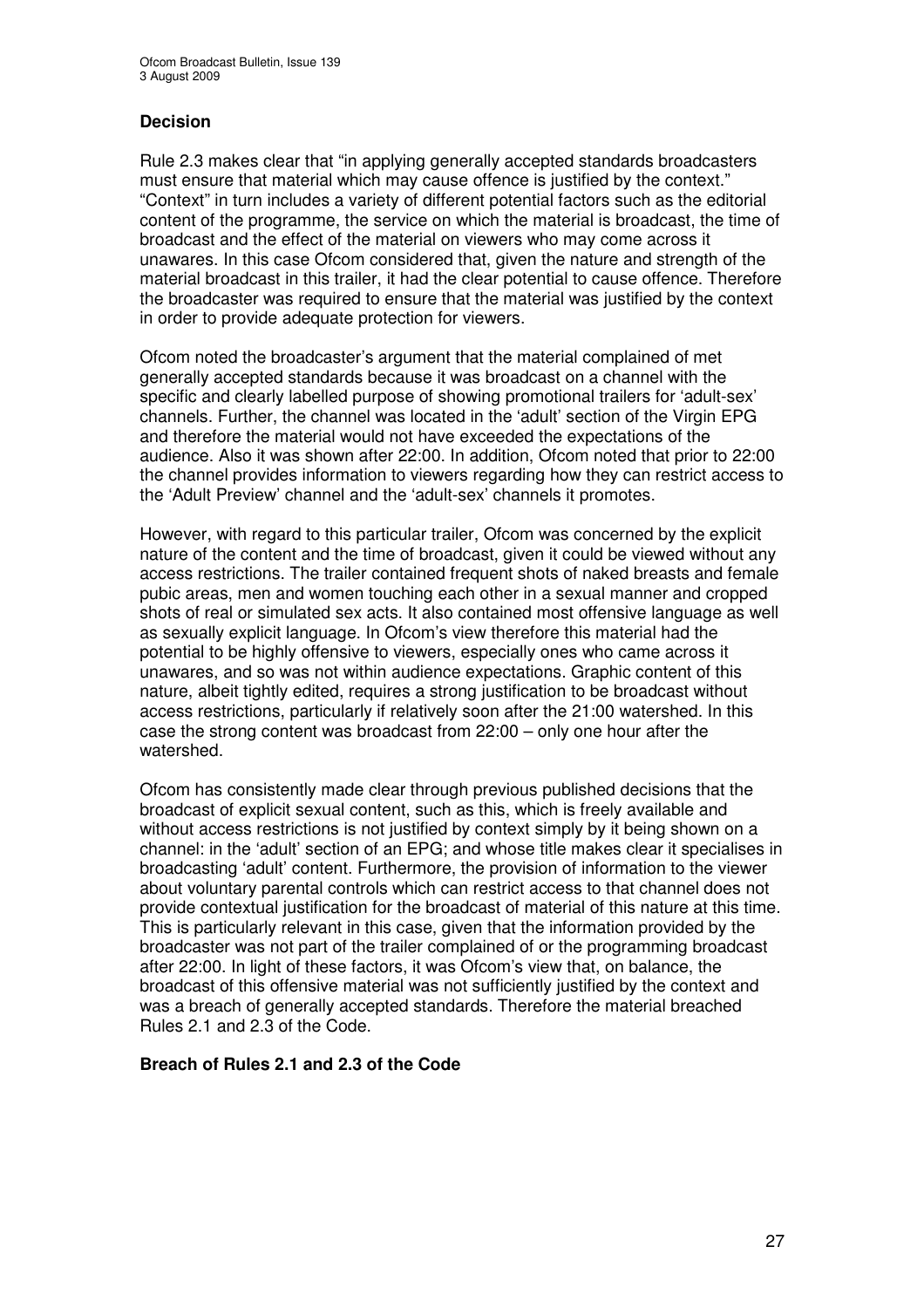# **In Breach**

**Stonecold TV** *My Channel, 20 May 2009, 18:30*

### **Introduction**

*StoneCold TV* is a programme of humorous clips intended for an adult audience broadcast on the general entertainment channel, My Channel. This particular episode featured a segment entitled "Bill and Todd's Drunk Adventure" in which two men called Bill and Ted were shown filming each other engaging in various activities while drunk. In one sequence the two men use an implement which generated an electric shock when they made contact with it. The men's reactions to the pain of the electric shock were also broadcast. These included the following exclamations: *"…what the fuck?..."; "…oh shit…";* "…*fuckin' dude…*"; *"motherfucker*"; and "*this bullshit is fuckin' done!".* A second sequence showed one of the men ingesting the contents of an ashtray and saying "…*it's a fucking ashtray…*" and "…*I'm a fucking nutjob…*"

Two viewers complained about the broadcast of this language before the watershed.

Ofcom wrote to My Channel, asking it to comment under Rule 1.14 (the most offensive language must not be broadcast before the watershed). Ofcom also asked the broadcaster to comment on the programme generally in light of Rule 1.3 (inappropriate scheduling).

### **Response**

My Channel stated that a scheduling error had led to the broadcast of the programme in a pre watershed timeslot. It had in fact been allocated a 23.30 timeslot. This was a genuine, human error and the channel apologised for the offence that had been caused to viewers. My Channel also provided Ofcom with details of steps it had taken internally to prevent such an error occurring in the future. These included the separation, in storage, of tapes of programmes suitable for pre-watershed timeslots and tapes of programmes suitable for post-watershed timeslots. In addition an extra check of the suitability of all programmes before broadcast would now be carried out by the channel.

### **Decision**

Rule 1.14 prohibits the broadcast of the most offensive language before the watershed. Ofcom research on offensive language<sup>1</sup> identified that "fuck" and its derivatives were considered by viewers to be very offensive. Rule 1.3 seeks to ensure that children are protected by means of inappropriate scheduling from unsuitable material. In this case Ofcom considered that the programme contained themes that were clearly not suitable for a pre-watershed audience. For instance, the programme contained images of drunken adults behaving in a dangerous manner that could be easily imitable by children.

Ofcom notes that the broadcast of this programme on this occasion occurred as a result of human error. We welcome the steps taken by My Channel as a result of the broadcast to prevent a similar error occurring in the future. However, the broadcast of

<sup>&</sup>lt;sup>1</sup> "Language and Sexual Imagery in Broadcasting: A Contextual Investigation", September 2005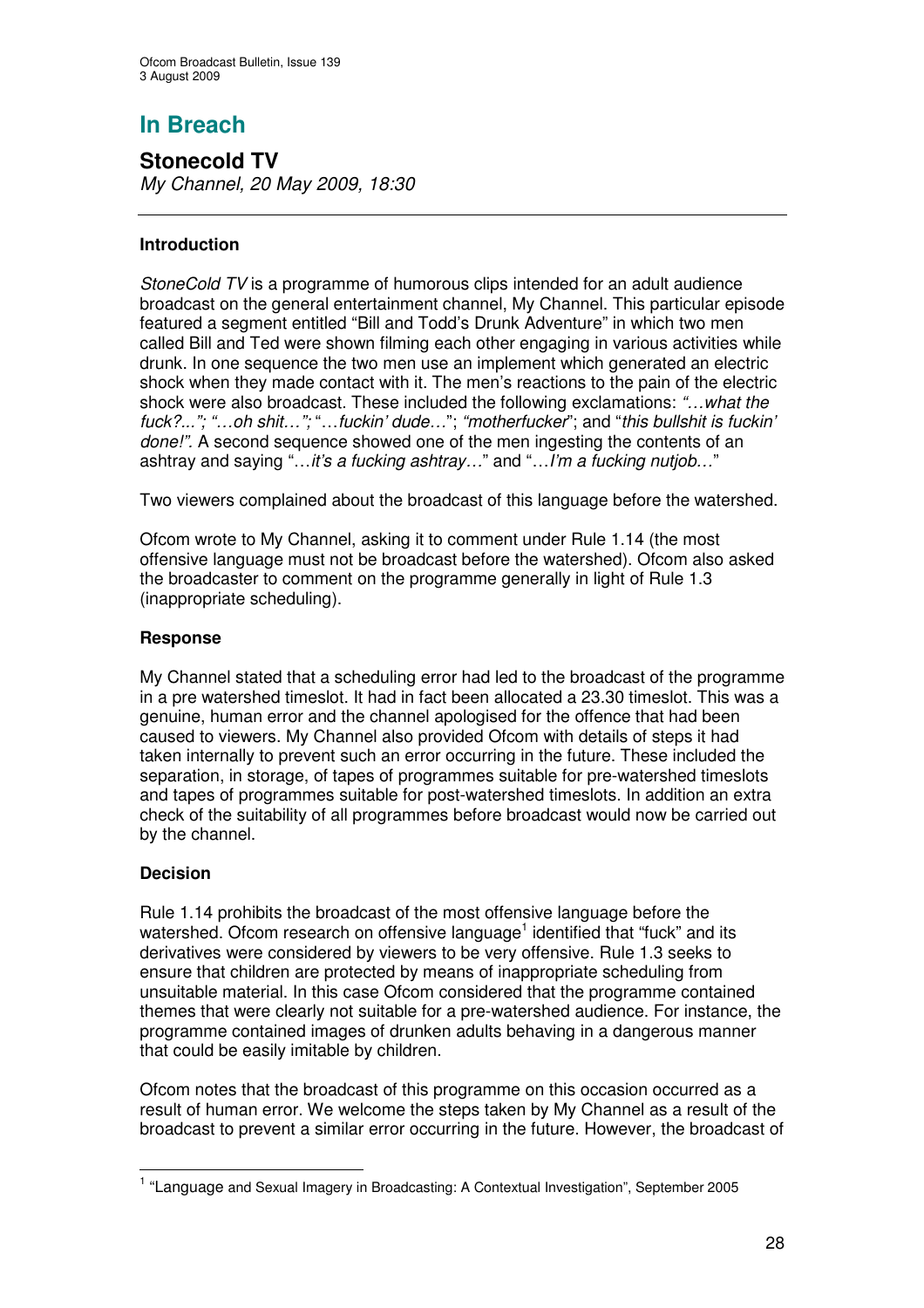such language and with such frequency before the 21:00 watershed is a clear breach of Rule 1.14. Additionally the programme was inappropriately scheduled and resulted in a breach or Rule 1.3.

### **Breach of Rules 1.3 and 1.14**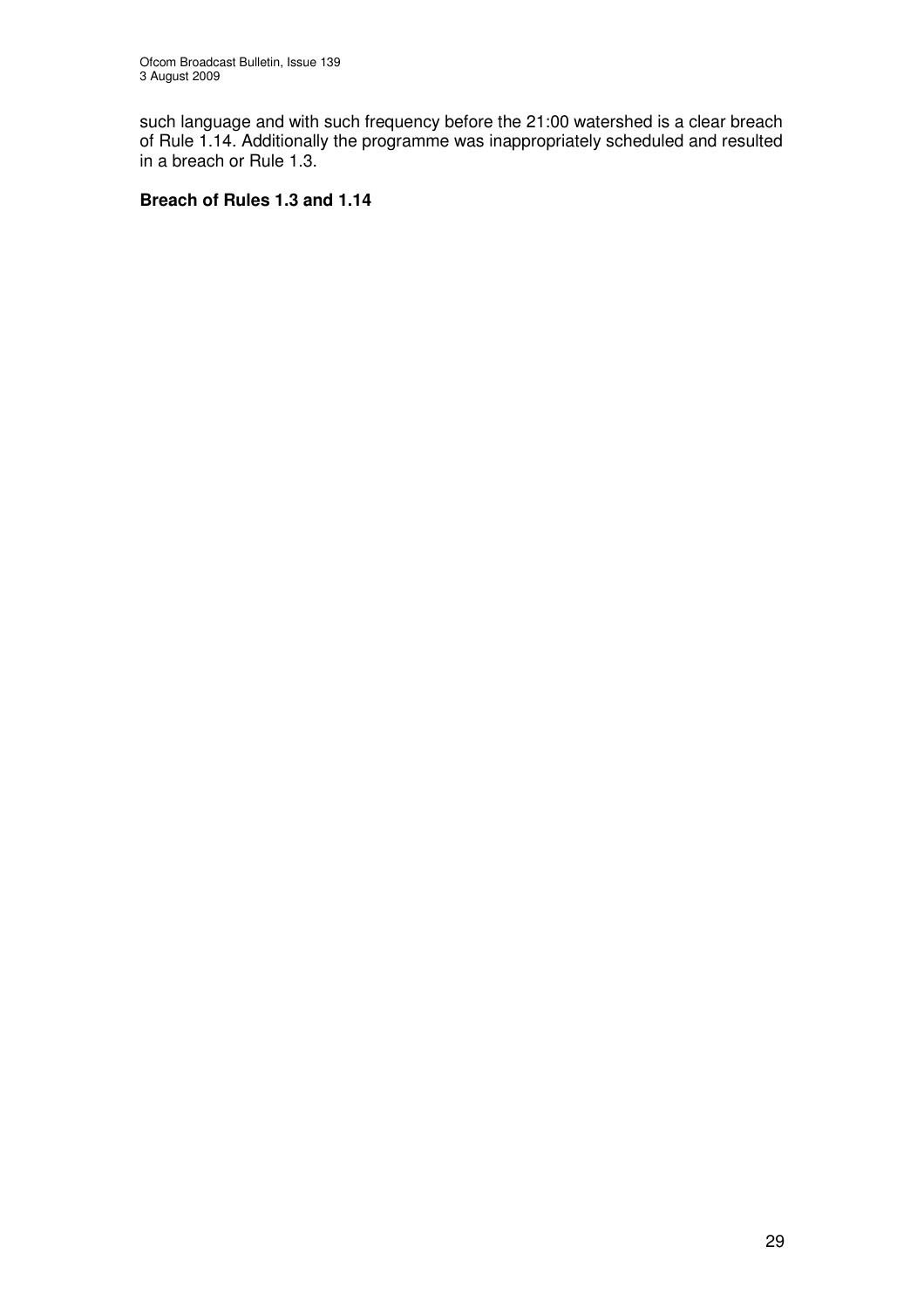# **Resolved**

# **Snoop Dogg's Father Hood**

*4 Music, 20 April 2009, 19:00*

### **Introduction**

*Snoop Dogg's Father Hood* is an American made television reality show which features rap artist Snoop Dogg and his family going about their daily lives. This particular episode featured several sequences in which offensive language was broadcast. These occurred during conversations between Snoop Dogg and his children and Snoop Dogg and members of his entourage. The sequences were interspersed throughout the programme and included: *"…it just pissed me off…"; "…fuck, we gotta go…"; "fucked up";* and *"make sure that nigger don't go in my room…".* Two viewers complained about the broadcast of this language before the watershed.

Ofcom wrote to Box Television Limited, which owns and operates 4 Music, asking it to comment under Rule 1.14 (the most offensive language must not be broadcast before the watershed).

### **Response**

Box Television stated that this series is acquired from the United States. As Snoop Dogg appeals to a wide range of 4 Music's viewers a decision was taken that only a pre-watershed edited version of the series would be made for broadcast on 4 Music to ensure the programme's suitability for both pre- and post-watershed transmission.

On this occasion, because the programme had been delivered late to the broadcaster, the correctly edited version of the episode had not been locked into the channel's transmission schedule. This meant the unedited version of the programme was requested for transmission. Box Television explained that this was due to human error and apologised for any offence that the error had caused. As soon as the error came to light a full investigation was carried out which resulted in the introduction of additional pre transmission procedural checks. An apology for the broadcast was also aired the following evening and again the following week immediately before the next showing of *Snoop Dogg's Fatherhood*.

### **Decision**

Rule 1.14 prohibits the broadcast of the most offensive language before the watershed. While some of the language complained of would not come within this category, Ofcom research on offensive language<sup>1</sup> identified that "fuck" and its derivatives were considered by viewers to be very offensive. There were two instances of this word in the broadcast.

Ofcom notes that the broadcast of this language on this occasion occurred as a result of human error. Ofcom welcomes the steps taken by Box Television as a result of the broadcast to prevent a similar error occurring in the future. In addition we note that a full apology for the error and for any offence to viewers was broadcast on 4Music on two separate occasions.

<sup>&</sup>lt;sup>1</sup> "Language and Sexual Imagery in Broadcasting: A Contextual Investigation", September 2005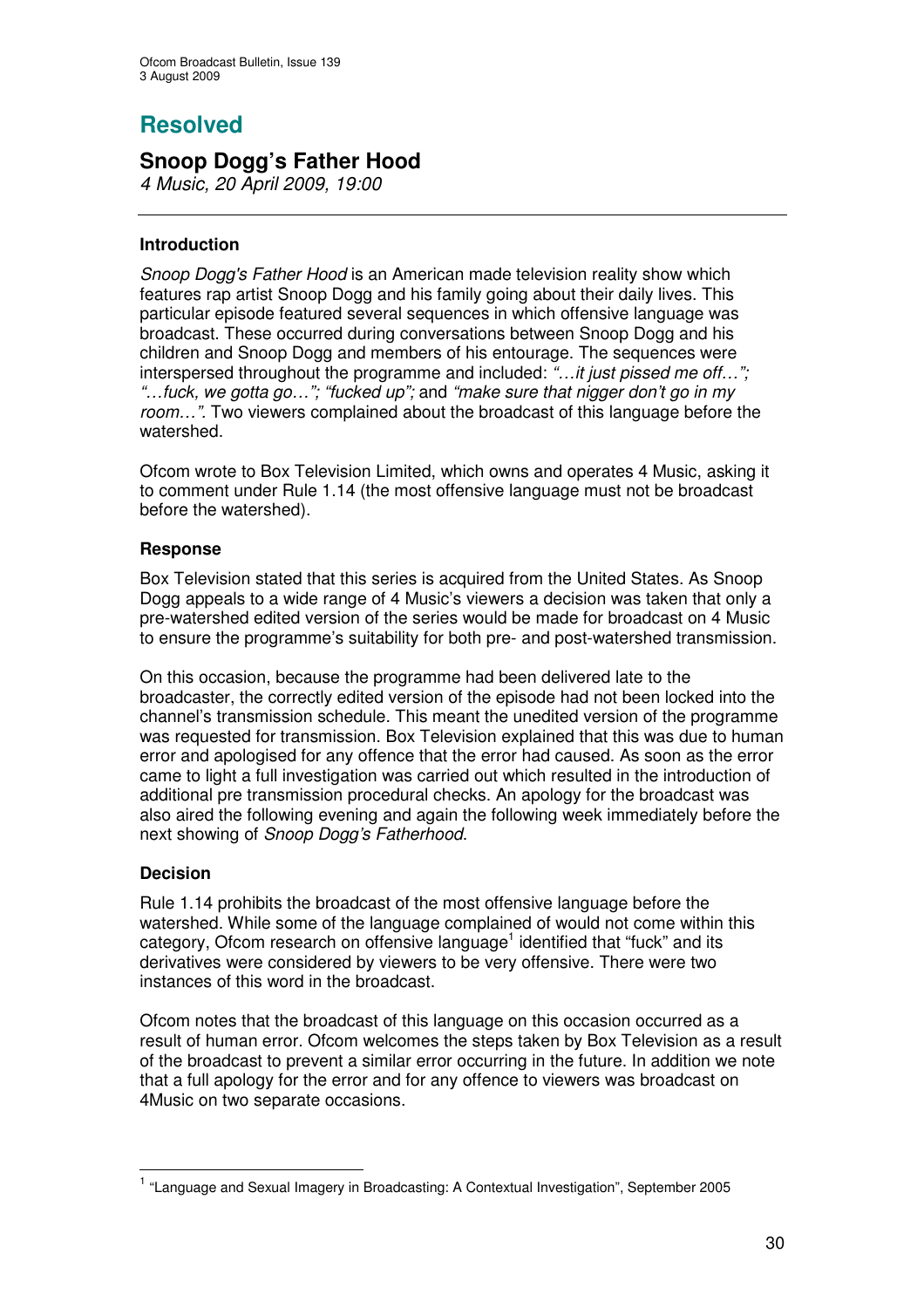While we have concerns about the broadcast of this material, in light of the actions taken by the broadcaster and its good compliance record in this area Ofcom considers this matter resolved.

### **Resolved**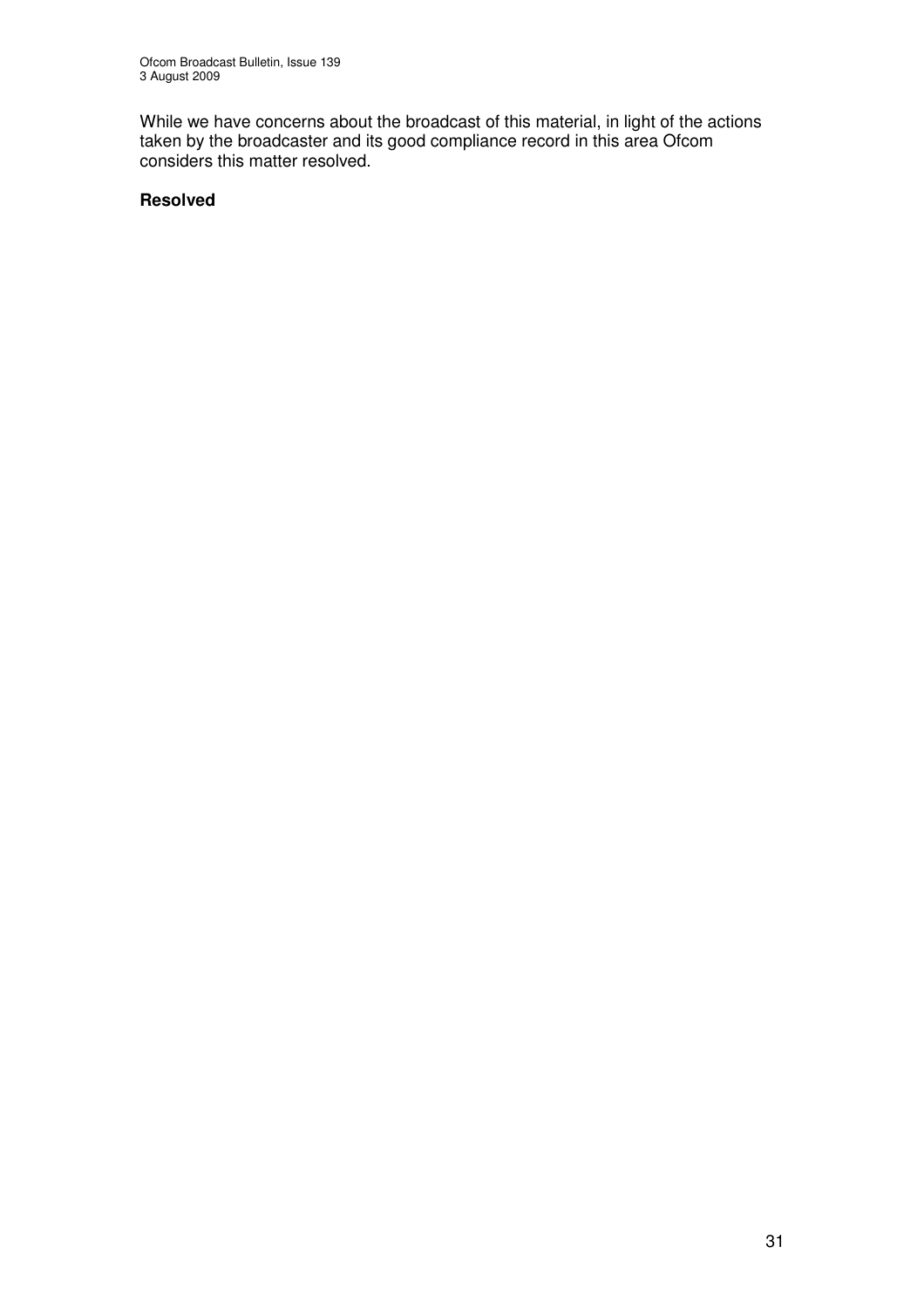# **Resolved**

### **Trailer for 'Black'** *9X, 8 June 2009, approximately 09:50*

### **Introduction**

9X is a Hindi language channel operated by INX Media UK Limited ("INX Media"). The channel broadcasts general entertainment programming within the UK.

A viewer complained about the broadcast of a trailer for the programme 'Black', a drama series about the paranormal (which is transmitted on 9X, Monday to Thursday at 22:30). The trailer was transmitted at approximately 09:50. It showed a woman on a bed with her hands tied behind her back. The woman appeared to be possessed, with abnormally large eyes, whitened irises and heavily dilated pupils. She was shown trying to escape and looking intensely into the camera. She was also shown levitating off a bed. The trailer included haunting sound effects, including howling wolves. The complainant said the trailer was very disturbing and was concerned that it was broadcast when his children were watching.

We asked INX Media for its comments in relation to Rule 1.3 of the Code "children must be protected by appropriate scheduling from material that is unsuitable for them."

### **Response**

INX Media acknowledged that the trailer was not appropriate for children and that the scheduling of the trailer at this time was an inadvertent error. INX Media apologised for the error and informed Ofcom that it has taken immediate steps to reschedule the trailer after 21:00 in order to prevent any repeat broadcast.

### **Decision**

Ofcom notes INX Media's acknowledgement that the trailer was inappropriately scheduled and therefore did not comply with the Code. Ofcom also notes the broadcaster's apology and the compliance measures taken in response to this scheduling error.

In view of these actions and taking into account that the broadcaster has previously had a good compliance record, Ofcom considers this matter resolved.

### **Resolved**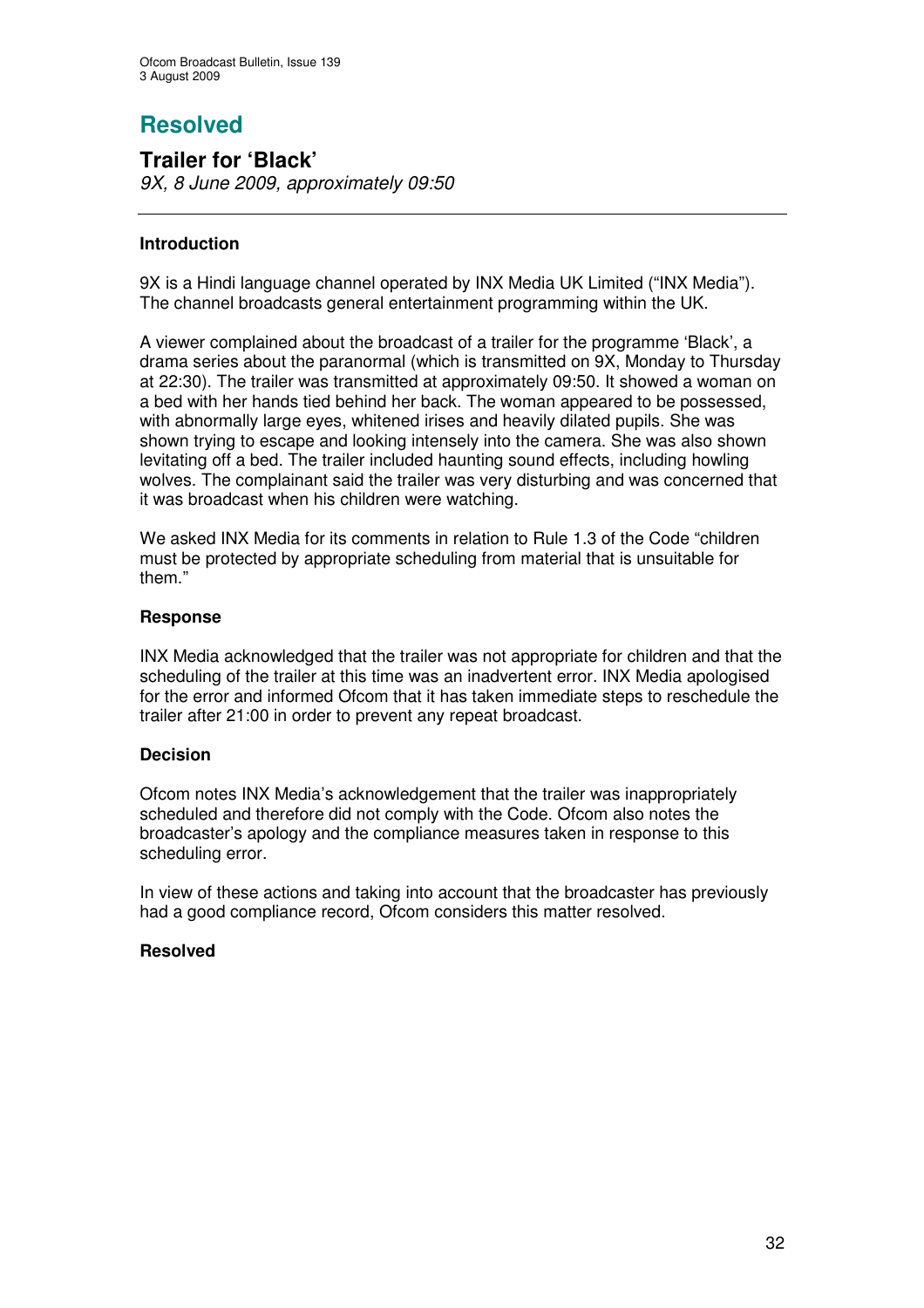# **Not in Breach**

### **It Pays to Watch** *Five, 15 October 2008, 17:30*

### **Introduction**

*It Pays to Watch* is a consumer advice programme presented by Martin Lewis. Martin Lewis is also the owner of a website that provides consumers with information on how to save money. The website includes a search tool called FlightChecker, which enables users to search for cheap flights*.*

This episode of *It Pays to Watch* included an item on how to obtain low cost flights. The presenter referred to a number of different websites as sources of cheap flight information, including flight checker type services, which he described as a source of finding *"the really dirty cheap flights"*. Shots of the presenter's FlightChecker service, with the web address visible, were featured on screen.

A viewer objected that the portrayal of the presenter's service was misleading as the service did not include flights provided by a major budget airline. On the basis that the programme presenter is the owner of the FlightChecker service, the complainant questioned whether the programme was distorted for commercial purposes.

Ofcom asked Five to comment on the complaint with reference to Rule 10.1 of the Code which states: "Broadcasters must maintain the independence of editorial control over programme content".

### **Response**

By way of background to the programme, Five explained that the *It Pays to Watch* series was commissioned by its Senior Programme Controller and Head of News & Current Affairs. The series is produced by an independent production company, Money Savings Productions Limited. The programme's executive producer is the chief executive of Money Savings Productions Limited and has produced and executive produced a range of factual programmes for the channel over the past ten years. Five advised that both the executive producer and the programme's presenter, Martin Lewis, are also directors of Money Saving Productions Limited.

Five stated that the control of the editorial content of the programme rested with the programme's production team and Five, as commissioner and broadcaster of the programme. Five said that the programme was produced in accordance with its standard general terms of agreement which enabled it to exercise editorial control of the programme content to ensure compliance with the Code. The programme was written and produced by the series producer who was a freelance contractor engaged by the production company.

The programme's editorial specification was to provide information and advice to viewers on how best to save money in a variety of ways by cutting costs, spending less, budgeting better, and making use of discounts and offers. Five explained that each week the programme tackled a different theme. The content of each programme was chosen by the production team in conjunction with the presenter. Five advised that the presenter, Martin Lewis, is a consumer finance journalist who regularly appears as a finance expert on a number of programmes on different channels. He has also written three books on financial matters. Five said that the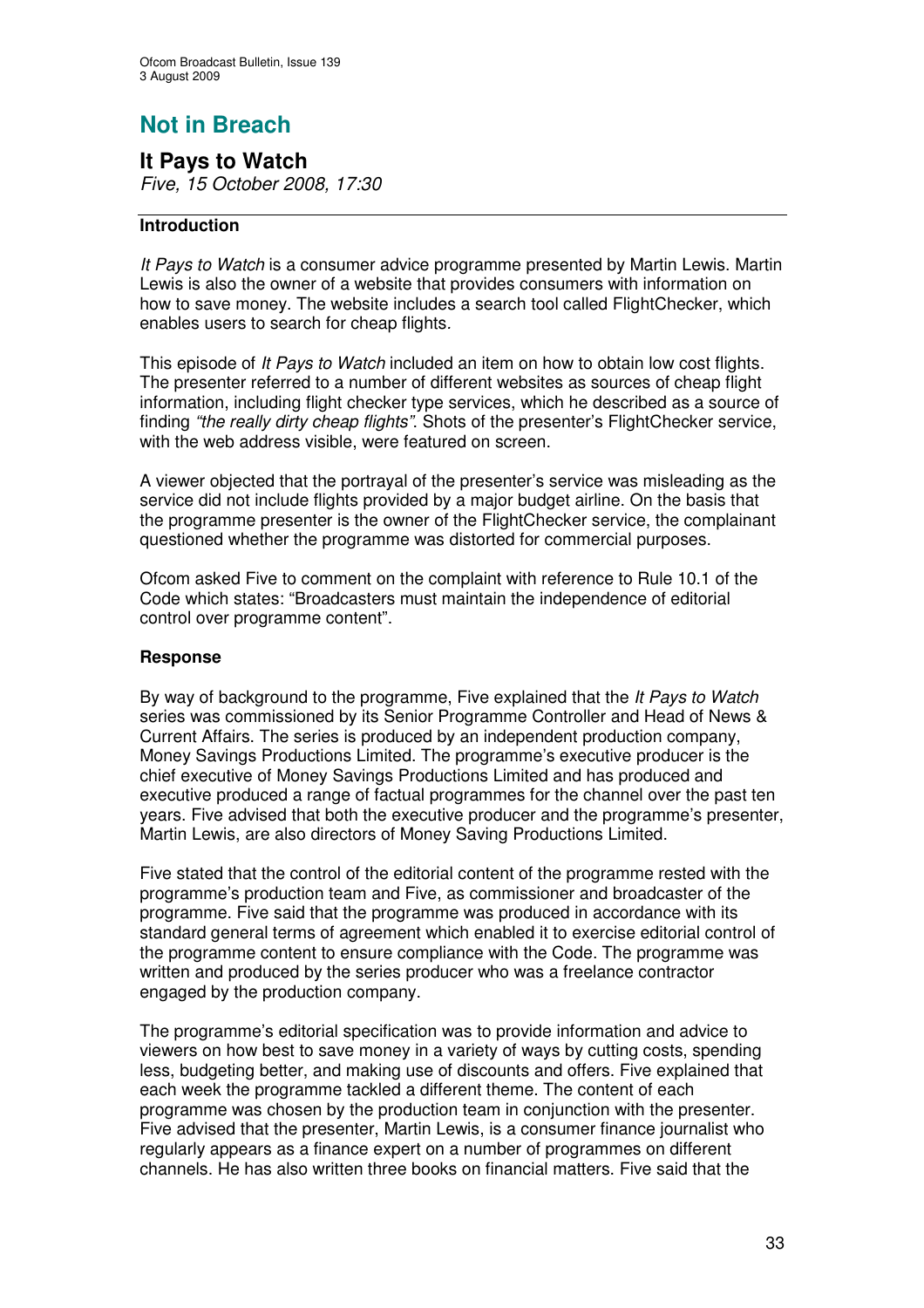presenter's wealth of experience in this field was invaluable both to the production team in drawing on his knowledge, and also to viewers because it gave the programme credibility.

Five explained that once the topics chosen for inclusion in the programme were agreed, the programme's producer wrote the first draft of the programme's running order and script. This was done independently of the presenter. Each item was independently researched and reviewed by a member of the production team. The script was circulated to the programme's executive producer for review, to Five's commissioning editor for approval, and to Five's legal and compliance team for review. Further rounds of review and approval of the script and running order took place prior to recording of each episode.

Five stated that the programme in question was recorded on the day of transmission. A member of Five's programming team was present at each recording, together with a lawyer from its legal and compliance team. Each item in the programme was carefully reviewed to ensure the programme's editorial integrity and compliance with the Code.

Five said that the main theme of the programme in question was how to obtain the best deal on a bargain break. During an item on flights the presenter noted that the internet was a "powerhouse" for finding cheap flights. The presenter advised viewers that there were a lot of cheap flight websites but that viewers needed to understand that the key to saving money was using the *"right type for the right purpose".* The presenter then outlined the various types of websites available.

The first, the "screen-scraper", the presenter described as perfect for viewers who knew exactly where and when they wanted to go. The presenter gave his "top picks" for this type of site as Kayak.co.uk and Travelsupermarket.com. Images from both sites were displayed on screen.

The presenter then advised viewers who wanted *"the really dirty cheap flights"* to use "a flight checker". He explained that such sites work by finding available flights to match the user's desired date and price criteria. The presenter advised viewers that they could find details of *"the"* flight checker on the programme's website. The presenter also referred to another website, Skyscanner, that had some of the same functionality. Again, images from both sites were displayed on screen.

Five advised that, later in the programme, the presenter advised viewers that the *"start point for anything"* was comparison websites and named seven such sites.

Five said that while it is true that the FlightChecker service is part of a website operated by the presenter, no commission is paid by any of the airlines searched by the service. Therefore, if any viewers used the service as a result of watching the programme, neither the presenter nor the website would have benefitted from the booking. Five said that the decision to feature the site was based on its unique functionality and its ability to help viewers find some of the cheapest flights available. The only site to offer similar (albeit more limited) function was also mentioned in the programme. In addition, the website address for the service was not given in the programme to avoid promoting the presenter's website. Direct website addresses were given for all other websites mentioned in the programme.

In summary, Five re-iterated that the editorial control of the programme remained with the channel and the production company. The presenter's experience and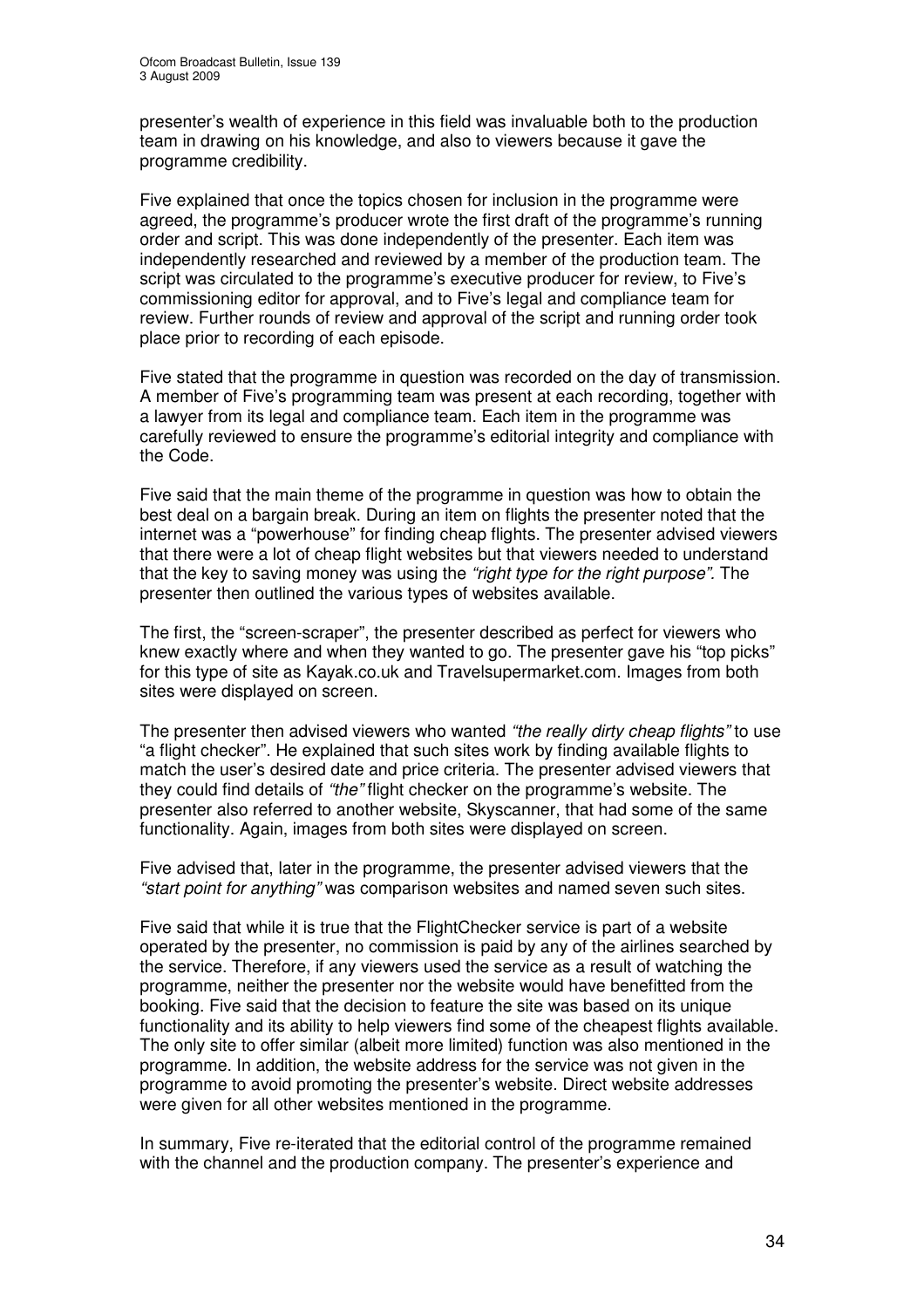knowledge of consumer issues was an essential ingredient to the success of the programme, but the programme was not distorted for any commercial purpose.

### **Decision**

Ofcom noted Five's grounds for including the reference to the FlightChecker service and its assurances that the channel exercised editorial control over the series and that the programme was not distorted for commercial purposes.

We viewed the programme, as well as the other seven programmes in the series, to assess whether they appeared to be distorted for commercial purposes. Overall, we found no evidence to suggest that the presenter's other commercial activities had distorted the programme content.

We did not identify references to the programme presenter's website in any of the other programmes in the series. We also found that, on balance, the prominence given to the presenter's FlightChecker service in this episode was not significantly greater than references given to other third party sites throughout the series. Importantly, we considered the reference to the service within the programme was justified given the nature of the discussion (i.e. how to obtain cheap flights).

While we were satisfied that there was no evidence to suggest that Five failed to maintain editorial control over the programme, we recognise that the presenter's ownership of the Flighchecker service could lead viewers to question the motivation behind the reference and the editorial independence of the review. One of the Principles underpinning Section Ten of the Code is that programmes should not be distorted for commercial purposes. Even where no actual distortion has occurred, a programme that *appears* to be distorted for commercial purposes is likely to draw the editorial integrity of that programme into question.

The case highlights the potential issues that can arise when a reporter reviewing products and services has a relationship with those products or services (in this case the presenter, who was also a director of the production company, was the owner of the service reviewed). In Ofcom's view, audiences have a high expectation of the editorial integrity of consumer advice programmes, and therefore we advise all broadcasters to exercise extreme caution when commissioning and complying such programmes to ensure editorial integrity is not undermined.

### **Not in Breach of Rule 10.1**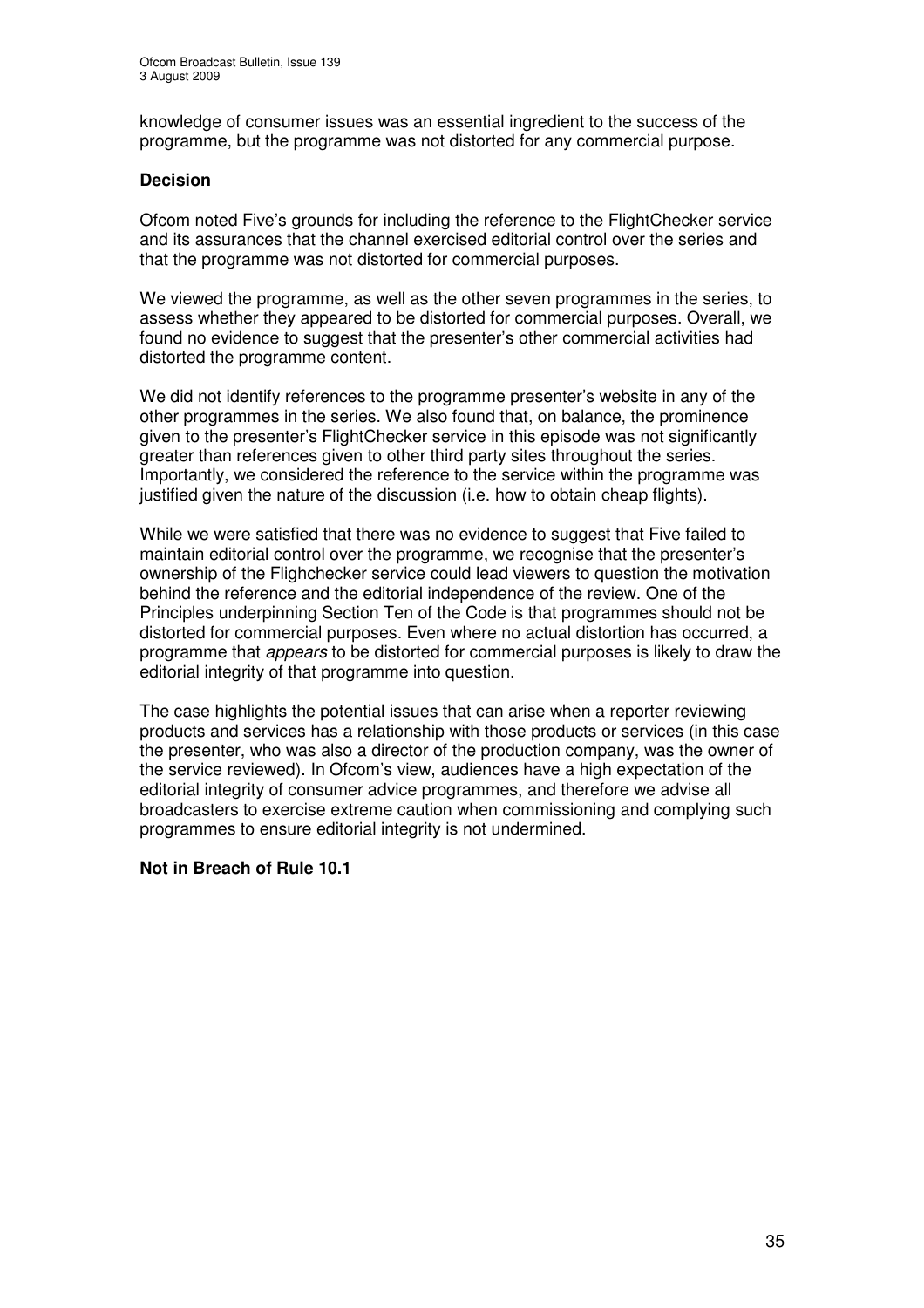# **Fairness and Privacy cases**

# **Not Upheld**

# **Complaint by The Viscount Monckton of Brenchley**

*Earth: The Climate Wars, BBC2, 14 September 2008*

**Summary:** Ofcom has not upheld this complaint of unfair treatment made by The Viscount Monckton of Brenchley.

The BBC broadcast a three-part series looking at the history of the global warming debate and the arguments for and against the existence and extent of the threat posed by climate change. In the second part of the series the presenter, Dr Iain Stewart, attended the 2008 International Conference on Climate Change, which was described in the programme as "a gathering of the world's most vocal global warming sceptics". At this conference, Dr Stewart referred to and discussed with participants in the programme the "hockey stick graph". This graph was the result of research by Dr Michael Mann. It indicated that there had not been a "Medieval warm period" and that, therefore, climate change sceptics who believed there had been such a period and that temperatures today were "nothing special", were wrong.

One of the people interviewed at the conference was The Viscount Monckton of Brenchley. He complained to Ofcom that he was treated unfairly in the broadcast of the programme.

Ofcom concluded that the programme makers did not provide Lord Monckton with sufficient information about the likely nature and purpose of the programme when securing consent for his participation. However, Ofcom found no grounds to uphold his complaint of unfair treatment in the programme as broadcast because it found that footage of his interview was not unfairly edited and he was not portrayed unfairly in the broadcast programme.

### **Introduction**

On 14 September 2008 the second part of BBC2's three-part series entitled *Earth: The Climate Wars* was broadcast. The series looked at the history of the global warming debate and the arguments for and against the existence and extent of the threat posed by climate change. In the second part of the series, the presenter, Dr Iain Stewart, a geologist at the University of Plymouth, referred to the apparent global consensus on climate change at the Earth Summit in Rio de Janeiro in 1992. He said that that consensus later began to break up, with some politicians, businessmen and scientists arguing that there was no climate crisis after all. While looking at the history of the debate, Dr Stewart referred to the "hockey stick graph". This graph was the result of research by a scientist, Dr Michael Mann, and it indicated that there had not been a "Medieval warm period". This suggested that the climate change sceptics, who argued that there had been a Medieval warm period and that temperatures today were *"nothing special"*, were wrong. The programme included contributions from people on both sides of the debate, some of whom were interviewed at the 2008 International Conference on Climate Change in New York. One of the climate change sceptics interviewed at the conference was the Viscount Monckton of Brenchley.

Lord Monckton complained to Ofcom that he was treated unfairly in the programme as broadcast.

### **The Complaint**

### **Lord Monckton's case**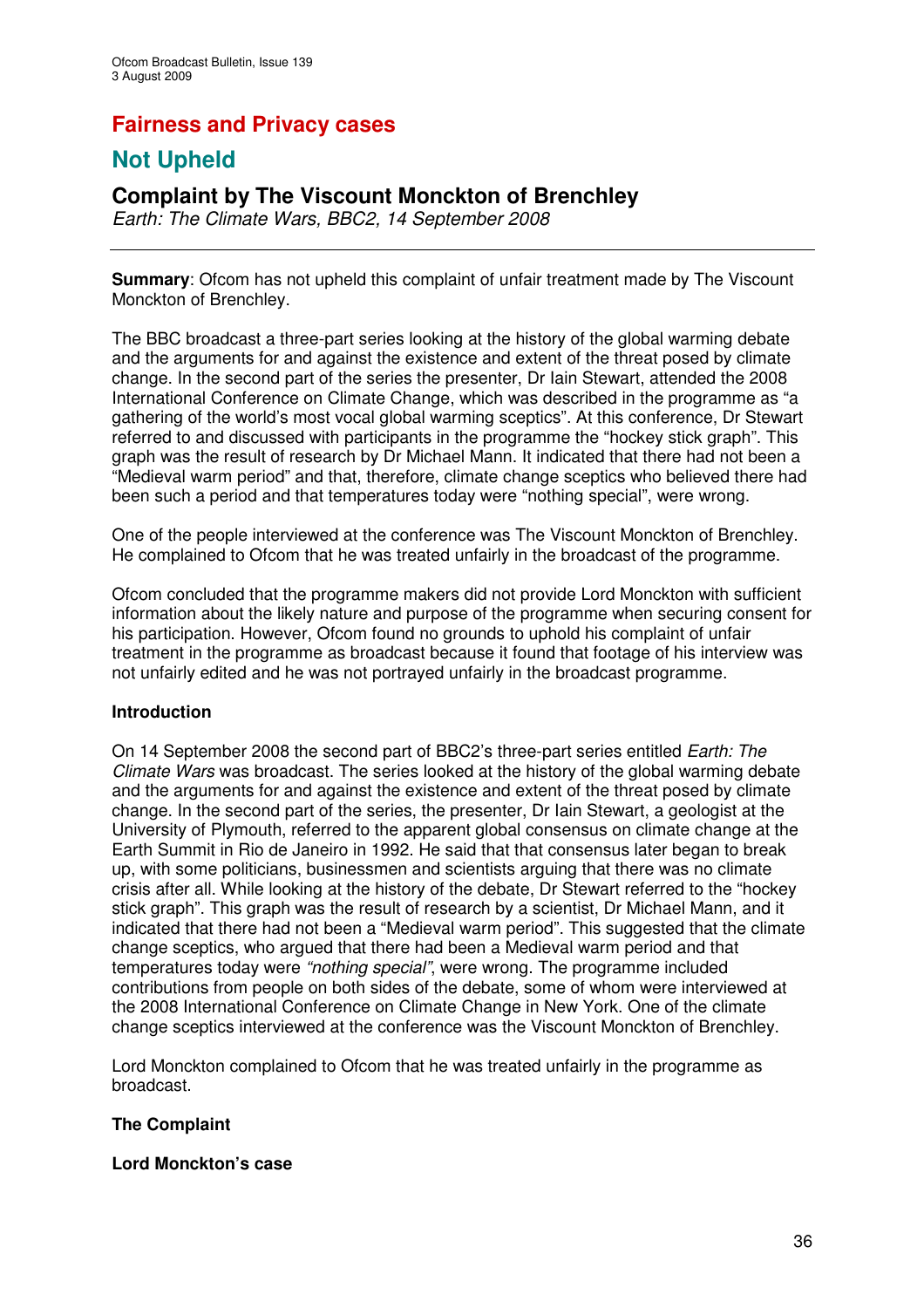In summary, Lord Monckton complained that he was treated unfairly in that:

a) He did not give informed consent for his participation in the programme.

By way of background, Lord Monckton said that he was not given any warning that the programme would be a "political polemic", rather than a genuine presentation of the opinions of those who doubted the extent of the human contribution to climatic warming.

- b) Footage of an interview with him was unfairly edited and, as a result, his views were misrepresented. He had given detailed reasons for the point of view that was broadcast, but none of his reasons were broadcast. The footage used omitted all references he had made in interview to specific, scientific details of criticisms he made of the hockey stick graph and included only his general comments.
- c) He was portrayed unfairly in that his views were portrayed as amounting to "vitriol" and as lacking in scientific basis.

# **The BBC's case**

By way of background, the BBC said that Lord Monckton's interview was recorded at the 2008 International Conference on Climate Change, at which the keynote speaker said:

*"So…global warming is real and the second warming in the 20th century people have something to do with it alright? Now get over it ok…"*

The BBC said that this comment lent weight to Ofcom's conclusion in a previous case<sup>1</sup>, in which it said:

"…the scientific theory of man-made global warming was not a matter of political or industrial controversy or a matter relating to current public policy."

The BBC said that a matter could only cease to be a *"matter of political or industrial controversy"* when the consensus among scientific experts and, consequently, the policy makers who rely on them, was so strong that they stopped disputing amongst themselves. In such circumstances, the only remaining questions were political, namely what was the appropriate response of governments to the scientific facts. The BBC said that such political issues formed no part of the programme, which examined the criticisms of climate science made over the years by those who, in the words of the programme *"have passionately argued there is no climate crisis"*. The programme showed how those criticisms served to strengthen the underlying science and, in doing so, it reported the views of the sceptics, in the fairest manner possible, by using their own words.

a) In response to Lord Monckton's complaint that he did not give informed consent for his interview, the BBC said that members of the press with appropriate accreditation from the conference organisers were able to approach speakers and other attendees for interviews during breaks in the proceedings. Lord Monckton was listed in the conference programme as a speaker and he took part in a panel. The BBC said that there was no advance contact between Lord Monckton and the programme makers, but that, given the nature of the conference, it was inconceivable that a panellist approached by a camera crew would expect to be asked to discuss anything other than climate change, and from a perspective of scepticism of the current scientific consensus.

<sup>1</sup> Professor Carl Wunsch's complaint against *The Great Global Warming Swindle*, Ofcom Broadcast Bulletin 114, 21 July 2008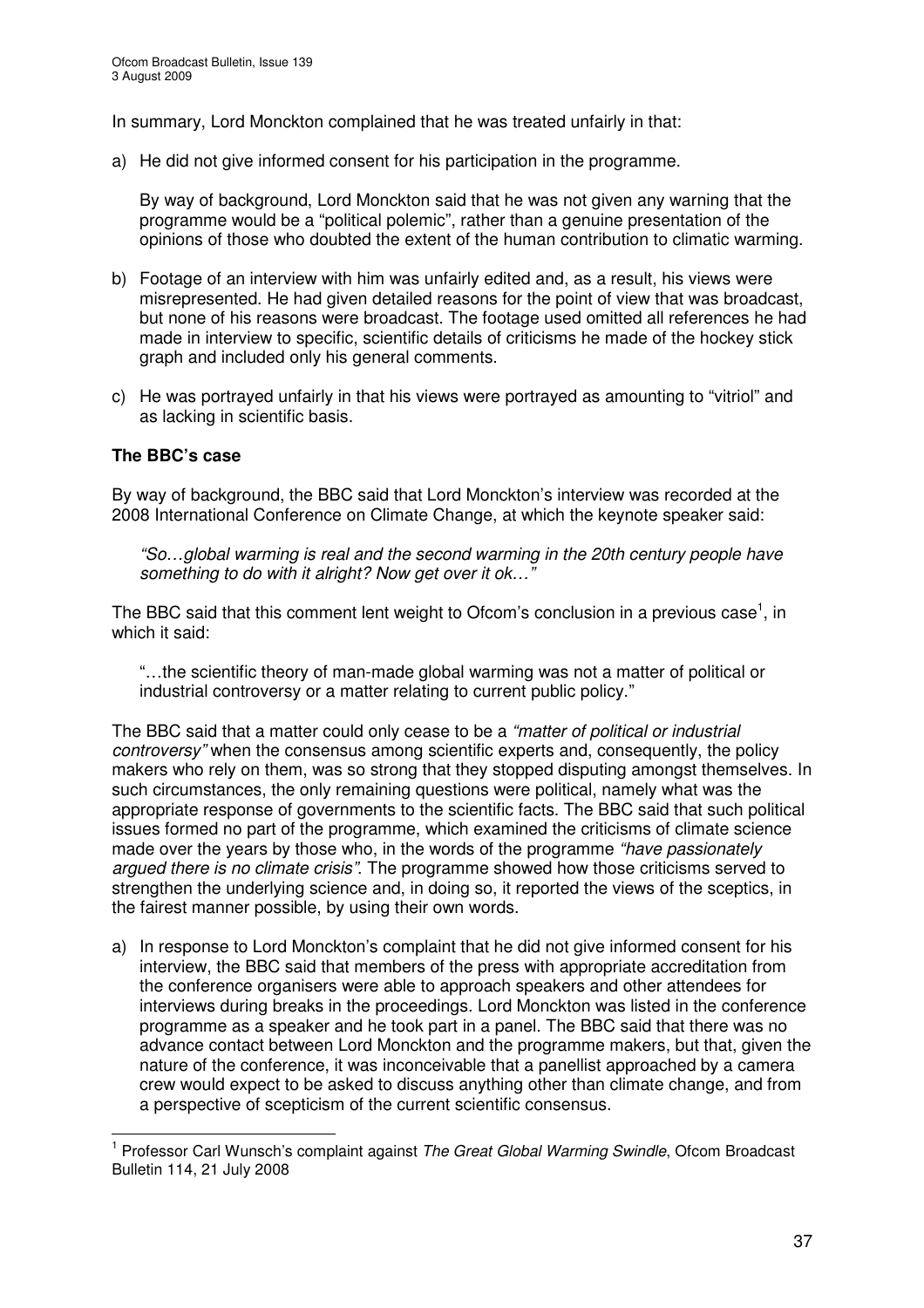The BBC said that Dr Stewart had introduced himself to Lord Monckton and others at the conference by saying that he was making a programme about climate change and wished to carry out an interview. Dr Stewart recorded around 32 minutes of material with Lord Monckton. The BBC argued that it was clear from Lord Monckton's answer to the first question that he immediately grasped the nature of the interview, as he attacked the BBC's previous coverage of climate change.

The BBC said that the content of the interview demonstrated that Lord Monckton was clearly, appropriately and fully aware that he was giving the BBC an interview about climate change. He made strong criticisms of the BBC's previous coverage, including discussing BBC policy statements on the matter. The BBC suggested that this indicated that he must have seen, heard and considered a great deal of its output and that the nature of the interview itself indicated that he had a very clear idea of the planned programme.

The transcript of the interview also showed that when asked by the producer at the end of the interview to sign a release form Lord Monckton agreed to do so. The BBC said that there was therefore no doubt that, at the conclusion of the interview, Lord Monckton was satisfied that he had made the points he wished to make and was content to sign a consent form. The BBC said that the form was a standard one, which Lord Monckton signed without amending it or adding to it. The BBC said that, in the context of an interview conducted without prior correspondence or discussion, it was clear from the content of the interview that Lord Monckton had all necessary information before he signed the form.

In response to Lord Monckton's suggestion that his informed consent would have required him to be told that the planned programme would be a *"prejudiced and onesided hatchet job"* and a *"political polemic"*, the BBC said that it would not describe one of its science documentaries using such subjective and inaccurate terms. The programme looked at climate change, from the perspective of the history of the scientific arguments over it and "stuck to the facts".

b) The BBC next responded to Lord Monckton's complaint that footage of his interview was unfairly edited, resulting in his views being misrepresented.

The BBC said that Lord Monckton asserted in his interview with Dr Stewart that some of the relevant science was flawed and did so using the strongest terms. The BBC said the interview included a discussion of the hockey stick graph. Part of this was used in a long section of the programme that discussed scientific attempts to build a picture of global temperatures extending hundreds of years into the past. The BBC said that Professor Mann's paper was published more than ten years ago and, as the programme pointed out, *"provokes strong reactions today"*. The BBC said that, when talking about Professor Mann's paper, Lord Monckton chose to deploy a very strong term, *"deliberately bent"* twice, went on to describe the scientific journal "Nature" as *"unspeakably silly on this subject"* and described the work of the scientists concerned as *"fraud"* and *"a very simple fraud"*. The BBC said that Lord Monckton did not use the language of rational scientific debate, but made polemical points, attacking the integrity both of the scientists who did the research and the editors of "Nature". The use of this kind of language, which was fairly described in the programme as *"strong reactions"*, raised the entirely legitimate question as to why climate change sceptics choose to conduct the debate in this way. The BBC said that that was a separate issue from the question as to whether the sceptics' arguments were valid.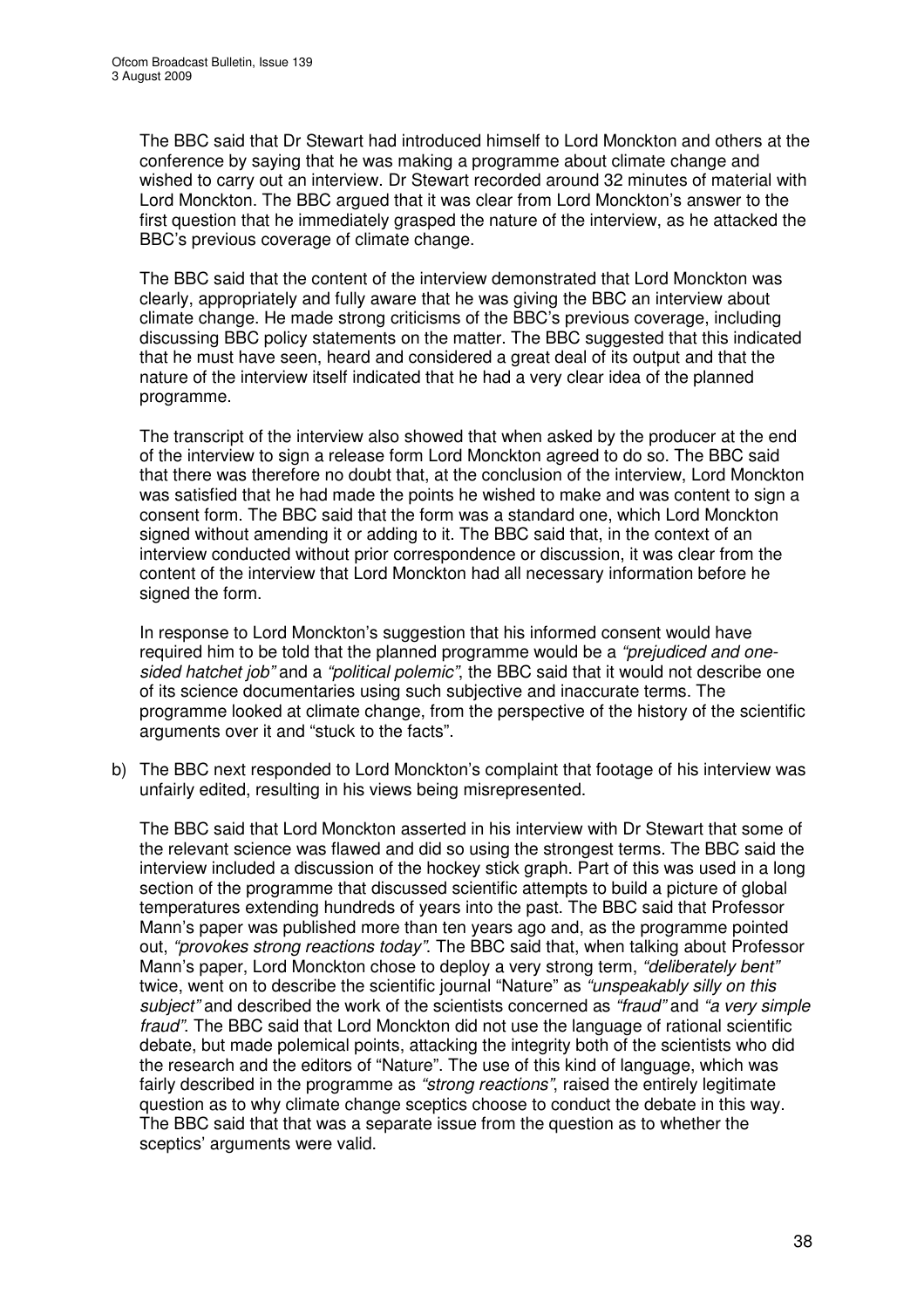The BBC said that a fundamental point about the hockey stick was that it was no longer new science. The programme's narrator referred to it as follows:

*"But whilst the sceptics were busy attacking Mann, other researchers were doing their own science, hunting for more proxies, and using different methods to work out past temperatures. Soon Michael Mann's graph was joined by many others all reconstructing the past thousand years of temperature. The question was would they back up Michael Mann, or would they prove him wrong."*

#### Dr Stewart then said:

*"You know it might look confusing but this graph as a really clear message. The red line is Michael Mann's original Hockey Stick graph; it's very flat with hardly any Medieval warm period. The other lines are the reconstructions that have been done since. Now there's a big spread, in other words scientists disagree about a lot of the temperatures in here, that's not really surprising because working out the temperatures for the past few 100 years is a really difficult task that largely depends on what indications you use. But the crucial part is over here. This is 1,000 AD, now some of the reconstructions show temperatures a little warmer than Mann's curve. Some of them also show going into much colder conditions at the end of the Medieval warm period. What that probably means is that Michael Mann underestimated some of the variation in the past 1,000 years. In other words the Hockey Stick is a little bit too straight. But it depends on the reconstruction you use. What these lines all agree on though is one thing. There's no evidence of any period in the past 1,000 years that is as warm as the second half of the 20th century. In other words the end of the 20th century really is unprecedented."*

The BBC said that this sequence set out the scientific response to Professor Mann's work: other scientists went out and found new ways of estimating temperatures over the last thousand years, and those methods led to broadly similar conclusions. This was very different to accusing Professor Mann of fraud or of deliberately distorting his data. If Professor Mann's hockey stick graph, which presented the evidence he gathered to support his hypothesis, was wrong, new science and different methods would have reached different conclusions. The fact that more than a dozen new reconstructions were consistent, within estimated uncertainties, was the strongest possible indication that the hockey stick graph was correct.

The BBC said that it had a long record of science programme making, in which it had a proper bias towards arguments that were backed by peer reviewed academic publications. The BBC said that Lord Monckton had no scientific qualifications, no record of peer-reviewed scientific publication and had never held a scientific appointment in any academic institution. However, as he took an active part in the debate over climate change, producing numerous articles, writing and presenting a film and attending conferences, he was accurately and therefore fairly described as a campaigner. It would not have been accurate to describe him as a scientist. The BBC said that this had a bearing on Lord Monckton's complaint that his scientific arguments were unfairly left out. In the section of the full interview which included discussion of the hockey stick, Lord Monckton simply asserted that the *"Wegmann report"* and *"McKitrick's work"* demonstrated that the hockey stick graph was inaccurate. He went on to discuss this some more, using the term *"fraud"* five times. The BBC said that there was a technical point about the statistical method in the interview, when Lord Monckton said *"they substituted random numbers … which were not the raw data"*, but that this was both unexplained and well beyond the comprehension of the lay audience. The BBC said that, other than that, there was no science in this part of the interview and that Lord Monckton had, therefore, not in fact make any *"scientific criticisms"* that could be excluded.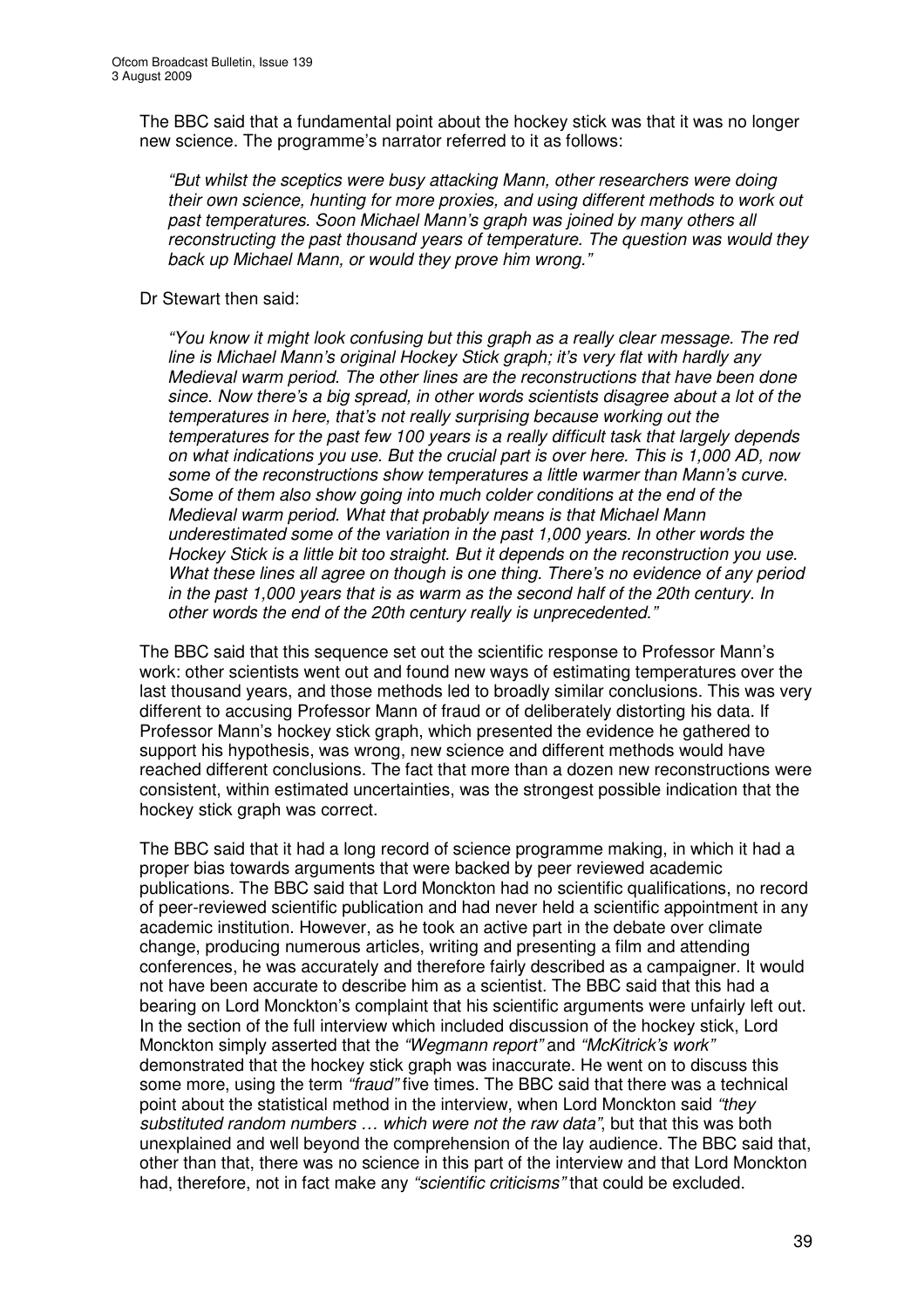The BBC also said that terms such as *"fiddling it"*, *"deliberate falsifications of data"*, *"bend the result"*, *"fraud"*, and *"deliberately bent"*, which peppered Lord Monckton's answers, were all strong accusations, striking at the integrity of the scientists, not the integrity of the science and were "campaigning talk". The BBC said that, in the circumstances and bearing in mind the whole of the interview, it was appropriate and not unfair to use Lord Monckton's arguments as illustrations of the campaigning style adopted by what the programme described as *"climate change sceptics"*.

As regards Lord Monckton's complaint that his views were misrepresented, the BBC said that his views on the hockey stick were quite clear and that there was no ambiguity to his comments on it as they appeared in the programme.

The BBC said that in his only other appearance, Lord Monckton preferred to advance his cause by criticising the scientists, rather than the science, accusing them of simply suppressing inconvenient data. The BBC said that his method of argument was so remote from the normal process of scientific discussion that Dr Stewart asked him to explain. When interviewing Lord Monckton, Dr Stewart responded to the accusation that the hockey stick was *"deliberately bent"* by suggesting *"so it's fraud",* a term Lord Monckton later adopted. The BBC said that Lord Monckton went a good deal further than that elsewhere in his interview, so a long section was included. The BBC said that, as a result of the inclusion of this section of the interview, Lord Monckton's views were conveyed solely in his words and about which viewers were left in no doubt.

c) The BBC next responded to the complaint that Lord Monckton's views were portrayed as amounting to vitriol and lacking in scientific basis.

The BBC said that, as set out in its response under head b) above, Lord Monckton used numerous strong terms in his interview. The word *"vitriol"* was specifically applied both to one of his remarks and to remarks made by two others sceptics. With reference to Lord Monckton, the word referred to his statement *"this was clearly, and I'm going to say it bluntly, deliberately bent"*. As this remark was directed at Professor Mann's hockey stick graph, the BBC said that the programme makers asked Professor Mann (during preparation of the submission to Ofcom) what he made of this statement by Lord Monckton. Professor Mann's response was as follows:

"This is a false accusation lawyerly worded to hint at impropriety or misconduct, but just ambiguous enough to avoid being legally actionable."

The BBC said that, in the circumstances, to describe the statements of the climate change sceptics as *"vitriol"* was no more than fair comment.

The BBC said that Lord Monckton appeared to regard Dr Stewart's conclusion, *"To me such attacks are a sure sign that the scientific battle is over",* as unfair. The BBC said that the use of the word *"attacks"*, in the plural, demonstrated that the comment did not refer exclusively to Lord Monckton's points. The BBC said that, as set out in the response to head b) of the complaint, the hockey stick graph, which was the main focus of the attacks, was no longer new science and was criticised in terms that went well beyond normal scientific discourse. The BBC said that the fact that Lord Monckton chose to concentrate in his interview on old science, rather than the new material published subsequently, indicated that he was more concerned with polemical argument than with the accuracy of the scientific picture. The BBC said that, in these circumstances, the use of the word "vitriol" was no more than fair comment, made by an expert.

# **Lord Monckton's comments in response to the BBC's statement**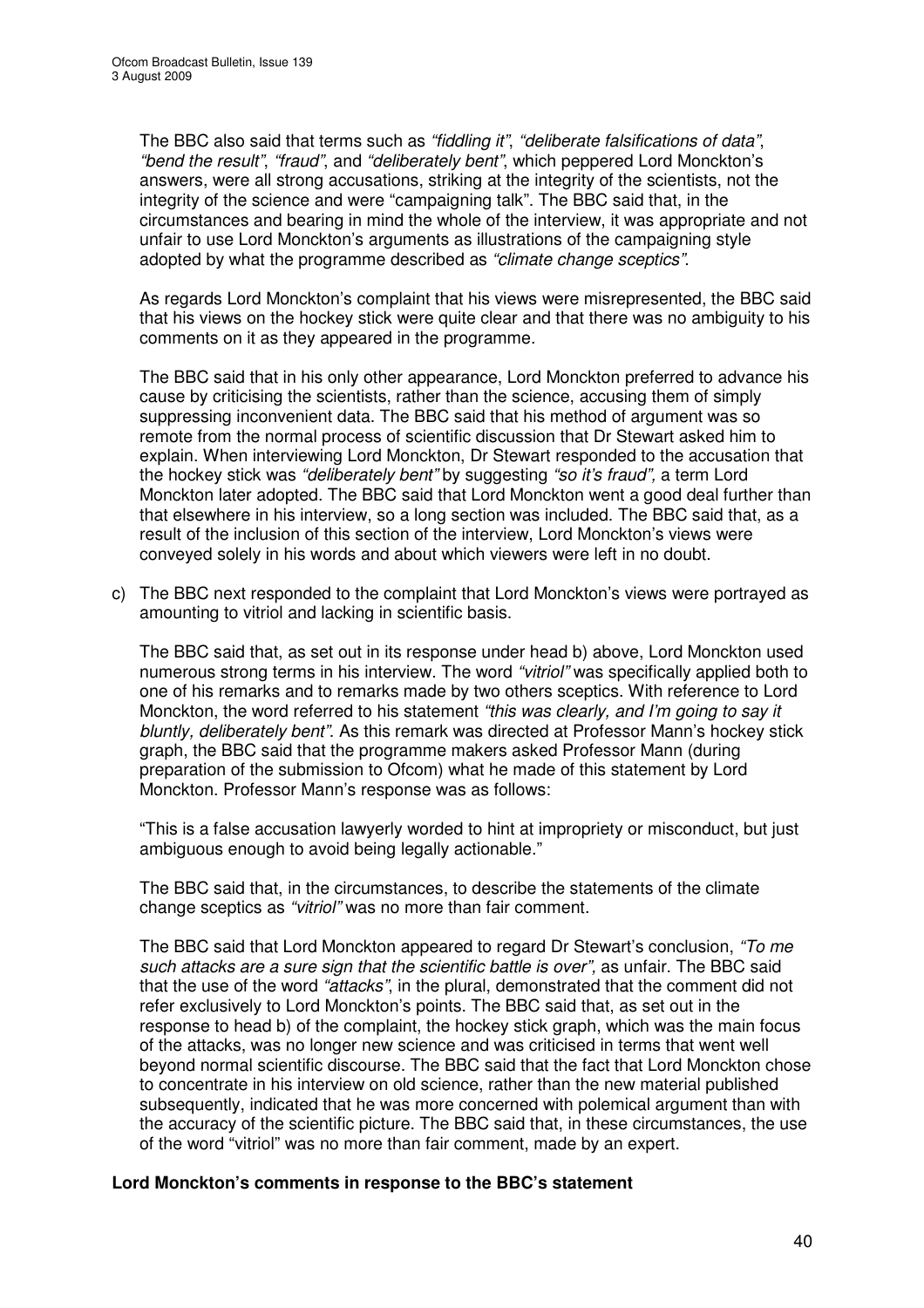- a) In response to the BBC's comments regarding informed consent, Lord Monckton said that in a previous decision in relation to *The Great Global Warming Swindle* Ofcom had found that, even though the programme makers had written to the participants informing them what kind of programme was being made, interviewed them and obtained release forms, they were at fault for not making it clear that they were going to take a polemical line. Lord Monckton said that he had no idea that the programme makers were going to cut out all of his scientific criticisms of the hockey stick graph, leaving only his conclusion, which, while bluntly expressed, was justified by the large quantity of science that the BBC omitted.
- b) In response to the BBC's comments about the language used by Lord Monckton in his interview, Lord Monckton said that much of his interview was not polemical but was scientific and the science justified the strong language he used. Lord Monckton said that all of the rational science he deployed in his interview was ignored by the presenter at the time and edited out, leaving only the strong language, which would have made more sense if the scientific context had not been "ripped away".

# **The BBC's response to Lord Monckton's comments**

a) In relation to informed consent, the BBC said that the programme was not polemical. Although sceptics such as Lord Monckton used strong language, this was not used by the programme, which was a careful and appropriately balanced documentary.

The BBC reiterated that there was no contact between Lord Monckton and the programme makers before he was approached for interview at the conference. Furthermore, Lord Monckton appeared in a sequence that began *"This is a gathering of the world's most vocal global warming sceptics…"*, so that viewers were made aware of Lord Monckton's broad views before hearing them.

b) The BBC said that there had been a scientific debate about the statistical method used in the original hockey stick graph, but that there was no evidence of fraud on the part of the original hockey stick authors, and that to allege that there was was polemical, not scientific.

# **Decision**

Ofcom's statutory duties include the application, in the case of all television and radio services, of standards which provide adequate protection to members of the public and all other persons from unfair treatment and unwarranted infringement of privacy in, or in the making of, programmes included in such services.

In carrying out its duties, Ofcom has regard to the need to secure that the application of these standards is in the manner that best guarantees an appropriate level of freedom of expression. Ofcom is also obliged to have regard, in all cases, to the principles under which regulatory activities should be transparent, accountable, proportionate and consistent and targeted only at cases in which action is needed.

Lord Monckton's complaint was considered by Ofcom's Executive Fairness Group. In reaching its decision, Ofcom carefully considered all the relevant material provided by both parties. This included a recording of the programme as broadcast, a recording and transcript of the full interview with Lord Monckton, a transcript of the programme and written submissions from each party.

a) Ofcom first considered the complaint that Lord Monckton did not give informed consent for his participation in the programme.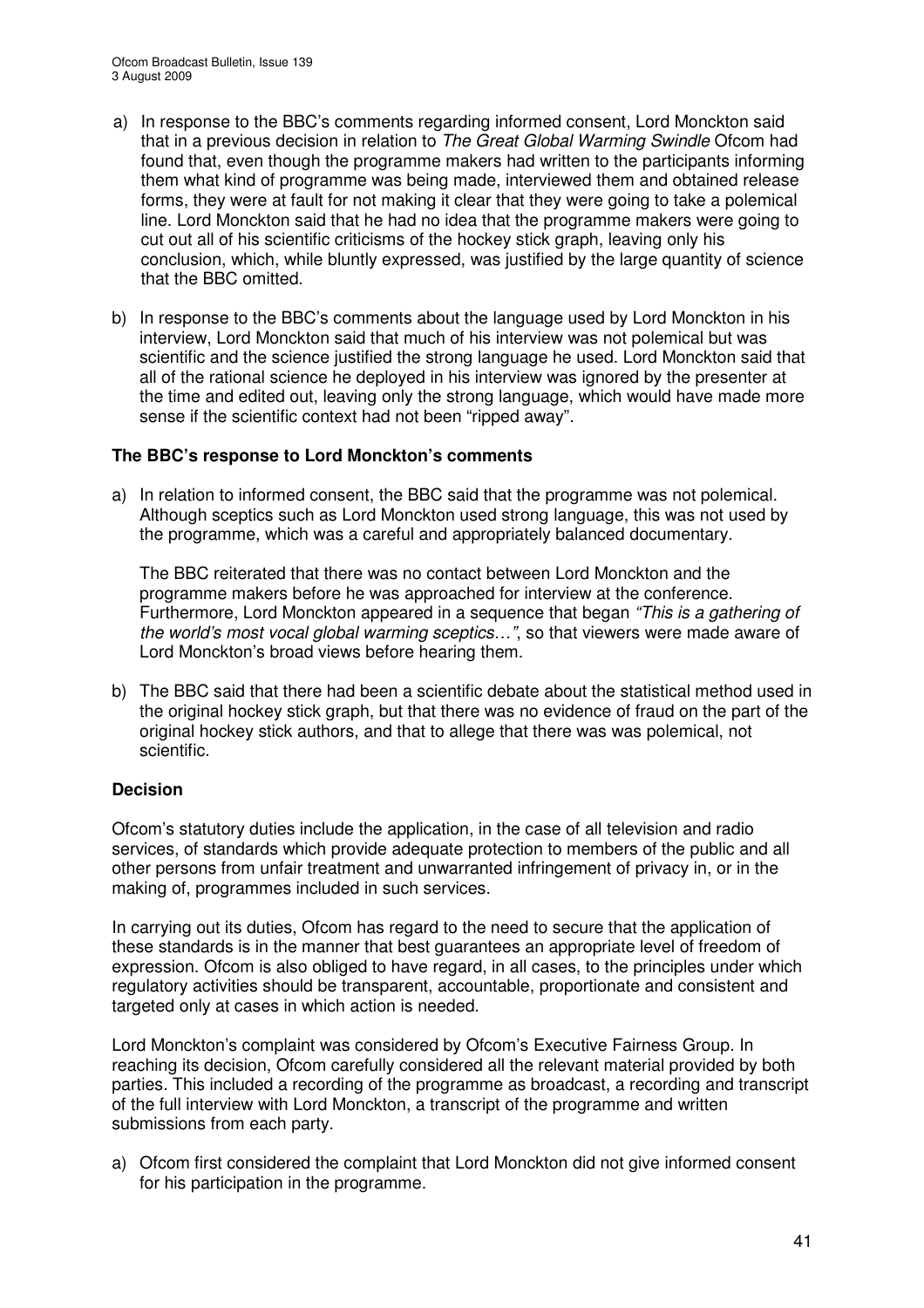In considering this part of the complaint Ofcom took account of Practice 7.3 of the Ofcom Broadcasting Code ("the Code"). Practice 7.3 states that where a person is invited to make a contribution to a programme, they should normally be told about the nature and purpose of the programme and what kind of contribution they are expected to make.

As set out above, potential contributors to a programme should be given sufficient information about the programme's nature and purpose to enable them to make an informed decision about whether or not to take part. In assessing whether a contributor has given informed consent, Ofcom will look at information that was provided to the contributor prior to the recording of the contribution, untransmitted footage and the programme itself.

In Ofcom's view an approach to participants at a conference, without prior communication, is usual practice in relation to newsgathering. In relation to a documentary, potential participants should where possible and practicable be provided with an explanation in advance of the nature and purpose the programme and their proposed contribution to it. Ofcom noted that Lord Monckton's first contact with the programme makers was at the conference itself. There had been no written or other communication with Lord Monckton prior to Dr Stewart's approach to him at the conference. It was not incumbent on the programme makers to contact Lord Monckton prior to attending the conference, provided he was given sufficient information at the conference itself about the programme. In considering what information Lord Monckton was given about the programme, and in the absence of any written material about the nature of the proposed programme, Ofcom relied primarily on the programme itself and the full interview Lord Monckton gave to Dr Stewart in considering whether he gave informed consent for his participation.

Ofcom noted that the recording of the full interview began with Dr Stewart saying to Lord Monckton:

"You must know me. So what's this all about then. Tell us what's happening here."

Lord Monckton replied:

"What is happening here is that 500 scientists and statesmen have come together to examine whether the scare about climate which is being so sedulously fostered by the BBC should be given any more regard than it is and our conclusion I think it is very clear that we don't think that there is a problem with the climate and the correct policy response to a non problem is to do nothing and get on with the real problem."

Dr Stewart and Lord Monckton then went on to discuss the conference and climate science generally. Ofcom considered that, given the nature of the conference, namely a gathering of "global warming sceptics", it was likely that Lord Monckton would have been aware that he would be interviewed in his capacity as one of those sceptics. However, in Ofcom's view, insufficient information was provided to Lord Monckton about the nature and purpose of the specific programme he was being interviewed for. Nor in Ofcom's view was it sufficient for the BBC to rely on the critical views Lord Monckton expressed about previous BBC coverage of scientific matters, and his presence at a conference of sceptics, in assuming he would appreciate what the programme would be about.

Ofcom noted that the programme looked at the history of the climate change debate and included the views of Lord Monckton and other sceptics against that backdrop. The programme concluded with Dr Stewart saying of the view expressed by Lord Monckton that there had been fraud in relation to climate change data: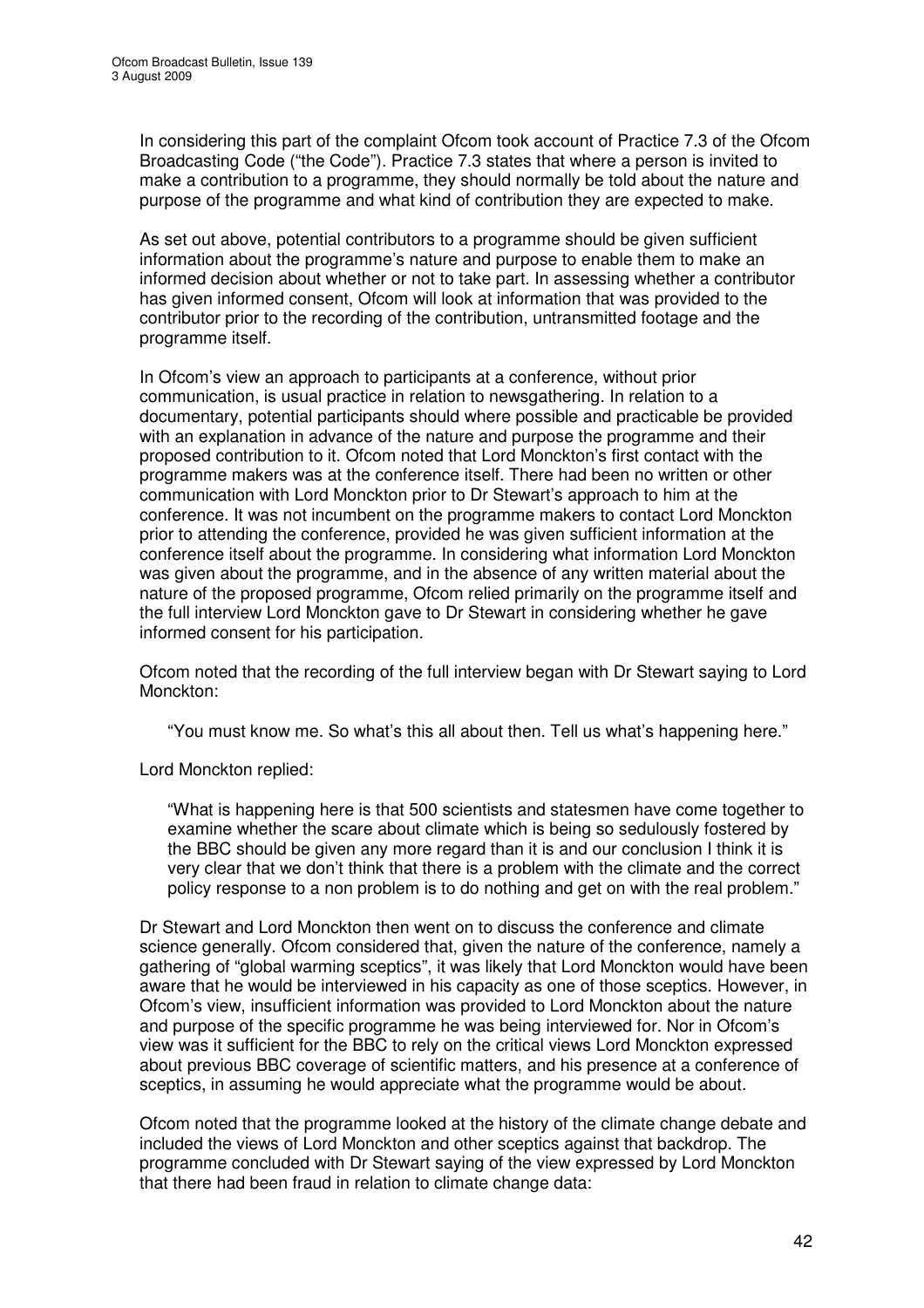*"To me such attacks are a sure sign that the scientific battle is over. And sure enough perhaps the most surprising thing at the sceptics conference is what I heard at the keynote speech…For years climatologist Pat Michaels has been one of the most vocal sceptics. And yet today he's in surprising agreement with the advocates of global warming…He accepts the globe is warming but the truly astonishing thing is he also accepts that we are partly to blame."*

# Dr Stewart then said:

*"I've heard things I really didn't expect climate sceptics to say, they say global warming's happening, temperatures are going up…and that humans are somehow implicated in some degree. That's amazing. I mean those issues it looks like are behind us."*

In Ofcom's view this conclusion had the clear effect of suggesting that Lord Monckton and others who shared his views were out on a limb in continuing to maintain their position on global warming. While it was clear from the full interview that Lord Monckton and Dr Stewart disagreed on the issues, in Ofcom's view there was nothing in the interview that would have alerted Lord Monckton to the likely position the programme would take in relation to him and his fellow sceptics. In any case, the necessary information to enable a contributor to give informed consent should normally be given prior to an interview, not during the course of it. In these circumstances, Lord Monckton was not in a position to give informed consent for his participation in the programme.

Ofcom noted that Lord Monckton signed a consent form at the end of the interview, but this gave no information about the nature and purpose of the programme or his proposed contribution to it. In Ofcom's view, having viewed the full interview, it was clear that Lord Monckton considered this to be a formality. Ofcom did not consider that the fact he signed the form meant that Lord Monckton gave informed consent for his participation in the programme. While the signed form might suggest that he felt he had made his points, it did not indicate that he was aware of how his interview would be used in the programme.

Taking all the information and circumstances into account, Ofcom considered that the programme makers had not provided Lord Monckton with sufficient information about the likely nature and purpose of the programme when securing consent for his participation. In Ofcom's view insufficient steps were taken by the programme makers to enable to them to justifiably treat any consent that was provided by Lord Monckton as 'informed consent'.

Having reached this view, Ofcom then went on to consider whether the lack of informed consent had led to unfairness to Lord Monckton in the programme as broadcast under heads (b) and (c) below.

b) Ofcom next considered Lord Monckton's complaint that footage of an interview with him was unfairly edited and that, as a result, his views were misrepresented.

In considering this part of the complaint Ofcom took account of Practices 7.6 and 7.9 of the Code. Practice 7.6 states that when a programme is edited, contributions should be represented fairly. Practice 7.9 states that broadcasters must take reasonable care to satisfy themselves that material facts have not been presented, disregarded or omitted in a way that is unfair to an individual or organisation.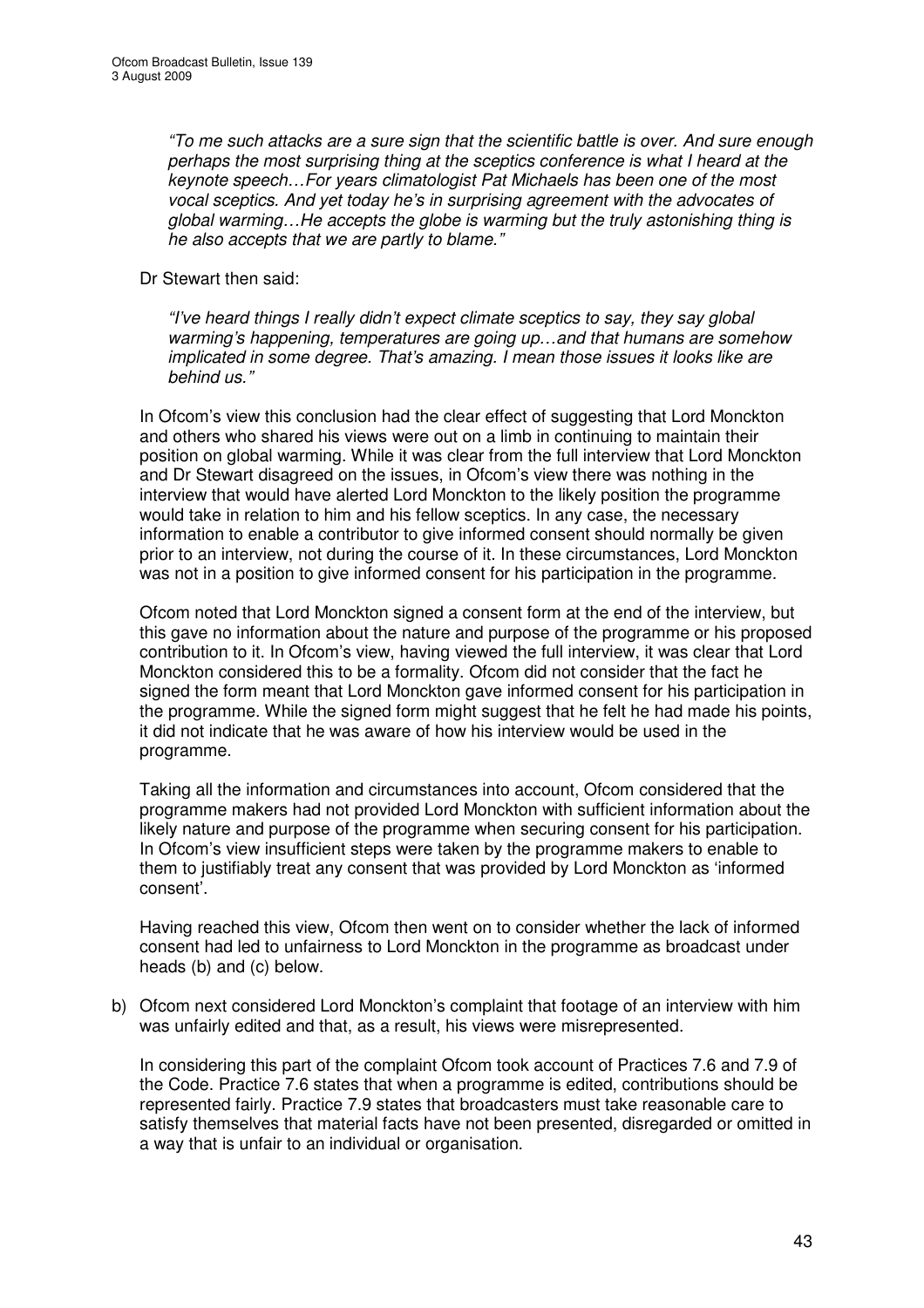Ofcom noted that Lord Monckton first appeared in the opening section of the programme, when he was shown pointing to Dr Mann's graph and saying *"This was deliberately bent".*

Later in the programme, there was footage of Dr Mann, who said in the programme:

*"I never expected the sort of attacks that we were subjected to when I began this work".*

Lord Monckton was then shown saying:

*"This was clearly – and I'm going to say it bluntly – deliberately bent".*

Ofcom then noted the following extract from the closing section of the programme, in which Lord Monckton put forward his views about the hockey stick graph in his own words:

- Dr Stewart: *"… there are still sceptics who maintain that the science isn't settled, and they explain away the mass of scientific opinion by claiming that the whole "global warming" theory is a fraud."*
- Lord Monckton: *"When you get the National Climate Data Centre – er – withholding the locations of its temperature stations the moment one or two of them were found to be in urban heat-island areas, you find the hockey-stick data suppressed, hidden, not released until two years of bullying eventually made the authors part with a sort of messy version of it, then – ah – one immediately smells a rat, doesn't one? I mean, it's not – it's quite simple: if you can see serial, erm, deliberate falsifications of data, withholding of data, manipulation of data, these are simple matters to track. The great thing about all frauds is, however complex they look to the outsider, once you understand them they're always simple."*
- Dr Stewart: *"Fraud's a big word to use in science, and you've said it's littered with it. But equally, there's lots of times when scientists have made a genuine attempt to do an analysis and then someone comes along and says, No, you've missed out this …"*
- Lord Monckton: *"No, that's known as falsification, that's a proper, proper process. If, on the other hand, you find that all those departures from, from the line of accuracy are in one direction and one direction only, then you know that somebody is fiddling it. It's absolutely clear: it works every time."*
- Dr Stewart: *"That's a demoralizing view of science. I just don't see it."*
- Lord Monckton: *"No, it's not a demoralizing view of science: it's a view of that – of those scientists who are trying to bend the result."*

In considering Lord Monckton's complaint, Ofcom viewed untransmitted footage of a wide-ranging interview with him. During this interview, Lord Monckton gave a great deal of information about his views on global warming and the scientific data discussed in the programme. It is important to note that the editing of a programme is an editorial matter for a broadcaster. However, in editing an interview, broadcasters must ensure that the programme as broadcast does not result in unfairness to an individual or organisation.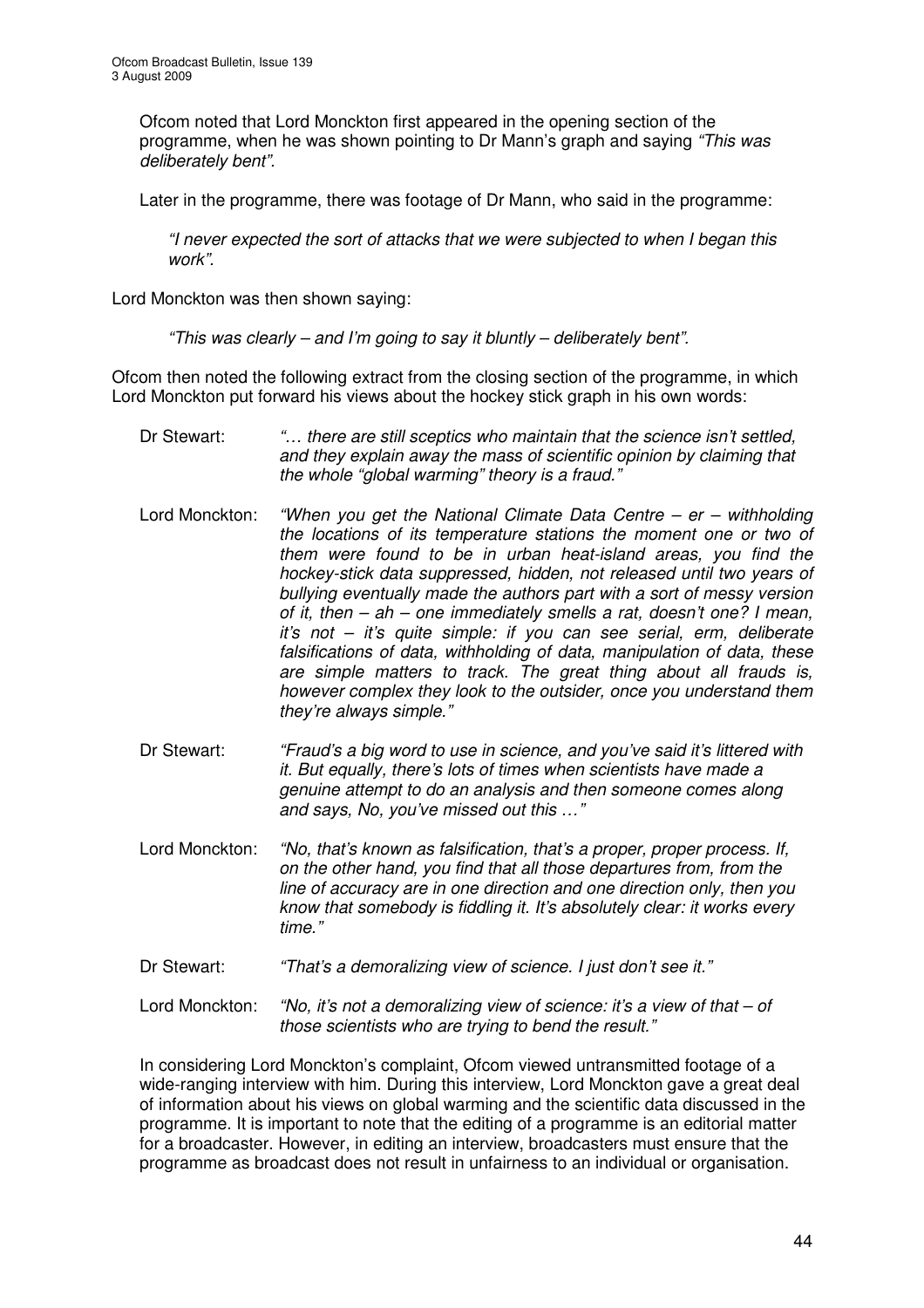Ofcom considered whether, in the context of a programme that included contributions from a large number of people setting out their views on global warming, Lord Monckton's position was fairly represented. In Ofcom's view, in using the lengthy extract from the interview towards the end of the programme, the programme makers conveyed the key points of Lord Monkton's views on the hockey stick graph, in his own words. Ofcom considered that the programme makers selected for inclusion in the programme some of the interview extracts in which Lord Monckton expressed his views most powerfully. However given that Lord Monckton used the words such as "fraud" and "bent" a number of times in his interview, it was not unreasonable for the programme to use those sections of his interview.

In these circumstances, Ofcom found that Lord Monckton's interview was not unfairly edited.

c) Ofcom next considered Lord Monckton's complaint that he was unfairly portrayed in that his views were portrayed as vitriol and lacking in scientific basis.

In considering this part of the complaint Ofcom took account of Practice 7.9 of the Code, as referred to under decision head b) above.

Ofcom considered that, as set out under decision head b) above, Lord Monckton expressed his views in strong terms in his interview with Dr Stewart and Ofcom found that his interview was not edited unfairly. Ofcom noted that at the beginning of the programme, Dr Stewart said:

#### *"It was a debate in which hard science was mixed with vitriol and personal abuse."*

This was followed by Lord Monckton referring to Dr Mann's graph as *"deliberately bent"*. However Ofcom also noted that there were criticisms of the hockey stick graph throughout the programme, by Lord Monckton and by others. In Ofcom's view it was clear that the reference to *"vitriol and personal abuse"* was not directed just at Lord Monckton. Furthermore, given the language used by Lord Monckton, it was not unreasonable for Dr Stewart to characterise the views he expressed as being "vitriolic".

As set out at decision head b) above, Ofcom took the view that, as a result of the inclusion of an extract from his interview, Lord Monckton was able to express his reasons for his position. He did so in strong terms and it was not unfair for the programme makers to include these strongly expressed views in the programme. Ofcom therefore found that Lord Monckton was not portrayed unfairly in this respect.

#### **Accordingly Ofcom has not upheld Lord Monckton's complaint of unfair treatment in the broadcast of the programme.**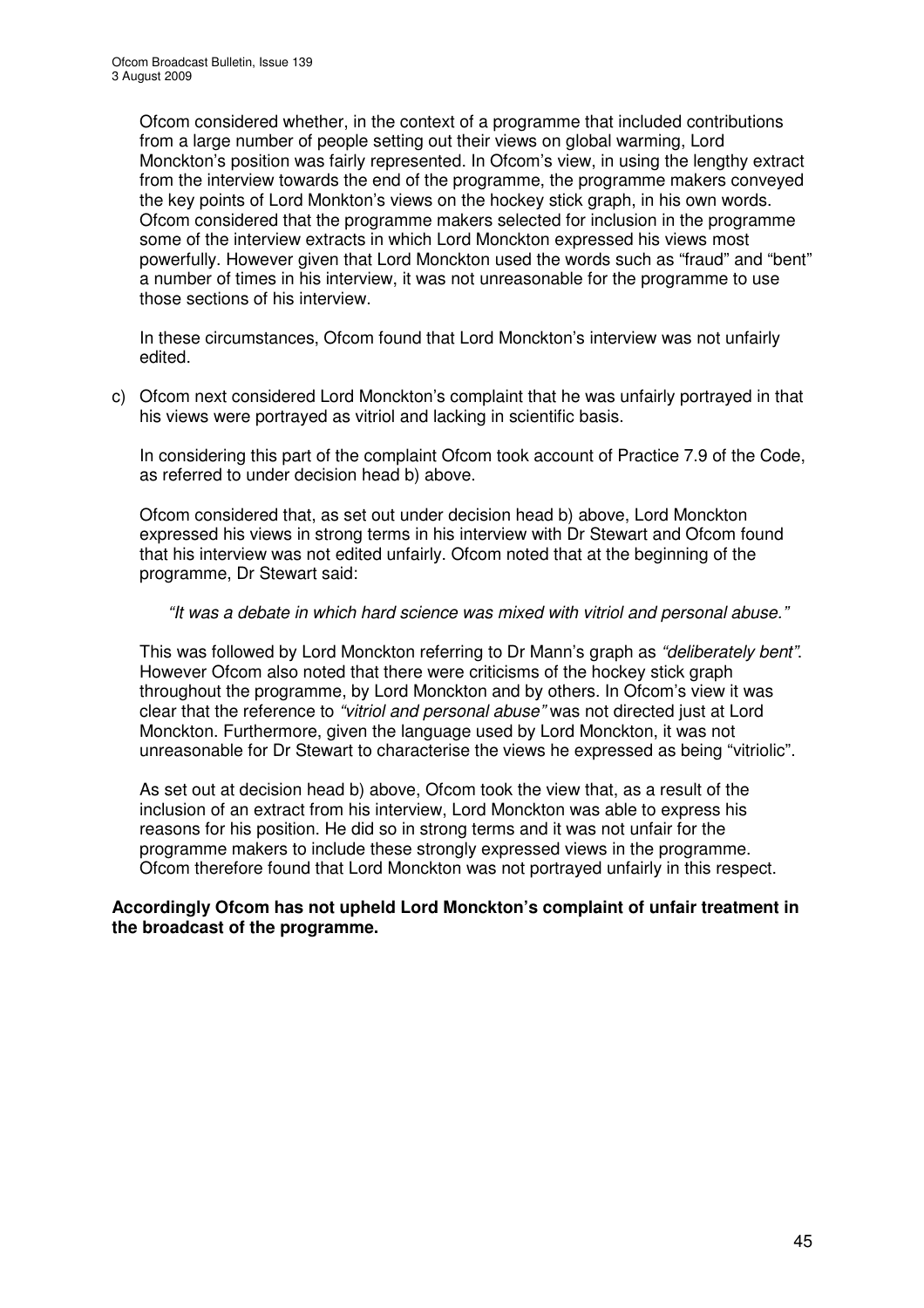# **Not Upheld**

# **Complaint by Professor Timothy Ball**

*Earth: The Climate Wars, BBC2, 14 September 2008*

**Summary**: Ofcom has not upheld this complaint of unfair treatment made by Professor Timothy Ball.

The BBC broadcast a three-part series looking at the history of the global warming debate and the arguments for and against the existence and extent of the threat posed by climate change. In the second part of the series the presenter, Dr Iain Stewart, attended the 2008 International Conference on Climate Change, which was described in the programme as "a gathering of the world's most vocal global warming sceptics". At this conference, Dr Stewart referred to and discussed with participants in the programme the "hockey stick graph". This graph was the result of research by Dr Michael Mann. It indicated that there had not been a "Medieval warm period" and that, therefore, climate change sceptics who believed there had been such a period and that temperatures today were "nothing special", were wrong.

One of the people interviewed at the conference was Professor Timothy Ball. He complained to Ofcom that he was treated unfairly in the broadcast of the programme.

Ofcom concluded that the programme makers did not provide Professor Ball with sufficient information about the likely nature and purpose of the programme when securing consent for his participation. However, Ofcom found no grounds to uphold his complaint of unfair treatment in the programme as broadcast because it found that footage of his interview was not unfairly edited, he was not misrepresented in the broadcast programme and no allegation was made about him to which he should have been offered an opportunity to respond.

# **Introduction**

On 14 September 2008 the second part of BBC2's three-part series entitled *Earth: The Climate Wars* was broadcast. The series looked at the history of the global warming debate and the arguments for and against the existence and extent of the threat posed by climate change. In the second part of the series, the presenter, Dr Iain Stewart, a geologist at the University of Plymouth, referred to the apparent global consensus on climate change at the Earth Summit in Rio de Janeiro in 1992. He said that that consensus later began to break up, with some politicians, businessmen and scientists arguing that there was no climate crisis after all. While looking at the history of the debate, Dr Stewart referred to the "hockey stick graph". This graph was the result of research by a scientist, Dr Michael Mann, and it indicated that there had not been a "Medieval warm period". This suggested that the climate change sceptics, who argued that there had been a Medieval warm period and that temperatures today were *"nothing special"*, were wrong. The programme included contributions from people on both sides of the debate, some of whom were interviewed at the 2008 International Conference on Climate Change in New York. One of the climate change sceptics interviewed at the conference was Professor Timothy Ball.

Professor Ball complained to Ofcom that he was treated unfairly in the programme as broadcast.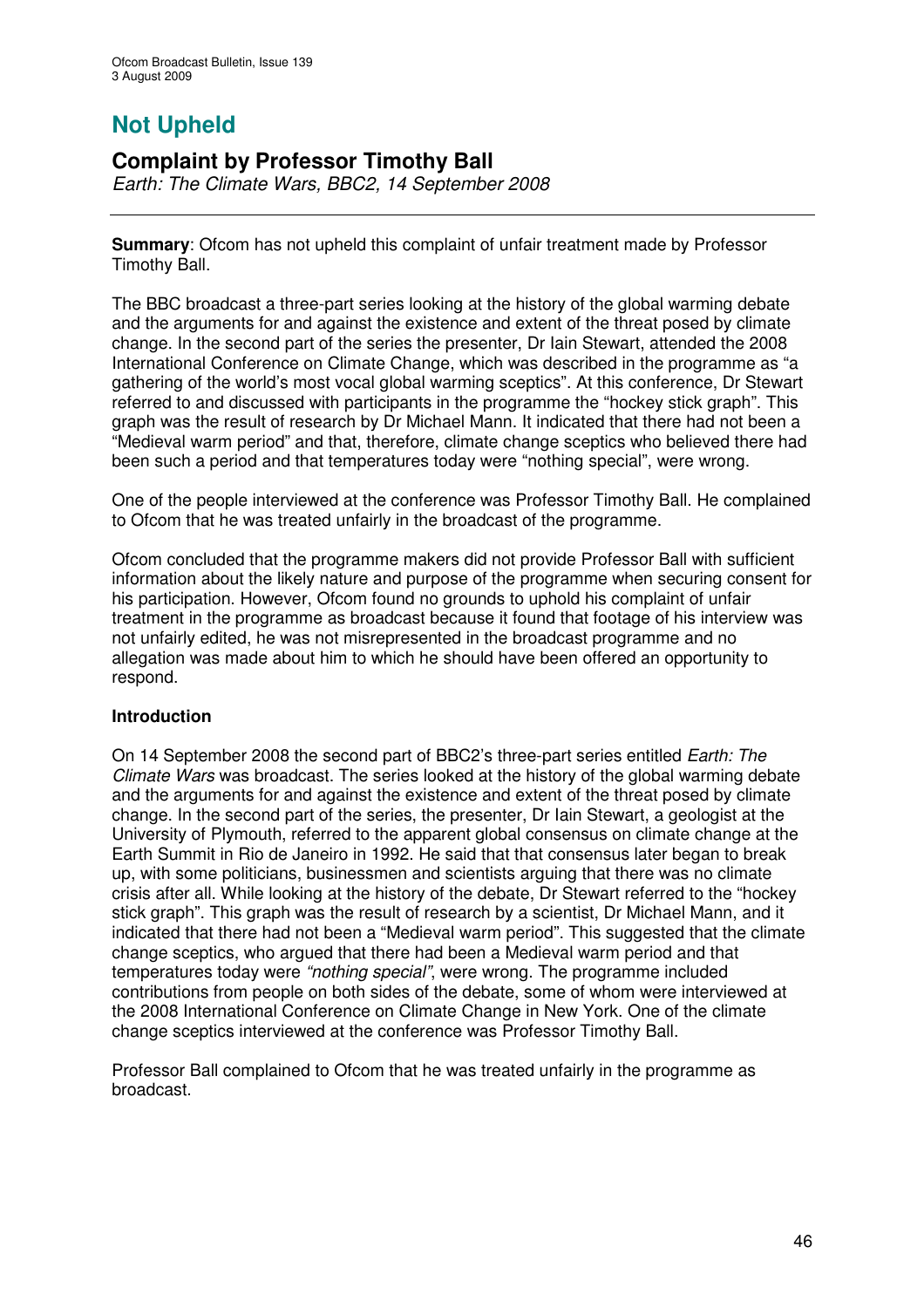# **The Complaint**

# **Professor Ball's case**

In summary, Professor Ball complained that he was treated unfairly in that:

- a) He did not give informed consent for his participation in the programme, as he was not informed of the actual intent of the programme. Professor Ball said that, as a result of silence on the part of the programme makers, he was led to believe that the aim of the programme was to report on the views of conference participants. He was not informed that the interview material would be used to denigrate those who tried, in his view, to pursue the scientific truth. He believed, and was not dissuaded from the belief, that the interview would provide a full and fair airing of his views on the subject of climate change. He was exploited by being led to believe that his views on an important subject would be presented in a fair and balanced way. He would not have agreed to the interview if he had understood the programme makers' intentions.
- b) Footage of two interviews with him was unfairly edited and, as a result, his views were misrepresented. In particular:
	- i) He gave one interview of between 30 and 60 minutes and another of around two hours. However, only three quotations from the interview footage were included in the programme. These did not represent his knowledge or views on the subject of climate change. The use of two phrases out of context resulted in a cynical parody that belittled his professional knowledge and ability.
	- ii) He was portrayed unfairly in that the quotation from his interview used was quoted out of context and was provocative. As a result it appeared that he was making serious charges. These needed to be supported by the evidence he gave in his interviews.

He was not given an opportunity to respond to the portrayal of him in the programme as dismissing Dr Mann and those who believed that there was a global warming crisis as being *"fraudulent"*.

# **The BBC's case**

By way of background, the BBC said that Professor Ball's interview was recorded at the 2008 International Conference on Climate Change, at which the keynote speaker said:

*"So…global warming is real and the second warming in the 20th century people have something to do with it alright? Now get over it ok…"*

The BBC said that this comment lent weight to Ofcom's conclusion in a previous case<sup>1</sup>, in which it said:

"…the scientific theory of man-made global warming was not a matter of political or industrial controversy or a matter relating to current public policy".

The BBC said that a matter could only cease to be a *"matter of political or industrial controversy"* when the consensus among scientific experts and, consequently, the policy

<sup>1</sup> Professor Carl Wunsch's complaint against *The Great Global Warming Swindle*, Ofcom Broadcast Bulletin 114, 21 July 2008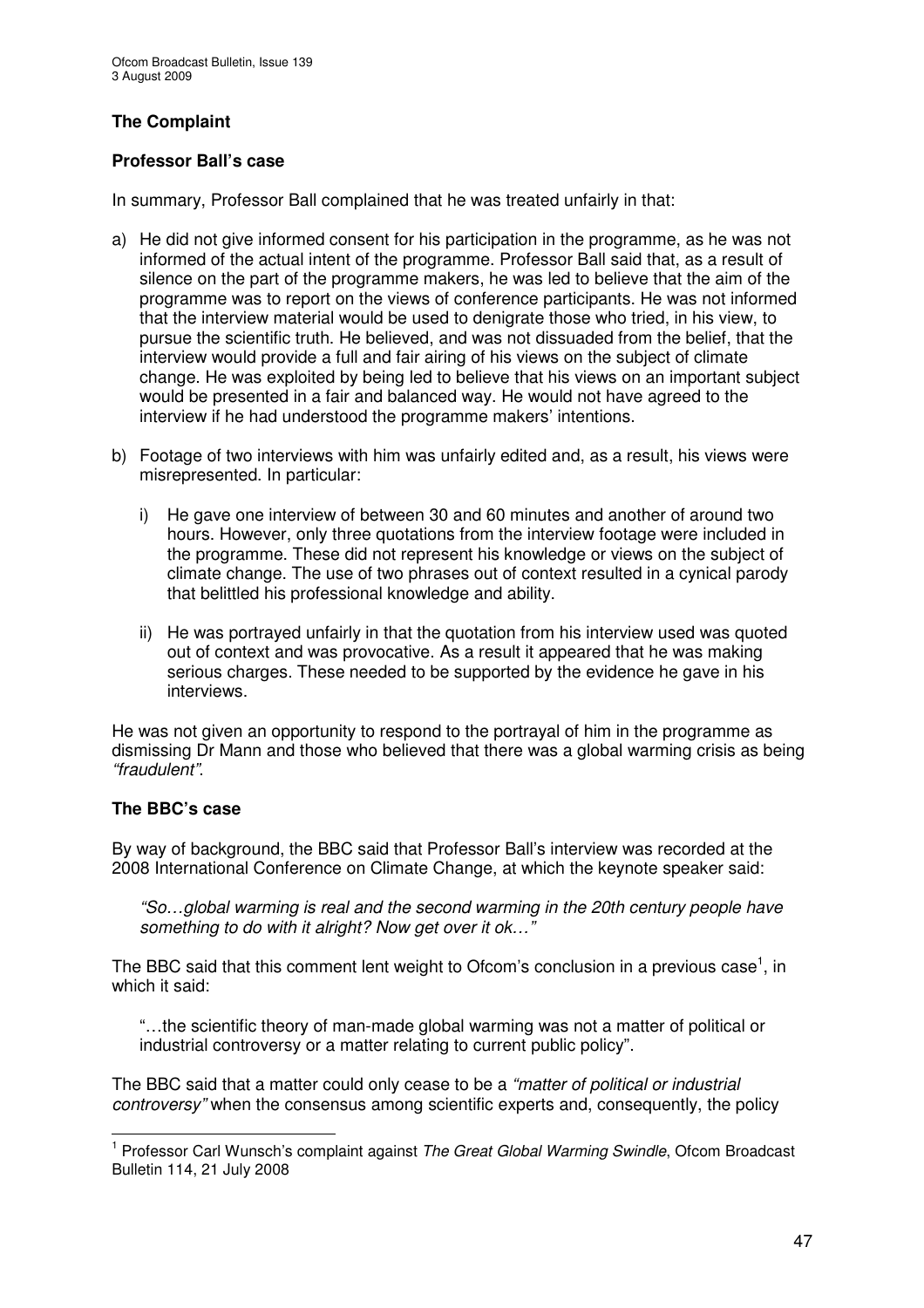makers who rely on them, was so strong that they stopped disputing amongst themselves. In such circumstances, the only remaining questions were political, namely what was the appropriate response of governments to the scientific facts. The BBC said that such political issues formed no part of the programme, which examined the criticisms of climate science made over the years by those who, in the words of the programme *"have passionately argued there is no climate crisis"*. The programme showed how those criticisms served to strengthen the underlying science and, in doing so, it reported the views of the sceptics, in the fairest manner possible, by using their own words.

a) In response to Professor Ball's complaint that he did not give informed consent for his interview, the BBC said that Professor Ball appeared in the menu sequence at the beginning of the programme and in a relatively short sequence which examined one side-issue to the debate over climate change. The programme, and the series as a whole, was about the history of the scientific debate over climate change. The question this sequence was designed to address was why those who criticise what Ofcom described<sup>2</sup> as the "overwhelming body of scientific evidence [which] now clearly indicates that climate change is a serious and urgent issue" did so in such unscientific terms.

The BBC said that Professor Ball's interview was carried out at the International Conference on Climate Change in New York in March 2008, at which he was listed in the programme as a speaker. Members of the press with appropriate accreditation from the conference organisers were able to approach speakers and other attendees for interviews during breaks in the proceedings. There was no advance contact between Professor Ball, or any of the dozen or so other individuals interviewed at the conference, and the programme makers. The BBC said that, given the nature of the conference, it was inconceivable that a panellist approached by a camera crew would expect to be asked to discuss anything other than climate change, and from a perspective of scepticism of the current scientific consensus.

The BBC said that Dr Stewart had introduced himself to all the potential interviewees in near identical terms, saying he was making a programme about climate change and wished to carry out an interview. Around 27 minutes of interview footage was recorded with Professor Ball. The BBC said that very little of the interview was devoted to the hockey stick graph. The BBC also said that the following exchange indicated how well aware Professor Ball was of how television interviews worked:

- Professor Ball: *"I'll give you another example, in my own research we were doing a study about the-the impact of hydro dams in northern Canada on the flora and fauna. In one area there was a woodland caribou, er herd of woodland caribou, oh, the long shot."*
- Dr Stewart: *"The long shot, you'll be smaller now."*
- Professor Ball: "A*nd then you got to do the over the shoulder so you can put words in my mouth…I played this game before, you want this on tape because this is a good story."*

And after the conclusion of the interview, there was the following exchange:

Dr Stewart: "*Thank you. Nice talk*."

<sup>2</sup> In its adjudication on Professor Carl Wunsch's complaint against *The Great Global Warming Swindle*, Ofcom Broadcast Bulletin 114, 21 July 2008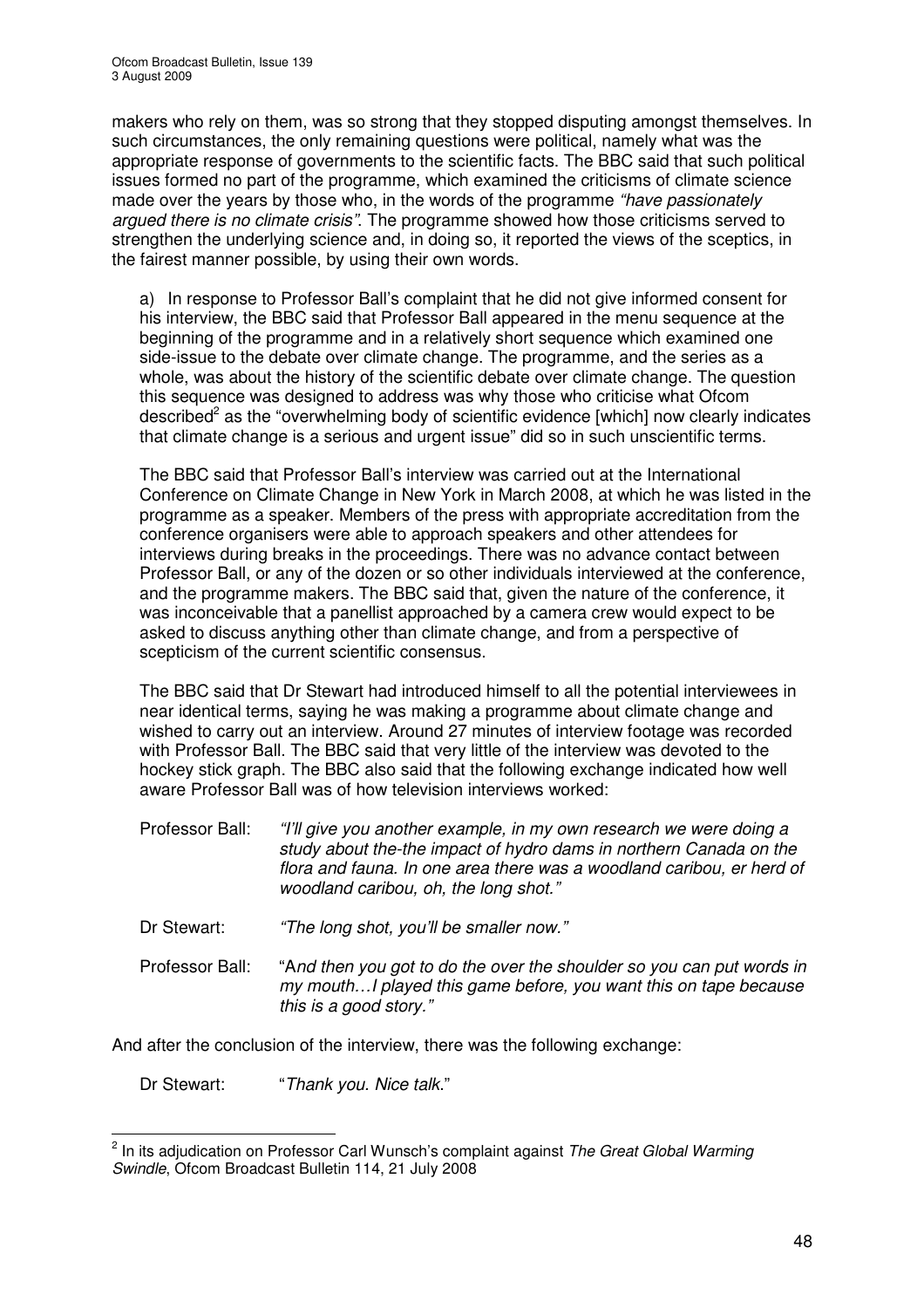Professor Ball: "*Thanks for your programmes, by the way, I really enjoyed them."*

Dr Stewart "*You do?"*

The BBC said that it was clear from the above and from the rest of the material in the recorded interview that Professor Ball was, firstly, familiar with Dr Stewart's previous programmes, some of which dealt with climate change, and, secondly, well aware of the mechanics of television. The BBC said that when Dr Stewart expressed his position on carbon dioxide, this represented the "conventional" view and was, unsurprisingly, challenged by Professor Ball. The BBC said that Professor Ball was clearly a well informed participant in television programmes, and was left in no doubt, by Dr Stewart's questions, that his views would not be left unchallenged.

The BBC said that a second interview with Professor Ball was conducted by the producer the following day. This interview was not for the programme, but for a different version, made as a conventional voice-over documentary, for commercial sale, so it was not used in the programme. However, this interview began with the producer explaining the identical purpose of both the programmes:

*"What we're doing is the science of climate change, we're looking at it from a historical angle, so we're interested in, you know, how the different strands of thought developed."*

The BBC said that this was an accurate description of the programme and that there was not, as alleged by Professor Ball, "silence on the part of the programme makers".

In response to the complaint that Professor Ball was "never told that the interview material was part of a planned programme denigrating those who try to pursue scientific truth", the BBC said that this demonstrated that Professor Ball believed that scientific truth was identical to his personal views. The BBC said that there was no personal attack on any individual who appeared in the programme and that the programme broadcast the actual words used by scientists and made fair comment on them.

- b) The BBC next responded to Professor Ball's complaint that footage of his interviews was unfairly edited, resulting in his views being misrepresented.
	- i) & ii) The BBC responded together to the two sub-heads of this complaint, namely that Professor Ball gave two lengthy interviews, but that only three quotations were included and did not represent his knowledge or views on the subject of climate change and that the quotation included was used out of context and was provocative.

The BBC said that it was always the case that substantive interviews were edited for use in documentaries and that the duration of the original interview was not material to fairness. The BBC said that Professor Ball's clearly very broad *"knowledge or views"* on climate change could not be contained in the kind of interview extract normally used in science documentaries such as this.

Furthermore, the BBC said that the quotation from Professor Ball used in the programme was not only the substantive part of his answer to a specific question, but he was immediately given the opportunity to reconsider it, as was clear from the following exchange:

Dr Stewart: "*Right and what about - what about this? This is the…"*

Professor Ball: "*The hockey stick."*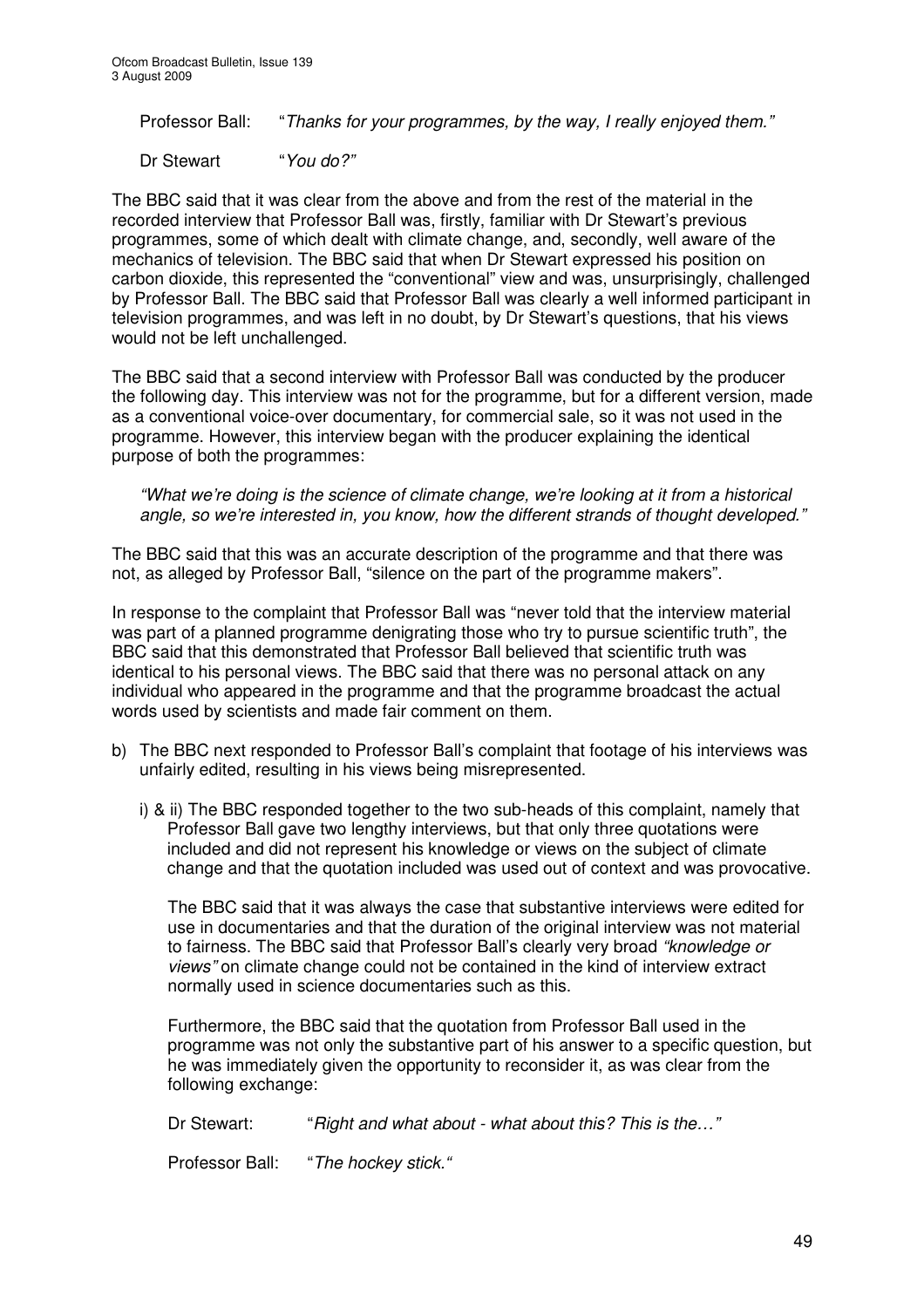- Dr Stewart: "*The iconic symbol of global warming. Is that fraud or is that muddled or is that disingenuous?"*
- Professor Ball: "*I - I would say-the way I would respond to that is if it's fraud they should be in jail. If it - if it was incompetence they should be fired."*
- Dr Stewart: "*Doesn't give them much leeway."*
- Professor Ball: "*No well I mean it's the same things. You've got a politician. You know, if you knew something was going on and didn't do about itanything about, you're culpable right. If you didn't know you're culpable cos…"*

The BBC said that this demonstrated that Professor Ball's statements were not made provocative by being taken out of context. The BBC said that Professor Ball made certain remarks, in response to a question, and they were broadcast and that his contribution was not edited unfairly.

d) The BBC next responded to the complaint that Professor Ball was not given an opportunity to respond to the portrayal of him in the programme as dismissing Dr Mann and those who believed there was a global warming crisis as being "fraudulent".

The BBC said that no allegation of "wrongdoing or incompetence" was made in relation to Professor Ball or his work. His comments were included to demonstrate the language climate change sceptics, even those with firm groundings in parts of the relevant science, adopted when talking about the issue. The BBC said that as there was no direct criticism of Professor Ball, there was no reason to include any further contribution from him.

# **Professor Ball's comments in response to the BBC's statement**

- c) In response to the BBC's comments regarding informed consent, Professor Ball said that, although he liked Dr Stewart's programmes on geology, and said so in his interview, the same did not apply to his work on climate. Professor Ball said that a major part of his willingness to speak to Dr Stewart had been because, as a lifelong advocate and practitioner of educating the public about science, Professor Ball thought that Dr Stewart was "finally presenting the other side of the story". Professor Ball said he had also participated because he was delighted that the BBC was providing coverage to a very significant event in the exposition of climate science. Professor Ball said that, in fact, the programme was biased, sarcastic and cynical about the scientific method and with serious inaccuracies. Professor Ball said that he signed a consent form because he assumed it was for a programme about the conference. The title, "The History of Climate Change", led him to understand that the programme would report on the conference, which was the first world event devoted to presenting the scientific challenge to the hypothesis that human CO2 was causing climate change. The conference was a very significant event in the history of climate change and Professor Ball said that he did not realise that Dr Stewart would use the venue knowing that those who correctly challenged the hypothesis would be gathered in one place.
- d) In response to the BBC's comments about the editing of the interview he gave, Professor Ball said he was giving his personal views, as that was what the programme makers wanted. He said that he spoke at length in his interview about his personal history in climatology, but that none of this was included in the broadcast programme. Professor Ball said that only a few quotations from his interview were used and that this was done so as to ridicule him.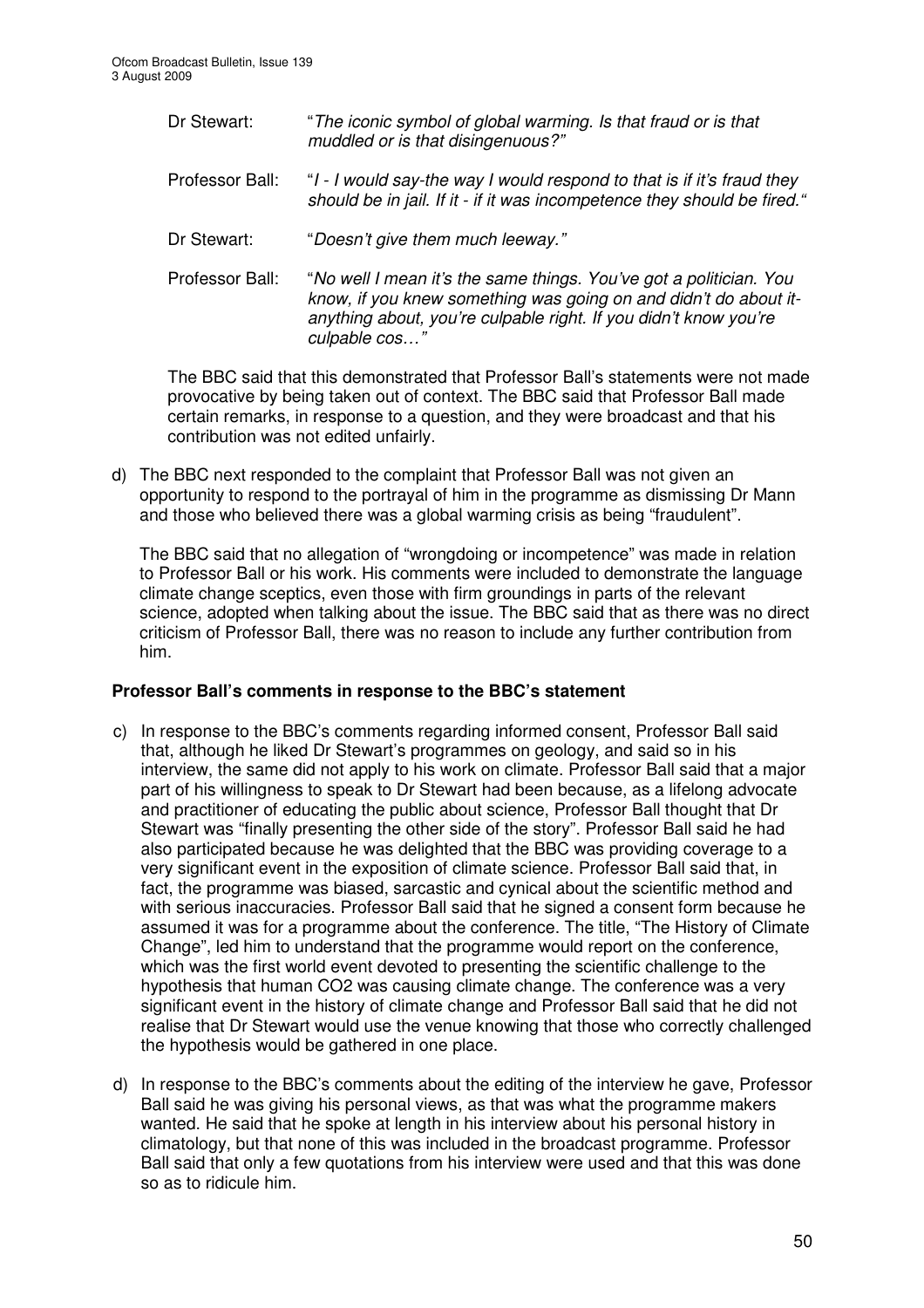# **The BBC's response to Professor Ball's comments**

a) In relation to informed consent, the BBC said that the programme makers accepted that Professor Ball was an expert in his field and that Dr Stewart's interview with him was conducted as one scientist talking to another. The BBC said, however, that Professor Ball had confused the two interviews, as the untransmitted footage of the interview shown in the programme showed that he made no mention of his "personal history in climatology".

The BBC said that it appeared from his comments that Professor Ball had assumed that Dr Stewart was sceptical of anthropogenic global warming, but that he had no basis for making that assumption before the interview and the interview itself gave him no grounds from making the assumption subsequently.

The BBC said that it did not accept that a conference at which fewer than 30% of the speakers had the necessary scientific qualifications could be characterised, as Professor Ball had, as the "first world event devoted to presenting the scientific challenge to the hypothesis that human CO2 was causing climate change". In these circumstances, the BBC said that it was entirely appropriate and not unfair to Professor Ball to portray the conference as a gathering of confirmed climate change sceptics.

b) The BBC did not accept that Professor Ball's interview was used only to ridicule him and argued that the comments included in the programme reflected his considered view on Dr Mann's work.

# **Decision**

Ofcom's statutory duties include the application, in the case of all television and radio services, of standards which provide adequate protection to members of the public and all other persons from unfair treatment and unwarranted infringement of privacy in, or in the making of, programmes included in such services.

In carrying out its duties, Ofcom has regard to the need to secure that the application of these standards is in the manner that best guarantees an appropriate level of freedom of expression. Ofcom is also obliged to have regard, in all cases, to the principles under which regulatory activities should be transparent, accountable, proportionate and consistent and targeted only at cases in which action is needed.

Professor Ball's complaint was considered by Ofcom's Executive Fairness Group. In reaching its decision, Ofcom carefully considered all the relevant material provided by both parties. This included a recording of the programme as broadcast, a recording of the two full interviews with Professor Ball, a transcript of the programme and written submissions from each party.

a) Ofcom first considered the complaint that Professor Ball did not give informed consent for his participation in the programme.

In considering this part of the complaint Ofcom took account of Practice 7.3 of the Ofcom Broadcasting Code ("the Code"). Practice 7.3 states that where a person is invited to make a contribution to a programme, they should normally be told about the nature and purpose of the programme and what kind of contribution they are expected to make.

As set out above, potential contributors to a programme should be given sufficient information about the programme's nature and purpose to enable them to make an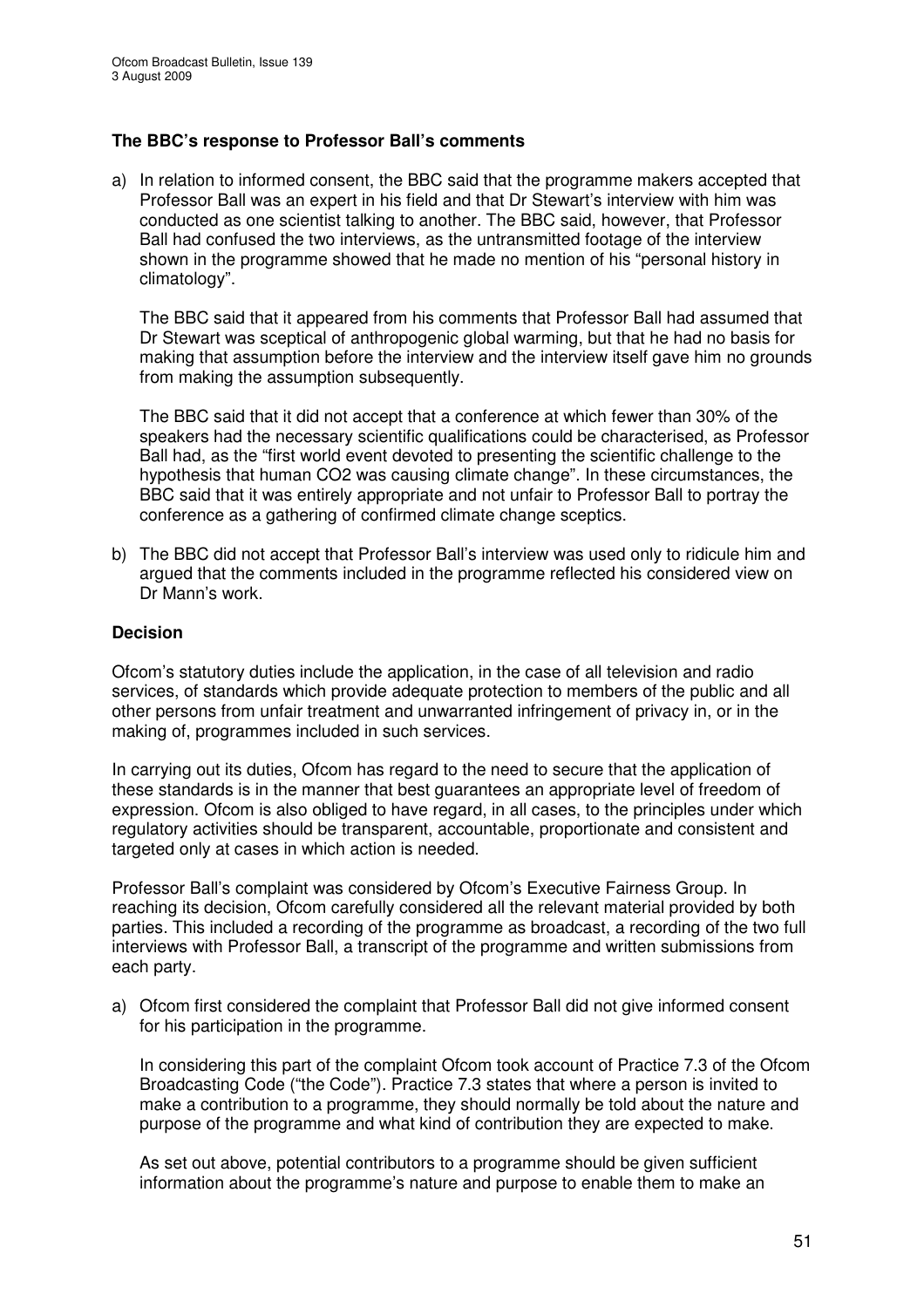informed decision about whether or not to take part. In assessing whether a contributor has given informed consent, Ofcom will look at information that was provided to the contributor prior to the recording of the contribution, untransmitted footage and the programme itself.

In Ofcom's view an approach to participants at a conference, without prior communication, is usual practice in relation to newsgathering. In relation to a documentary, potential participants should where possible and practicable be provided with an explanation in advance of the nature and purpose the programme and their proposed contribution to it. Ofcom noted that Professor Ball's first contact with the programme makers was at the conference itself. There had been no written or other communication with Professor Ball prior to Dr Stewart's approach to him at the conference. It was not incumbent on the programme makers to contact Professor Ball prior to attending the conference, provided he was given sufficient information at the conference itself about the programme. In considering what information Professor Ball was given about the programme, and in the absence of any written material about the nature of the proposed programme, Ofcom relied primarily on the programme itself and the full interview Professor Ball gave to Dr Stewart in considering whether he gave informed consent for his participation.

Ofcom noted that in the interview used for the programme Dr Stewart and Professor Ball discussed climate science at length. Ofcom considered that, given the nature of the conference, namely a gathering of "global warming sceptics", it was likely that Professor Ball would have been aware that he would be interviewed in his capacity as one of those sceptics. However, in Ofcom's view, insufficient information was provided to Professor Ball about the nature and purpose of the specific programme he was being interviewed for. Nor in Ofcom's view was it sufficient for the BBC to rely on Professor Ball's awareness of other programmes made by Dr Stewart or on his understanding of television generally in assuming he would appreciate what the programme would be about.

Ofcom noted that the programme looked at the history of the climate change debate and included the views of Professor Ball and other sceptics against that backdrop. The programme concluded with Dr Stewart saying of the view expressed by Professor Ball that there had been fraud in relation to climate change data:

*"To me such attacks are a sure sign that the scientific battle is over. And sure enough perhaps the most surprising thing at the sceptics conference is what I heard at the keynote speech…For years climatologist Pat Michaels has been one of the most vocal sceptics. And yet today he's in surprising agreement with the advocates of global warming…He accepts the globe is warming but the truly astonishing thing is he also accepts that we are partly to blame."*

Dr Stewart then said:

*"I've heard things I really didn't expect climate sceptics to say, they say global warming's happening, temperatures are going up…and that humans are somehow implicated in some degree. That's amazing. I mean those issues it looks like are behind us."*

In Ofcom's view this conclusion had the clear effect of suggesting that Professor Ball and others who shared his views were out on a limb in continuing to maintain their position on global warming. While it was clear from the full interview that Professor Ball and Dr Stewart disagreed on the issues, in Ofcom's view there was nothing in the interview that would have alerted Professor Ball to the likely position the programme would take in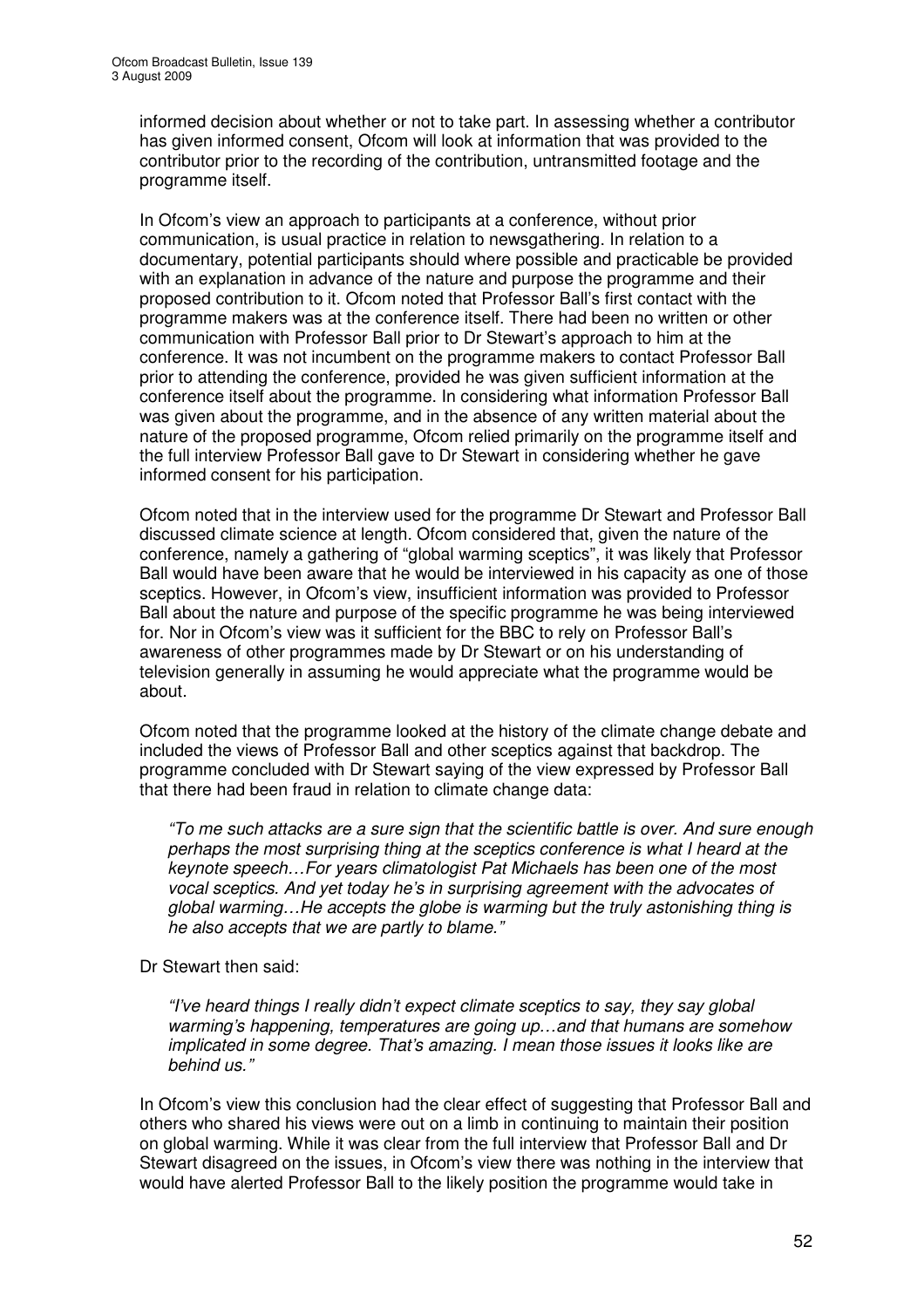relation to him and his fellow sceptics. In any case, the necessary information to enable a contributor to give informed consent should normally be given prior to an interview, not during the course of it. In these circumstances, Professor Ball was not in a position to give informed consent for his participation in the programme.

Ofcom noted that Professor Ball signed a consent form at the end of the interview, but this gave no information about the nature and purpose of the programme or his proposed contribution to it. Ofcom did not consider that the fact he signed the form meant that Professor Ball gave informed consent for his participation in the programme. While the signed form might suggest that he felt he had made his points, but it did not provide evidence that he was aware of how his interview would be used in the programme.

Taking all the information and circumstances into account, Ofcom considered that the programme makers had not provided Professor Ball with sufficient information about the likely nature and purpose of the programme when securing consent for his participation. In Ofcom's view insufficient steps were taken by the programme makers to enable to them to justifiably treat any consent that was provided by Professor Ball as 'informed consent'.

Having reached this view, Ofcom then went on to consider whether the lack of informed consent had led to unfairness to Professor Ball in the programme as broadcast under heads (b) and (c) below.

b) Ofcom next considered Professor Ball's complaint that footage of an interview with him was unfairly edited and that, as a result, his views were misrepresented.

In considering this part of the complaint Ofcom took account of Practices 7.6 and 7.9 of the Code. Practice 7.6 states that when a programme is edited, contributions should be represented fairly. Practice 7.9 states that broadcasters must take reasonable care to satisfy themselves that material facts have not been presented, disregarded or omitted in a way that is unfair to an individual or organisation.

Ofcom noted that in the opening section of the programme, the presenter said:

*"…they are the climate change sceptics, and they've turned "global warming" into the most hotly-debated issue that science has ever seen. It was a debate in which hard science was mixed with vitriol and personal abuse on both sides."*

Professor Ball was then shown saying to the presenter:

*"If it's fraud, they should be in jail."*

Later in the programme, Dr Mann, the lead author of papers published in *Nature*, the scientific journal, in which the hockey stick graph was first shown, said in the programme:

*"I never expected the sort of attacks that we were subjected to when I began this work."*

Comments were included from a number of the climate change sceptics at the 2008 conference and the presenter said:

*"…the enmity that's been directed at Michael Mann is something else. Some even accused him of the ultimate scientific crime – fraud."*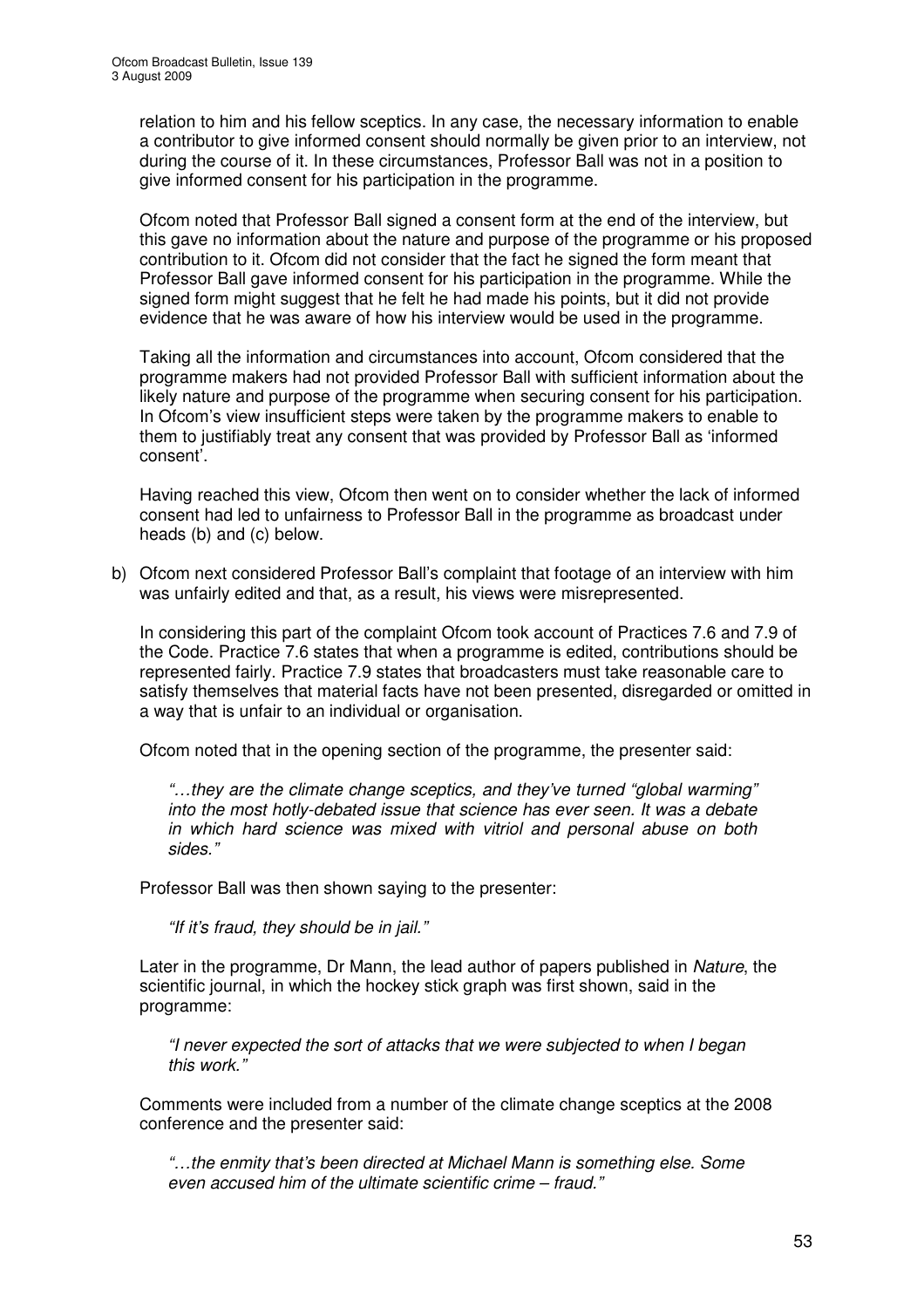Professor Ball was then shown saying:

*"If it's fraud, they should be in jail. If it was incompetence, they should be fired."*

In considering Professor Ball's complaint, Ofcom viewed untransmitted footage of two wide-ranging interviews with him. During these interviews, Professor Ball gave a great deal of information about his views on global warming. It is important to note that the editing of a programme is an editorial matter for a broadcaster and that it is not incumbent on programme makers to use a large amount of material recorded in a lengthy interview. However, in editing an interview, broadcasters must ensure that the programme as broadcast does not result in unfairness to an individual or organisation.

Ofcom considered whether, in the context of a programme that included contributions from a large number of people setting out their views on global warming, Professor Ball's position was fairly represented. In Ofcom's view, Professor Ball's contribution was used as a "vox pop" comment about the hockey stick graph, which illustrated the prevailing view at the conference. In Ofcom's view, the programme makers conveyed, albeit briefly, the view expressed by Professor Ball that if there was fraud involved, the perpetrators should be in jail. The programme also included his view that if incompetence was the issue, then those responsible should be fired. In these circumstances, Ofcom considered that it was clear, even in the context of a brief vox pop, that Professor Ball was posing the question as to whether there was fraud involved, rather than making an accusation of fraud. Given that Professor Ball referred to the possibility of fraud, it was not unreasonable for the programme to use this section of his interview.

Ofcom noted that Professor Ball was not informed that his contribution would be used for a vox pop comment, but at the time of the interview, it is likely that the programme makers did not know how they would use each interview in the programme. Furthermore, Professor Ball was not given any assurance that his interview would be included at length in the programme.

Taking all the above factors into account, Ofcom found that Professor Ball's interview was not unfairly edited.

c) Ofcom next considered Professor Ball's complaint that he was not given an appropriate and timely opportunity to respond to the portrayal of him in the programme as dismissing Dr Mann and those who believed there was a global warming crisis as being *"fraudulent"*.

In considering this part of the complaint Ofcom took account of Practice 7.11 of the Code, which states that if a programme alleges wrongdoing or incompetence or makes other significant allegations, those concerned should normally be given an appropriate and timely opportunity to respond.

As set out under decision head b) above, Ofcom noted that Professor Ball's interview was used by way of a vox pop comment. It was clear from the programme that he was one of a number of climate change sceptics at the conference who expressed their views on the hockey stick graph. Ofcom did not consider that the inclusion of Professor Ball's comment resulted in any allegation being made about him to which he was entitled to an opportunity to respond.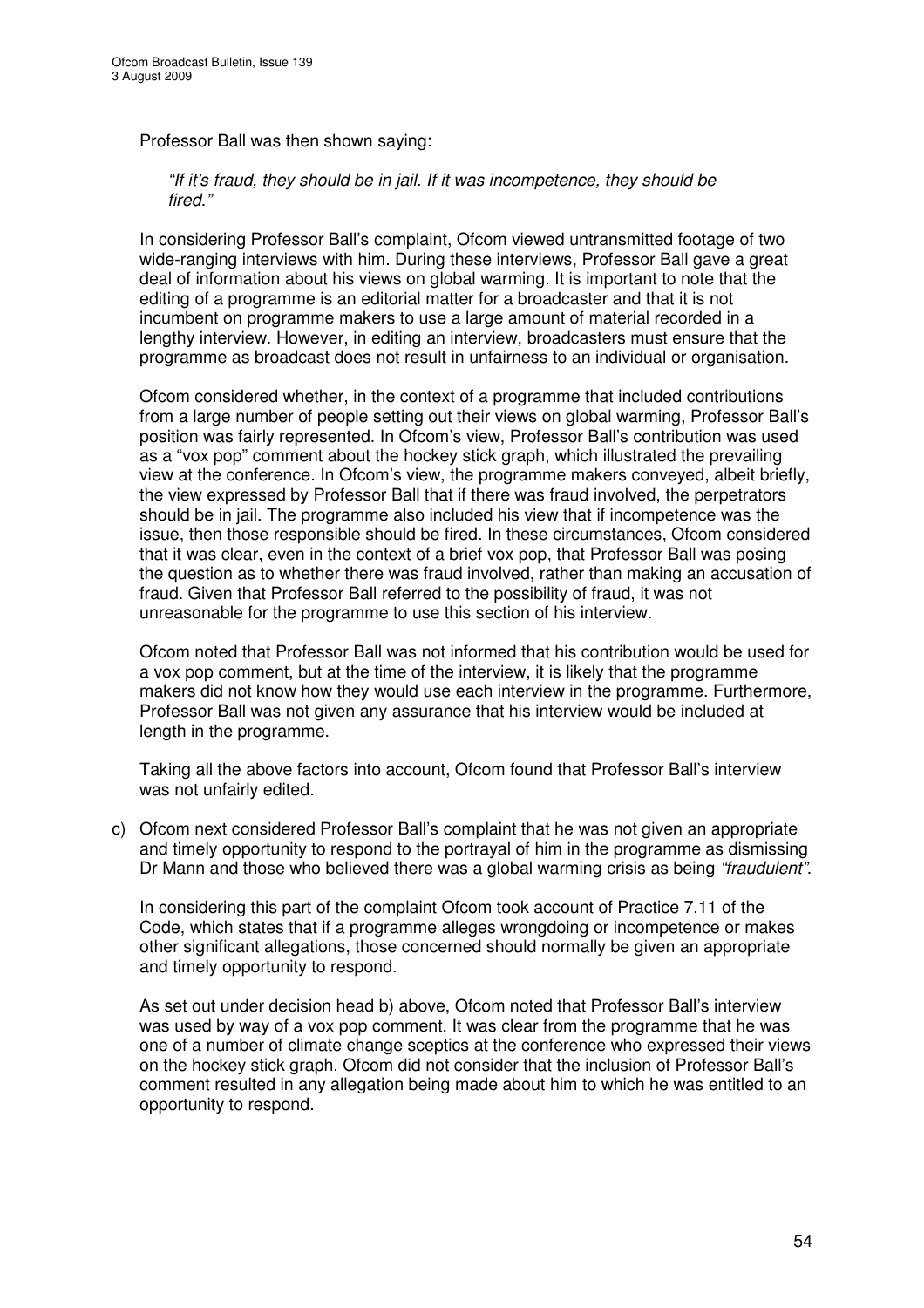Ofcom therefore found no unfairness to him in this respect.

**Accordingly Ofcom has not upheld Professor Ball's complaint of unfair treatment in the broadcast of the programme.**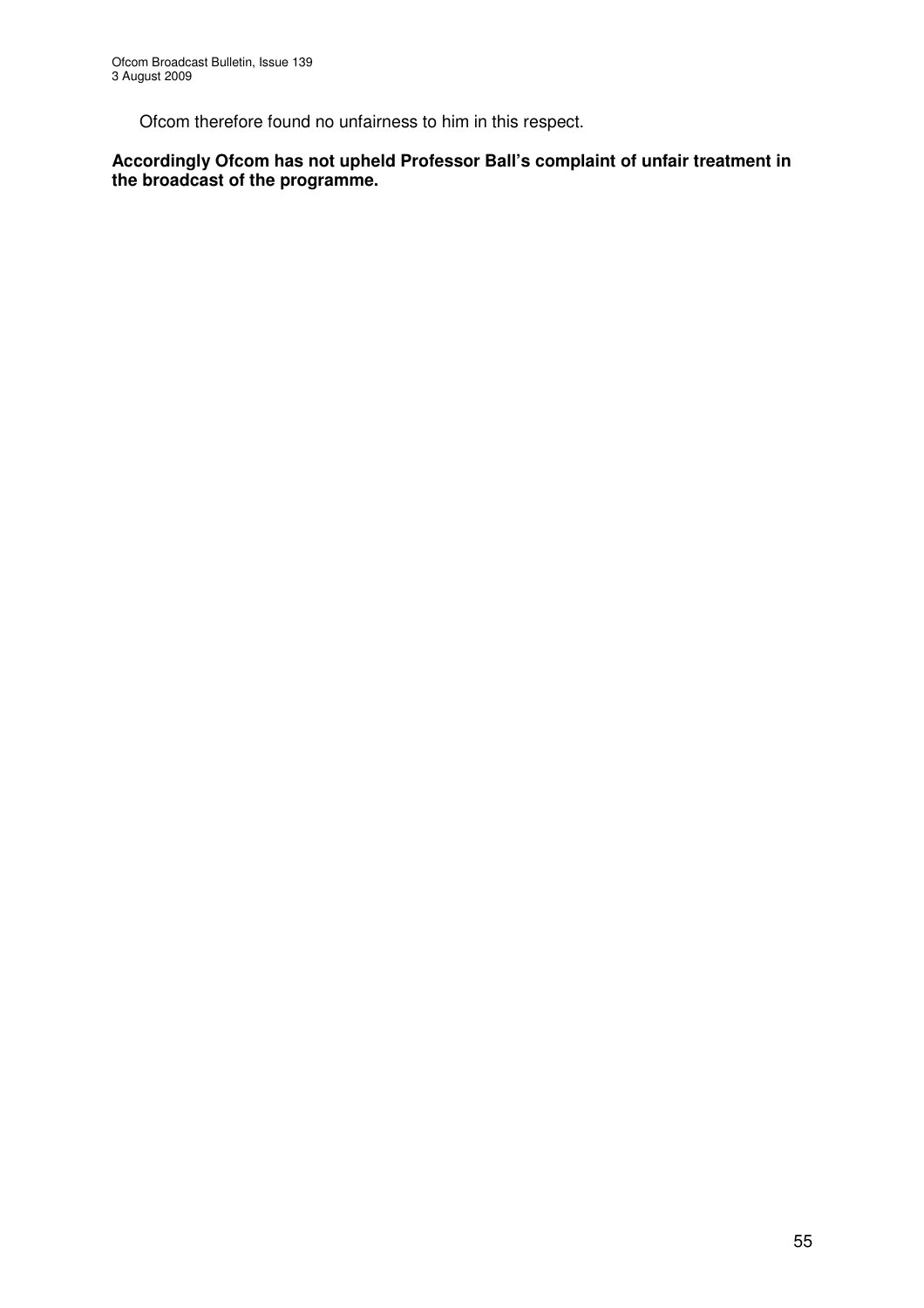# **Not Upheld**

# **Complaint by the community of Middlesbrough and by Middlesbrough Council made on their behalf by the Mayor of Middlesbrough, Mr Ray Mallon**

*Location, Location, Location: Best and Worst Live, Channel 4, 17 October 2007*

**Summary:** Ofcom has not upheld this complaint of unfair treatment by the community of Middlesbrough and by Middlesbrough Council made on their behalf by the Mayor of Middlesbrough, Mr Ray Mallon.

The programme looked at the 20 "worst" and 20 "best" places to live in the UK. Middlesbrough was identified as the "worst" place to live, whilst Edinburgh was identified as the "best". Middlesbrough was described in the programme as having "critical health levels" and "more than twice the UK average" of robbery, burglary, sexual assault, violent crimes and car theft.

Mr Mallon complained that the community of Middlesbrough was unfairly portrayed in the programme and that Middlesbrough Council was unfairly not given an opportunity to respond or contribute to the programme.

In summary Ofcom found the following:

- Ofcom found that the community of Middlesbrough had been portrayed fairly in the programme. It considered that it was reasonable for the programme makers to have relied upon expert statistical analysis, which had been carried out using sources that could be regarded as reasonably reliable and had compared like with like across 434 local authorities. Ofcom found that no unfairness had resulted to either the community of Middlesbrough or Middlesbrough Council from the selection of the criteria for determining the "best" and "worst" places to live (crime, education, employment, environment, lifestyle and health). These criteria were made clear to viewers and Ofcom considered that the results of the statistical analysis were fairly presented in the programme.
- Ofcom considered that it was not unfair to the community of Middlesbrough for the programme to have included details about smoking, drug misuse and physical exercise in the area, or to have included images of obese people. One of the criteria examined during the statistical analysis was health and it was reasonable for the programme makers to use these details, which were illustrative of "critical health levels" in the area.
- Ofcom considered that no unfairness to the community of Middlesbrough had resulted from the inclusion in the programme of images of the Port Clarence Docks in Stocktonon-Tees, derelict buildings in South Bank, Redcar and footage filmed in 2006 of Grange Road, Middlesbrough. The images were illustrative of the central theme that Middlesbrough had been ranked as the "worst" place to live in the UK by the statistical analysis and Ofcom did not consider that their inclusion would have materially altered viewers' perception of Middlesbrough.
- Ofcom considered that it was not unfair to the community of Middlesbrough to refer to binge drinking in the Middlesbrough section of the programme, or to include an image of a drinks can being stamped into the ground. It was reasonable to illustrate the results of the statistical analysis using details such as those in relation to binge drinking, which was linked to several of the criteria examined (e.g. health, crime and environment).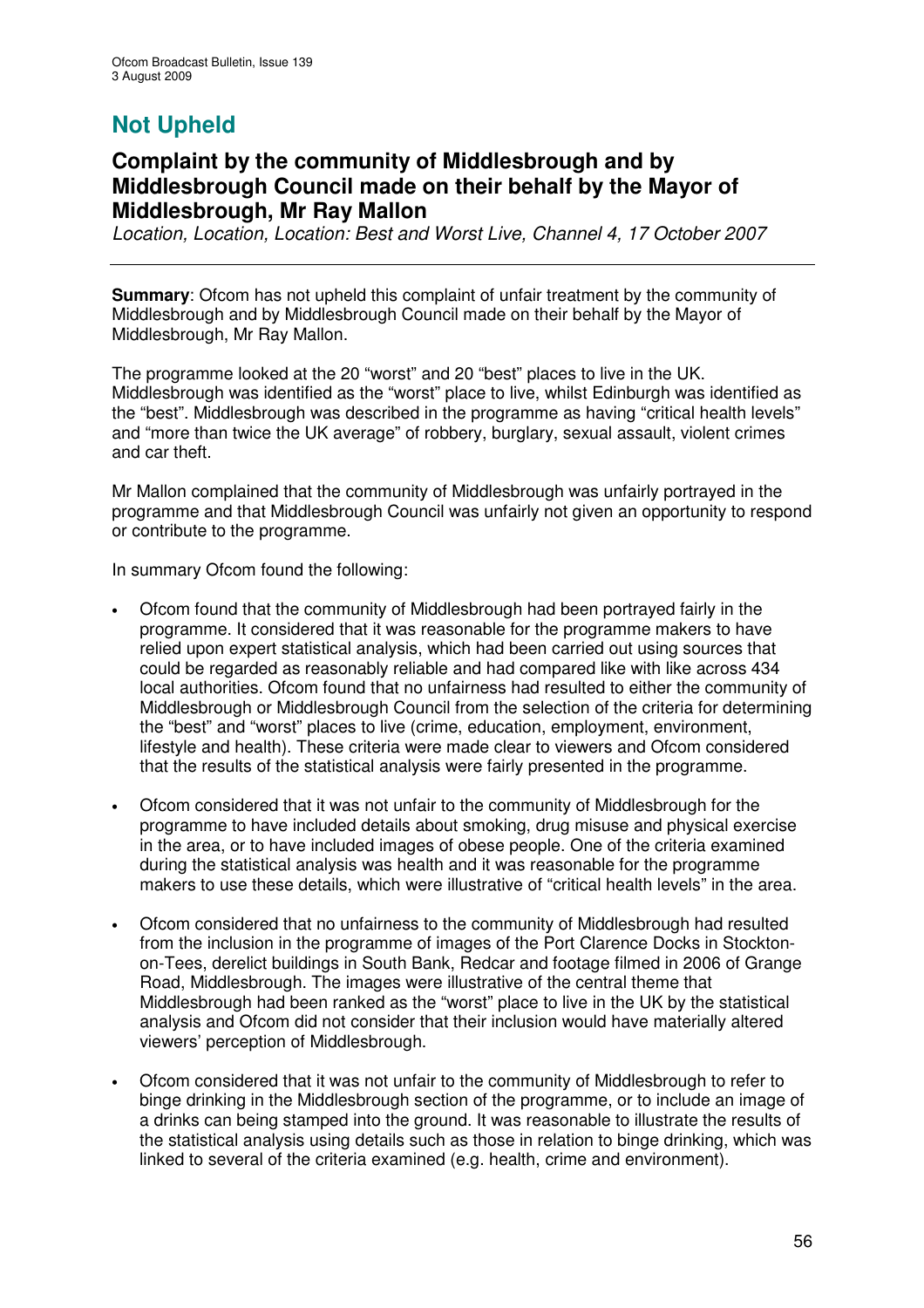• Ofcom found that it was not unfair to Middlesbrough Council for the programme makers not to have offered it an opportunity to contribute to the programme. No allegations were made about the Council in the programme and the Council's responsibilities for the areas examined in the statistical analysis were not exclusive since other agencies, national and local, shared in these responsibilities.

# **Introduction**

On 17 October 2007, Channel 4 broadcast a special edition of *Location, Location, Location* entitled "*Best and Worst Live*"*.* In the programme, the presenters, Kirstie Allsop and Phil Spencer, revealed the results of the "best" and "worst" places to live in the UK. Middlesbrough was identified as the "worst" place to live, whilst Edinburgh was revealed as the "best".

In the programme, Kirstie Allsop described Middlesbrough as having:

"*Critical health levels, double the English average of drug abuse, 8% more smokers than the English average and over a quarter of the inhabitants admitted to binge drinking*."

Phil Spencer said that:

"*90% of the residents never exercise and few eat healthily…robbery, burglary, sexual assault, violent crimes and car theft, are all more than twice the UK average*."

The programme included footage of various street and city scapes with the caption, "Middlesbrough". The section about Middlesbrough concluded with a live interview with a selection of residents, who made a number of comments in defence of Middlesbrough.

With regard to Middlesbrough Council, the programme included the following exchange between the two presenters:

Phil Spencer: "*But the Council has been tackling their problems head on and have installed the first ever talking CCTV*."

Kirstie Allsop: "*It's had a positive effect on street side drinking and fighting*."

Ofcom received a complaint from Mr Ray Mallon, the directly elected Mayor of Middlesbrough. He complained that the community of Middlesbrough and Middlesbrough Council were treated unfairly in the programme as broadcast.

# **The Complaint**

# **The community of Middlesbrough and Middlesbrough Council's case**

In summary, Mr Mallon complained that the community of Middlesbrough was treated unfairly in the programme as broadcast, in that:

a) The community of Middlesbrough was portrayed in a negative and unfair way, in that statistics used in the programme were unfairly referred to and consequently the presenter's comments "*officially and statistically the very worst place to live in Britain in 2007 is Middlesbrough*" and "*yes it's official, the worst place to live in the UK is Middlesbrough*" were unfair. Mr Mallon identified the following instances where the statistics were unfair: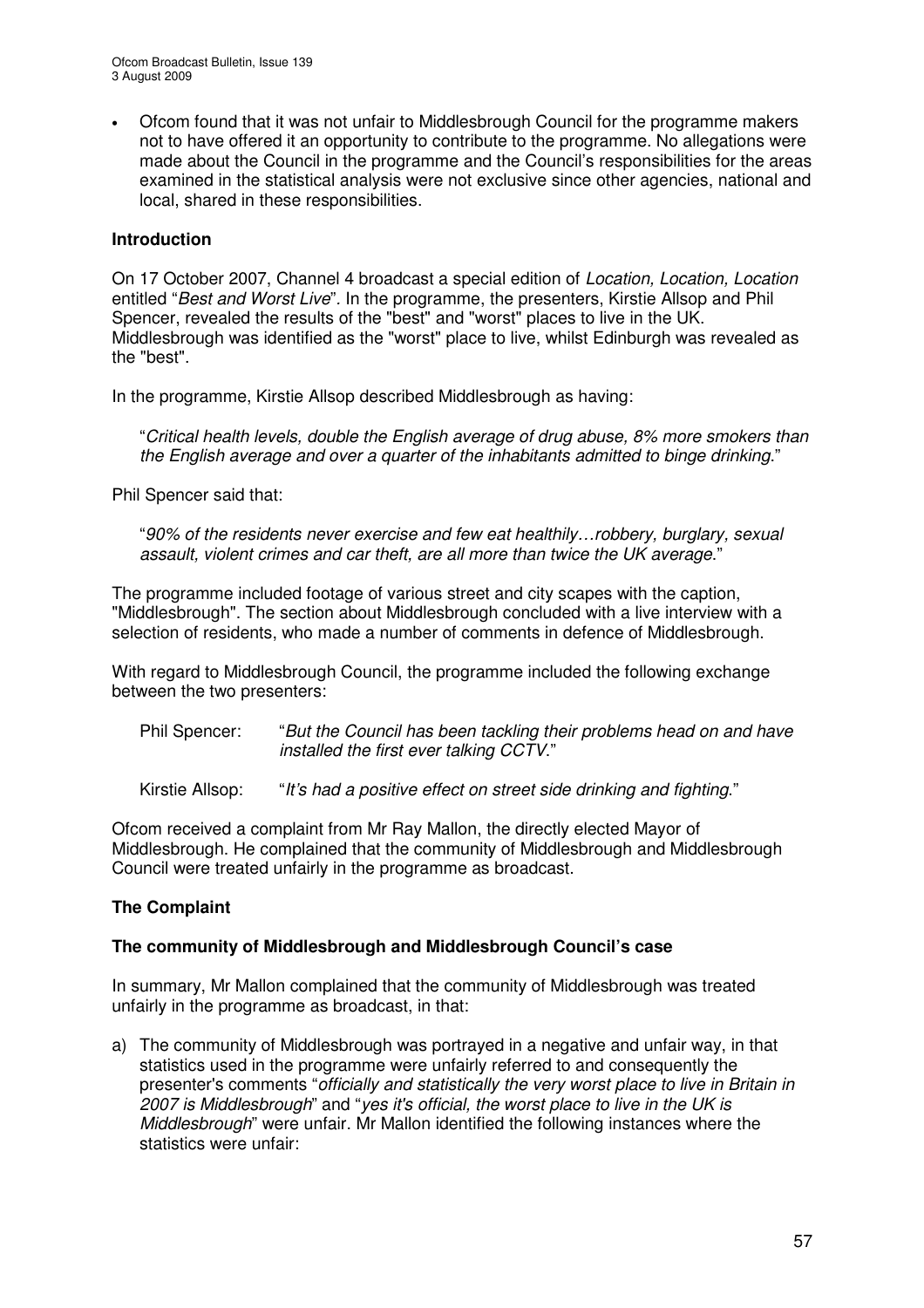- (i) The statistics used in the programme were not up to date and did not pertain to 2007. For example the crime data was for the year ending March 2006, the carbon emissions 2003 and suicides from 1998.
- (ii) The use of smoking, drug use and physical exercise data in the Middlesbrough section of the programme was unfair and gratuitous as none of these were factors used to determine "best" or "worst" place. Furthermore, the statistics were presented inaccurately. For example, the programme incorrectly stated that 90% of the residents never exercised when in reality the statistic was that 90% of the adult population did not exercise more than five times a week for more than 30 minutes at a time.
- (iii) The programme incorrectly stated that the crime average in Middlesbrough was twice the UK's average.
- (iv) The programme unfairly stated that the burglary rate for Middlesbrough was 9 per day by including "other burglaries" that were not private homes in their statistic. The burglary rate for private homes was actually 3.8 per day.
- b) The programme makers unfairly edited the programme in that:
	- (i) The programme used images that were captioned "Middlesbrough" but in reality were not images of Middlesbrough. For example, the opening scene showed a ship at a wharf with an industrial background but this was an image from Stockton-on-Tees, not Middlesbrough.
	- (ii) Some of the footage and images used in the programme of Middlesbrough were taken in 2006 and it was unfair to use them in a programme broadcast in 2007. For example, Grange Road, Middlesbrough had been regenerated since the footage was recorded in 2006 and was now a grass-lined footpath.
	- (iii) The image of a drink can being stamped into the ground in the Middlesbrough section of the programme was staged to fit the negative image of Middlesbrough that the programme portrayed. Furthermore, it was gratuitous and unfair as binge drinking was not a criteria for determining "worst" and "best" place.
	- (iv) The images of obese people in the Middlesbrough footage should not have been included as obesity was not a factor used to determine "best" or "worst" place and, as such, the scenes were misleading and unfair.
- c) The programme treated Edinburgh ("the best") and Middlesbrough ("the worst") differently, and portrayed Middlesbrough in an unfairly negative way, in contrast to the solely positive captions and commentary used in relation to Edinburgh. The programme did not provide a balance of positive and negative aspects and the inclusion of the live audience at the conclusion of the segment did not provide any such balance.
- d) The presenters were not objective in choosing the criteria for the selection of "best" and "worst" places.

In summary, Mr Mallon complained that Middlesbrough Council was treated unfairly in the programme as broadcast, in that:

e) It was not given an opportunity to respond or contribute to the programme, despite approaching the programme makers. By way of background to this complaint, Mr Mallon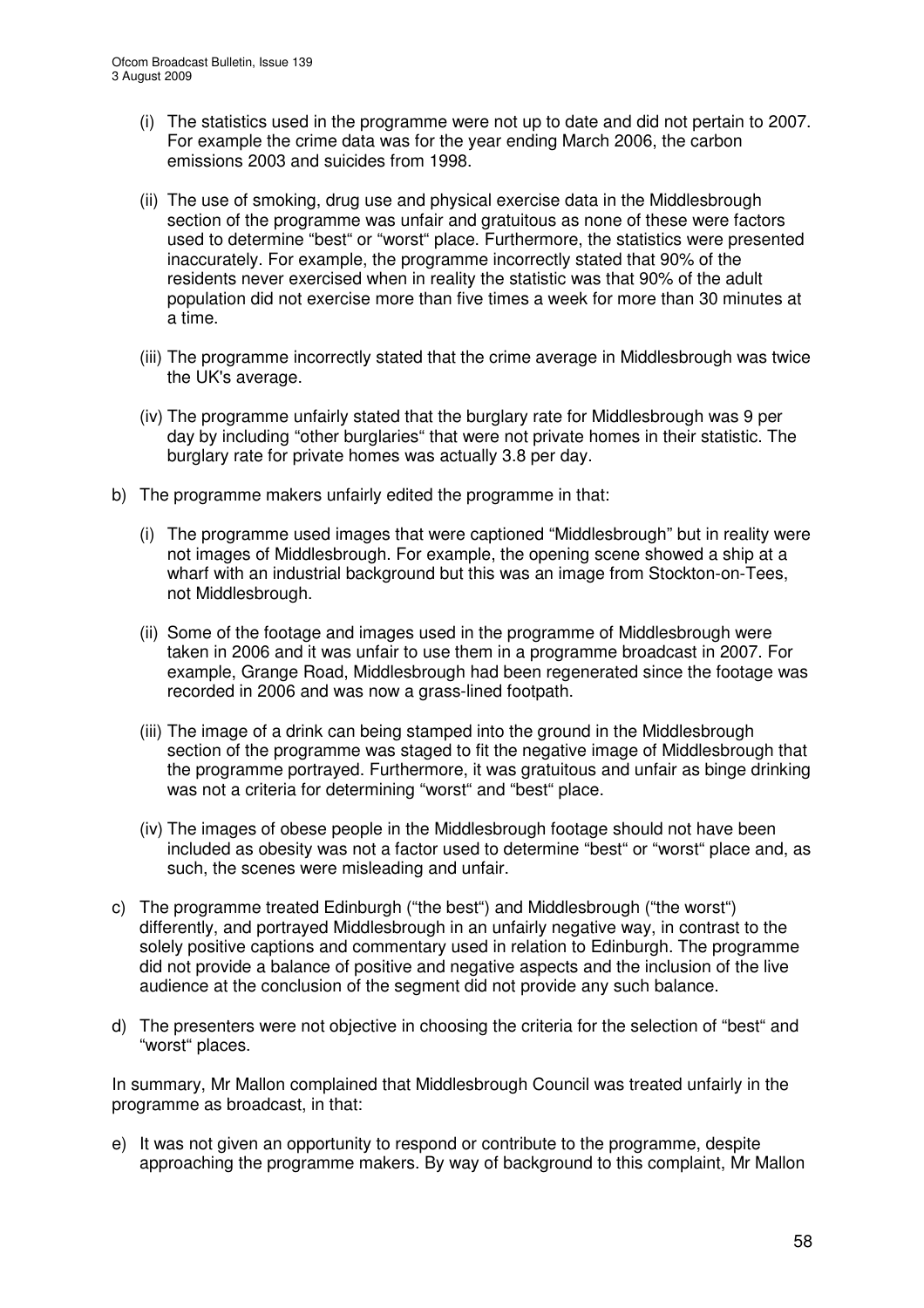said that the programme makers refused to provide him with the statistics and research used in the programme.

f) The presenters were not objective in choosing the criteria for the selection of "best" and "worst" places.

# **Channel 4's case**

By way of introduction to its response to the specific complaints, Channel 4 said that the programme had aimed to present a definitive guide to the best and worst places to live and buy in the UK's "fickle property market". Channel 4 said that similar editions of *Location, Location, Location* had been broadcast annually in 2005 and 2006 and that Ofcom had not upheld a similar complaint from Nottingham City Council in relation to the 2005 programme. It did not believe that the programme had in any way been unfair to either Middlesbrough Council or the community of Middlesbrough and invited Ofcom to dismiss the complaint.

a) In response to the complaint that the community of Middlesbrough was portrayed in a negative and unfair way in the programme, in that statistics were unfairly referred to, Channel 4 said that the methodology for arriving at the statistics used in the programme had been set out in the programme.

Channel 4 stated that the programme had been researched throughout the spring and summer of 2007. The aim had been to measure each of the UK's 434 local authorities on exactly the same criteria: crime, education, employment, environment, lifestyle and health. These categories had been selected as they were held to reflect the topics commonly considered by people when they were evaluating where they would like to live and measured the quality, rather than the cost, of living in each area.

Channel 4 stated that, for each of the six criteria, the most up-to-date statistics available for comparison across the whole of the UK had been gathered by the research team within the programme makers' property department. They had used official sources, including the Home Office for crime, the NHS for health and The Office for National Statistics. Channel 4 said that whilst more up-to-date figures for some criteria might have been available from some local or regional authorities, it was deemed essential that, as in previous years, only figures that could be fairly compared across the whole of the UK were used, in order to compare like with like.

Channel 4 said that the figures gathered had then been analysed by an expert independent consultant statistician. The same source methodology that had been used in previous years was followed and a relative value was applied to each category so that each one had the same ability to affect the overall rankings. Channel 4 said that this had been achieved in 2007, as in previous years, by engaging independent survey specialists to determine which categories were most important to home owners/ buyers. These specialists had asked 1,000 randomly selected adults drawn from across the UK, as a sample representative of the UK population as a whole, to rank the importance of the six criteria when they were looking at buying a house in an area. The survey had confirmed that Crime was the most important criterion, followed by Environment, Lifestyle, Health, Education and Employment.

Channel 4 said that once the expert statistician had this information, he had been able to apply a weighting to each category and produce the definitive ranking. It said that this was a common method for analysing data, which was also used by Government.

Channel 4 submitted that, as Ofcom had held previously, it was not Ofcom's role to determine the adequacy of the statistics used in a programme such as *Location,*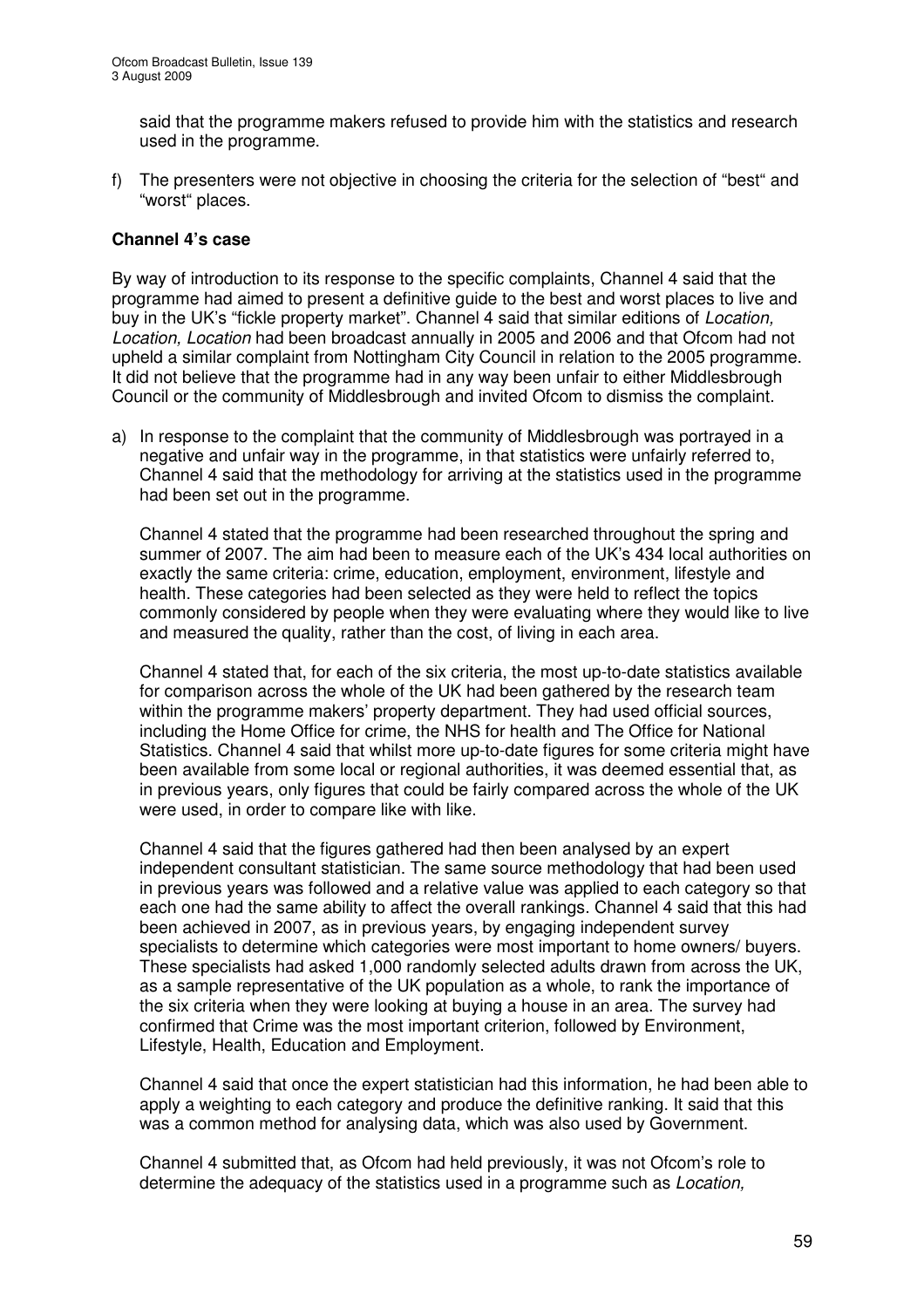*Location, Location: Best and Worst Live*, but to consider whether the broadcaster took reasonable steps to ensure that the material facts it used concerning Middlesbrough, or indeed any other place, were fairly presented in the programme.

Channel 4 stated that the programme makers had used expert statisticians and statistical sources which could be regarded as reasonably reliable. It said that the programme had made clear that it was assessing local authorities in the UK against a set of clearly defined criteria. Channel 4 said that, in the circumstances, it would argue that it had taken reasonable steps to ensure that the material facts it presented about Middlesbrough did not result in unfairness to the community of Middlesbrough.

(i) In response to the complaint that the statistics used in the programme were not upto-date and did not pertain to 2007, Channel 4 said that the data that had been gathered and analysed for the programme had been the most recent data available at the time of the research (May/June 2007) for comparison across all 434 of the UK's local authority areas. One of the presenters stated at the start of the programme that the data used was "*the most up-to-date official data available across the UK*." Channel 4 said that, whilst more up-to-date material in relation to individual areas might have been available from individual local or regional authorities, it had been essential to compare like with like and use the most up-to-date material that was available for each comparison across the whole of the UK.

Channel 4 said that it was correct that the crime data used for the purposes of the programme's comparison was for 2006. When the data had been collected, the most recent data that had been available for Scotland related to 2005/2006. Data for 2006/2007 in Scotland had not been published until September 2007, by which time the statistical analysis for the programme had been completed.

Channel 4 stated that it was not correct that the carbon emissions data used in the programme was for 2003. It said that the data that had been used was for 2004 and had been sourced directly from DEFRA. It said that the data was the most up-to-date data available at the time of research and that the next set of data had not been available until 20 November 2007, by which time the programme had already been transmitted.

Channel 4 said that it was not correct that the suicide data used was for 1998; the data used had been for the period 1998 to 2004 and had been sourced from the Office of National Statistics and the Northern Ireland Statistics and Research Agency. It said that it was the most up-to-date data available from both sources at the time of research and that the next available data, dating to 2006, had not become available until 25 January 2008, by which time the programme had already been transmitted.

(ii) In response to the complaint that the use of smoking, drug misuse and physical exercise data in the Middlesbrough section of the programme was unfair, Channel 4 said that whilst statistics for alcohol consumption, smoking and drug misuse had not formed part of the statistical analysis that the programme makers carried out, life expectancy had, as part of the health category. Channel 4 stated that the link between alcohol consumption, smoking, drug misuse and life expectancy was well established. It said that the 2007 NHS Health Profile for Middlesbrough stated that rates of early death from heart disease, stroke or cancer were higher than average in Middlesbrough, that 34% of adults in the area smoked and that, on average, smoking alone killed over 300 people each year in Middlesbrough.

Channel 4 stated that a voiced over reference in the programme to "*90% of the residents never excercis[ing]*" was based on the 2007 NHS Health Profile, which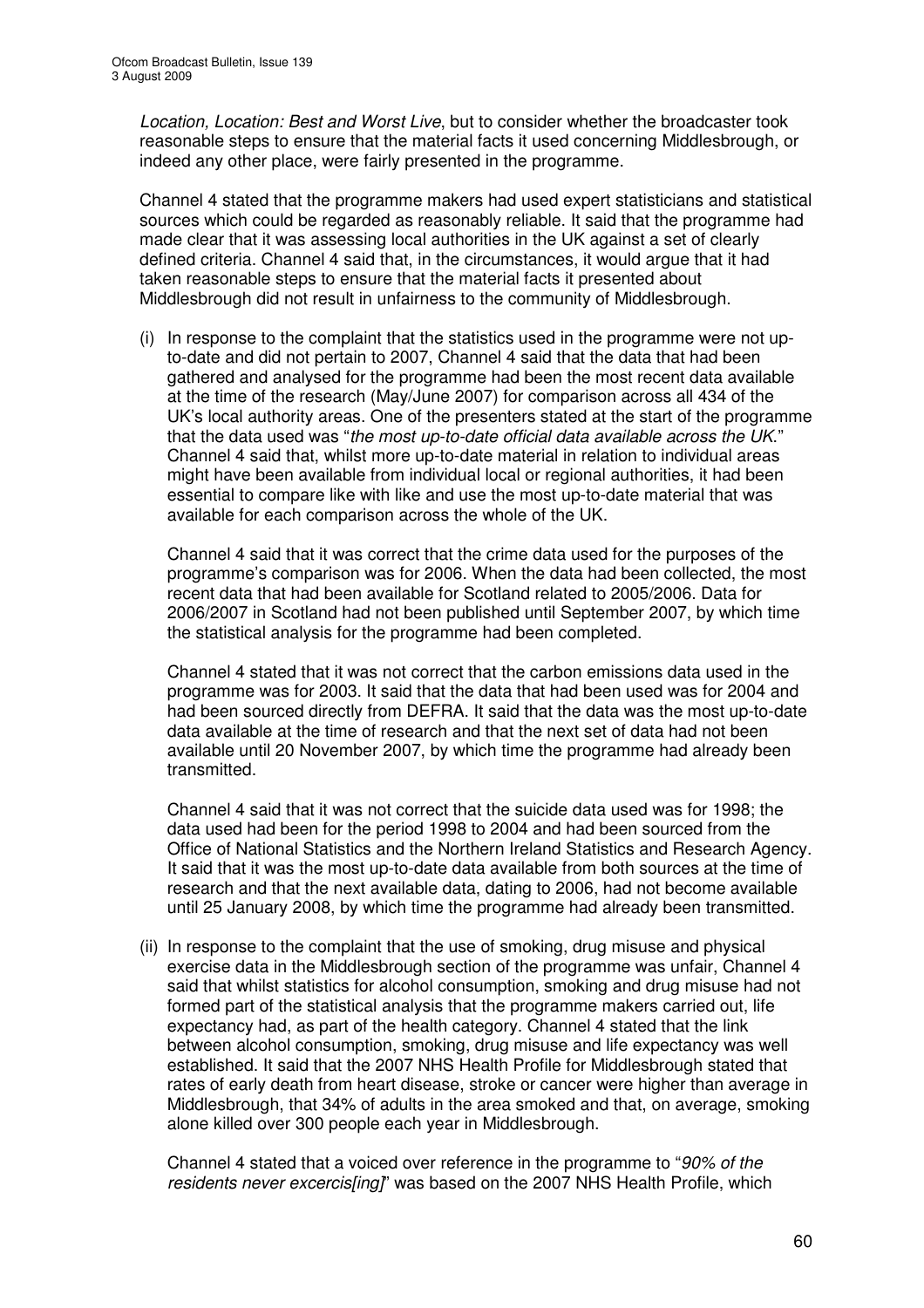stated that the local value in Middlesbrough for "Physically Active Adults" (persons over 16 participating in moderate intensity sport and active recreation on 20 or more days in the previous 4 weeks based on respondents to the Sports England Active People Survey) was 9.5%. It said that the average local value for England was 11.6% and the NHS Health Summary had noted that Middlesbrough was "significantly worse" than England's average in this respect. Channel 4 said that, whilst it had not been entirely accurate to state that 90% of Middlesbrough "residents" never exercised and that "adults" would have been a better term to have used, it was of the view that it was valid to highlight that a significant proportion of the population as a whole did not take what the NHS considered to be regular exercise. Channel 4 stated that footage of adults had been shown at this point in the programme and submitted that the audience would have taken the statistic to relate to the adult population. It said that whilst physical activity had not formed part of the statistical analysis, the details had been used to flesh out some of the issues behind the basic statistics. This was an editorial device used throughout the programme to give a fuller picture of each area.

- (iii) In response to the complaint that the programme had stated incorrectly that the crime average in Middlesbrough was twice the UK's average, Channel 4 said that the programme had, in fact, stated that "*Robbery, burglary, sexual assault, violent crimes and car theft are all more than twice the UK's average*." It said that the average figures in Middlesbrough for violent crimes, robbery, burglary and theft of a vehicle were more than twice the average figures across the UK as a whole. Channel 4 stated that for sexual assault, Middlesbrough's figure was exactly twice the UK average, but that it did not believe this slight deviation from "*more than*" was materially misleading or unfair to the community of Middlesbrough. This was because it did not consider that it was likely to have affected viewers' understanding of the severity of this crime in Middlesbrough.
- (iv) In response to the complaint that the programme had stated unfairly that the burglary rate for Middlesbrough was 9 per day, Channel 4 stated that the most up-to-date comparable data across the UK that was available at the time of research had been used. It said that, according to a Home Office website, there had been 3,329 burglaries in Middlesbrough between April 2005 and March 2006. After dividing by 365, this gave a figure of 9.12 burglaries per day. Channel 4 said that it was satisfied that the comment made in the programme was accurate and not unfair to the community of Middlesbrough. It said that it was not unfair to include burglaries to businesses as well as private homes in the statistics as this was relevant to the level of crime experienced in an area and, in addition, the same statistic had been gathered from all local authorities.
- b) (i) In response to the complaint that the programme was unfairly edited in that the programme used images that were captioned "Middlesbrough" but in reality were not images of Middlesbrough, Channel 4 said that the complaints about six specific images were a small proportion of the 20 general view shots used within the section of the programme about Middlesbrough.

Channel 4 said that one of the images about which Mr Mallon had complained was a view from Middlesbrough of the Port Clarence Docks. It did not consider that there had been any unfairness to the community if Middlesbrough in using this image. It said the image did not materially affect the perception of Middlesbrough as the view from a place was part of the residents' amenity. It said that, in any event, similar footage could have been shown of the docks within Middlesbrough.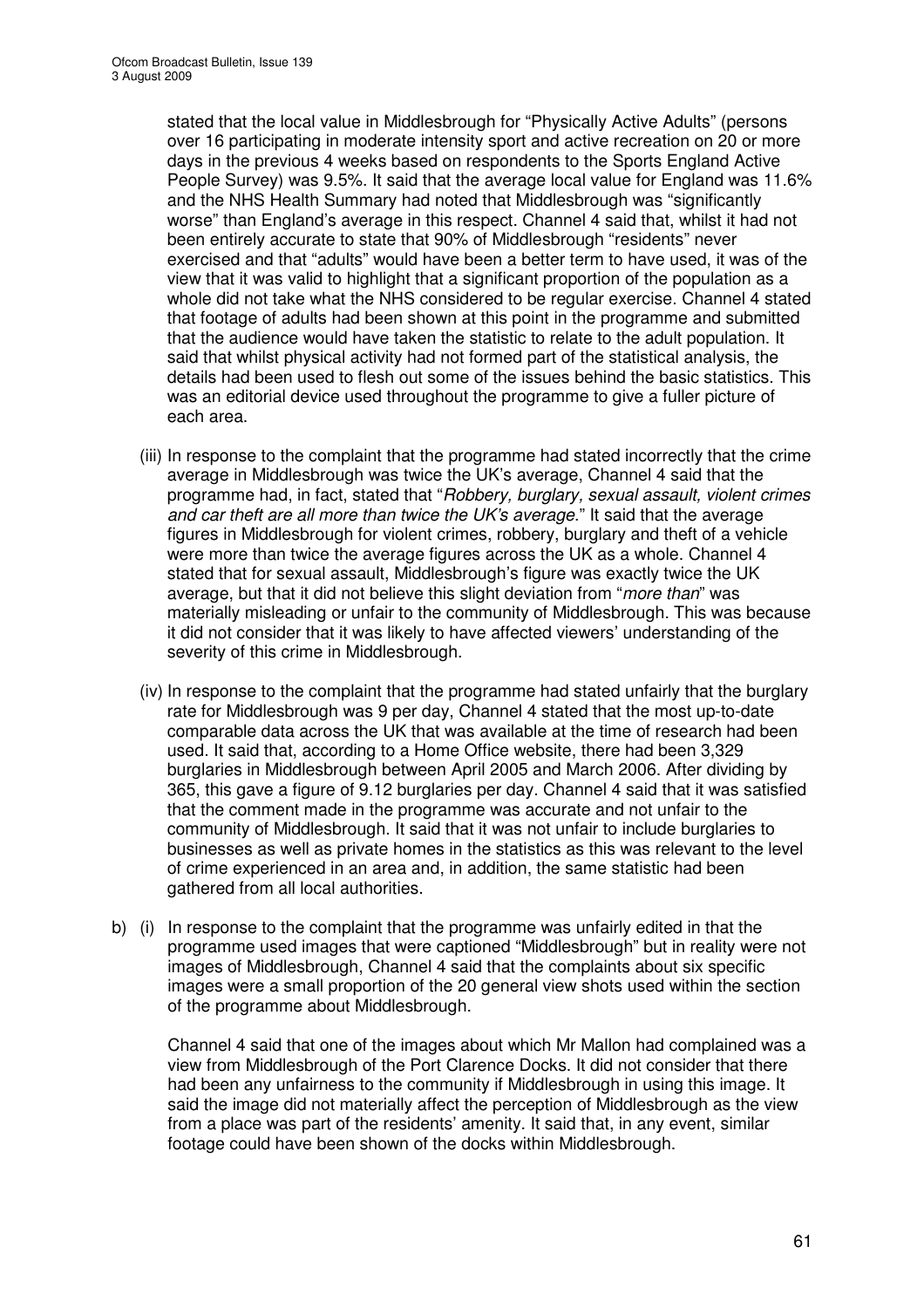Channel 4 stated that two of the images about which Mr Mallon had complained were images recorded in South Bank, Redcar. It said that the call sheet for the tapes from which these images had been taken had been marked "not to be used for Middlesbrough!" and had been used in error. However, it said that the images themselves were of derelict properties that were of a type that could be found in any large town or city. Therefore, it did not consider that the community of Middlesbrough had been treated unfairly as the images were "illustrative of the general urban decay that can be found in any place that has statistical results similar to Middlesbrough."

- (ii) In response to the complaint that some of the footage and images of Middlesbrough used in the programme had been taken in 2006, Channel 4 said that footage of repair works to Grange Road had been filmed in 2006. It said that whilst the specific works that had been shown had, in all likelihood, been completed by the time of transmission, it presumed that Middlesbrough had not been entirely free of such works. It said the footage was illustrative of urban living and argued that its inclusion was neither material nor unfair, given the results of the statistical analysis.
- (iii) In response to the complaint that an image of a drinks can being stamped into the ground was staged, Channel 4 submitted that the brief sequence had been a legitimate editorial metaphor to highlight Middlesbrough's problems with binge drinking. It did not believe its inclusion in the programme had been misleading or unfair.

In response to the complaint that the inclusion of the image was unfair because binge drinking was not a criterion for determining "worst" and "best" places, Channel 4 said that the 2007 NHS Health Profile for the area stated: "estimates suggest that about 27% of adults binge drink. The rate of people admitted to hospital for alcohol specific conditions is also higher than average." The Profile went on to state that 26.5% of the adult population of Middlesbrough binge drank compared to an English average of 18.2%. Channel 4 said that, as health was one of the criteria used, it did not accept that it was unfair to the community of Middlesbrough to state in the programme "*over a quarter of adults admit to binge drinking*." It said that it was well reported and understood that binge drinking had a deleterious effect on public health and, in addition, binge drinking was connected to crime and environment, which were also criteria for inclusion in the programme.

- (iv) In response to the complaint that images of obese people in the Middlesbrough section should not have been included, Channel 4 said that, given the statistics regarding lack of adult exercise and binge drinking, and given that health was a criterion employed in the programme, the use of these images was a justified editorial decision and neither misleading nor unfair.
- c) In response to the complaint that the programme treated Edinburgh ("the best") and Middlesbrough ("the worst") differently, Channel 4 said that Middlesbrough had been ranked at the bottom of its survey and Edinburgh at the top. It said that clearly there had to be differences between the two and the programme's editorial purpose had been to highlight salient aspects of the survey. Channel 4 stated that the programme's editorial purpose had also included providing balance and perspective on the statistics and to include first-hand experiences of people who actually lived in the areas highlighted.

Channel 4 said that the presenters' commentary during the Middlesbrough section had referred to Middlesbrough Council "*tackling their problems head on*" and that they had "*installed the first ever talking CCTV*", which had "*had a positive effect on street side drinking and fighting*". One of the presenters also referred to "*a whopping 500 million pounds being invested into [a] vast new development*" on the water front at Middlehaven.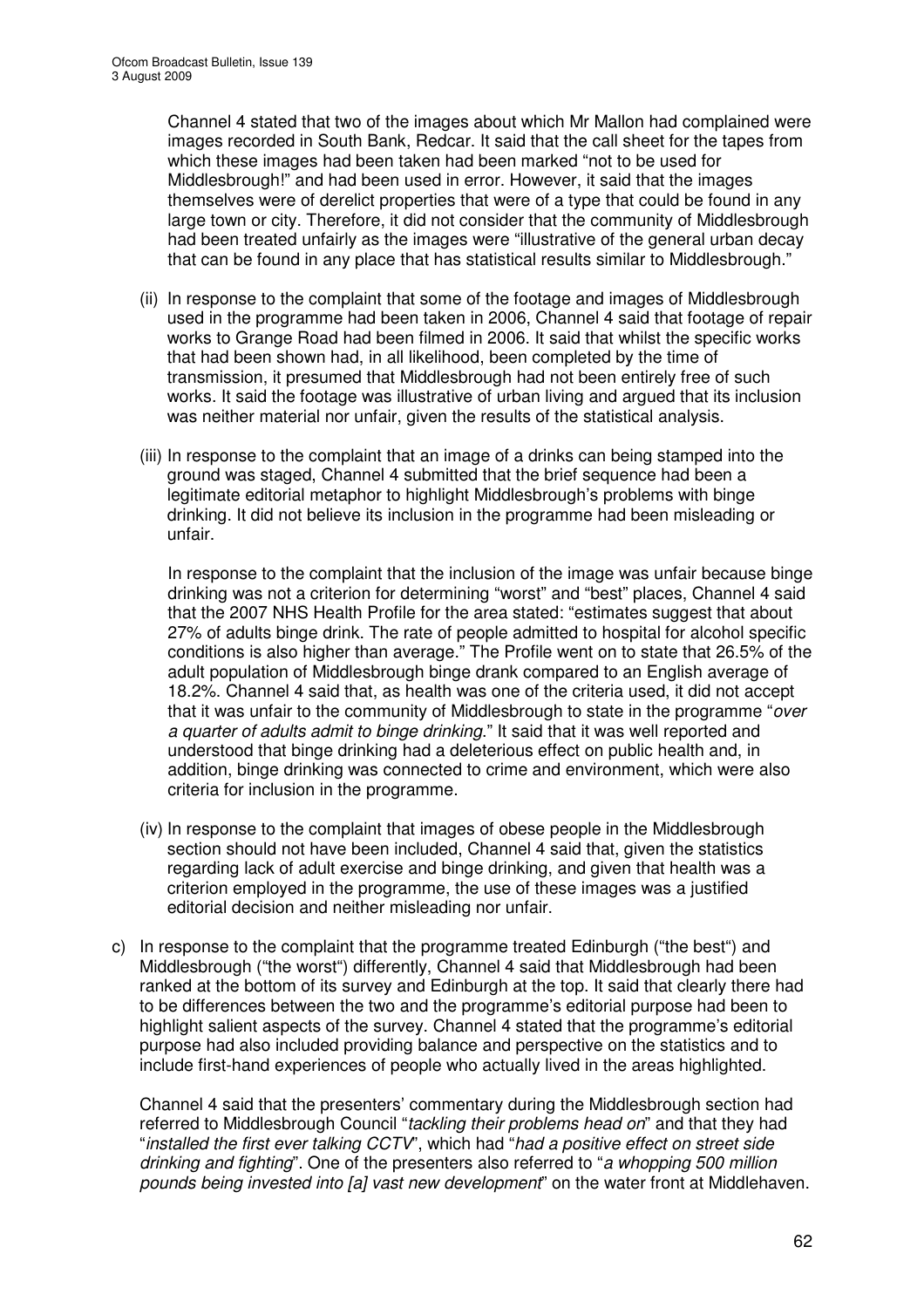The programme also featured a presenter talking to Middlesbrough residents, all of whom had spoken positively about the area. Channel 4 stated that in total more than half of the Middlesbrough section of the programme was positive about the people and the area.

Channel 4 stated that the Edinburgh studio audience that was interviewed had included negative comments about the area from residents, specifically about the cold climate and the high cost of housing.

d) In response to the complaint that the community of Middlesbrough was treated unfairly in that the presenters had not been objective in choosing the criteria for selecting the "best" and worst" places, Channel 4 said that the criteria had not been determined by the programme's presenters. Channel 4 submitted that this had been made clear to viewers at the beginning of the programme, when Kirstie Allsop stated: "*But please remember it's not personal and it's all based on statistics*." Channel 4 reiterated that the categories used in 2007 were broadly similar to those used for previous editions of the programme in 2005 and 2006. It said that they reflected the topics commonly considered by people when they were evaluating where they would like to live and that they measured the quality, rather than the cost, of living in each area. Channel 4 said that the only alteration for 2007 had been the inclusion, for the first time of statistics relating to health (life expectancy, teenage pregnancy, infant mortality and suicide rates).

Channel 4 stated that health statistics had been included because it and the production team had wanted the survey for 2007 to be more comprehensive. More comparative data had been available for health matters than there had been for the previous surveys and because of this, and a growing concern for people's health, Channel 4 had decided to create this new category. The independent survey carried out on behalf of the programme makers had confirmed that the inclusion of health statistics was clearly an important factor that was considered by house buyers when evaluating an area for a potential new home. It said that the independent survey had indicated that health was more important than education or employment. It said that like all other categories considered, the data had been analysed across all 434 Local Authorities and was the most up-to-date data available in the public domain for comparison across the whole of the UK.

e) In response to the complaint that Middlesbrough Council was treated unfairly in that it was not given an opportunity to respond or contribute to the programme, Channel 4 said that it had been decided early on in the production process that it would be more relevant for residents to comment on their own areas, than for the programme to be a forum for politicians to defend their areas. It said that, in addition to the vox pop interviews with residents of various areas featured throughout the programme, there had been studio interviews with residents of both Middlesbrough and Edinburgh. Viewers were invited to comment through the internet or by text message throughout the programme. Channel 4 stated that no council representatives from any of the featured areas had been invited to contribute.

Channel 4 submitted that there was no requirement to approach Middlesbrough Council for comment because no significant allegations were made about it. It said that many of the criteria and much of the data collected involved matters such as health, environment and crime, in which the Council had only limited involvement, if any. Channel 4 said that the people of Middlesbrough were affected by the statistics and it was appropriate to have sought their views. It considered that the editorial decision that had been taken was correct. Whilst there were many programmes in relation to which politicians might wish to be consulted, that did not mean that they had an entitlement to be consulted. Channel 4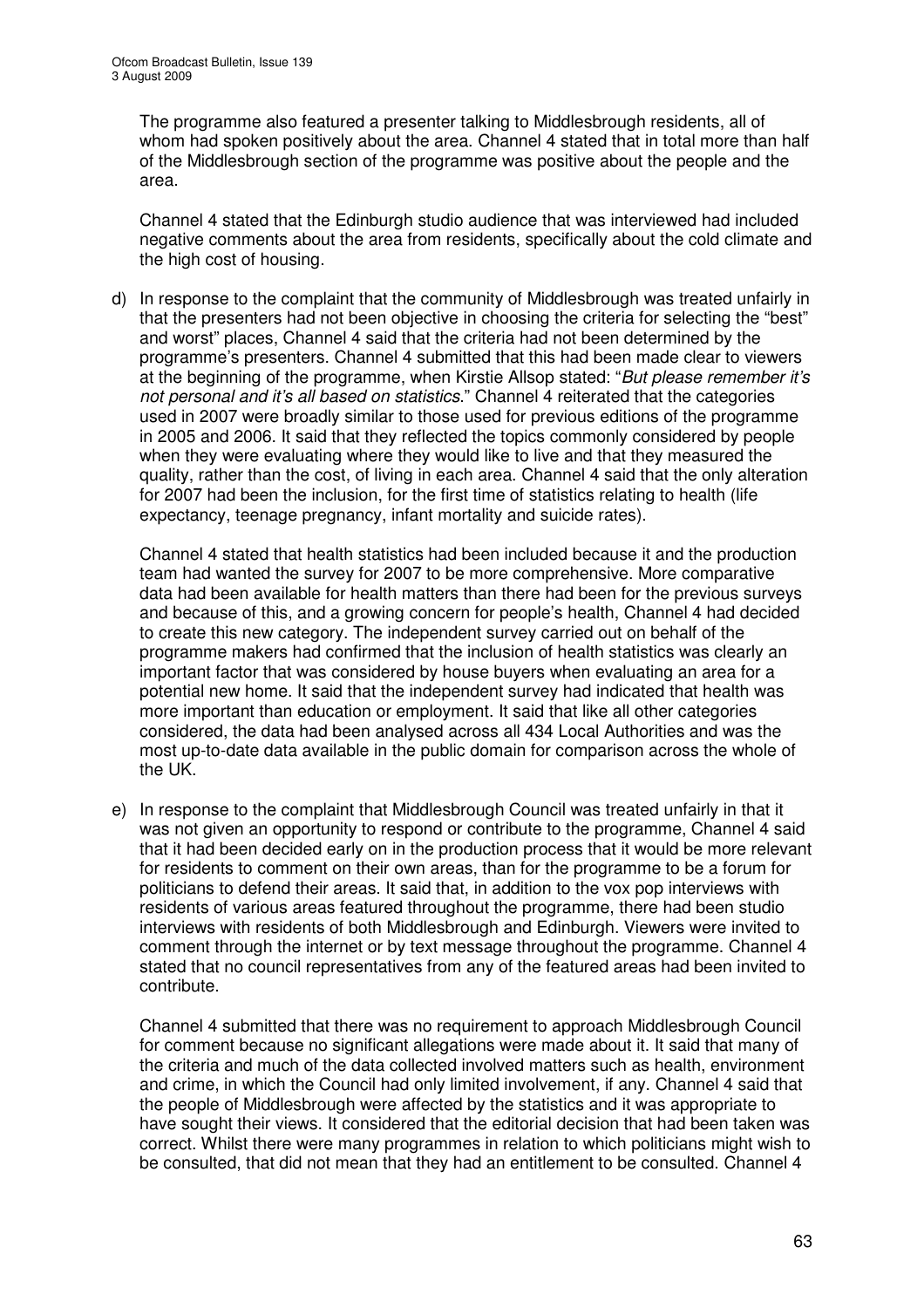said that the programme had presented data that was publicly available in a more digestible form to viewers. It had not criticised Middlesbrough Council for any of the data.

Channel 4 said that it had been entitled to decline Mr Mallon's request for the data and methodology used to determine Middlesbrough's ranking. It had relied on the wellestablished and legitimate exemption for journalistic and other programme-making material from disclosure under the Freedom of Information Act 2000. In addition, it said that it did not hold a copy of the raw statistical data, which was retained by the programme makers. In relation to the methodology, Channel 4 reiterated that the programme had included an on-screen graphic referring viewers to Channel 4's website where a breakdown of the methodology was set out and that all of the data analysed for the programme had been obtained from publicly available sources.

f) In response to the complaint that Middlesbrough Council was treated unfairly in that the presenters had not been objective in choosing the criteria for the selection of "best" and "worst" places, Channel 4 said that, as outlined at d) above, the presenters had not chosen the criteria.

# **Decision**

Ofcom's statutory duties include the application, in the case of all television and radio services, of standards which provide adequate protection to members of the public and all other persons from unfair treatment and unwarranted infringement of privacy in, or in the making of, programmes included in such services.

Where there appears to have been unfairness in the making of the programme, this will only result in a finding of unfairness if Ofcom finds that it has resulted in unfairness to the complainant in the programme as broadcast.

In carrying out its duties, Ofcom has regard to the need to secure that the application of these standards is in the manner that best guarantees an appropriate level of freedom of expression. Ofcom is also obliged to have regard, in all cases, to the principles under which regulatory activities should be transparent, accountable, proportionate and consistent and targeted only at cases in which action is needed.

The complaint by the community of Middlesbrough and Middlesbrough Council made on their behalf by the Mayor of Middlesbrough, Mr Ray Mallon was considered by Ofcom's Executive Fairness Group. In reaching its decision, Ofcom carefully considered all the relevant material provided by both parties. This included a recording and transcript of the programme as broadcast and both parties' written submissions.

Throughout its consideration of the complaint, Ofcom took account of Rule 7.1 of the Code, which provides that broadcasters must avoid unjust or unfair treatment of individuals or organisations in programmes.

Ofcom first considered the complaint that the community of Middlesbrough was treated unfairly in that:

a) It was portrayed in a negative and unfair way, in that statistics used in the programme were unfairly referred to.

In considering this head of the complaint, Ofcom took account of Practice 7.9 of the Code, which provides that broadcasters should take reasonable care to satisfy themselves that material facts have not been presented, disregarded or omitted in a way that is unfair to an individual or organisation.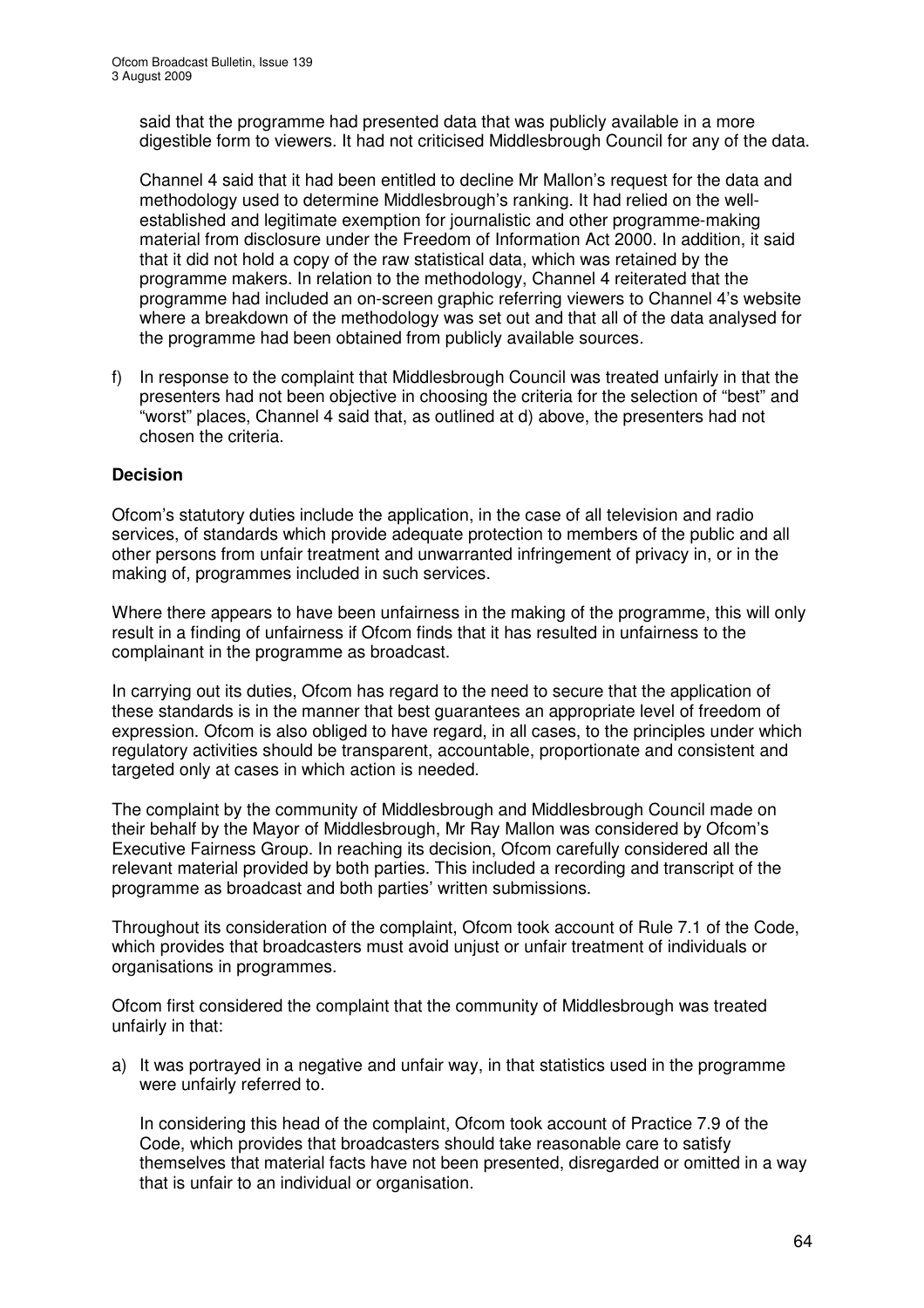Ofcom noted that the programme's presenters made a number of comments about Middlesbrough, including that: "*the very worst place to live in Britain in 2007 is [Middlesbrough]*", "*yes, it's official, the worst place to live in the UK is Middlesbrough*", "*health levels [are] critical*", "*over a third of people [in Middlesbrough smoke]*", "*over a quarter of the inhabitants admit to regular binge drinking*", "*90% of the residents never exercise, and few eat healthily*", "*folk round here arrive at the pearly gates at a much younger age than the UK average*", "*robbery, burglary, sexual assualt, violent crimes and car theft are all more than twice the UK's average*", "*Middlesbrough scores badly on nearly every front*". On the basis of these comments, and the footage included in the programme as broadcast, Ofcom concluded that Middlesbrough had been portrayed in a negative way in the programme as broadcast.

Ofcom then considered whether or not the negative portrayal of Middlesbrough in the programme resulted in any unfairness to the community of Middlesbrough.

Ofcom noted that, in its response to the complaint, Channel 4 had stated that the programme makers had used expert statisticians and statistical sources that could be regarded as reasonably reliable (such as the Home Office for crime, the NHS for health and The Office for National Statistics). Whilst more up-to-date figures for some criteria might have been available from some local or regional authorities, the programme makers had deemed it essential that only figures that could be fairly compared across the whole of the UK were used, in order to compare like with like.

Ofcom also noted that the presenters made clear, within the first ten minutes of the programme, that the list of "best" and "worst" places to live in the UK had been arrived at by:

"*gather[ing] the most up-to-date official data across the UK on the six key things that matter most to people when they're considering buying in an area. Crime, lifestyle, health, employment, environment and education...We then commission an independent survey that ranks these six things in order of importance to you...We look at all 434 UK Local Authorities and everything is measured in the same way against the same criteria*."

In light of the above, in Ofcom's view the programme makers took reasonable steps to ensure that Middlesbrough was not portrayed unfairly and that material facts in relation to Middlesbrough were not presented, disregarded or omitted in a way that was unfair to the community of Middlesbrough.

Ofcom then went on to consider the instances identified by Mr Mallon where he believed the statistics were unfair:

(i) The statistics used in the programme were not up-to-date and did not pertain to 2007.

Ofcom noted that, whilst the crime data was for the year ending March 2006, the carbon emissions data was for 2004 and suicides data for the period 1998 to 2004, the statistics on which the rankings in the programme were based were the most upto-date statistics that could be compared, like-for-like, across all 434 Local Authorities at the time of research. Ofcom also noted that this was reflected in the programme by one of the presenters: "*We look at all 434 Local Authorities and everything is measured in the same way against the same criteria*." Therefore, Ofcom considered that the programme makers had taken reasonable steps to ensure that material facts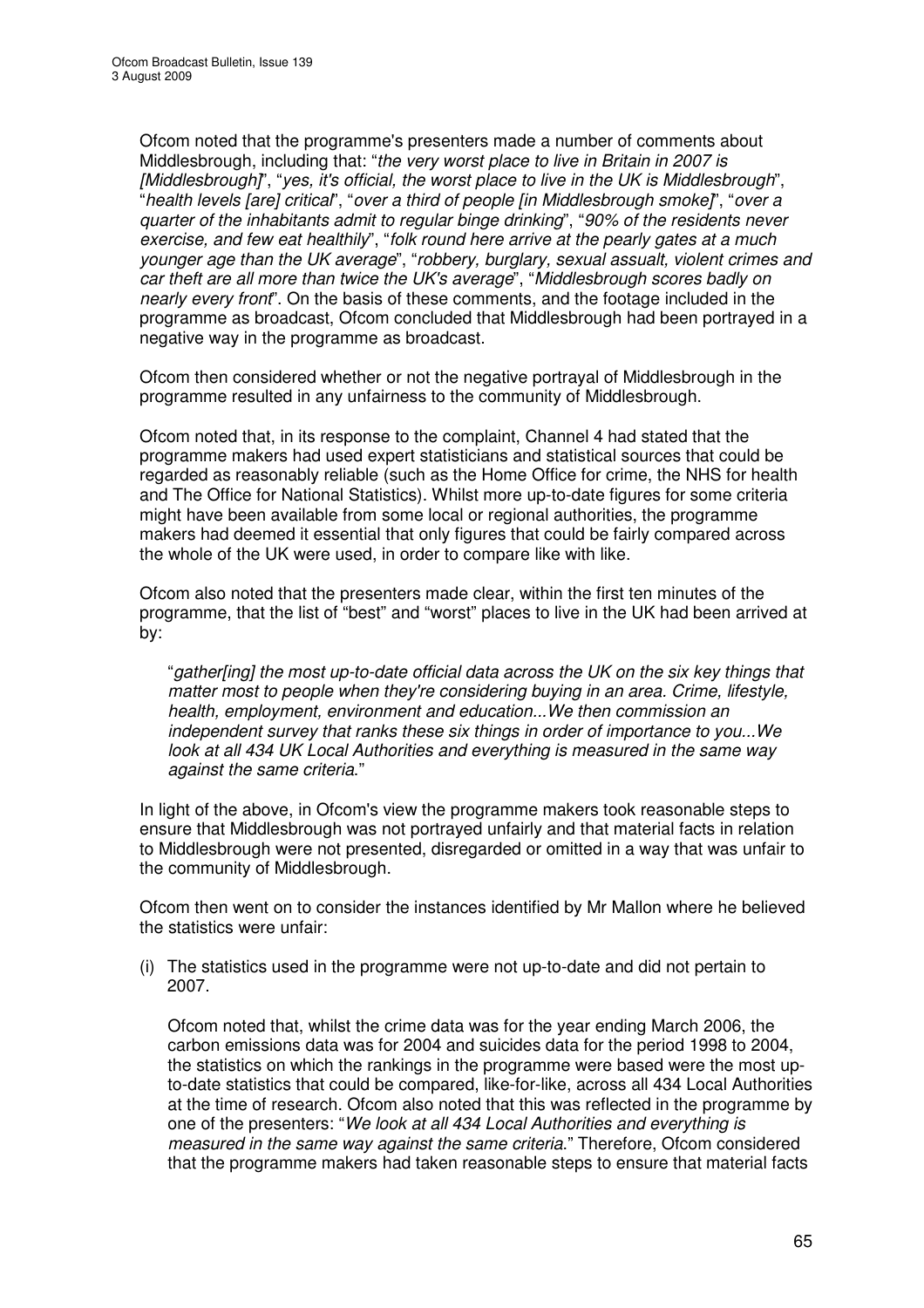were not presented, disregarded or omitted in a way that was unfair to the community of Middlesbrough.

(ii) The use of smoking, drug use and physical exercise data in the Middlesbrough section of the programme was unfair.

Ofcom noted that one of the criteria examined in the programme was health and that, in its response to the complaint, Channel 4 had explained that life expectancy had formed part of the statistical analysis carried out by the programme makers in relation to this category. Ofcom also noted that the programme had used details to flesh out some of the issues behind the basic statistics throughout the programme. Finally, Ofcom noted Channel 4's explanation that the link between smoking, drug misuse and life expectancy was well-established.

Given these connections, Ofcom considered that it was reasonable for the programme makers to have illustrated the results of the statistical analysis using details such as those in relation to smoking, drug misuse and physical exercise in the section of the programme in relation to Middlesbrough. Ofcom did not consider that the inclusion of these details in the programme as broadcast resulted in any unfairness to the community of Middlesbrough.

In relation to the reference in the programme to 90% of Middlesbrough's residents never exercising, Ofcom noted that the NHS Health Profile for the area for 2007 stated that 9.5% of the adult population in Middlesbrough were persons over 16 participating in moderate intensity sport and active recreation on 20 or more days in the previous four weeks, based on respondents to the Sports England Active People Survey. Furthermore, that the average local value for England was 11.6% of the adult population.

Ofcom considered that the NHS Health Profile for the Middlesbrough area for 2007 did not support the programme's claim that 90% of Middlesbrough's residents never exercised. However, Ofcom did not consider that the inclusion of this claim in the programme resulted in any unfairness to the community of Middlesbrough. In Ofcom's view, it was valid for the programme to have highlighted that a significant proportion of the population of Middlesbrough as a whole did not take what the NHS considered to be regular exercise, in light of the other material that supported the programme's overall claim that Middlesbrough's residents had considerable health problems.

(iii) The programme had stated incorrectly that the crime average in Middlesbrough was twice the UK's average.

Ofcom noted that the programme had stated that "*Robbery, burglary, sexual assault, violent crimes and car theft are all more than twice the UK's average.*" It also noted the broadcaster's explanation that the average figures in Middlesbrough for violent crimes, robbery, burglary and theft of a vehicle were all more than twice the average figures across the UK as a whole and that, for sexual assault, Middlesbrough's figure was exactly twice the UK average.

Ofcom considered that the programme did not present the statistics in relation to robbery, burglary, sexual assault, violent crimes and car theft in a way that was unfair to the community of Middlesbrough. Whilst it noted that the average figures for sexual assault were exactly twice, rather than "*more than twice*" the UK's average, it did not consider that viewers' understanding of crime in Middlesbrough was likely to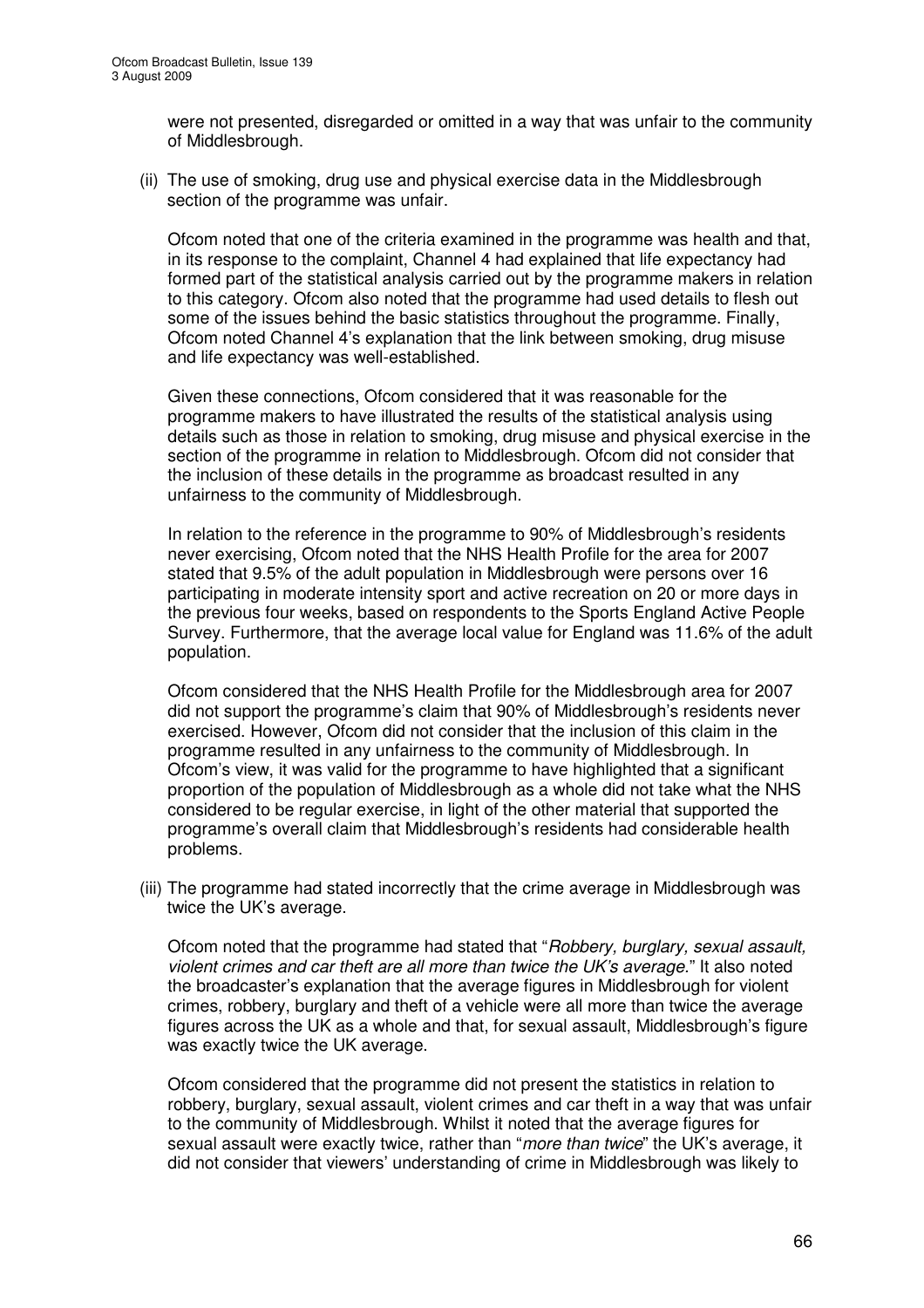have been adversely affected, given the context of the statements in relation to other serious crimes.

(iv) The programme had stated unfairly that the burglary rate for Middlesbrough was nine per day.

Ofcom noted Channel 4's response to the complaint, which set out that the burglary rate for Middlesbrough had been derived from figures available on a Home Office website, and that burglaries to businesses, as well as private homes, had been included in the statistics as it was relevant to the level of crime experienced in an area. Furthermore, that the same statistic had been gathered in relation to all local authorities.

Ofcom was of the view that it was not unfair to the community of Middlesbrough for the programme to have stated that the burglary rate for Middlesbrough was nine per day, in light of the fact that burglaries to businesses, as well as private homes, were relevant to the level of crime experienced in an area. Ofcom also noted again that like had been compared with like across all 434 local authorities.

In conclusion in relation to Head a) of the complaint, Ofcom did not consider that the community of Middlesbrough was portrayed unfairly in the programme as broadcast, or that the statistics used in the programme were unfairly referred to. In Ofcom's view, the programme makers took reasonable steps to ensure that material facts in relation to Middlesbrough were not presented, disregarded or omitted in a way that was unfair to the community of Middlesbrough. Accordingly, it did not uphold this head of the complaint.

Ofcom next considered the complaint that the community of Middlesbrough was treated unfairly in that:

b) The programme makers unfairly edited the programme:

In considering this head of the complaint, Ofcom again took account of Practice 7.9 of the Code, as outlined in its Decision in relation to Head a) of the complaint above. Ofcom considered each of the sub-heads of Head b) of the complaint in turn.

(i) The programme used images that were captioned "Middlesbrough" but in reality were not images of Middlesbrough.

Ofcom noted that one of the images used to illustrate the Middlesbrough section of the programme was not of Middlesbrough, but of the Port Clarence Docks in Stockton-on-Tees. Ofcom also noted Channel 4's explanation that the image was a view from Middlesbrough, that a view was part of Middlesbrough residents' amenity and that similar images of the docks in Middlesbrough could have been used.

Ofcom noted that two further images, of derelict buildings, were images recorded in South Bank, Redcar, not Middlesbrough. It noted Channel 4's admission that the images had been taken from tapes which were marked "not to be used for Middlesbrough", but that it had argued that the images were of derelict properties that were of a type that could be found in any large town or city and were "illustrative of the general urban decay that [could] be found in any place that [had] statistical results similar to Middlesbrough."

Ofcom was of the view that no unfairness to the community of Middlesbrough had resulted from the inclusion in the programme of the images of the Port Clarence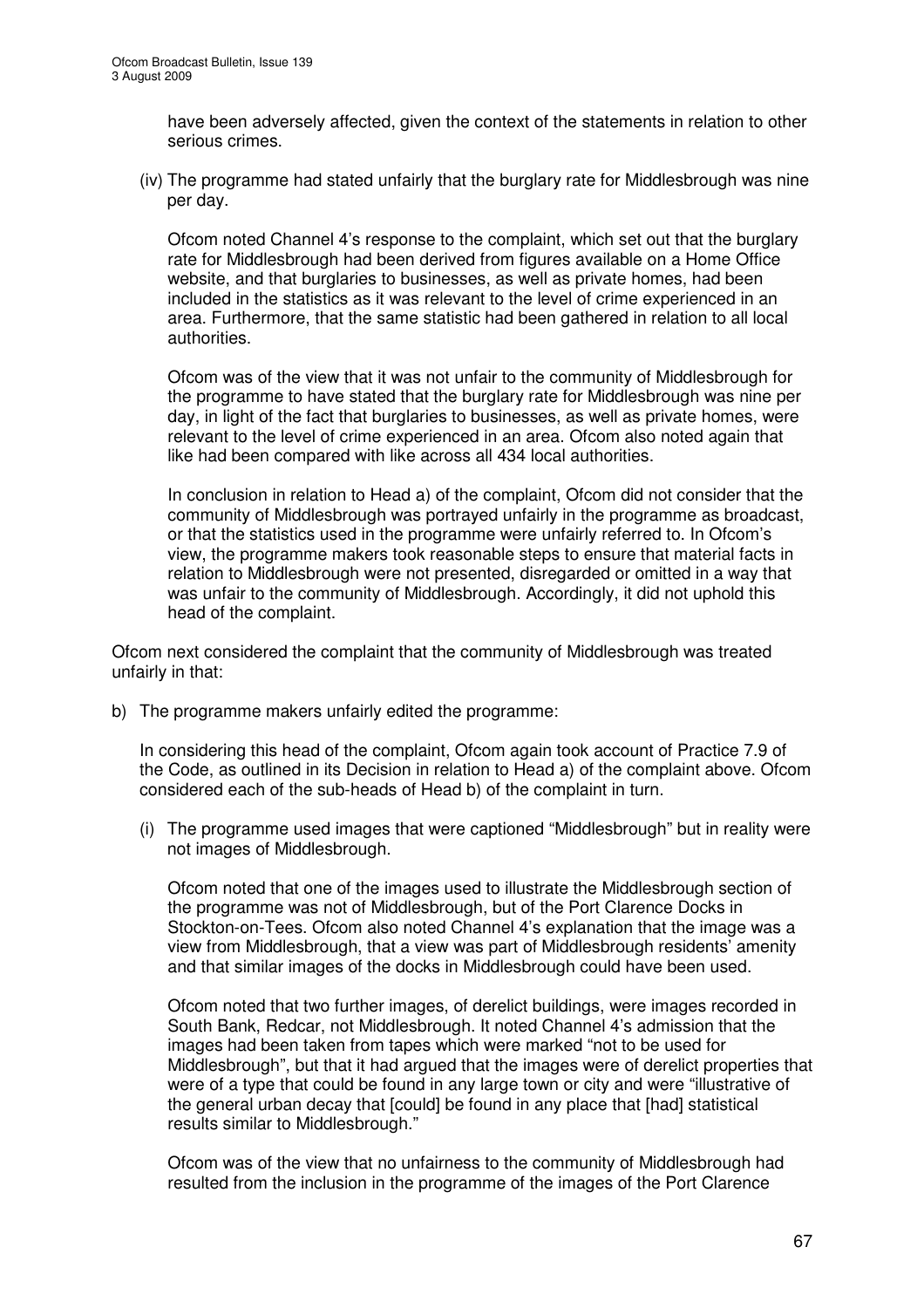Docks or derelict buildings in South Bank, Redcar. As noted above, the programme was based on analysis carried out by expert statisticians, using statistical sources that could be regarded as reasonably reliable, and this analysis had ranked Middlesbrough as the "worst" place to live in the UK. In Ofcom's view, the images were illustrative of this central theme and the inclusion of these images would not have materially altered viewers' perception of Middlesbrough.

(ii) Some of the footage and images of Middlesbrough used in the programme were taken in 2006 and it was unfair to use them in a programme broadcast in 2007.

Ofcom noted that the footage of Grange Road, Middlesbrough, which was used in the programme had been filmed in 2006. Ofcom also noted Channel 4's explanation that, whilst the specific works shown had, in all likelihood, been completed by the time of transmission of the programme, the footage was illustrative of urban living and neither material, nor unfair, given the results of the statistical analysis.

Ofcom considered that no unfairness to the community of Middlesbrough had resulted from the inclusion of the footage of Grange Road, Middlesbrough in the programme because it did not consider that this footage would have materially altered viewers' perception of Middlesbrough. Again, the images were simply illustrative of the wider theme and, again, the programme was based on analysis carried out by expert statisticians, using statistical sources that could be regarded as reasonably reliable, and this analysis had ranked Middlesbrough as the "worst" place to live in the UK.

(iii) The image of a drinks can being stamped into the ground in the Middlesbrough section of the programme was staged to fit the negative image of Middlesbrough that the programme portrayed, and was also unfair because binge drinking was not a criterion for determining the rankings.

Ofcom noted Channel 4's submission that the image of a drinks can was a legitimate editorial metaphor to highlight Middlesbrough's problems with binge drinking. It also noted Channel 4's explanation that the 2007 NHS Health Profile for Middlesbrough stated: "estimates suggest that about 27% of adults binge drink" and that the English average was 18.2%. Furthermore, that health, crime and environment were some of the criteria examined in the statistical analysis and it was well-reported and understood that binge drinking had a deleterious effect on public health and, in addition, was connected to crime and environment.

Ofcom did not consider that any unfairness to the community of Middlesbrough had resulted from the inclusion of an image of a drinks can being stamped into the ground in the Middlesbrough section of the programme, or from the accompanying commentary on binge drinking. Ofcom considered that it was reasonable for the programme makers to have illustrated the results of the statistical analysis using details such as those in relation to binge drinking, which were linked to several of the criteria examined during the statistical analysis that formed the basis for the programme, and that the image of a drinks can being stamped into the ground was a simple visual illustration of binge drinking.

(iv) The images of obese people in the Middlesbrough section of the programme should not have been included as obesity was not one of the criteria used to determine the rankings.

Ofcom noted Channel 4's explanation that the inclusion of these images was a justified editorial decision because health was one of the criteria examined during the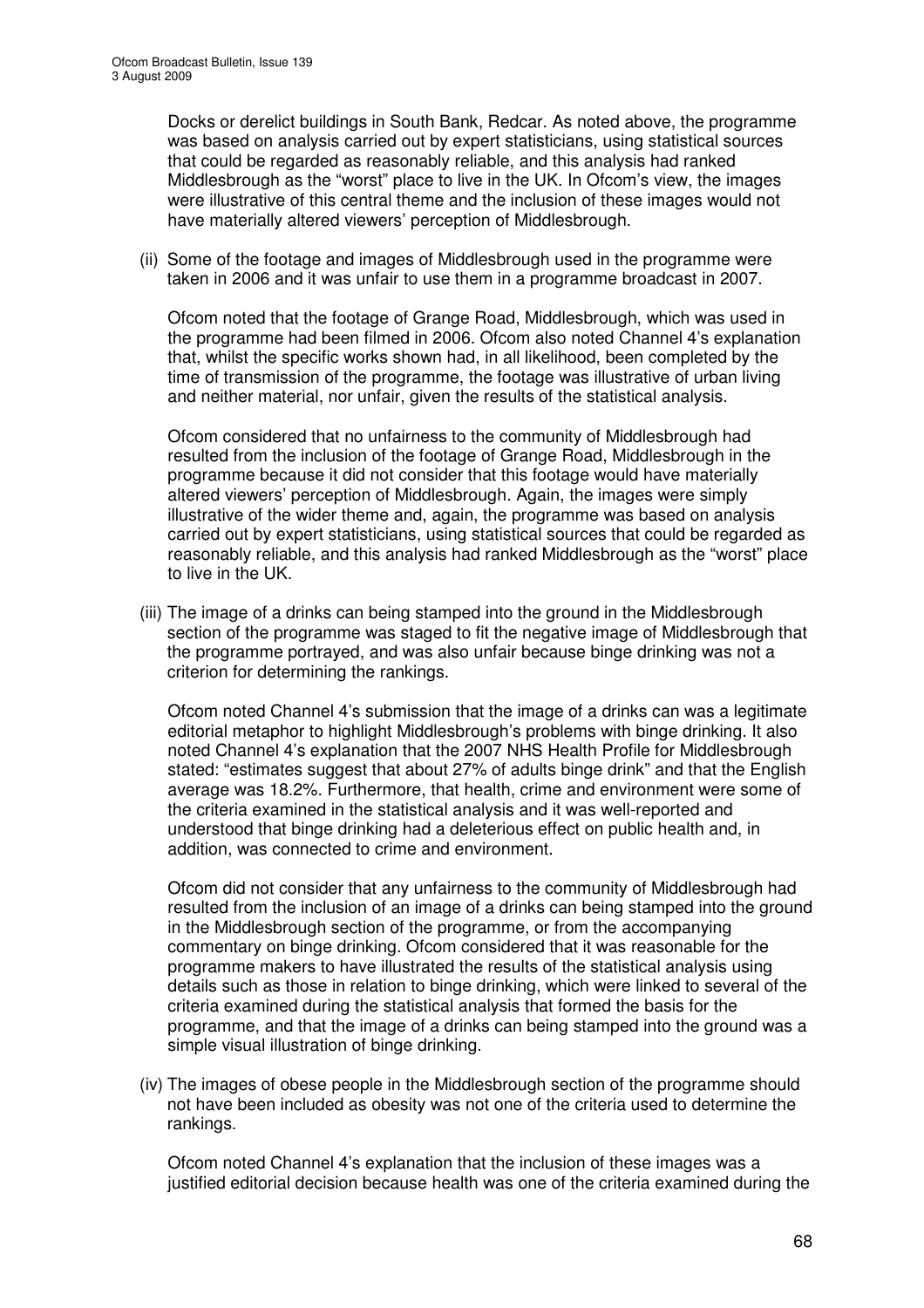statistical analysis, and because it related to the statistics regarding lack of adult exercise and binge drinking in the Middlesbrough area.

Ofcom was of the view that no unfairness to the community of Middlesbrough had resulted from the inclusion of these images. In Ofcom's view, they were illustrative of the wider health problems in Middlesbrough, as set out in the 2007 NHS Health Profile for Middlesbrough, and Ofcom did not consider that these images would have materially altered viewers' perception of Middlesbrough, given the results of the statistical analysis.

In conclusion in relation to Head b) of the complaint, Ofcom did not consider that the programme was edited in a way that was unfair to the community of Middlesbrough, in that it was of the view that the inclusion in the programme of the images about which the community of Middlesbrough had complained did not result in any unfair portrayal of Middlesbrough. Ofcom considered that the programme makers took reasonable steps to ensure that material facts in relation to Middlesbrough were not presented, disregarded or omitted in a way that was unfair to the community of Middlesbrough. Therefore, it did not uphold this head of the complaint.

Ofcom went on to consider the complaint that the community of Middlesbrough was treated unfairly in that:

c) Edinburgh and Middlesbrough were treated differently in the programme, and Middlesbrough was portrayed in an unfairly negative way, in contrast to Edinburgh.

In considering this head of the complaint, Ofcom again took account of Practice 7.9 of the Code, as outlined in its Decision in relation to Head a) of the complaint above.

Ofcom noted that the programme-makers' analysis had ranked Middlesbrough at the bottom and Edinburgh at the top. Ofcom also noted Channel 4's explanation that the programme's editorial purpose had been to highlight salient aspects of the survey, to provide balance and perspective on the statistics and to include first-hand experiences of people who actually lived in the areas highlighted. Ofcom also noted that a number of positive comments about Middlesbrough had been made by the presenters in the programme, and by local residents who were interviewed live. These included that:

- "*…the Council has been tackling their problems head on and have installed the first ever talking CCTV. It's had a positive effect on street side drinking and fighting*";
- "*Down on the waterfront at Middle Haven the tide is turning with a whopping 500 million pounds being invested into this vast new development*";
- "*The best news about the worst place in the UK is that for the two hundred thousand national average you'll pick up a prize pad*";
- "*I think Middlesbrough is a town that is definitely moving somewhere and there's a lot of money being put into regeneration*"; and
- "*…it's a fantastic town. But the most important thing is the people, they're friendly people and they're generous people, and the statistics don't represent the character of the town or does the video tape. This is a great place to live and work.*"

Finally, Ofcom noted that some negative comments about Edinburgh had been included in the programme, specifically about the cold climate and the high cost of housing.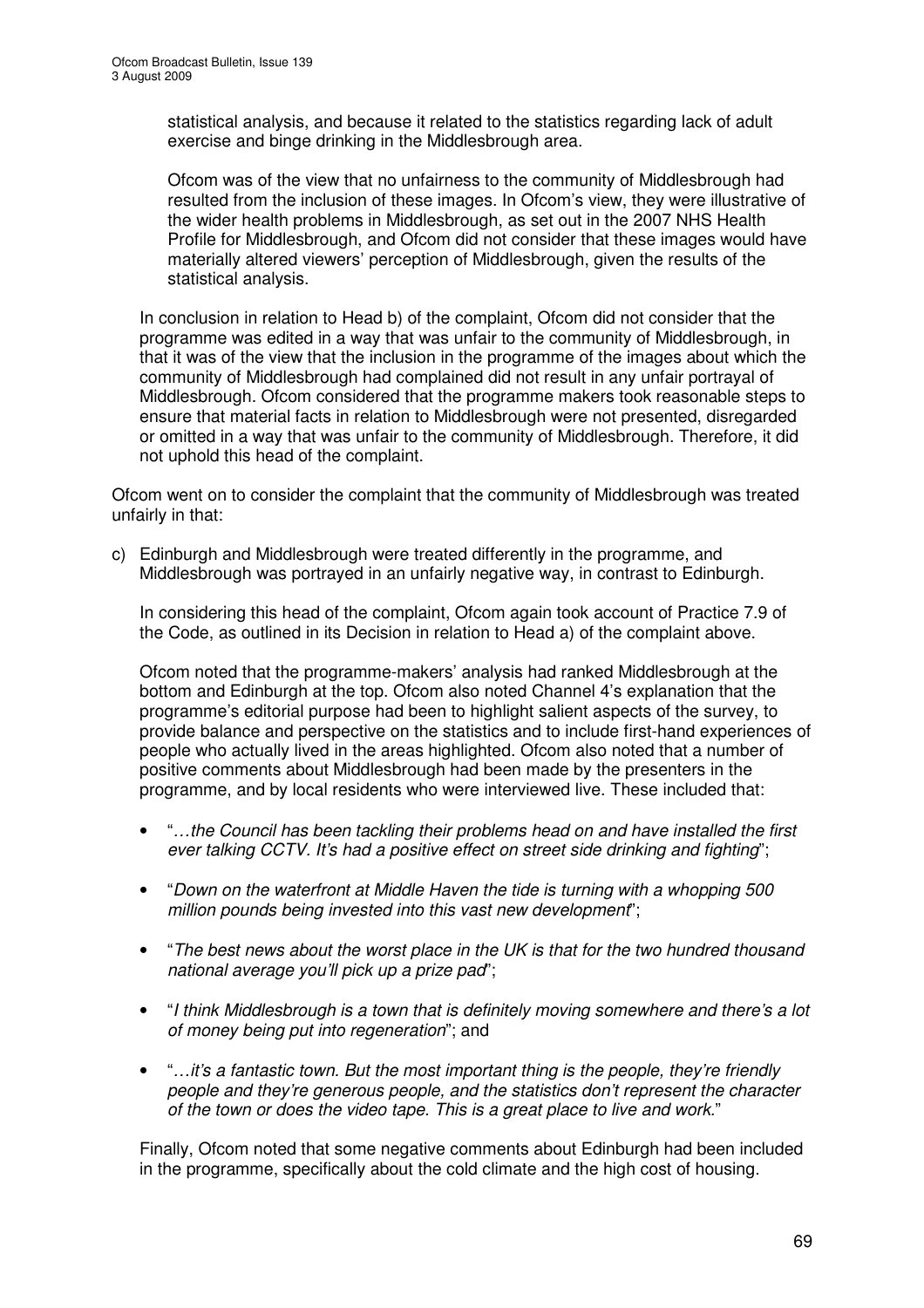Ofcom did not consider that the portrayal of Middlesbrough in the programme resulted in any unfairness to the community of Middlesbrough. The premise of the programme was to rank areas in the UK as the "best" and "worst" places to live in the UK. The rankings were based on statistical analysis carried out by expert statisticians, using the most upto-date data that could be compared across all 434 local authority areas. As set out in Ofcom's Decision in relation to Head a) above, Ofcom was of the view that it was reasonable for the programme makers to rely on the results of the statistical analysis. Ofcom also noted that the programme had included a range of views in relation to Middlesbrough and, indeed, in relation to other towns or areas ranked in the top 20 "best" or "worst" places to live shown in the programme. Ofcom considered that a reasonable viewer would have understood that there were positive and negative aspects to all the places shown in the programme. Therefore, Ofcom found no unfairness to the community of Middlesbrough in relation to Head c) and, accordingly, it did not uphold this head of the complaint.

Ofcom next considered the complaint that the community of Middlesbrough was treated unfairly in that:

d) The presenters had not been objective in choosing the criteria for selecting the "best" and "worst" places.

In considering this head of the complaint, Ofcom again took account of Practice 7.9 of the Code, as outlined in its Decision in relation to Head a) of the complaint above.

Ofcom noted Channel 4's response to the complaint, which set out that the criteria had not been determined by the programme's presenters. It noted that the criteria had been selected as they were held to reflect the topics commonly considered by people when they were evaluating where they would like to live and measured the quality, rather than the cost, of living in each area.

Ofcom was of the view that no unfairness to the community of Middlesbrough had resulted from the selection of the criteria for determining the "best" and "worst" places to live. It noted again that the programme had explained that the rankings in the programme were determined through statistical analysis carried out by expert statisticians and an independent survey carried out on the programme makers' behalf. All 434 local authority areas examined during the statistical analysis had been treated in the same way for the purposes of compiling the rankings. Accordingly, Ofcom found no unfairness to the community of Middlesbrough in relation to Head d) and, therefore, it did not uphold this head of the complaint.

Ofcom went on to consider the complaint that Middlesbrough Council was treated unfairly in that:

e) Middlesbrough Council was not given an opportunity to respond or contribute to the programme.

In considering this head of the complaint, Ofcom took account of Practice 7.9 of the Code, which provides that broadcasters should take reasonable care to satisfy themselves that anyone whose omission could be unfair to an individual or organisation has been offered an opportunity to contribute, and Practice 7.11 of the Code, which sets out that if a programme alleges wrongdoing or incompetence or makes other significant allegations, those concerned should normally be given an appropriate and timely opportunity to respond.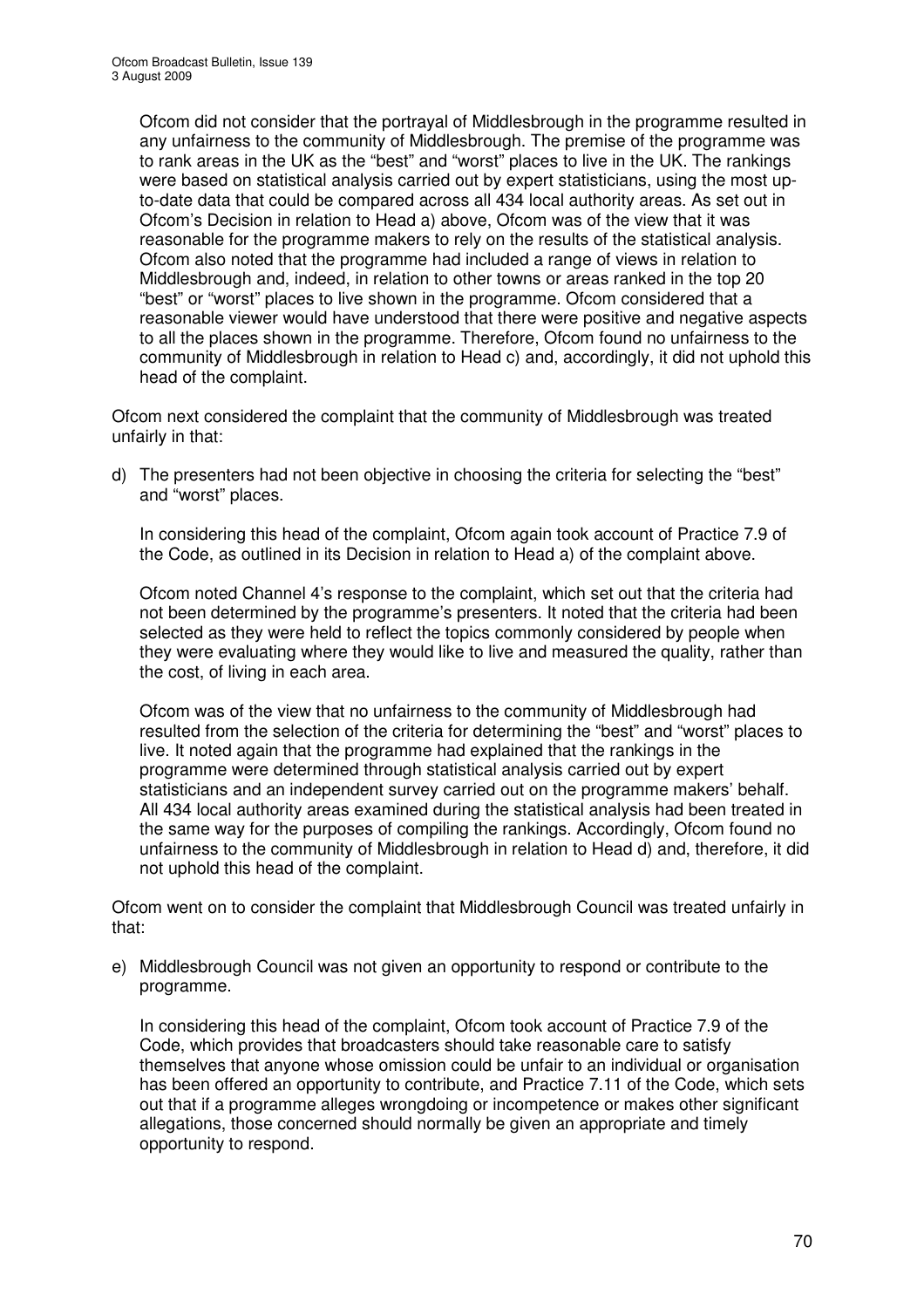As set out in Ofcom's Decision in relation to Head a) of the complaint above, Ofcom concluded that Middlesbrough, as an area, was portrayed in a negative way in the programme, but that this did not result in any unfairness to the community of Middlesbrough. Ofcom noted that, whilst significant criticisms of Middlesbrough, as an area, were made in the programme, no significant allegations were made about Middlesbrough Council. In addition, Ofcom noted that Middlesbrough Council's responsibilities for the areas examined in the statistical analysis that formed the basis for the programme (crime, education, employment, environment, lifestyle and health) were not exclusive since other agencies, national and local, shared in these responsibilities.

Ofcom was satisfied that Channel 4 had taken reasonable care to satisfy itself that anyone whose omission could be unfair to an individual or organization had been offered an opportunity to contribute to the programme. In the circumstances, Ofcom did not consider that it was incumbent on the programme makers to offer Middlesbrough Council an opportunity to contribute to the programme, since no allegations were made about Middlesbrough Council.

In conclusion, Ofcom found no unfairness to Middlesbrough Council in relation to Head e) and did not uphold this head of the complaint.

Finally, Ofcom considered the complaint that Middlesbrough Council was treated unfairly in that:

f) The presenters had not been objective in choosing the criteria for selecting the "best" and "worst" places.

In considering this head of the complaint, Ofcom again took account of Practice 7.9 of the Code, as outlined in its Decision in relation to Head a) of the complaint above.

For the same reasons as those set out under Ofcom's Decision in relation to heads e) and d) of the complaint above, Ofcom did not consider that any unfairness to Middlesbrough Council had resulted from the selection of the criteria for determining the "best" and "worst" places to live. Therefore, Ofcom found no unfairness to Middlesbrough Council in relation to Head f) and did not uphold this head of the complaint.

#### **Accordingly, Ofcom has not upheld the complaint made by the community of Middlesbrough and Middlesbrough Council of unfair treatment in the programme as broadcast.**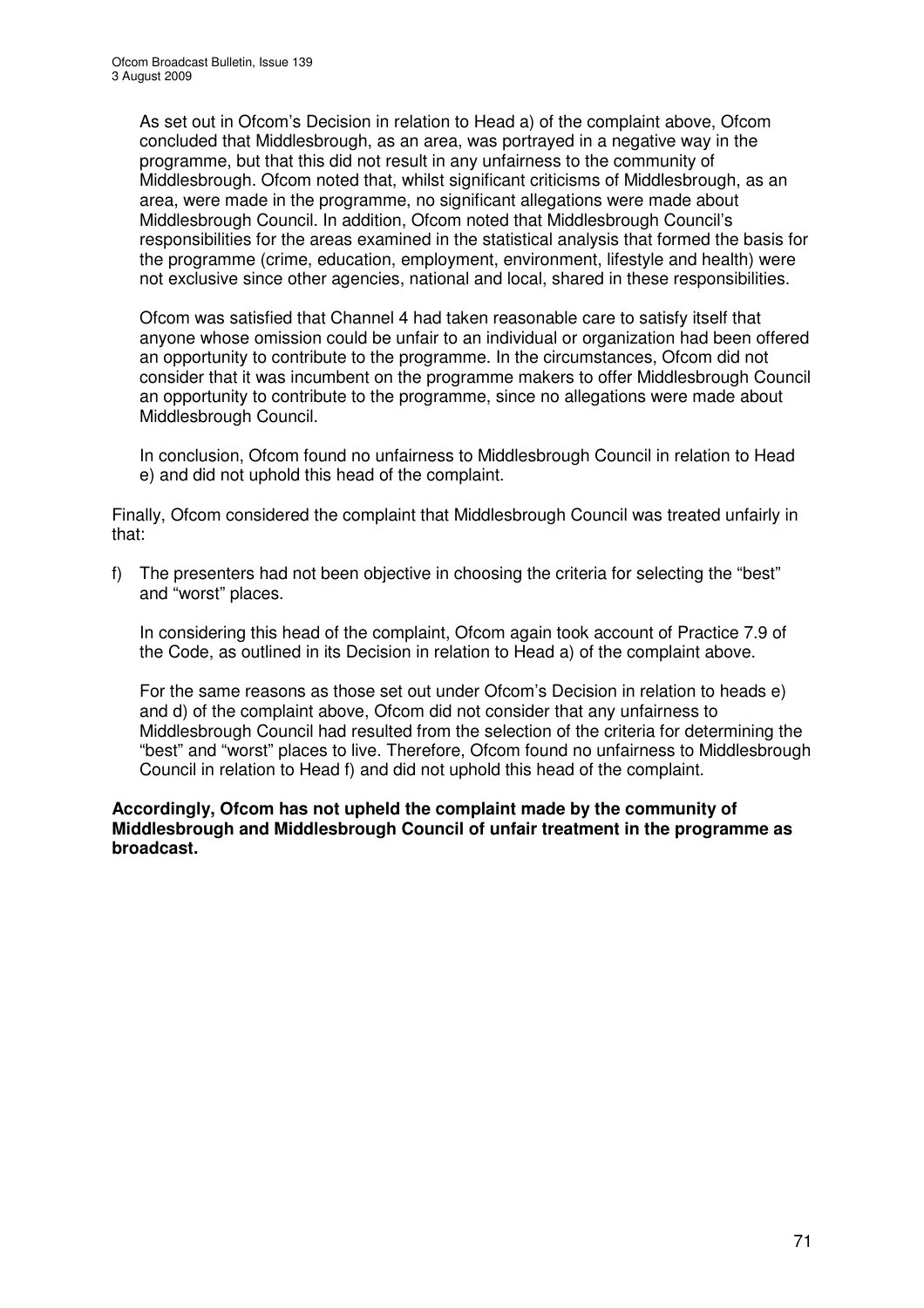# **Not Upheld**

# **Complaint by Booker Limited**

*Mischief: Britain's Really Disgusting Foods, BBC3, 14 August 2008*

**Summary**: Ofcom has not upheld this complaint of unfair treatment and unwarranted infringement of privacy made by Booker Limited ("Booker").

This programme examined the quality of some foods sold in UK shops and the presenter set out to find "Britain's most disgusting food". Food wholesaler, Booker Limited ("Booker"), was one of the companies referred to in the programme.

Booker complained that it was treated unfairly in the programme as broadcast and that its privacy was infringed in both the making and the broadcast of the programme.

In summary Ofcom found the following:

- Booker was not singled out for criticism. It was reasonable for the programme to explain that some of the products featured in the programme had been purchased from Booker and it was made clear that Booker was not the manufacturer of these products. The language used in relation to the company was in keeping with the overall tone of the programme and did not result in unfairness to the complainant.
- Relevant information provided to the programme makers by Booker was fairly reflected in the programme.
- There was no contribution in the programme from Booker for which informed consent was required.
- There was no surreptitious filming at Booker's premises; no need for consent for filming to be obtained; the approaches to the company did not amount to doorstepping and did not infringe the company's privacy.
- The inclusion of footage filmed at one of Booker's premises, and the manner in which the programme makers ceased filming when requested to do so, did not amount to an infringement of the company's privacy in the programme.

# **Introduction**

On 14 August 2008, BBC3 broadcast *Britain's Really Disgusting Foods*, the first episode in the third series of *Mischief* documentaries. In this episode, the presenter examined the quality of some foods sold in UK shops. In his quest to find "*Britain's most disgusting food*" he looked at the ingredients of various products. Food wholesaler, Booker Limited ("Booker"), was identified in the programme as stocking "SK Bronze Chicken", which the programme said contained a significant percentage of water, and "McKechnie Jess Bangers with Beef", which the programme said contained only a small percentage of beef. During the programme a number of references were made to Booker and the alleged poor quality of some of the products it stocked.

The programme included footage of the presenter buying a box of chicken breasts in a Booker store and approaching Booker staff for interview on two occasions. The programme also included two statements from Booker about the products featured.

The programme explained that celebrity chef Gordon Ramsay had written the introduction to Booker's Range and Price Guide ("the Guide"). The programme showed the presenter approaching Mr Ramsay at The Good Food Show and asking him to sign a copy of the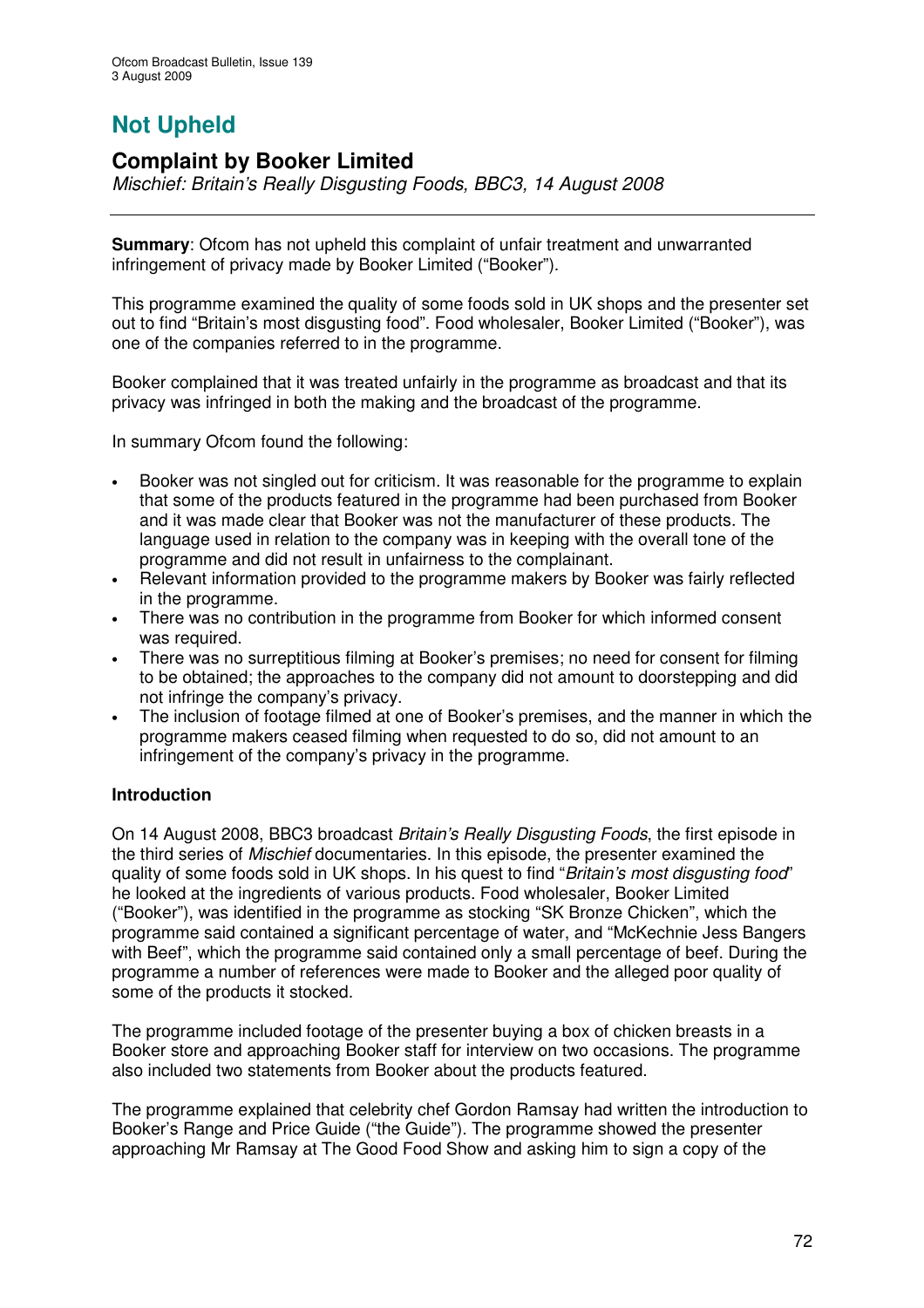Guide. Subsequently the presenter was shown awarding the signed copy of the Guide to a representative from McKechnie Jess and referring to it as "*the Booker prize*".

The presenter spoke to various food professionals, medical experts and marketing professionals about his findings and used their advice to develop his own *"disgusting"* food. He made two Pies, using Booker own-brand pastry. The presenter then tried to market his products, which he named "*Mr Riley's Pies*", to food retailers.

Booker complained that it was treated unfairly in the programme as broadcast and that its privacy was infringed in both the making and the broadcast of the programme.

## **The Complaint**

## **Booker's case**

In summary, Booker complained that it was unfairly treated in the programme as broadcast in that:

a) The company was unfairly singled out for criticism, despite all the products discussed, except the Booker own-brand pastry, being commonly available at other UK retailers and catering suppliers.

In particular, Booker said that:

- i) It had no particular association with McKechnie Jess Bangers with Beef or SK Bronze Chicken, both of which were made by third parties and stocked at other UK retailers.
- ii) The programme associated Booker with the products under criticism, by including footage taken outside its premises and of a Booker lorry on the motorway.
- iii) The programme further associated Booker with the products under criticism by using celebrity chef Gordon Ramsay's connection with the Guide as a pretext for mentioning Booker. The programme connected Booker with the McKechnie Jess Bangers with Beef by awarding the manufacturer with "*the Booker prize*".
- iv) The programme used sensational language in connection with Booker, for example referring to a Booker product as "*the most disgusting thing you've ever eaten*"*.*
- b) Information provided to the programme makers by Booker before the broadcast of the programme was omitted, in particular:
	- i) The company's statement that the products featured only made up a very small proportion of the company's sales and were the cheapest that the company stocked and the statement that Booker sold many award-winning quality products and was making progress with improving the sourcing and composition of its foods.
	- ii) Booker's statement that it adhered to all applicable laws and industry guidelines and was not found to have breached any such standards.
	- iii) Booker's statement that it only stocked the McKechnie Jess Bangers with Beef in 19 of its 172 branches and that it was removed from the product list in 2007.
- c) The programme unfairly portrayed Booker by incorrectly stating that its Chef's Larder Pastry contained hydrogenated fat. In particular, Booker said:
	- i) The company was not given an appropriate and timely opportunity to respond to this allegation in the programme.
	- ii) The programme incorrectly claimed that hydrogenated fat was removed from Booker pastry as a result of the programme.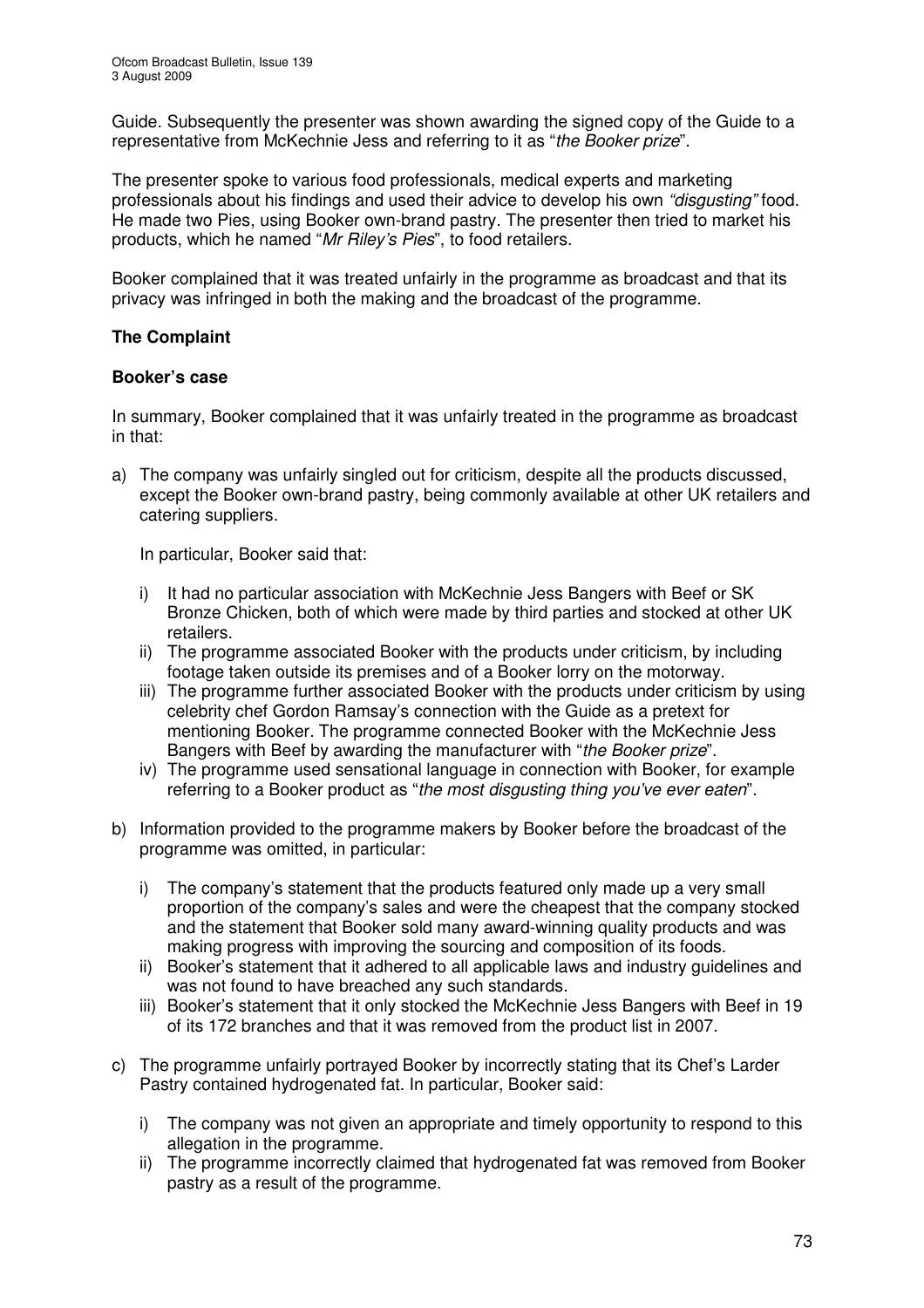By way of background, Booker said that it had informed the programme makers that hydrogenated fats had been removed from Booker pastry in January 2007 in a letter dated 25 March 2008.

- d) Booker did not give informed consent to participate in the programme. In particular, Booker said that:
	- i) Booker staff were interviewed at the Wellingborough headquarters on 7 February 2008 and at the St Pancras branch in January 2008 without consent and without receiving prior notice about the intention to film or information about the nature of the broadcast.
	- ii) When filming took place at the Wellingborough headquarters, the programme makers deceived Booker staff about their identity by purporting to be representatives of a meat supplier, Riley Pies. This was not warranted.

In summary, Booker complained that its privacy was unwarrantably infringed in the making of the programme in that:

- e) The programme makers filmed surreptitiously and without permission at the Wellingborough and St Pancras Booker premises, which was not warranted.
- f) The programme makers continued filming at the Wellingborough and St Pancras Booker premises despite the requests that they should stop. Booker said that the cameraman continued filming surreptitiously at the St Pancras branch after being asked to stop by dropping the camera from his shoulder to the ground to give the impression that he was no longer filming.
- g) The programme makers doorstepped the Booker premises at St Pancras and Wellingborough without previously requesting an interview.

In summary, Booker complained that its privacy was unwarrantably infringed in the broadcast of the programme in that:

h) The programme makers broadcast footage of Booker premises without requesting or obtaining consent.

By way of background, Booker said that, in the case of the footage of the St Pancras branch, Booker was not made aware that BBC filming had taken place until the broadcast of the programme.

## **The BBC's case**

The BBC said that *Mischief* was a regular programme on BBC3 that investigated topical issues, in a mischievous and irreverent manner. The series was designed to appeal to a younger audience and was therefore produced and edited in a quirky, less traditional style. The BBC said that the series did, however, tackle serious subjects with a genuine impact on the public. The BBC said that the programme's investigation was a legitimate one that was in the public interest, revealed the true content of what goes into the food we eat, and raised awareness that products may not always be what they seem.

The BBC responded to the complaint of unfair treatment as follows:

a) The BBC first responded to the complaint that Booker was unfairly singled out for criticism in the programme.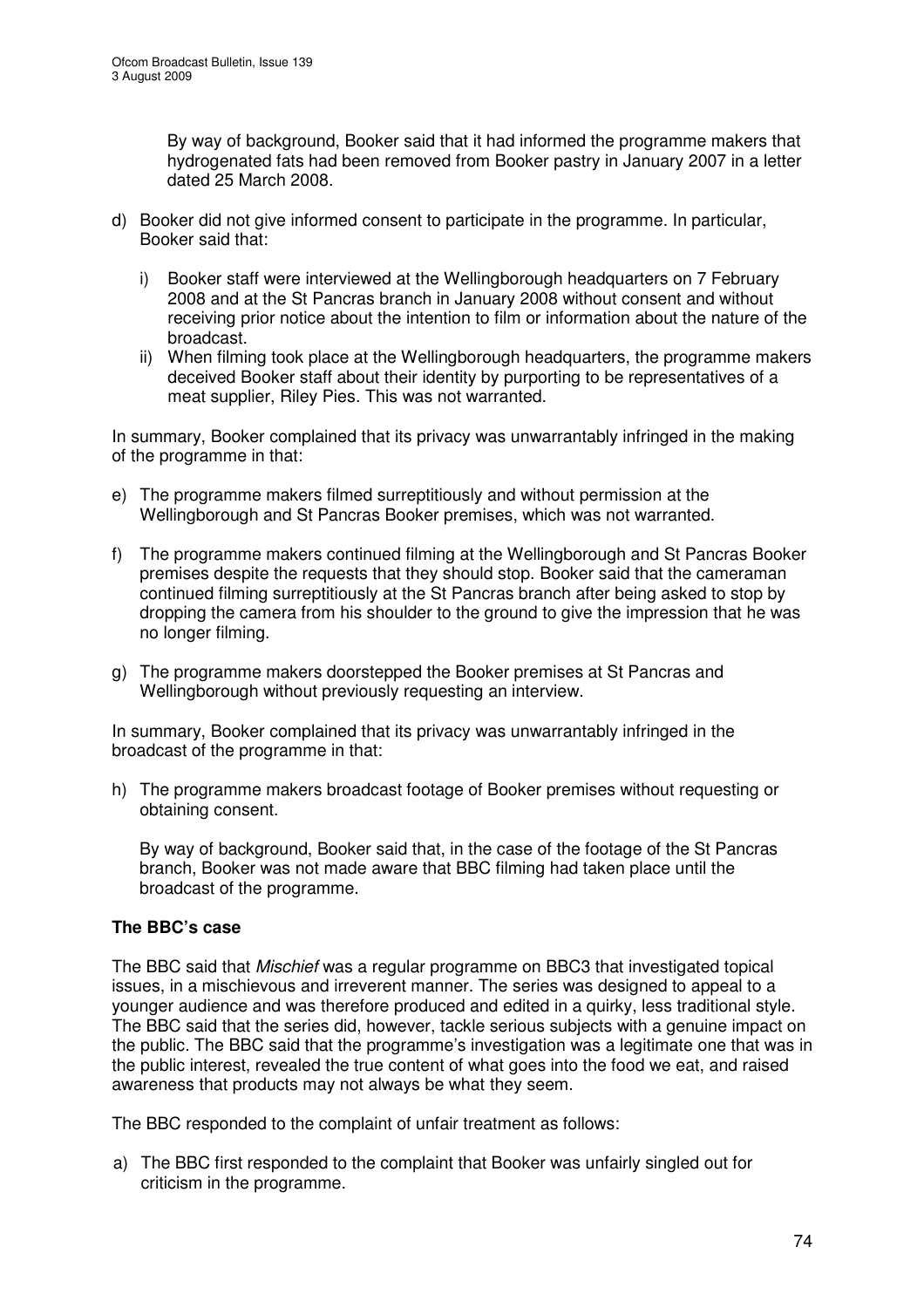The BBC said that, as well as Booker, a number of other well known high street companies were featured extensively in the programme and many other stores and restaurants were identified as selling food containing ingredients with no nutritional value. The programme carried out a more detailed analysis of some products made by specific, named manufacturers that most closely met its criteria for *"disgusting food"*, including SK Bronze Chicken, McKechnie Jess Bangers with Beef and Skittles Crazy Sours.

The BBC said that many of the products investigated, such as McKechnie Jess Bangers with Beef and SK Bronze Chicken, were on sale in Booker and were bought by the programme makers from Booker stores. As Booker was by far the largest wholesaler in the UK, with more than twice as many depots as any of its competitors, it was reasonable to feature the company in the programme's investigation.

The BBC responded to the sub-headings of this head of complaint as follows:

i) & ii) The BBC responded first to the complaints that Booker had no particular association with McKechnie Jess Bangers with Beef or SK Bronze Chicken and that the programme associated Booker with the products under criticism, by including footage taken outside its premises and of a Booker lorry on the motorway.

The BBC said that the programme makers visited a wide range of food stores in their search for Britain's *"most disgusting food"*, including supermarkets, butchers and street markets in London and Birmingham, and wholesale cash and carry stores, including various branches of Booker, Makro, Costco and Bestway in London. Booker turned out to be the only supplier where the programme makers were able to buy both the meat product with the lowest meat content, McKechnie Jess Bangers with Beef (5% meat), and the chicken with the highest level of added water, SK Bronze Chicken (40% water).

The BBC said that as one of the aims of the programme was to highlight products which were widely available but which the public was unlikely to be aware of the true nature of the ingredients used, it was reasonable to explain that the products in question had been purchased from Booker and to include illustrative footage of Booker stores and a Booker lorry.

Furthermore, the BBC said that the programme fairly represented the range of products on sale in Booker by explaining that *"most of what they sell is really good quality"*.

iii) The BBC next responded to the complaint that the programme further associated Booker with the products under criticism by using Gordon Ramsay's connection with the Guide as a pretext for mentioning Booker and that the programme connected Booker with the McKechnie Jess Bangers with Beef by awarding the manufacturer with *"the Booker prize"*.

The BBC said that the programme makers only became aware of Gordon Ramsay's connection with Booker after reading a copy of the Guide, which included an article in which the chef said he had been working with Booker and recommended a series of recipes made entirely from ingredients available in its stores. The BBC said that, having established that Gordon Ramsay publicly endorsed products on sale in Booker, it was legitimate to ask if he was aware of the ingredients used in some of the wholesaler's products.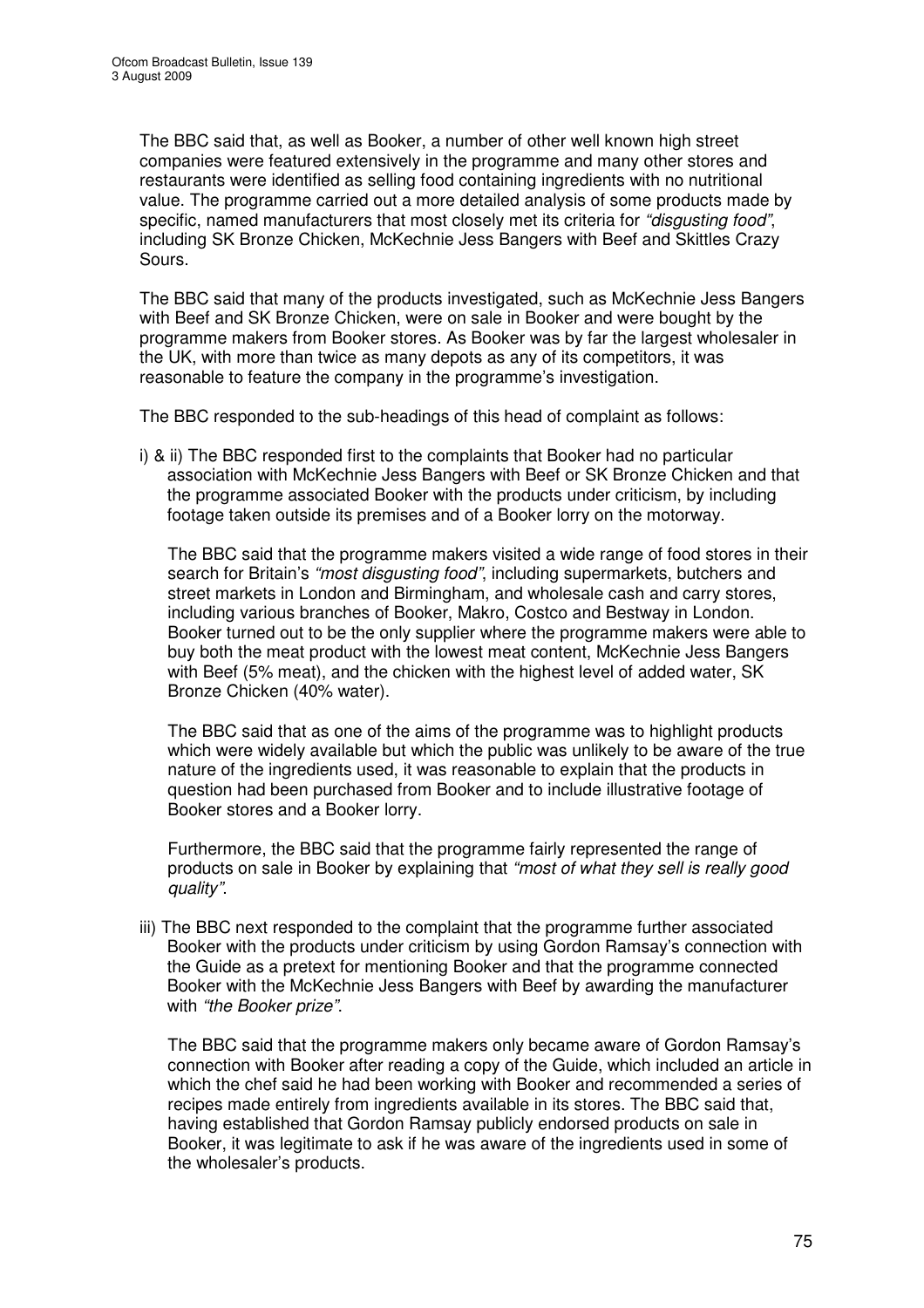The BBC said that the reference to *"the Booker prize"* awarded to McKechnie Jess's Bangers with Beef was an obvious, tongue-in-cheek reference to the well-known literary prize, which is co-sponsored by Booker. The BBC said that viewers would have recognised this and regarded the comment as a light-hearted, amusing one, in keeping with the tone of the programme.

iv) The BBC responded to the complaint that the programme used sensational language in connection with Booker, for example referring to a Booker product as *"the most disgusting thing you've ever eaten"*.

The BBC said that the programme used a variety of terms to describe the search for Britain's *"most disgusting food"* and the products under investigation, all of which were in keeping with the tone of a programme aimed at a young adult audience. However, such descriptions were used throughout the programme in relation to a wide range of manufacturers and retailers and viewers would not have regarded the descriptions as solely referring to Booker.

b) The BBC next responded to the complaint that information provided to the programme makers by Booker before the broadcast of the programme was omitted.

The BBC responded to the sub-headings of this head of complaint as follows:

i) The BBC first responded to the complaint that Booker's statement that the products featured only made up a very small proportion of the company's sales, were the cheapest that the company stocked, that Booker sold many award-winning quality products and was making progress with improving the sourcing and composition of its foods was not included.

The BBC said that Booker sent the BBC a statement for broadcast on 4 April 2008. The BBC said that the programme included, in both verbal and written form, Booker's comment that McKechnie Jess Bangers with Beef made up only 0.0003% of sales. The programme also included in full Booker's comments about its efforts to raise food standards. The BBC said that the statement provided did not refer to any other product or to the cost of such products. Furthermore, the BBC said that the fact that Booker had won awards was not relevant to an investigation into the UK's *"most disgusting food"* but that, in any event, the programme had acknowledged that Booker offered a wide range of products and said "*most of what they sell is really good quality"*.

ii) The BBC responded to the complaint that Booker's statement that it adhered to all applicable laws and industry guidelines and was not found to have breached any such standards was omitted.

The BBC said that the programme repeatedly made it clear to viewers that all of the products featured in the programme met the legal requirements of the Food Standards Agency and that it was explained that all the products under investigation were *"legally on sale in Britain"*. The programme makers even had the chicken containing 40% water checked by a trading standards officer, who confirmed it was legal. In these circumstances, viewers would have been aware that no allegation of illegality or wrongdoing was being made against any of the manufacturers, restaurants or retailers included in the programme.

iii) In response to the complaint that the programme omitted Booker's statement that it only stocked the McKechnie Jess Bangers with Beef in 19 of its 172 branches and that it was removed from the product list in 2007, the BBC said that the programme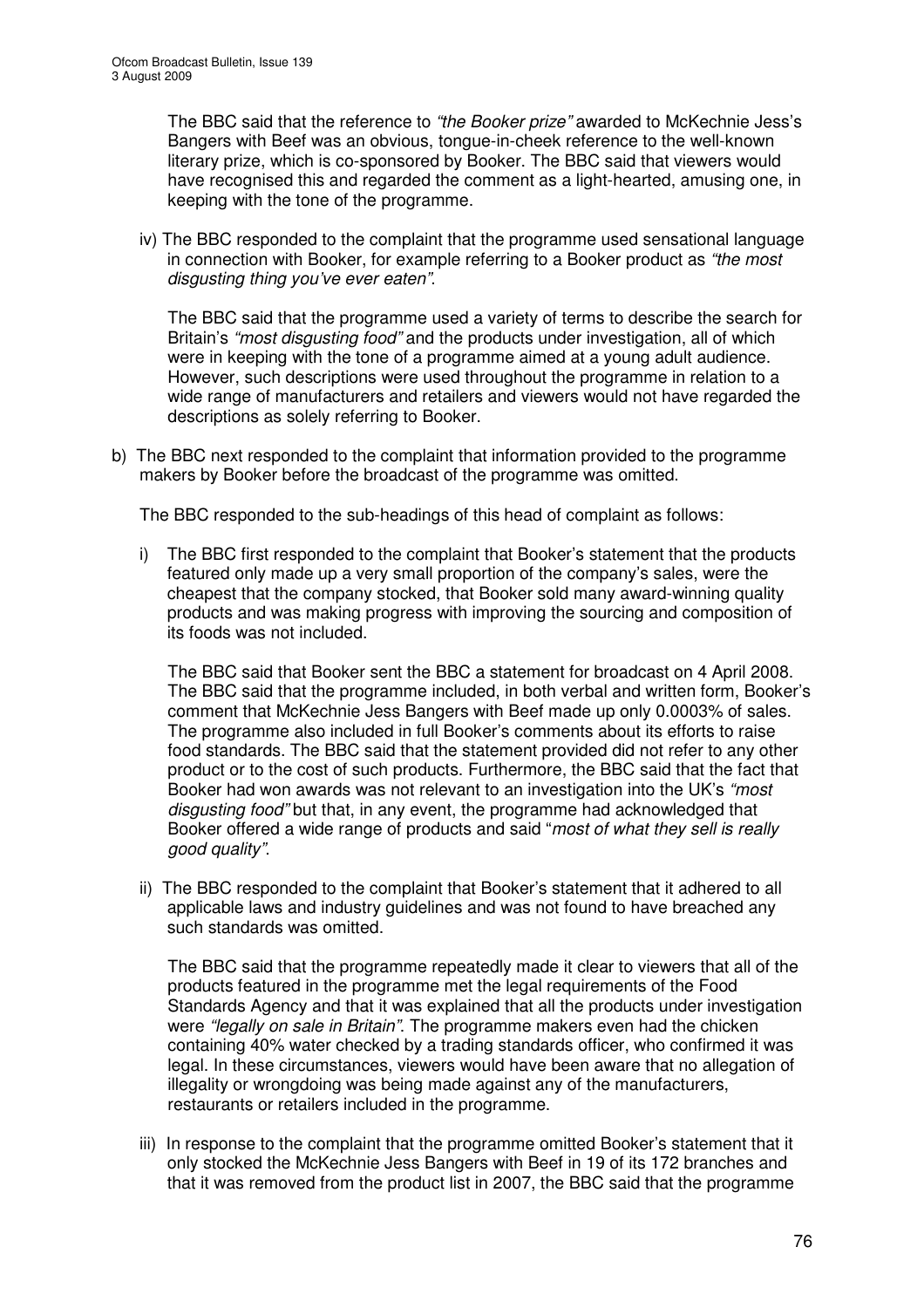included Booker's statement that McKechnie Jess Bangers with Beef were "delisted" in the winter of 2007. The programme also contained the comment supplied by Booker in its statement for broadcast that the product *"had previously been stocked in a few Booker branches due to customer requests"*.

- c) The BBC next responded to the complaint that the programme unfairly portrayed Booker by incorrectly stating that its Chef's larder pastry contained hydrogenated fat.
	- i) & ii) The BBC responded to the complaint that the company was not given an appropriate and timely opportunity to respond to the allegation in the programme that the pastry contained hydrogenated fats and that the programme incorrectly claimed that hydrogenated fat was removed from Booker pastry as a result of the programme.

The BBC said that the programme makers used packets of the pastry, bought in two separate branches of Booker in December 2007, in the production of *Mr Riley's Pies*. The packets were clearly labelled as containing hydrogenated vegetable oil, which has a high calorie content, no nutritional value and contains trans fats, believed to be as harmful to health as saturated fat.

The BBC said that Booker was informed that the programme makers had used the pastry in a letter of 20 March 2008. In its response on 25 March 2008, Booker said "we took hydrogenated fat out of our Chefs Larder Pastry in January 2007". The BBC said that this information proved to be misleading, as the programme-makers visited a Booker store on 17 April 2008 and purchased a packet of the same pastry, which still contained hydrogenated fat. The BBC said that, while Booker may have withdrawn hydrogenated fat from this brand of pastry in January 2007, the reality was that packets containing the ingredient were still on sale more than 15 months later.

The BBC said that at the end of the programme, the presenter explained that *"since the making of this film, hydrogenated fat has been removed from KFC Zinger burger, Subway bread rolls and Booker pastry"*. This had not been intended to give the impression that the removal of hydrogenated fat was as a direct result of the programme's investigation, but merely to inform viewers that changes had been made to products previously highlighted in the film and to reflect fairly the changes being made by some companies to improve food quality.

d) The BBC responded to the complaint that Booker did not give informed consent to participate in the programme.

The BBC responded to the sub-headings of this head of complaint as follows:

i) The BBC first responded to the complaint that Booker staff were interviewed at the Wellingborough headquarters on 7 February 2008 and at the St Pancras branch in January 2008 without consent and without receiving prior notice about the intention to film or information about the nature of the broadcast.

The BBC said that the programme-makers first contacted Booker's PR Manager by email on 17 December 2007 to explain the nature of the programme and request an interview. The request was repeated in a follow-up telephone call to the Booker press office on 2 January 2008 and a further email on 8 January 2008. The presenter telephoned Booker again on 4 February to repeat the request for an interview. He also gave details of Mr Riley's Pies and his hope that wholesalers, such as Booker, would stock them.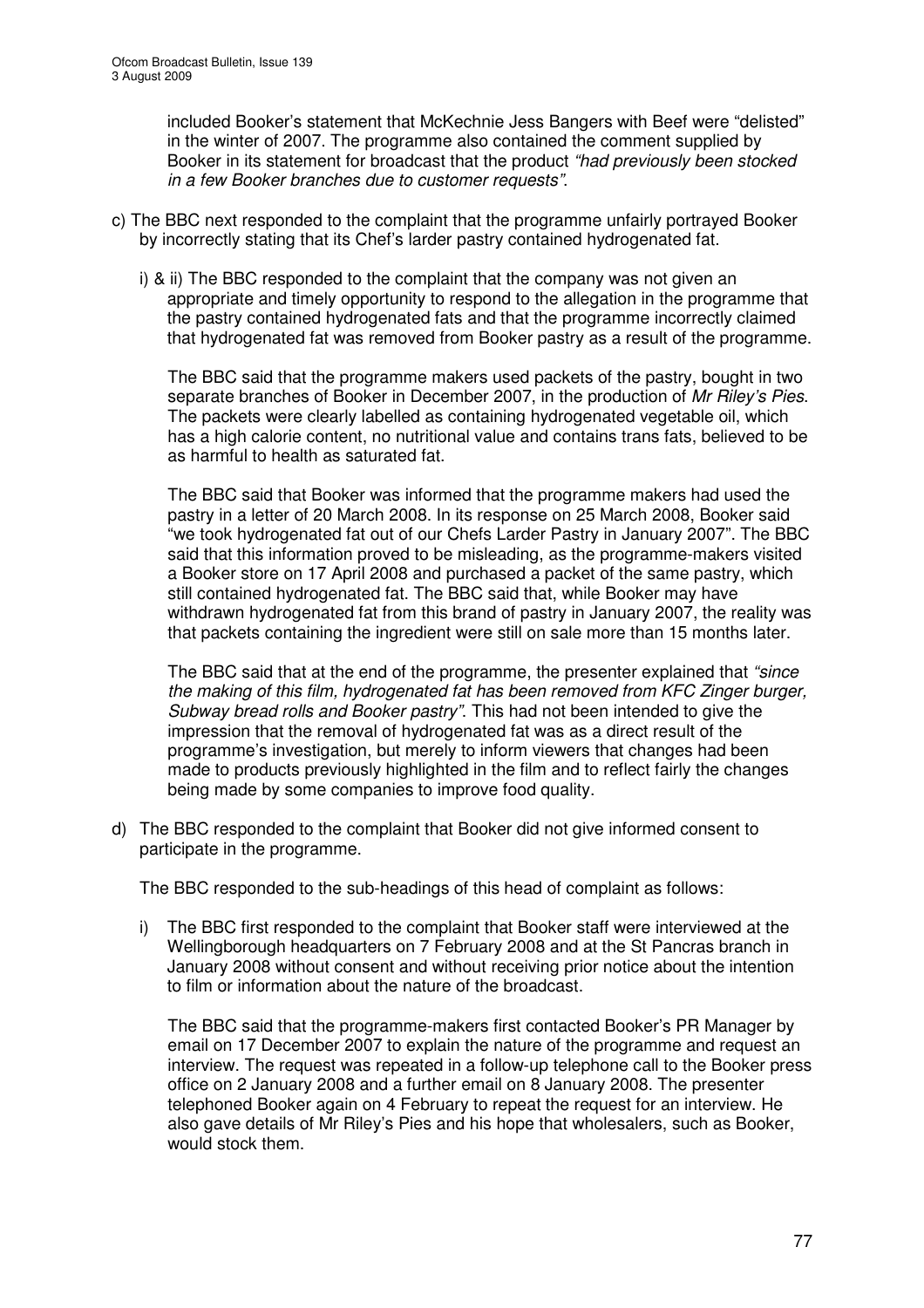The BBC said that it was clear from correspondence that Booker was kept informed of the content of the programme and of those aspects that referred directly or indirectly to Booker. In these circumstances Booker was provided with sufficient information about the nature and purpose of the programme to enable the company to make an informed decision about its contribution.

ii) In response to the complaint that, when filming took place at the Wellingborough headquarters, the programme makers deceived Booker staff about their identity by purporting to be representatives of a meat supplier, the BBC said that none of the material filmed at Booker's headquarters in Wellingborough was included in the programme and so there could not have been any unfairness to Booker in this respect.

The BBC responded to the complaint of unwarranted infringement of privacy in the making of the programme as follows:

e) The BBC responded to the complaint that the programme makers filmed surreptitiously and without permission at Booker's premises at Wellingborough and St Pancras Booker and that this was unwarranted.

The BBC said that in both cases the programme makers were in a public place and it would have been apparent to all those present that filming, using two professional cameras, was taking place. The BBC said that no permission was requested to film but that Booker and its representatives did not have a legitimate expectation of privacy in either location. The filming at Wellingborough took place outside the main entrance of the company's headquarters and the filming at St Pancras took place in a car park. The BBC said that in each case the programme makers were in an area that was freely accessible to members of the general public, in view of passers-by, and neither was an area of particular privacy or sensitivity.

f) The BBC next responded to the complaint that the programme makers continued filming at the Wellingborough and St Pancras premises despite the requests that they should stop. Booker said that the cameraman continued filming surreptitiously at the St Pancras branch after being asked to stop by dropping the camera from his shoulder to the ground to give the impression that he was no longer filming.

The BBC said that the programme makers complied with the request to stop filming at Wellingborough and left the area when asked to do so. The BBC said that the Booker representative who spoke to the programme makers at St Pancras did not ask them to stop filming, but that the programme makers did move from the Booker car park when requested to do so. The BBC said that no filming took place at St Pancras in the manner described by Booker.

g) The BBC responded to the complaint that the programme makers doorstepped the Booker premises at St Pancras and Wellingborough without previously requesting an interview.

The BBC said that, as set out in its response to head d) i) above, the programme makers made a series of requests for an interview with a representative from Booker. The BBC said that no attempt was made to record an interview with any Booker employee at either St Pancras or Wellingborough. At St Pancras, the programme makers filmed a stunt to illustrate the amount of water in SK Bronze Chicken. As the programme showed, a Booker employee approached the BBC camera crew and asked them not to film.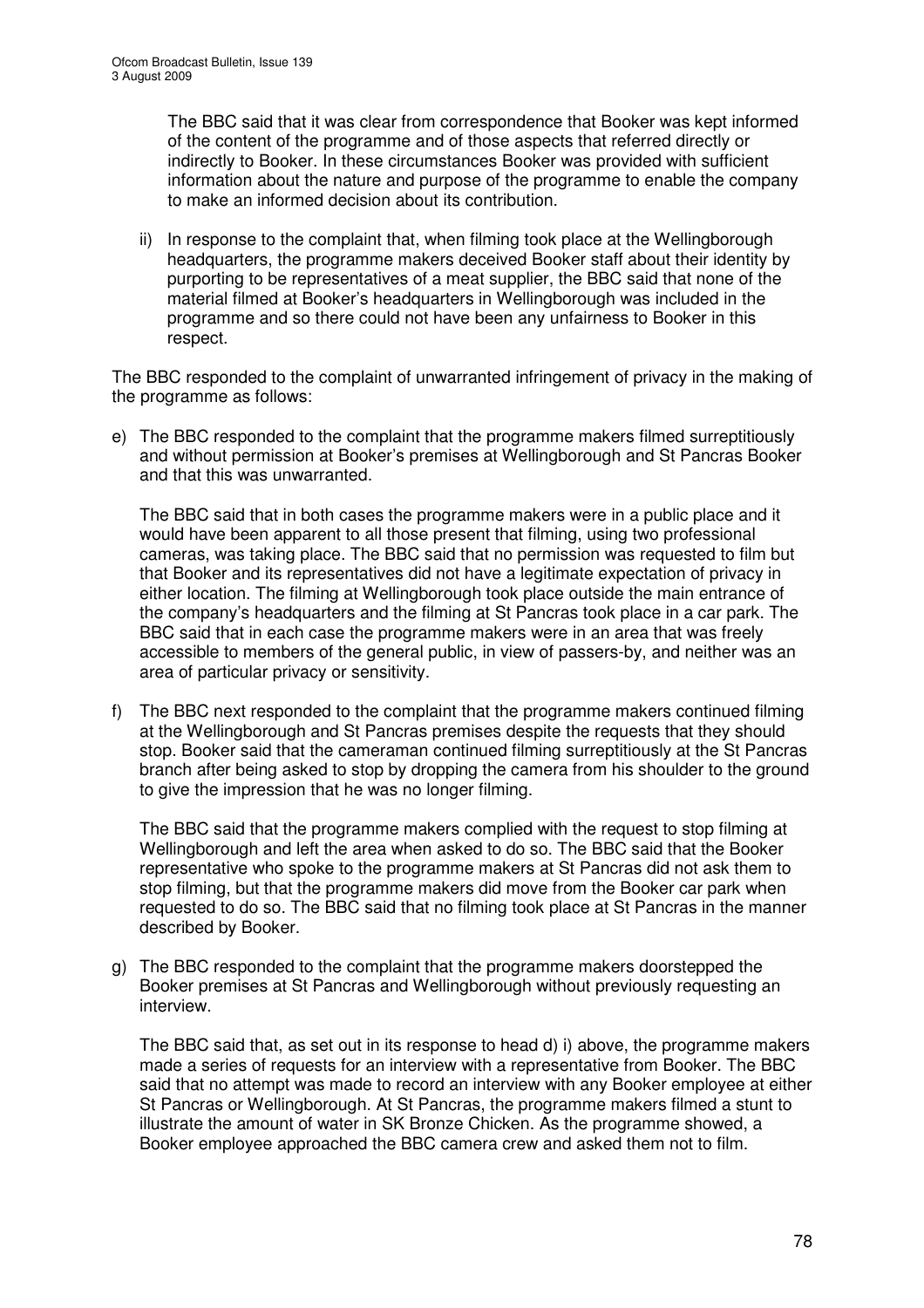The BBC said that, at Wellingborough, the programme makers were offering passers-by a taste of one of Mr Riley's Pies and when approached by a Booker employee explained that they wanted someone from the company to come and look at the Pies with a view to stocking them. Booker's commercial director came out to speak to the presenter, in the knowledge that a camera crew was present. He asked the BBC to leave once he had established that they did not have permission to film.

The BBC responded to the complaint of unwarranted infringement of privacy in the broadcast of the programme as follows:

h) The BBC responded to the complaint that the programme makers broadcast footage of Booker premises without requesting or obtaining consent.

The BBC said that all the footage of Booker stores was filmed in areas which were freely accessible to members of the public and that the filming was neither surreptitious nor invasive in nature. The BBC said that none of the material broadcast showed any activity where those involved might have believed they had a legitimate expectation of privacy or were in an area of particular sensitivity or privacy.

## **Booker's comments**

In response to the BBC's statement, Booker said that the tone of the BBC's response did not reflect the nature of the broadcast, since, while the BBC portrayed the series as being a light-hearted, amusing series aimed at a niche audience on BBC3, the programme was later broadcast on BBC1 after the 10pm news as a serious documentary for a mass viewing audience.

## **The BBC's comments**

The BBC said that it considered that even viewers unfamiliar with the *Mischief* series would have realised from the format, tone and content of the programme that this was an investigation into a serious issue conducted in an informal and irreverent manner and that this was clearly signposted by the title of the programme.

## **Decision**

Ofcom's statutory duties include the application, in the case of all television and radio services, of standards which provide adequate protection to members of the public and all other persons from unfair treatment and unwarranted infringement of privacy in, or in the making of, programmes included in such services.

In carrying out its duties, Ofcom has regard to the need to secure that the application of these standards is in the manner that best guarantees an appropriate level of freedom of expression. Ofcom is also obliged to have regard, in all cases, to the principles under which regulatory activities should be transparent, accountable, proportionate and consistent and targeted only at cases in which action is needed.

Booker's complaint was considered by Ofcom's Executive Fairness Group. In reaching its decision, the Committee carefully considered all the relevant material provided by both parties. This included a recording of the programme as broadcast and transcript, both parties' written submissions and recordings of untransmitted footage.

a) Ofcom first considered the complaint that Booker was unfairly singled out for criticism, despite all the products discussed, except the Booker own-brand pastry, being commonly available at other UK retailers and catering suppliers.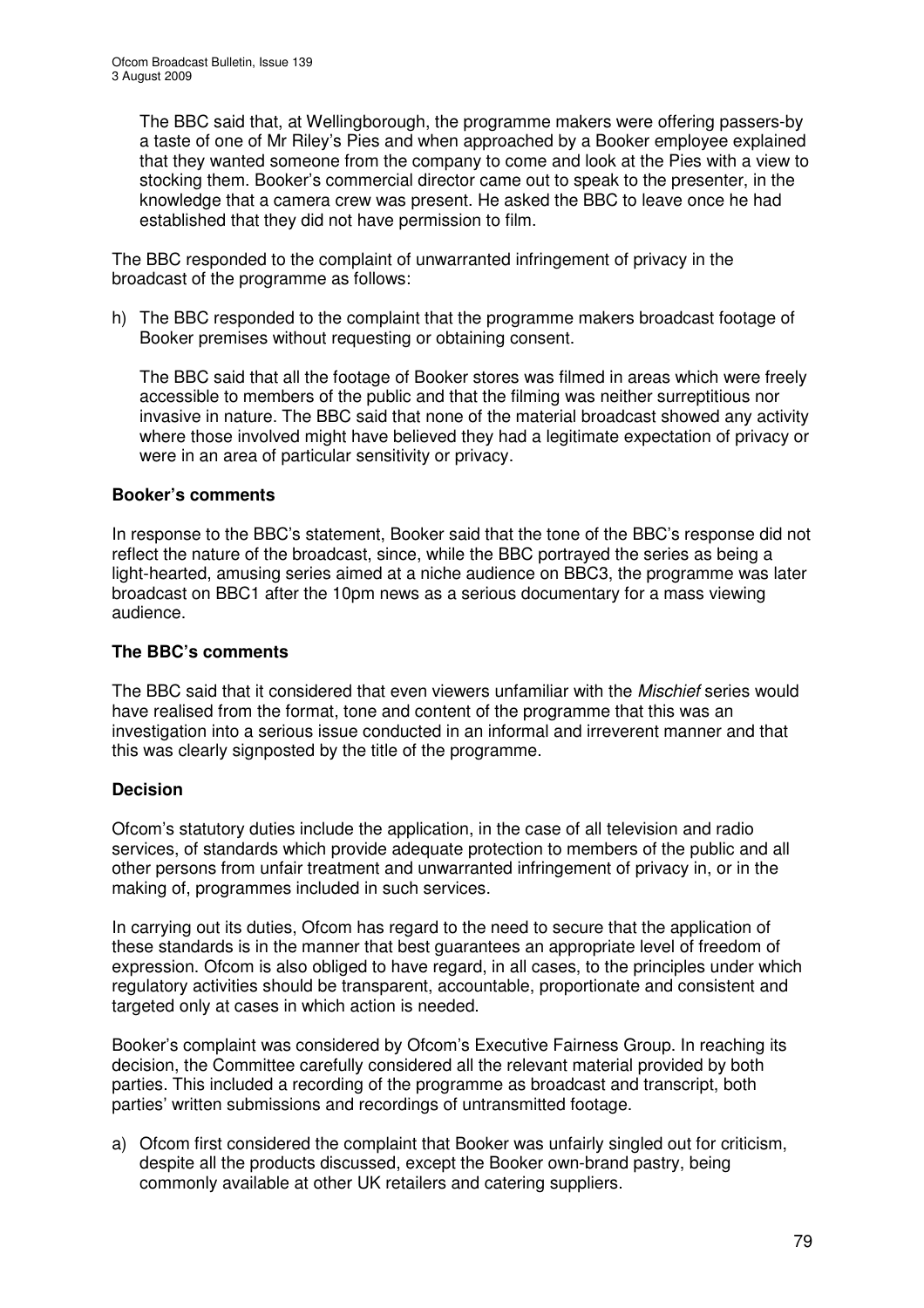In considering this part of the complaint Ofcom took account of Practice 7.9 of the Code, which states that broadcasters must take reasonable care to satisfy themselves that material facts have not been presented, disregarded or omitted in a way that is unfair to an individual or organisation.

Ofcom noted that the presenter first referred to Booker as follows:

*"Yes, you thought you'd ordered just chicken, but these breasts are pumped up with a gloopy cocktail of chemicals, salt and water. I picked these beauties up at Booker, Britain's biggest cash n' carry selling to corner shops, canteens and caterers. Of course, most of what they sell is really good quality but I'm not going to hold that against them because they also sell some of my favourite crap."*

Booker and some products available from its stores were mentioned a number of times throughout out the programme, including the following references by the presenter:

*"Since shopping for some of my crap at Booker Cash and Carry…"*

*"If you fancy some hydrogenated fat, made by pumping hydrogen through vegetable oil, I recommend amongst others KFC zinger burger or you can buy some pastry from Booker and make some delicious pies like I'm going to. Increases risk of coronary heart disease. Contains no nutritional value."*

Ofcom also noted that a number of other well-known companies were referred to in relation to the products criticised in the programme. For example the programme included the following commentary:

*"If you're a fan of connective tissue, some of the places you can find it are Morrison's pork garlic and mushroom pate, or Tesco's thick pork and beef sausages."*

*"If you fancy some hydrogenated fat, made by pumping hydrogen through vegetable oil, I recommend amongst others KFC zinger burger."*

*"It's not all bad news at ASDA for the crap connoisseur. You can still find a little connective tissue and hydrogenated fat if you look carefully, and even Mr Riley's Pies have more fruit and less sugar than ASDA's value Apple Pies."*

There were also references in the programme to a large number of other well-known products which came under criticism, for example Skittles, Revels, Irn Bru. In these circumstances, Ofcom did not consider that Booker was singled out for criticism in the programme.

Ofcom then considered the four particular issues raised under this head in turn.

i) Ofcom first considered Booker's point that the company had no particular association with the McKechnie Jess Bangers with Beef product or SK Bronze Chicken, both of which it said were made by third parties and stocked at other UK retailers.

Ofcom noted that Booker was biggest wholesaler in the UK and that the programme makers found both the McKechnie Jess Bangers with Beef and the SK Bronze Chicken at Booker stores. Ofcom also noted that the programme did not suggest or imply that the SK Bronze Chicken was a product made by Booker. In Ofcom's view it was reasonable for the programme to refer to the fact that the chicken was purchased in a Booker store. Furthermore, Ofcom noted that the programme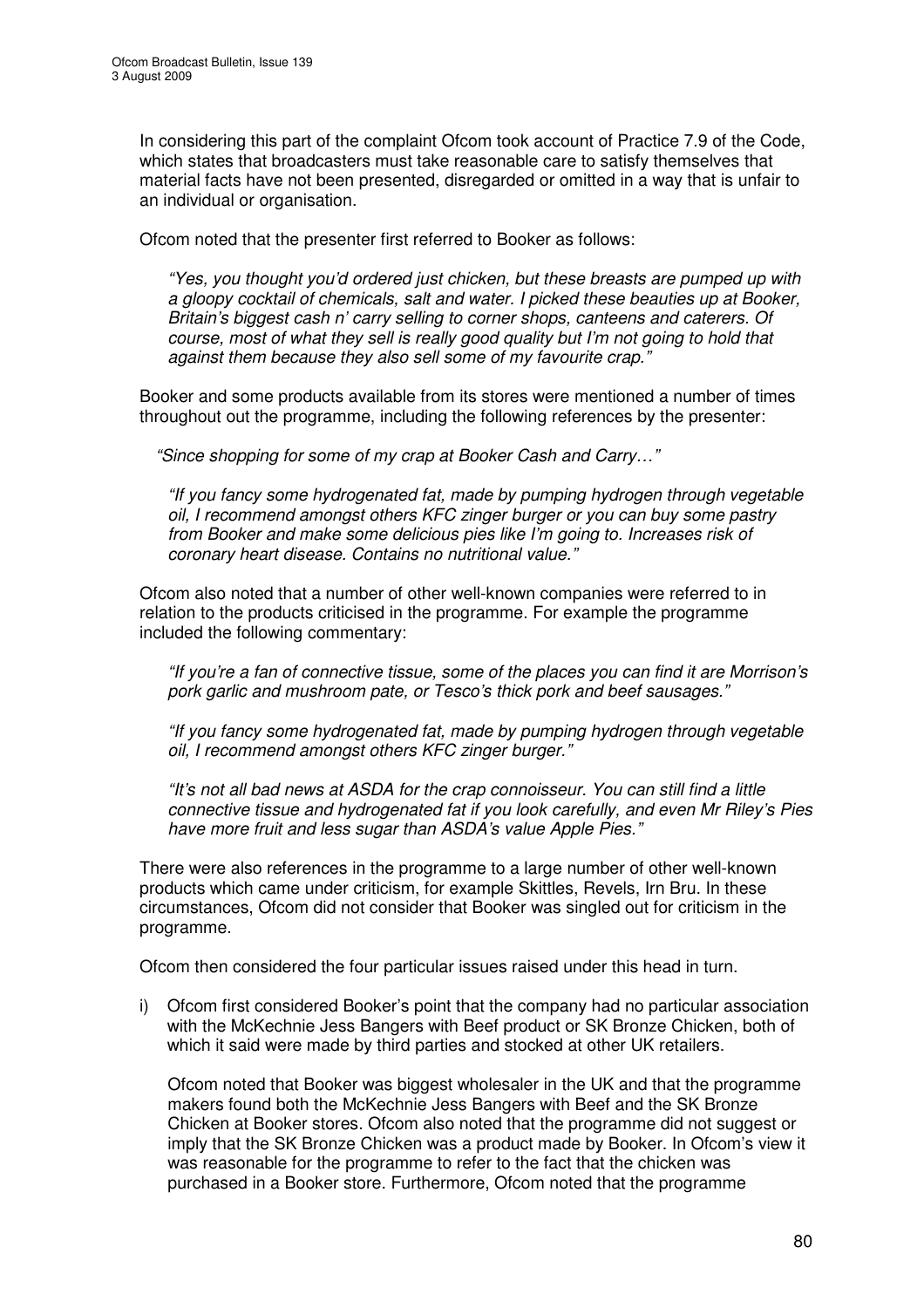included information provided in a letter from Booker to the programme makers dated 12 February 2008, in which it explained the water content of the chicken as follows:

*"…the relatively high water content in the SK Bronze chicken product helps to retain succulence and the product is clearly labelled."*

As regards the McKechnie Jess Bangers with Beef, Ofcom noted that the presenter was shown in the programme visiting McKechnie Jess, the makers of the bangers. When introducing himself to the manager at McKechnie Jess, the presenter said:

*"Basically, we've come up from Royal Berkshire, up to McKechnie Jess, because we've been inspired by your Bangers with Beef recipe…"*

In Ofcom's view it would therefore have been entirely clear to viewers that, although the bangers were available in Booker stores, they were made by McKechnie Jess.

Ofcom therefore took the view that, although it was clear that both the SK Bronze Chicken and the McKechnie Jess Bangers with Beef were available from Booker shops, the programme did not suggest that the company made either of the products.

ii) Ofcom then considered the complaint that the programme associated Booker with the products under criticism by including footage taken outside its premises and of a Booker lorry on the motorway. As set out above, Ofcom did not consider that Booker was singled out for criticism.

As regards footage of Booker's premises, given Ofcom's finding that it was legitimate to refer to Booker in the programme, Ofcom also found that it was not unfair for brief footage of Booker's premises to be included in the programme for illustrative purposes. See also the findings at decision heads e), f) and h) below regarding the filming and broadcast of footage of Booker premises.

Ofcom noted that, during the segment of the programme in which the presenter was marketing his own pies, he was shown travelling on a motorway and passing a Booker lorry. The footage of the lorry included in the programme was very brief and incidental. No commentary referred to the lorry. In these circumstances and given Ofcom's finding that it was not unfair for Booker to be included in the programme, Ofcom took the view that there was no unfairness to Booker as a result of inclusion of the fleeting shot of the lorry for illustrative purposes.

iii) Ofcom noted that Booker considered that it was further associated with the products under criticism as a result of the use of Gordon Ramsay's connection with the Guide as a pretext for mentioning Booker.

As set out above, Ofcom took the view that it was reasonable for the programme to refer to Booker products in the programme and that it was clear that Booker did not make the SK Bronze Chicken or the McKechnie Jess Bangers with Beef. As regards the Guide, Ofcom took the view that, given that Gordon Ramsay said in the Guide that he had been working with Booker and given that he included recipes using Booker products, there clearly was a relationship between the celebrity chef and Booker. Ofcom considered that it was not unreasonable for the programme to refer to this association. Ofcom noted that the programme did not suggest a specific association with the products featured in the programme and Mr Ramsay.

In Ofcom's view the presentation of *"the Booker prize"* to the manufacturer of the McKechnie Jess Bangers with Beef on the grounds that the bangers were *"the worst*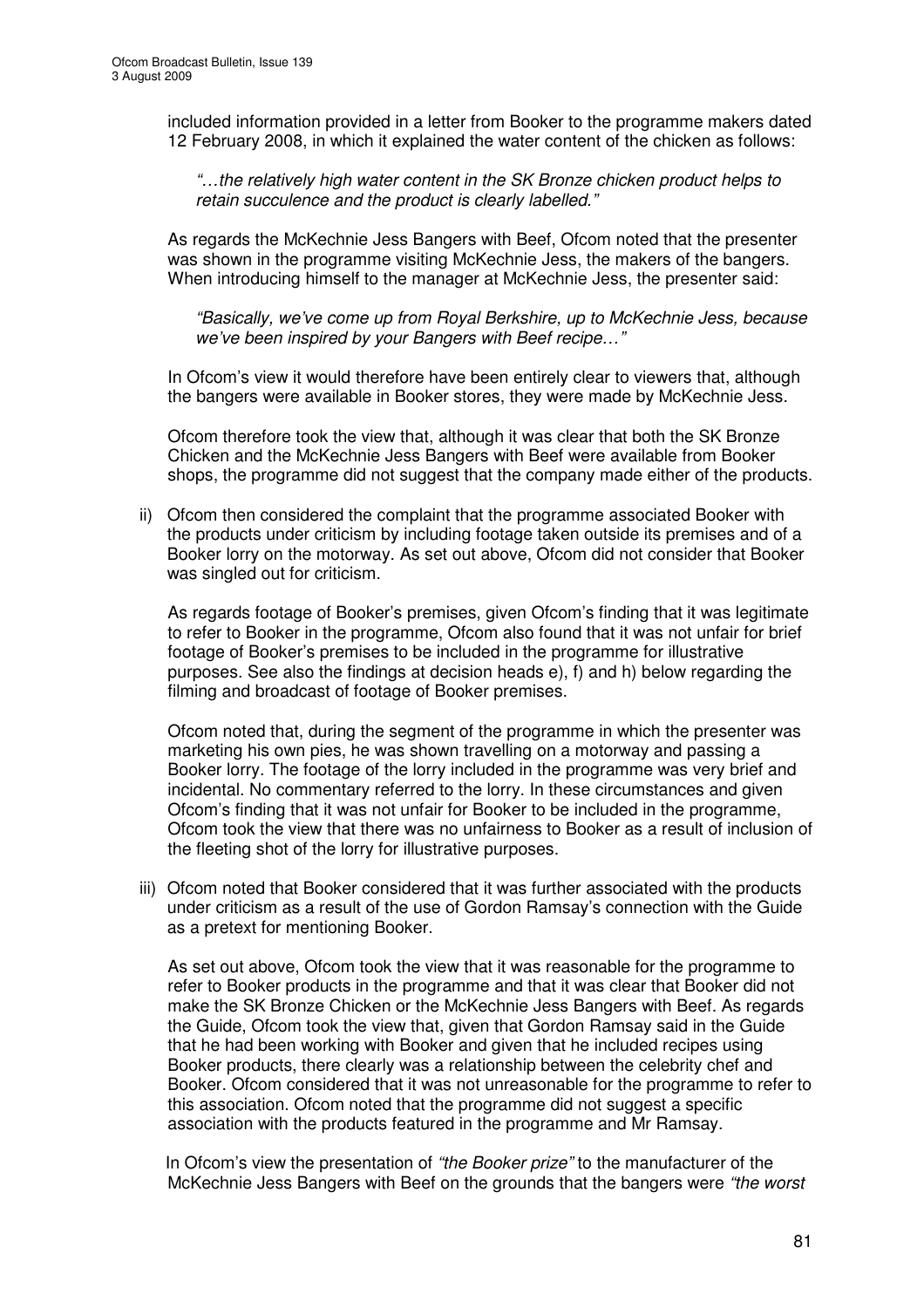*food we could find at Booker" was* clearly a light-hearted play on the "Booker Prize" award and was in keeping with the general tone of the programme. Furthermore, as set out above, Ofcom considered that it was clear that the bangers were not made by Booker. In Ofcom's view this stunt did not result in any unfairness to Booker.

iv) Booker complained also that the programme used sensational language in connection with Booker, for example referring to a Booker product as "*the most disgusting thing you've ever eaten"*.

Ofcom considered that the language used in the programme, such as references to the *"nastiest, most minging food legally on sale in Britain"*, *"crappy cuisine"*, *"disgusting"* products and *"a work of crap genius"*, was in keeping with the general tone of the programme and that similar language and tone was used in relation to other companies referred to in the programme. Ofcom did not consider that the language used in relation to Booker was excessively sensational or that the company was singled out.

In these circumstances, Ofcom found that Booker was not treated unfairly in these respects.

b) Ofcom next considered the complaint that information provided to the programme makers by Booker before the broadcast of the programme was omitted.

In considering this part of the complaint Ofcom took account of Practice 7.9 (as set out in full, above) and Practice 7.11. Practice 7.11 states that if a programme alleges wrongdoing or incompetence or makes other significant allegations, those concerned should normally be given an appropriate and timely opportunity to respond.

Ofcom noted that Booker and the BBC were in correspondence prior to the broadcast and that Booker's statement for broadcast said:

"The Bangers with Beef product, made by McKechnie Jess, was delisted in the winter of 2007 as part of a wider range review. It is widely available in the UK catering and retail trades and had previously been stocked in a few Booker branches due to customer requests. It accounted for 0.0003% of Booker sales.

Booker has won many awards for the quality of its food and is recognised by the Food Standards Agency for its work on food and food labelling. In the past year we have removed hydrogenated fats from over 80 products and have reduced salt levels in over 100 own brand products.

We continue to work with Government, suppliers and customers to raised food standards in the UK."

Ofcom considered the issues raised under this head of complaint.

i) Ofcom considered the complaint that Booker's statement that the products featured in the programme made up a very small proportion of the company's sales and were the cheapest that the company stocked and the statement that Booker sold many award-winning quality products and was making progress with improving the sourcing and composition of its foods were not included in the programme.

Ofcom noted that towards the end of the programme, when the presenter was trying to market his own pies, he read out all of the statement set out above, except for the first sentence of the second paragraph, referring to awards and Food Standards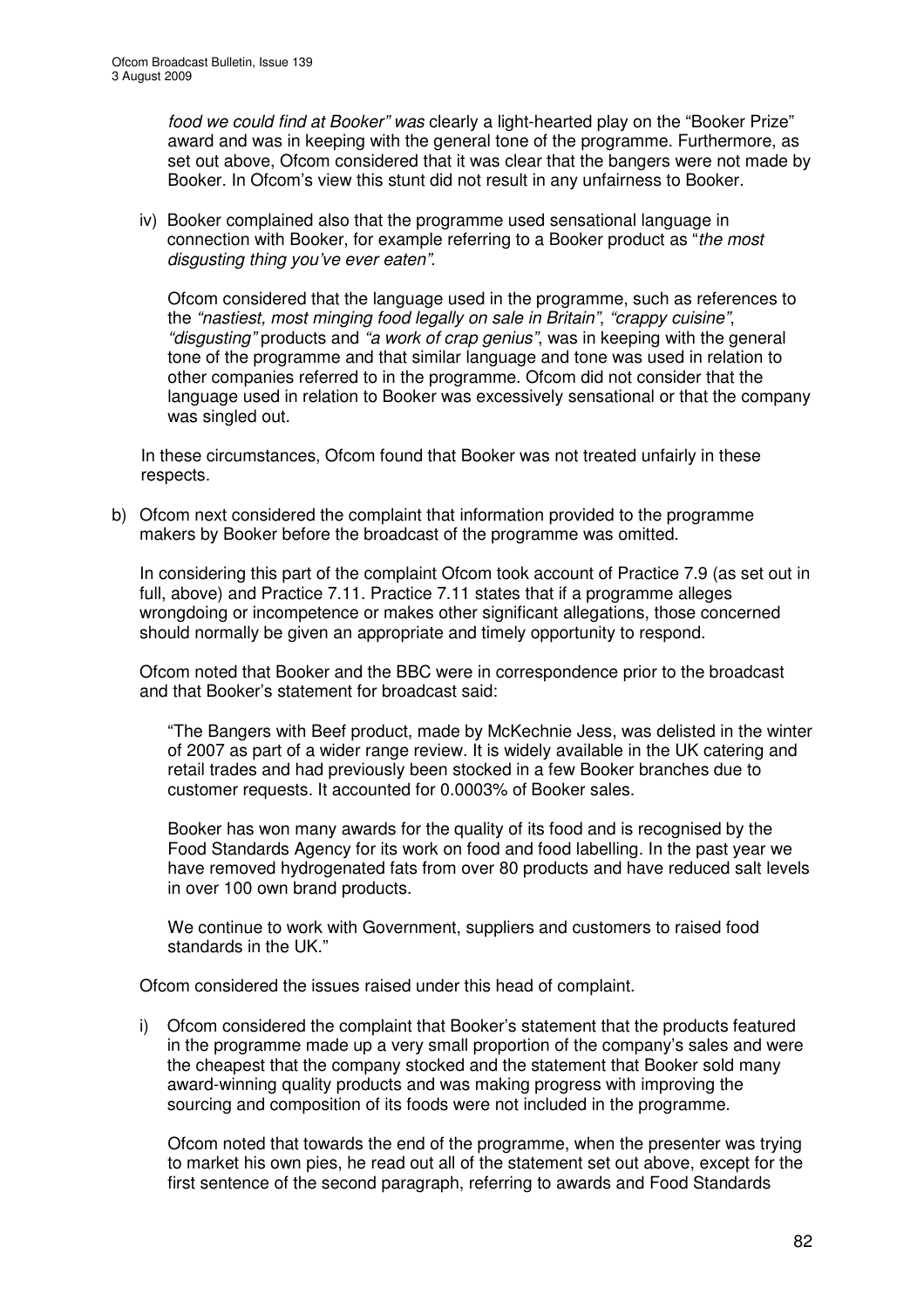Agency recognition. Therefore, in relation to this head of complaint, the programme did cover those points which the complainant believed had been omitted.

ii) Booker also complained that its statement that it adhered to all applicable laws and industry guidelines and was not found to have breached any such standards was omitted.

Ofcom noted that the statement for broadcast provided by Booker to the programme makers did not specifically refer to compliance with legislation and relevant guidelines. However, Ofcom considered that it was made clear throughout the programme that the products being looked at were legally on sale in Britain and that the SK Bronze chicken had been checked by a trading standard officer who confirmed that it was legal. In these circumstances, Ofcom considered that viewers would have understood that Booker was not alleged to be breaking any laws or other relevant guidelines. It was not incumbent on the programme makers to use the statement provided in full, as long as no unfairness resulted to Booker. In Ofcom's view the omission of the sentence referring to awards and Food Standards Agency recognition did not relate directly to the criticisms made of Booker products nor did it directly address compliance with legislation and relevant guidelines. It was therefore not unfair for the programme makers not to include it.

iii) Booker also complained that its statement that it only stocked the McKechnie Jess Bangers with Beef in 19 of its 172 branches and that it was removed from the product list in 2007 was omitted. Ofcom noted that the statement provided for broadcast did not specify that the Bangers with Beef were only available in 19 out of 172 branches. In any event, in Ofcom's view and as set out in decision head a) above, it would have been clear to viewers that the Bangers with Beef was not a Booker product and therefore viewers would not have expected the programme to include a response from Booker on this point. Furthermore, the statement that the product had been delisted was included in the programme. Taking all the above into account, Ofcom considered that Booker's position regarding the Bangers with Beef was fairly reflected in the programme.

Ofcom therefore found no unfairness to Booker in relation to the information the company provided for the programme.

c) Ofcom considered Booker's complaint that it was portrayed unfairly as the programme incorrectly stated that its Chef's Larder Pastry contained hydrogenated fat.

In considering this part of the complaint Ofcom took account of Practice 7.9 (see above) and Practice 7.11 (see above).

Ofcom considered the two issues raised under this head of complaint.

i) Ofcom first considered the complaint that the company was not given an appropriate and timely opportunity to respond to the allegation in the programme that its Chef's Larder Pastry contained hydrogenated fats. Ofcom noted that Booker said that it had informed the programme makers that hydrogenated fats had been removed from Booker pastry in January 2007 in a letter dated 25 March 2008.

Ofcom noted that the presenter said in relation to the pastry:

*"If you fancy some hydrogenated fat, made by pumping hydrogen through vegetable oil… you can buy some pastry from Booker and make some delicious*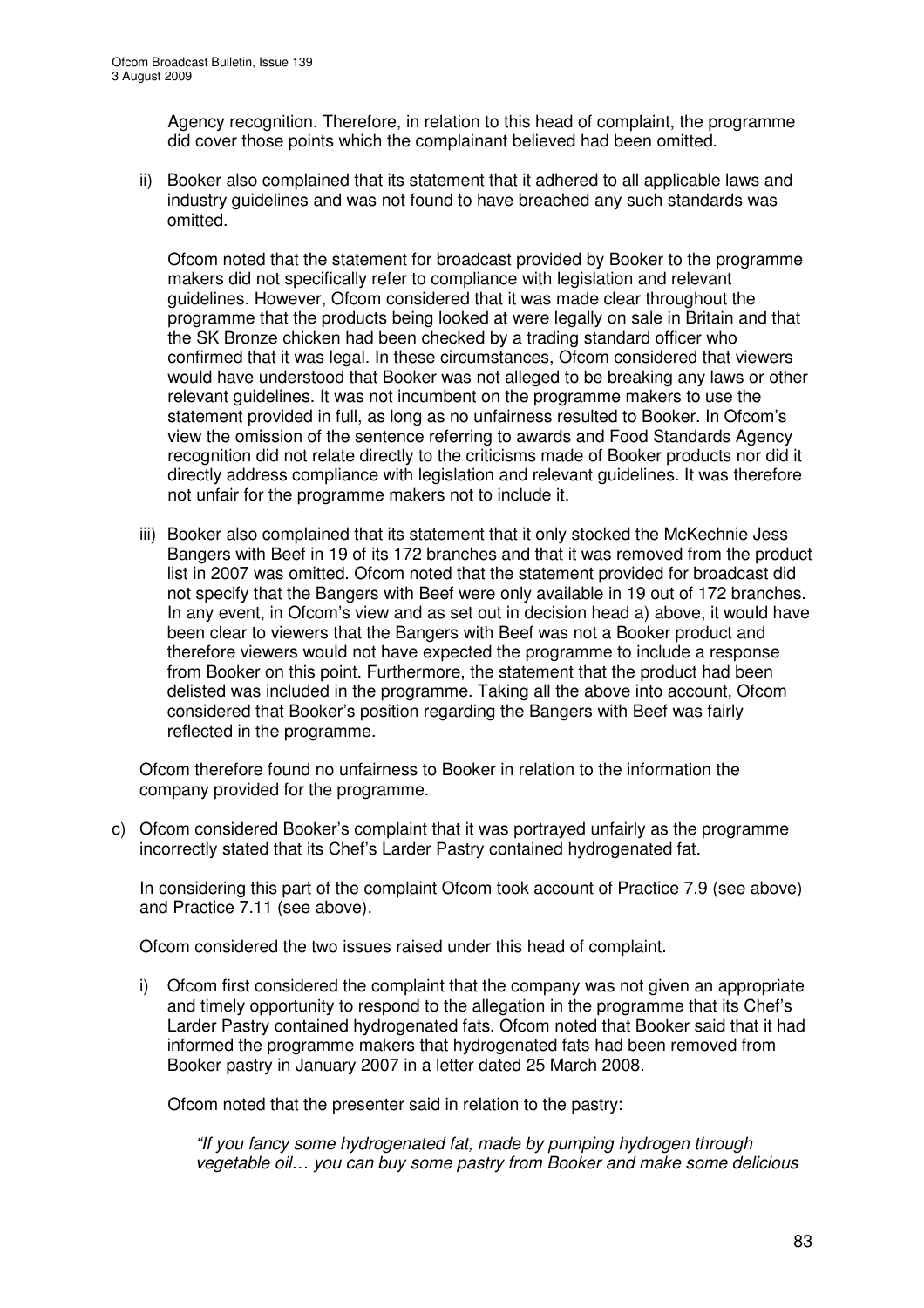*pies like I'm going to. Increases risk of coronary heart disease. Contains no nutritional value."*

As set out under decision head b) above, Ofcom's Code provides that if a programme alleges wrongdoing or incompetence or makes other significant allegations, those concerned should normally be given an appropriate and timely opportunity to respond. However, in Ofcom's view the reference to hydrogenated fat in the Chef's larder pastry was a statement of fact, namely that the pastry contained hydrogenated fats, and not an allegation to which Booker should have been given an opportunity to respond.

In any event, Ofcom noted that Booker was informed by the programme makers in a letter dated 20 March 2008 that the presenter had used the pastry to make Mr Riley's Pies and that the company's response to the programme's point about hydrogenated fat was included in the programme, as follows and as set out under decision head b) above, when the presenter quoted Booker's statement:

*"In the past year we have removed hydrogenated fats from over 80 products and have reduced salt levels in over 100 own brand products"*.

Although Booker informed the programme makers that hydrogenated fats had been removed from the pastry in January 2007, Ofcom noted that the programme makers were able to buy the pastry with hydrogenated fats in April 2008. In these circumstances, Ofcom considered that it was legitimate for the programme to refer to the use of such pastry in the making of *Mr Riley's Pies*.

ii) Booker also complained that the programme incorrectly claimed that hydrogenated fat was removed from Booker pastry as a result of the programme. Ofcom noted that the presenter said in this respect:

*"Since the making of this film hydrogenated fat has been removed from KFC zinger burger, Subway bread rolls and Booker pastry."*

In Ofcom's view this did not amount to either a statement or an implication that the programme was responsible for hydrogenated fat being removed from the pastry, but the programme simply provided an update on the situation.

Ofcom therefore found no unfairness to Booker in relation to the company's statement regarding hydrogenated fats in the pastry or regarding the removal of hydrogenated fats from the pastry.

d) Ofcom next considered the complaint that Booker did not give its informed consent to participate in the programme.

In considering this part of the complaint the Committee took account of Practice 7.3 of the Ofcom Broadcasting Code ("the Code"). Practice 7.3 states that where a person is invited to make a contribution to a programme, they should normally be told about the nature and purpose of the programme and what kind of contribution they are expected to make.

Ofcom considered two points raised by Booker in this respect.

i) Booker complained that staff were interviewed at the Wellingborough headquarters on 7 February 2008 and at the St Pancras branch in January 2008 without consent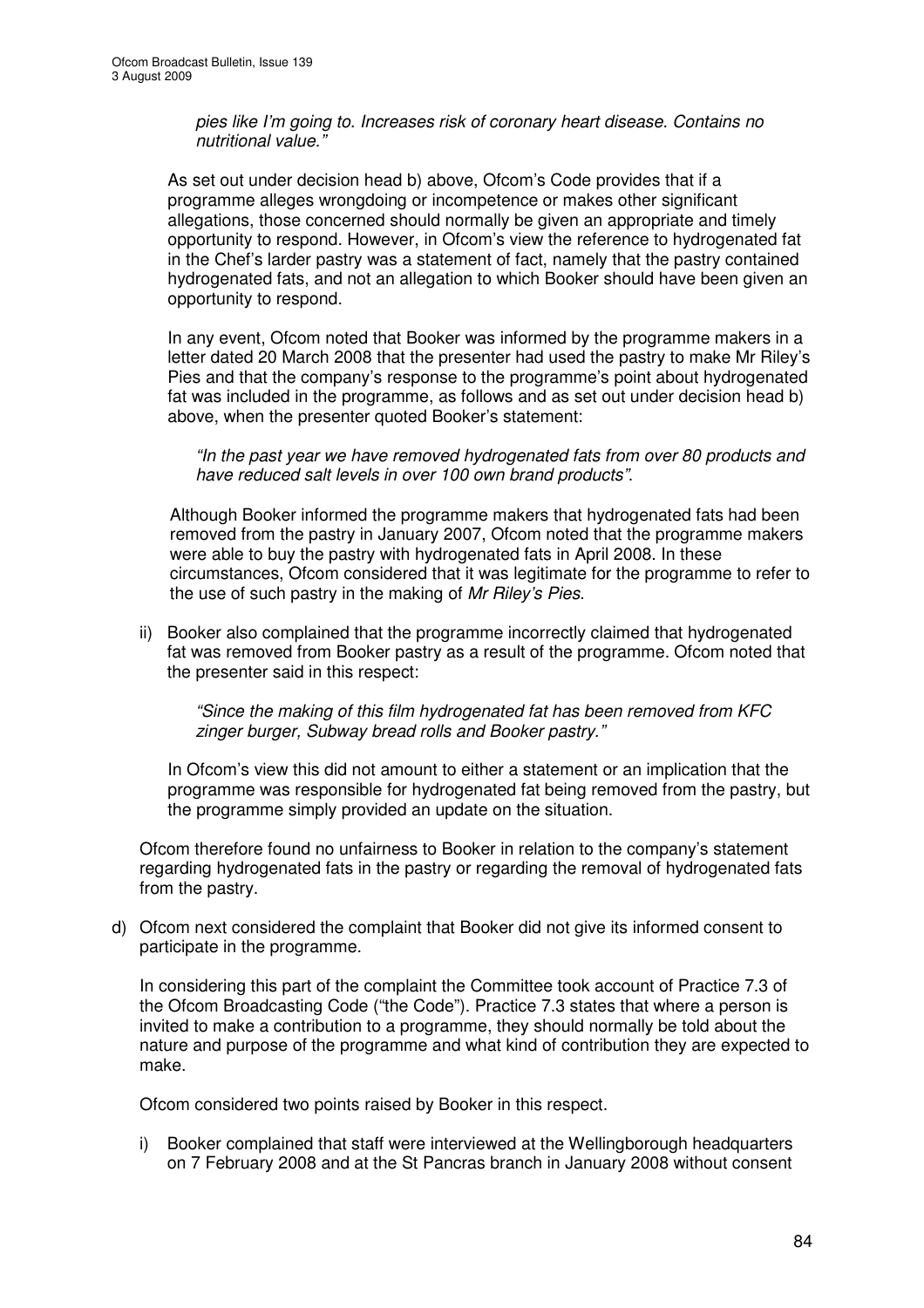and without receiving prior notice about the intention to film or information about the nature of the broadcast.

In respect of the footage filmed outside Booker's headquarters in Wellingborough, in which the presenter was filmed trying to market Mr Riley's Pies to members of Booker's staff, Ofcom noted that none of this appeared in the programme as broadcast. As Ofcom has no remit in relation to alleged unfair treatment in the making of a programme, this filming raised no issues of unfairness in the broadcast programme.

As regards the footage filmed outside Booker's premises at St Pancras, Ofcom noted that the programme makers first tried to contact Booker on 17 December 2007 but that, due to staff absence, Booker was not aware of the approaches when the programme makers attended the premises at St Pancras and Wellingborough.

However, in considering whether informed consent was required for the filming at St Pancras, Ofcom noted that the programme makers filmed a stunt in which the presenter wore a rubber suit which was filled with water, in order to demonstrate the programme's point about the water content in SK Bronze Chicken. Ofcom noted that the filming took place outside the premises, in a car park to which the public had access, and that the presenter was the focus of the filming. He was approached by a member of Booker's staff, who asked if he had permission to film and then asked him to move to another area to film. Footage of this conversation was included in the programme. In Ofcom's view this was not a contribution for which Booker's consent was required as their contribution was not being sought.

ii) Booker also complained that when filming took place at the Wellingborough headquarters, the programme makers deceived Booker staff about their identity by purporting to be representatives of a meat supplier, Riley Pies. This was not warranted.

As set out in decision head d) i) above, none of the footage filmed at Wellingborough appeared in the programme as broadcast and therefore this filming raised no issues of unfairness in the broadcast programme.

e) Ofcom considered the complaint that the programme makers unwarrantably infringed Booker's privacy in the making of the programme in that they filmed surreptitiously and without permission at Booker's Wellingborough and St Pancras premises and that this was not warranted.

In Ofcom's view, the line to be drawn between the public's right to information and the citizen's right to privacy can sometimes be a fine one. In considering complaints about the unwarranted infringement of privacy both in relation to the making and the broadcast of the programme, Ofcom must consider two distinct questions: First, has there been an infringement of privacy? Secondly, if so, was it warranted? This is in accordance with Rule 8.1 of the Code, which states that any infringement of privacy in programmes or in connection with obtaining material included in programmes, must be warranted.

In considering this part of the complaint the Committee also took account of Practices 8.5 and 8.13 of the Code. Practice 8.5 states that any infringement of privacy in the making of a programme should be with the person's consent or be otherwise warranted. Practice 8.13 surreptitious filming should only be used where it is warranted.

In considering whether Booker's privacy was infringed in the making of the programme, Ofcom considered first whether the company had a legitimate expectation of privacy in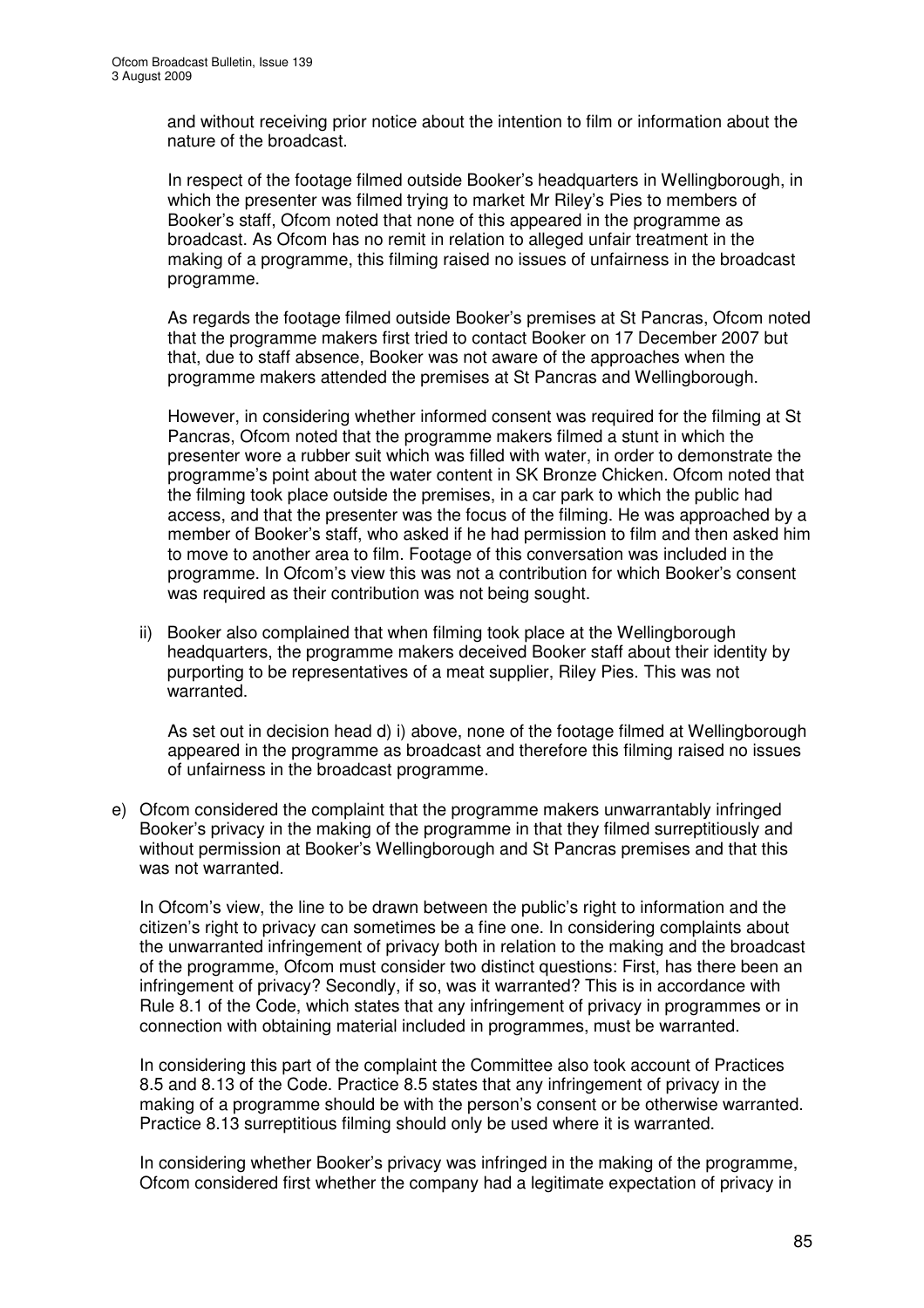the circumstances that its premises were filmed. Ofcom looked first at the complaint that the filming was carried out surreptitiously. Ofcom viewed untransmitted footage filmed at both premises and took the view that it was apparent that the programme makers were filming openly on both occasions. Ofcom also noted the BBC's statement that on each occasion the programme makers were using professional filming equipment. In these circumstances, Ofcom takes the view that the filming was not surreptitious at either site.

Ofcom next considered the complaint that the filming was carried out without consent. Ofcom noted that on each occasion the filming was carried out in areas to which the public had access. At St Pancras the filming was carried out in a car park to which members of the public had access and at Wellingborough the filming took place outside the main entrance to the company's headquarters. This again was an area to which the public had access. Ofcom also considered what was filmed on each occasion. At St Pancras, the presenter was filmed wearing a rubber suit that was filled with water, to demonstrate the programme's point about the water content in the SK Bronze Chicken. At one point he was approached by a member of Booker's staff, who asked him and the camera crew to move, which they did. At Wellingborough, the presenter was filmed outside the company's headquarters offering Mr Riley's Pies to people passing. On each occasion it was the presenter who was the focus of the filming, with Booker premises being the backdrop. No private or sensitive activity or information for which Booker's consent would have been required was filmed.

Taking into consideration all of the factors above, it is Ofcom's view that Booker did not have a legitimate expectation of privacy in relation to the filming at its premises at Wellingborough and St Pancras. Having found no legitimate expectation of privacy, Ofcom found that Booker's privacy was not infringed in the making of the programme in this respect. It was not therefore necessary for Ofcom to further consider whether any infringement of privacy was warranted.

f) Ofcom next considered the complaint that the programme makers unwarrantably infringed Booker's privacy by continuing to film at the Wellingborough and St Pancras Booker premises despite the requests that they should stop. Booker said that the cameraman continued filming surreptitiously at the St Pancras branch after being asked to stop by dropping the camera from his shoulder to the ground to give the impression that he was no longer filming.

In considering this part of the complaint the Committee took account of Practice 8.7 of the Code, which states that if an individual or organisation's privacy is being infringed, and they ask that filming, recording or live broadcast be stopped, the broadcaster should do so, unless it is warranted to continue.

In considering whether Booker's privacy was unwarrantably infringed in the making of the programme, Ofcom considered first whether the company had a legitimate expectation of privacy in the circumstances that its premises were filmed.

As set out under decision head e) above, Ofcom found that Booker had no legitimate expectation of privacy in relation to the filming of footage at Wellingborough and St Pancras. Notwithstanding this, Ofcom considered whether the programme makers were asked to stop filming in circumstances where continuing to do so may have infringed Booker's privacy.

Ofcom noted that it was clear from the untransmitted footage that when the programme makers were at Wellingborough, trying to market Mr Riley's Pies, a member of staff asked them three times to stop filming. They did not do so immediately but began packing their equipment away. However, in Ofcom's view, the brief continued filming was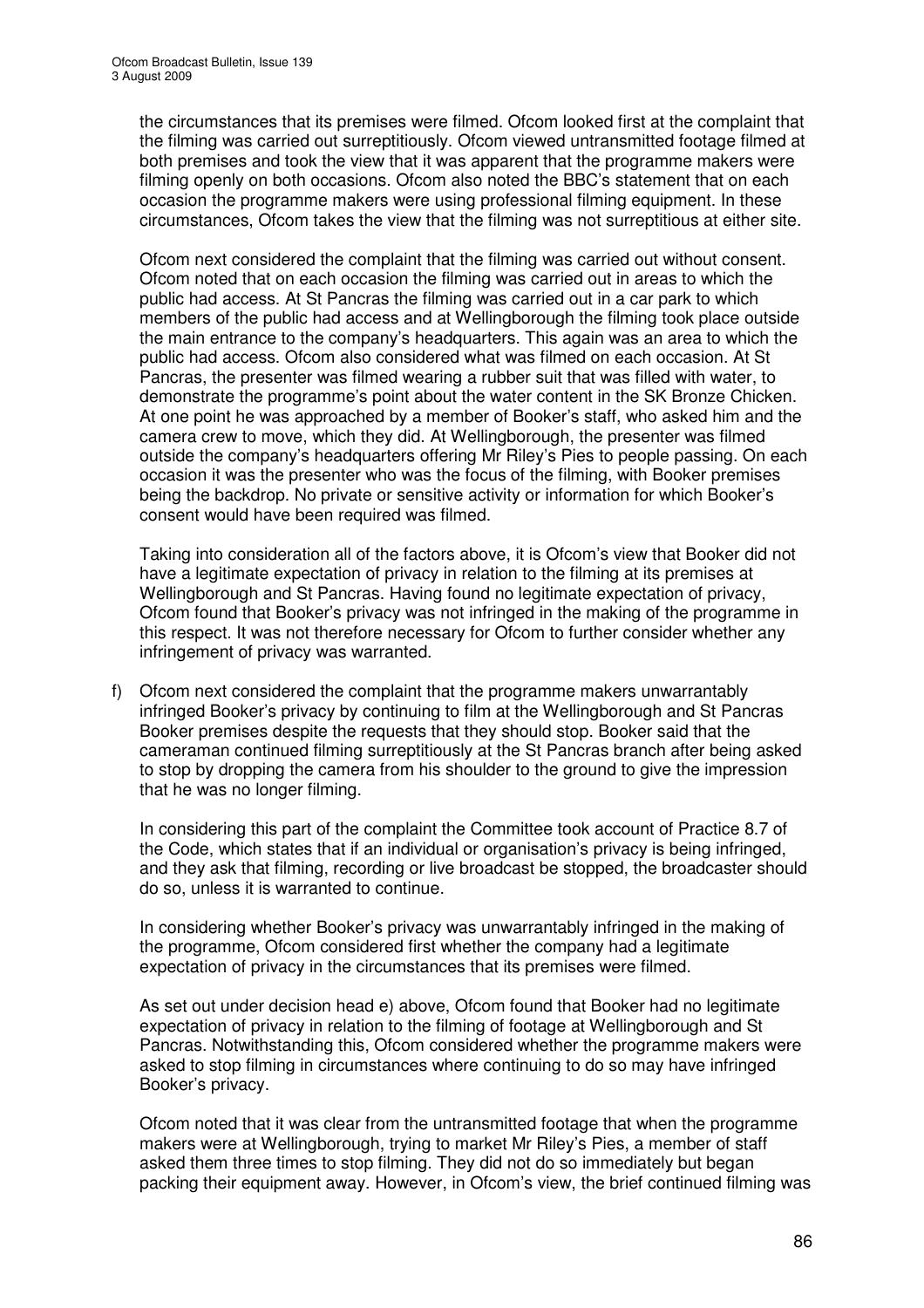still in a public place and did not relate to any private activity. In these circumstances, Ofcom considered that Booker did not have a legitimate expectation of privacy in relation to the continued filming at Wellingborough.

As regards the filming at St Pancras, Ofcom noted that the programme makers were asked if they had permission to film. They said they did not and were informed them they needed permission and asked to move. It was clear from the untransmitted footage that the programme makers complied with his request. Although they continued to film near to the original site, it was apparent from the untransmitted footage that they did so openly and that the area was accessible to the public. In these circumstances, Ofcom considered that Booker did not have a legitimate expectation of privacy in relation to the continued filming at St Pancras.

Having found no legitimate expectation of privacy, Ofcom found that Booker's privacy was not infringed in the making of the programme in this respect. It was not therefore necessary for Ofcom to further consider whether any infringement of privacy was warranted.

g) Ofcom next considered the complaint that the programme makers doorstepped the Booker premises at St Pancras and Wellingborough without previously requesting an interview.

In considering this part of the complaint the Committee took account of Practice 8.5 of the Code, as set out above at decision head e) above, and of Practice 8.11. Practice 8.11 states that doorstepping for factual programmes should not take place unless a request for an interview has been refused or it has not been possible to request an interview, or there is good reason to believe that an investigation will be frustrated if the subject is approached openly, and it is warranted to doorstep. The Code defines doorstepping as "…the filming or recording of an interview or attempted interview with someone, or announcing that a call is being filmed or recorded for broadcast purposes, without any prior warning".

In considering whether Booker's privacy was unwarrantably infringed in the making of the programme, Ofcom considered first whether the company had a legitimate expectation of privacy in the circumstances that its premises were approached. In Ofcom's view, on neither occasion when the programme makers filmed at Booker premises did their actions amount to doorstepping. At Wellingborough, the programme makers set up a stall near to the public entrance of the Booker headquarters to market Mr Riley's Pies and engaged in conversation with members of staff about the product. At St Pancras, the presenter took part in a stunt in the car park of a Booker store. During this filming, he had a conversation with a member of Booker's staff, in which he was asked to film at a different location.

Taking into account Ofcom's findings at decision heads e) and f) that the filming was carried out openly and that no private activity was filmed, Ofcom did not consider that the approaches made to staff at St Pancras and Wellingborough amounted to doorstepping or gave rise to any expectation of privacy.

Having found no legitimate expectation of privacy, Ofcom found that Booker's privacy was not infringed in the making of the programme in this respect. It was not therefore necessary for Ofcom to further consider whether any infringement of privacy was warranted.

h) The programme makers broadcast footage of Booker premises without requesting or obtaining consent.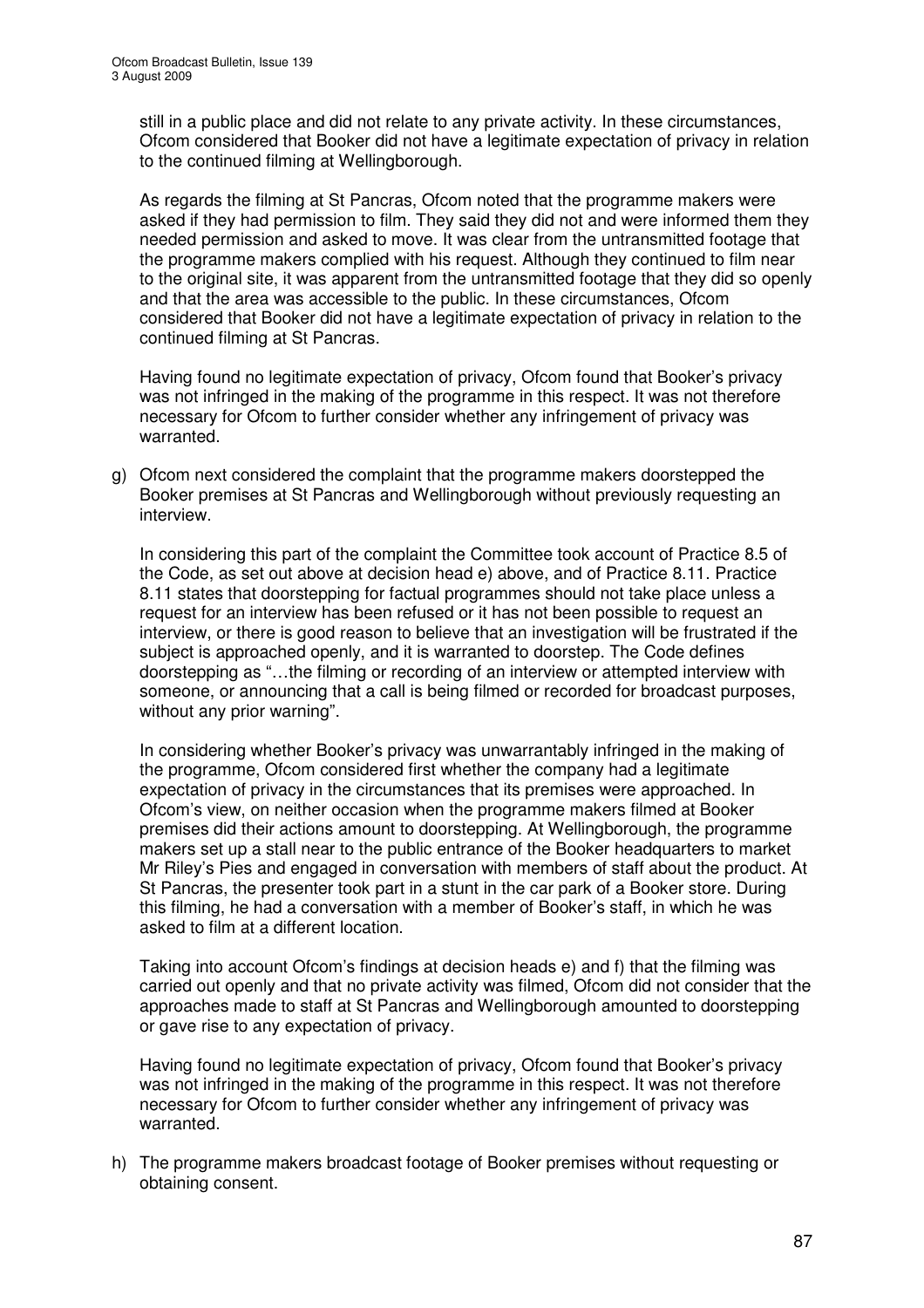In considering this part of the complaint the Committee took account of Practice 8.6 of the Code, which states that if the broadcast of a programme would infringe the privacy of a person or organisation, consent should be obtained before the relevant material is broadcast, unless the infringement of privacy is warranted.

In considering whether Booker's privacy was unwarrantably infringed in the broadcast of the programme, Ofcom considered first whether the company had a legitimate expectation of privacy.

Ofcom first noted that none of the footage filmed outside Booker's headquarters in Wellingborough appeared in the programme as broadcast and therefore this raised no issues or infringement of privacy in the broadcast.

As regards the inclusion in the programme of footage filmed at St Pancras, Ofcom considered first whether Booker had a legitimate expectation of privacy in relation to broadcast of this footage. As set out under decision head e) above, the footage was filmed openly in a location to which the public had access and did not relate to any private activity on the part of Booker or members of its staff. In these circumstances, Ofcom found that Booker did not have a legitimate expectation of privacy in relation to the footage included in the programme of its St Pancras premises.

Having found no legitimate expectation of privacy, Ofcom found that Booker's privacy was not infringed in the broadcast in this respect. It was not therefore necessary for Ofcom to further consider whether any infringement of privacy was warranted.

**Accordingly Ofcom has not upheld Booker's complaint of unfair treatment or unwarranted infringement of privacy in either the making or broadcast of the programme.**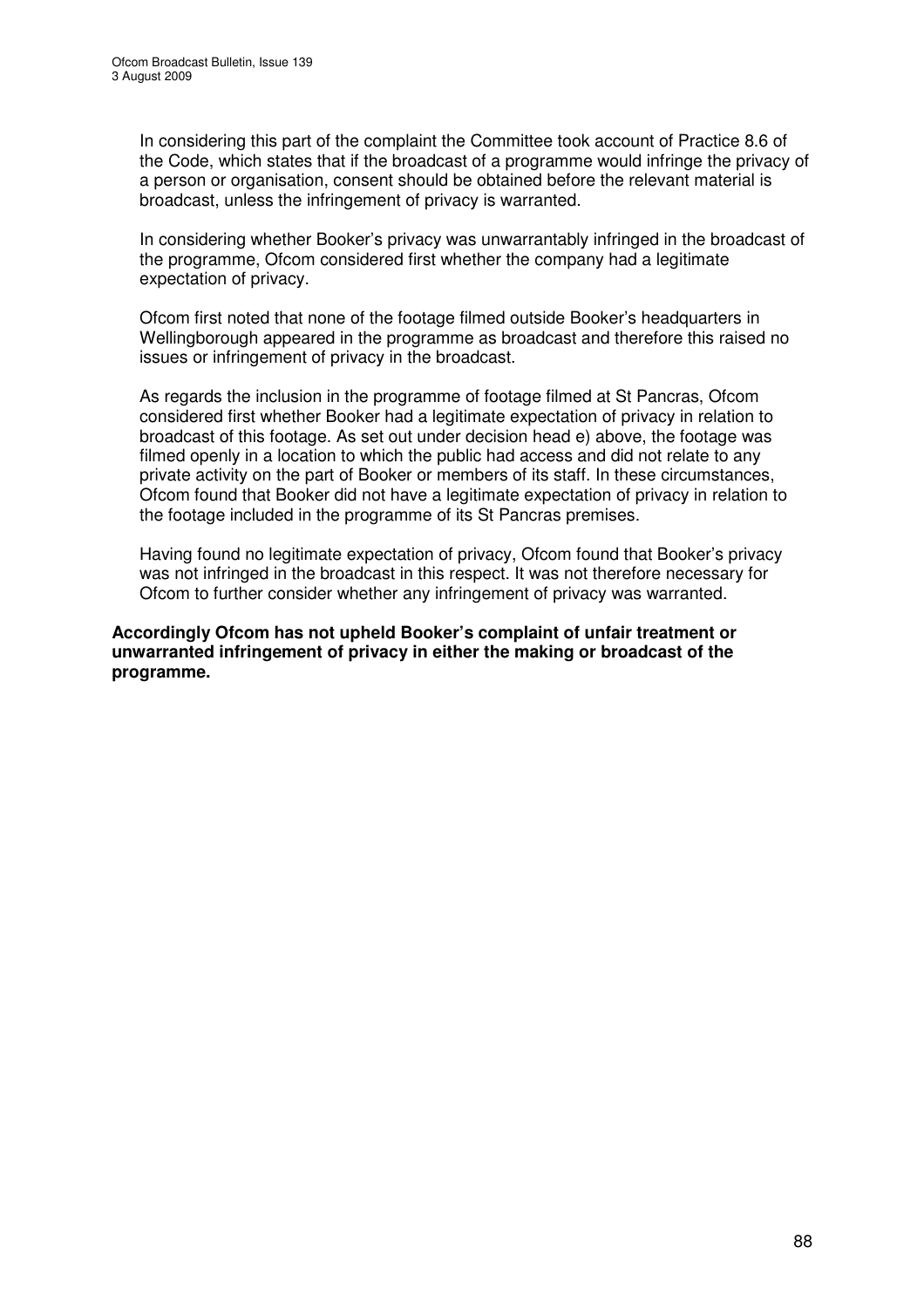# **Not Upheld**

# **Complaint by Mr Terry Barnes**

*Bobski the Builder, Channel 4, 16 October 2008*

**Summary**: Ofcom has not upheld this complaint of unfair treatment and unwarranted infringement of privacy made by Mr Barnes.

On 16 October 2008, Channel 4 broadcast a documentary entitled "Bobski the Builder". The programme featured the work of two builders and the progress of jobs they had each secured to build a single storey extension. The programme included footage of the two builders, the problems they encountered and the client's comments about the progress of the work and the finished jobs.

Mr Barnes complained that he was treated unfairly in the programme as broadcast in that he was misled about the nature and format of the programme and that his appearance and contribution was portrayed in an unfair way. He also complained that the broadcast of his contact details unwarrantably infringed his privacy.

In summary Ofcom found the following:

- Ofcom concluded that the programme makers did not provide Mr Barnes with sufficient information about the likely nature and purpose of the programme when securing consent for his participation. However, Ofcom found no grounds to uphold his complaint of unfair treatment in the programme as broadcast because:
	- o He was not treated unfairly with regard to his opportunity to respond to criticisms made of his work in the broadcast programme.
	- $\circ$  He was not unfairly portrayed in the programme.
	- o Mr Barnes's privacy was not infringed in the broadcast of the programme as he was actively filmed for a programme about builders in the knowledge that his contact details would have been seen on his protective wear, an advertising board and his quote.

## **Introduction**

On 16 October 2008 Channel 4 broadcast a fly-on-the wall programme entitled *Bobski the Builder*. The opening commentary said that in "property obsessed Britain" houses were our most valued possession and that, if a move was unaffordable the best alternative was to build an extension. The programme went on to say that, as an alternative to employing a "trusty British builder", increasing numbers of builders who could carry out this type of work were available from Eastern Europe, in particular Poland. The programme introduced Mr Terry Barnes, a British builder whose family had been in the business for four generations. It also introduced a former chocolate salesman from Poland called Jarek, who wanted to make a better life for himself in England as a builder.

The programme sought to examine how the two builders would handle similar jobs constructing a ground floor house extension and how they would compare for cost, speed and quality. The two builders were shown pitching for jobs and Mr Barnes was portrayed as more successful than the Polish builder who eventually secured a contract but at a much lower cost than that quoted by Mr Barnes. The programme showed the progress made by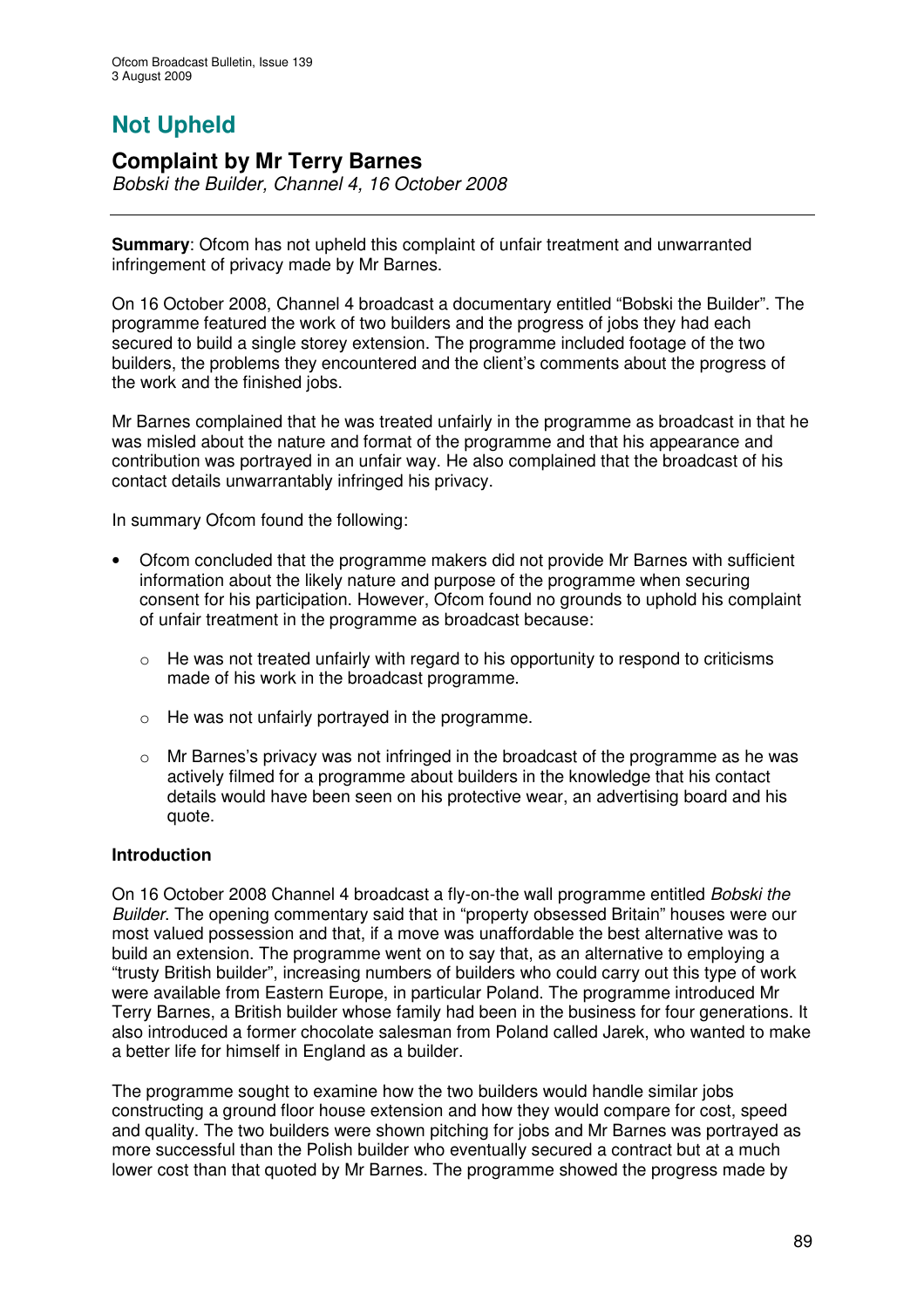the two different builders, including some of the problems encountered along the way. The programme also included comments from the two house owners who had employed the builders.

Mr Barnes complained that he was treated unfairly and that his privacy was unwarrantably infringed in the programme as broadcast.

## **The Complaint**

In summary, Mr Barnes complained that he was treated unfairly in that:

- a) He was misled as to the nature and format of the programme which he understood was to be an anthropological study of the building trade from the perspective of a family of traditional bricklayers. The programme was in fact a comparison between his work and that of a migrant worker. By way of background, he said that, when he was approached by the programme makers to participate in the programme, he specifically said that he did not want to be involved if he was going to be compared with tradespersons from other countries because of the likely bias against him. He was assured this would not be the case.
- b) He was not given an appropriate opportunity to respond to negative comments made by his client who gave the impression that his house was left in a derelict state after Mr Barnes had finished the work.
- c) He was unfairly portrayed in that:
	- i) He was portrayed as being slow and lazy when work on the extension project was delayed for reasons beyond his control, not as a result of his negligence. By way of background Mr Barnes said that the agreed work ran over time because of required permissions and payments connected to other authorities, to continue with the necessary work.
	- ii) He was portrayed as being money grabbing and abusive to his client. The significant extra costs that arose were due to the unforeseen discovery of electricity power cables and the steps needed to remedy this, the costs of which were not covered within the original budget.

In summary, Mr Barnes complained that his privacy was unwarrantably infringed in the programme as broadcast in that:

d) His name, address and contact details were broadcast. He did not consent to personal details being disclosed. This disclosure had resulted in a series of abusive telephone calls being received by him.

Channel 4's statement in response

By way of background Channel 4 said there had been detailed discussions as to the content of the release forms to ensure that contributors were treated fairly. Mr Barnes signed a contributor release form on 4 January 2008 for a contribution including actuality and interviews. That form contained a description of the programme which said:

"Builders is a film about the world of building at a time of change. It explores from the builders' point of view what it's like to work in construction in 2007: the practices, the pressures and a shift within the culture of people in the industry. It will do this by following particular domestic repair and renovation jobs over a period of  $4 - 6$  weeks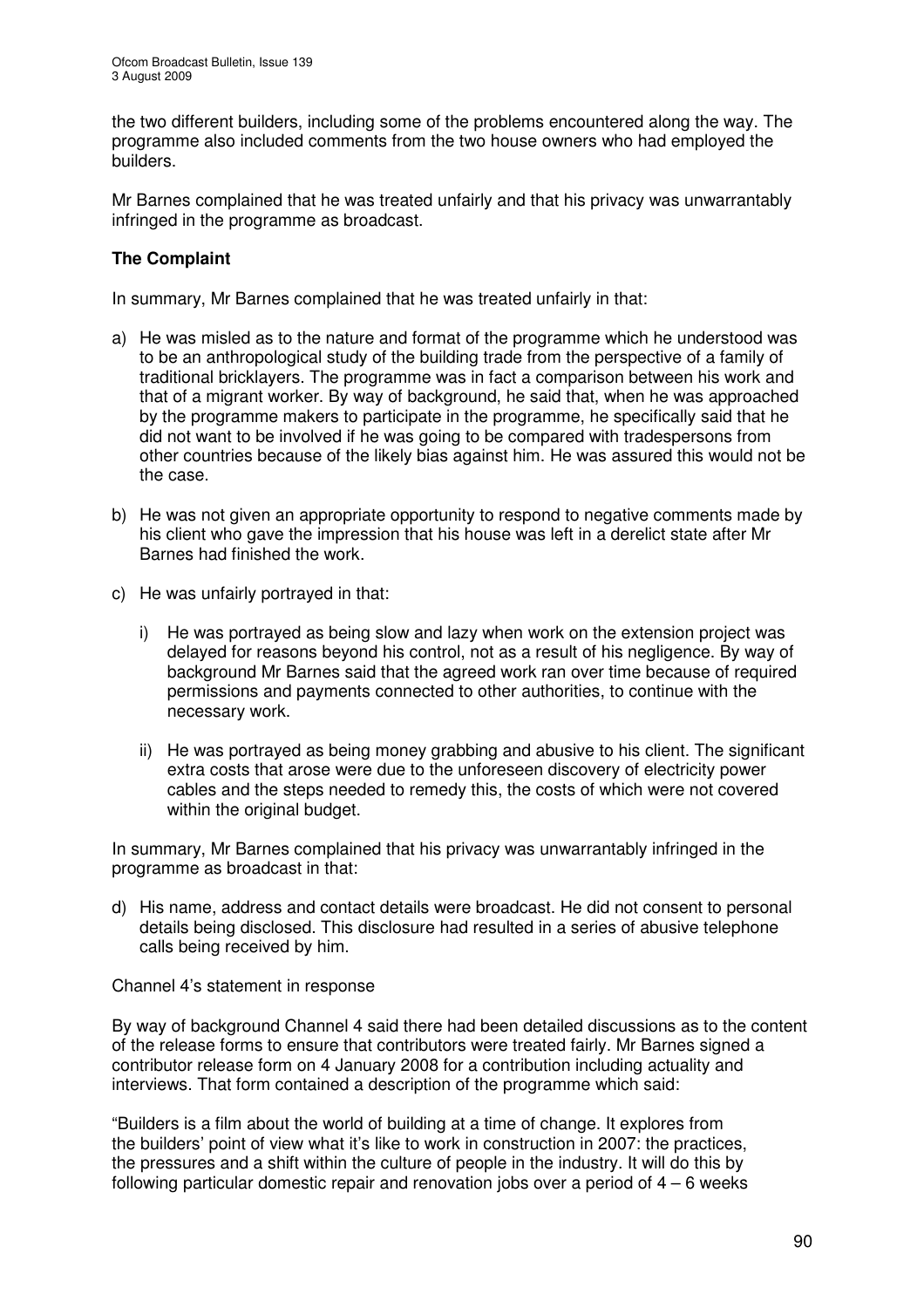in New Year 2008, telling the story of the builders' experiences as the jobs progress; of how they live and go about their work."

- a) With regard to Mr Barnes's complaint that he was misled as to the nature and format of the programme, Channel 4 said:
	- At the very outset Mr Barnes was informed that he was not the only builder and that the programme makers were considering other builders in both London and Manchester. At no point during the research and recruitment process did the programme makers say or give the impression that the programme would be about one family of British builders or that it would not involve other builders, whether migrant workers or otherwise.

Channel 4 said that Mr Barnes was initially considered by the programme makers as someone who was expert enough to comment on the builds that were filmed, rather than as a participant in the building projects, because of his extensive experience in the industry. Ultimately however, an architect fulfilled this role.

Channel 4 referred to the description in the release form referring to a "shift within the culture of people in the industry" and that "builders" was referred to in the plural. This indicated that Mr Barnes was not the only builder that might be featured in the programme and Channel 4 said the programme makers never intimated that he would be. No question was raised by Mr Barnes as to whether the other builder might not be British.

Channel 4 categorically denied that Mr Barnes was told that this was not going to be a project comparing British tradesmen with migrant workers. It referred again to the programme description in the consent form which said it was an exploration from the builders' point of view of present day construction on domestic jobs. It said each build had its own story and the two builders were not asked to comment on each other's work. Their experiences were contrasted in the programme and it was up to the audience to compare their experiences. There was no suggestion that this was an exact like for like comparison although there were points of comparison which could be made. The stories of each build were told by the builders involved with comment and reaction from the clients and others involved in the process. The builders had genuine clients and similar jobs requiring similar skills and the programme took a builders' eye view of the events as they unfolded. There was no bias towards the Polish builder.

In conclusion, Channel 4 said no biased comparison was made with the other builder. The criticism of Mr Barnes's work came from his client not from any comparison. Mr Barnes freely participated in the filming and interviews having signed the consent form. He was seen on camera stating that the work was completed and was of a high standard and his client was shown as dissatisfied with the work (as also happened in the other build). Therefore, Channel 4 said the issue of comparison had no bearing on fairness to Mr Barnes.

b) With regard to Mr Barnes's complaint that he was not given an appropriate opportunity to respond to negative comments made by his client, Channel 4 said:

Mr Barnes was afforded the opportunity to respond to his client's comments after building work was completed. The programme fairly reflected the respective positions of builder and client, even though subsequent inspections by the council revealed that further works were required to get approval of the work. The programme as broadcast did not leave any negative observations unanswered. Mr Barnes considered he had carried out the contract well and the audience was left with that impression.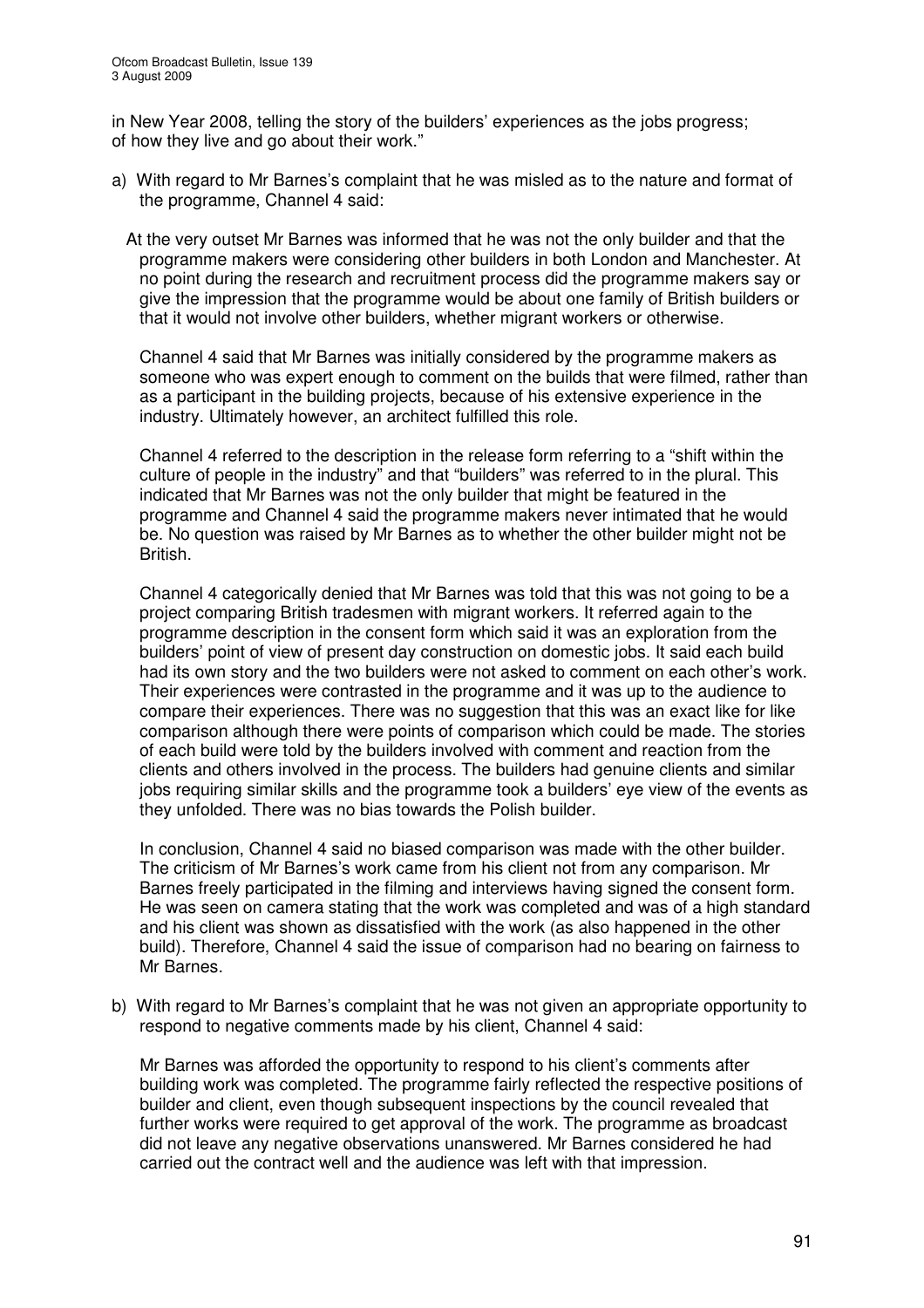c) (i) With reference to Mr Barnes complaint that he was unfairly portrayed as being slow and lazy when work on the extension was delayed for reasons beyond his control, Channel 4 said:

Mr Barnes ending early on the first day of filming was fairly reflected in the programme as he was said to be easing his apprentices into the work, not because of any laziness on his part. The delays to the work because of problems in securing permissions from the electricity and water authorities were explained in the programme. The client was shown as being unhappy with the progress but Mr Barnes was given an opportunity to respond by explaining the difficulties in the unexpected discovery of underground cables, and the complications involved in moving a manhole and the dispute with the water board in this regard. This explained that the delays were beyond his control. The programme set out what permissions Mr Barnes was waiting for and showed Mr Barnes's view of the job as unlucky in light of the extra burden of having to deal with additional authorities. It did not state that these delays were Mr Barnes's fault but it did fairly reflect the client's unhappiness and scepticism about the reasons he was being given for the delays.

Essentially the programme adopted a neutral stance. There was nothing in the programme's narration of events that supported the complaint that Mr Barnes was portrayed as slow and lazy: the build was portrayed accurately as slow but the reasons for delay were shown. The water board told the programme makers that they were waiting for further information from Mr Barnes before permissions could be granted regarding the placing of the manhole. Mr Barnes' position was that he was waiting for his client or the water board to take action. Therefore the statement in the programme "Terry is now in dispute with the water board about moving a manhole and it's a stalemate" fairly reflected the situation and did not indicate that Mr Barnes was lazy, slow or negligent.

c) (ii) With regard to Mr Barnes's complaint that he was portrayed as money grabbing and abusive to his client, Channel 4 said:

The programme gave the background as to why an additional payment was needed. The telephone call that Mr Barnes made to his client regarding the significant unforeseen costs was broadcast. The purpose and context of the call was made very clear within the programme and was clearly connected to the discovery of the electricity cable and the steel that was needed to remedy the problem. The edited phone call was a fair representation of the actual telephone conversation. Given what was broadcast, Channel 4 did not agree that the programme showed Mr Barnes as being abusive to his client. No voices were raised, there was no abuse in the call and Mr Barnes was shown as being amiable. By way of background Channel 4 pointed out that part of a phone conversation from another call was edited into the version of the conversation that was broadcast and was spoken by the client:

"Shit, this is turning into a nightmare of a job, isn't it?"

This was used to cover a shot of the quotation that was being discussed. Channel 4 regretted that the additional line was edited in from another conversation but stated that the sense of the paragraph was not altered in any way. There was nothing in the use of the question which was unfair to Mr Barnes as it accurately reflected his client's perception of the job.

d) In respect of Mr Barnes complaint that his privacy was unwarrantably infringed in the broadcast of the programme in that his contact details were broadcast, Channel 4 said: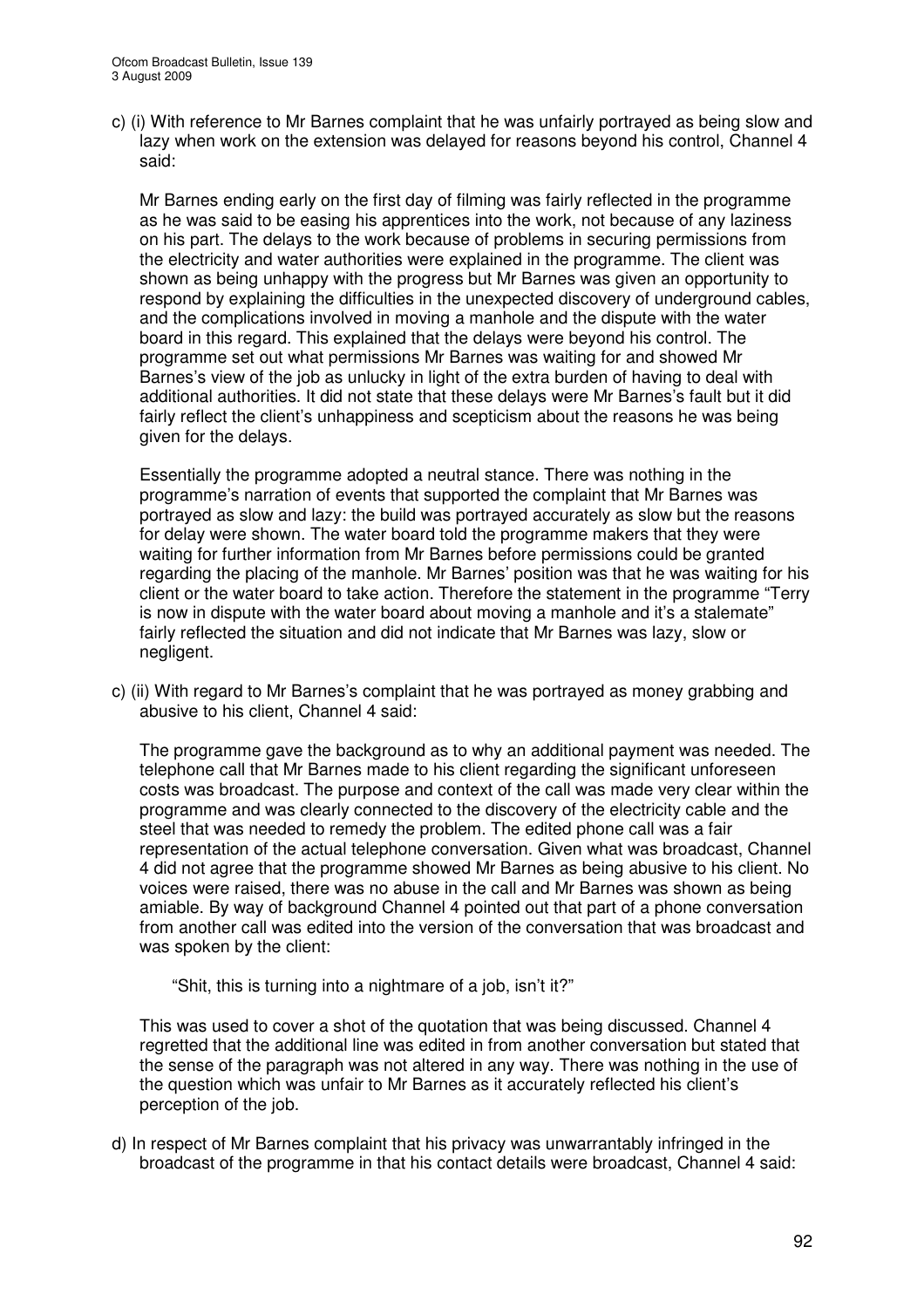Mr Barnes participated in filming, and his business details including telephone number were filmed on the quote given to his client. Furthermore, that on the back of his safety jacket and on a board outside the build, his details were also displayed. Mr Barnes knew the board, documents and jacket were being filmed, and as the board was displayed to the public, in Channel 4's view, the details could not be said to be private. Therefore Mr Barnes's privacy had not been infringed.

## **Decision**

Ofcom's statutory duties include the application, in the case of all television and radio services, of standards which provide adequate protection to members of the public and all other persons from unfair treatment and unwarranted infringement of privacy in, or in the making of, programmes included in such services.

Where there appears to have been unfairness in the making of the programme, this will only result in a finding of unfairness, if Ofcom finds that it has resulted in unfairness to the complainant in the programme as broadcast.

In carrying out its duties, Ofcom has regard to the need to secure that the application of these standards is in the manner that best guarantees an appropriate level of freedom of expression. Ofcom is also obliged to have regard, in all cases, to the principles under which regulatory activities should be transparent, accountable, proportionate and consistent and targeted only at cases in which action is needed.

Mr Barnes's complaint was considered by Ofcom's Executive Fairness Group. In reaching its decision, Ofcom carefully considered all the relevant material provided by both parties. This included a recording and transcript of the programme as broadcast, both parties' written submissions and recordings and transcripts of unedited material.

a) The Committee first considered the complaint that Mr Barnes was not told the programme was to be a comparison between his work and that of a migrant builder.

In considering this part of the complaint Ofcom took account of Practice 7.3 of the Ofcom Broadcasting Code ("the Code") which requires that "where a person is invited to make a contribution to a programme (except when the subject matter is trivial or their participation minor) they should normally, at an appropriate stage: be told the nature and purpose of the programme, what the programme is about and be given a clear explanation of why they were asked to contribute and when (if known) and where it is likely to be first broadcast" … [and] "be made aware of any significant changes to the programme as it develops which might reasonably affect their original consent to participate, and which might cause material unfairness".

Potential contributors to a programme should be given sufficient information about the programme's nature and purpose, for them to be able to make an informed decision about whether or not to take part. Ofcom therefore examined all the information before it which appeared to inform the basis on which Mr Barnes had consented to take part in the programme. In doing so it assessed whether or not he was made aware that there would be other builders featured and that he might be compared to them, whether migrant workers or not.

Specifically Ofcom had regard to the wording of the release form that Mr Barnes signed, which stated that:

"Builders is a film about the world of building at a time of change. It explores from the builders' point of view what it's like to work in construction in 2007: the practices, the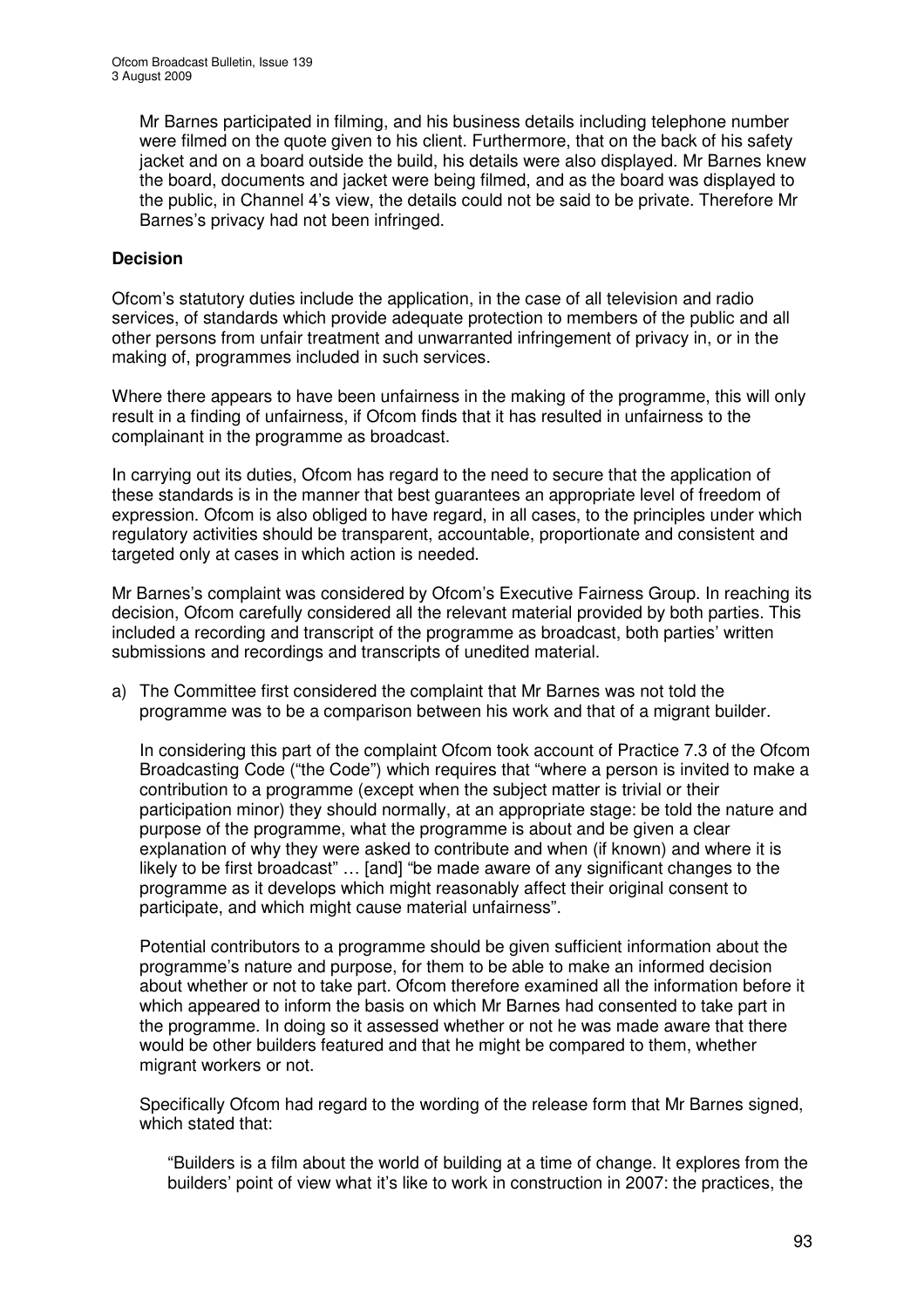pressures and a shift within the culture of people in the industry. It will do this by following particular domestic repair and renovation jobs over a period of  $4 - 6$  weeks in New Year 2008, telling the story of the builders' experiences as the jobs progress; of how they live and go about their work."

Ofcom noted that the wording of the release form made clear that the programme would examine "builders" (in the plural) and that it also referred to a "shift within the culture of people in the industry".

In reaching its decision Ofcom then assessed the nature and purpose of the programme, as set out in the programme itself. Ofcom noted that the introduction to the programme clearly indicated that it was comparing the work of one builder with another. It said:

"For years the trusty British builder had a monopoly on home improvements. Terry Barnes is one such builder. His family have been in the building trade for four generations and he's been laying bricks since he was 11……but in the last five years, the cosy cartel of the British builder is being swamped by a rising tide from the east…..so what would happen if Terry's British team and Jarek's Polish team each took on a similar job?......Who would be cheaper, faster, better?"

In Ofcom's view this introduction set the scene for a programme that would compare Mr Barnes's work and that of another builder, further confirmed by the commentary:

"This is a tale of two builders, one Brit, one Pole and of two jobs from start to finish. How will they compare for cost, speed and quality?"

Ofcom also noted that the programme cross referred the two builds in several parts of the programme. For example, a comparison was made between the quotes given for the two jobs when the narrator said:

"Jarek's trying to build his extension for only £12,800, almost £4,000 less than Terry and in almost half the time",

#### and later:

"(the client) has now paid Terry nearly £13,000 that's more than the entire cost of Jarek's extention. Jarek's contract gave him no money up front at all. He's getting paid in weekly instalments which aren't enough to cover materials and wages."

In Ofcom's view, the wording on the release form made clear that more than one builder would be featured in the programme and that builders from other cultures who had increasingly been working within the building industry may also be featured.

In these circumstances, Ofcom considered that Mr Barnes could reasonably be expected to have understood that his building job might be compared with others that were to be included in the programme. However, in Ofcoms view it was not made sufficiently clear that the principle purpose of the intended programme was to compare Mr Barnes's work directly with that of a migrant worker with a specific focus on the relative costs, speed and quality of the jobs.

Ofcom also noted the change to the programme's working title from Builders, which is what Mr Barnes understood it to be, to *Bobski the Builder*. This information was passed to Mr Barnes only two days before the programme was broadcast when he was told that the programme makers had followed another similar job and that the programme was to tell the different stories of the two builds as they unfolded.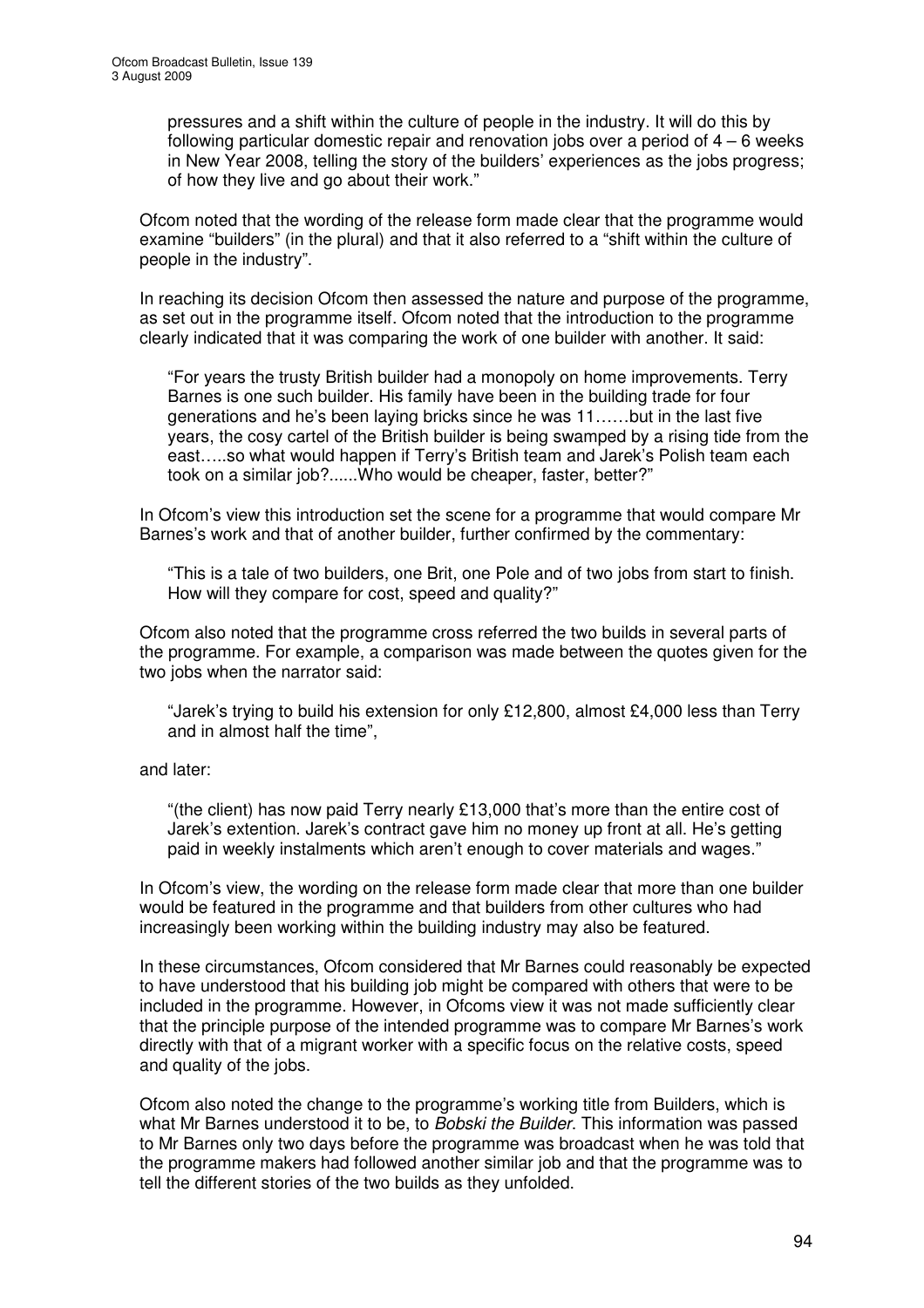Taking all the information and circumstances into account, Ofcom considered that the programme makers had not provided Mr Barnes with sufficient information about the likely nature and purpose of the programme when securing consent for his participation. In Ofcom's view insufficient steps were taken by the programme makers to enable them to justifiably treat any consent that was provided by Mr Barnes as 'informed consent'.

Having reached this view, Ofcom then went on to consider whether the lack of informed consent had led to unfairness to Mr Barnes in the programme as broadcast under heads (b) and (c) below.

b) Ofcom next considered Mr Barnes's complaint that he was not given an appropriate opportunity to respond to negative comments made by his client in the programme as broadcast.

Ofcom considered whether the broadcaster's actions were consistent with its obligation to avoid unjust or unfair treatment of individuals in programmes as set out in Rule 7.1 of the Code. In particular, Ofcom considered Practice 7.11, which states that if a programme alleges wrongdoing or incompetence or makes other significant allegations, those concerned should normally be given an appropriate and timely opportunity to respond.

Ofcom considered whether Mr Barnes was afforded an opportunity to redress any criticisms broadcast in the programme by his client and whether this was given in a timely and appropriate way.

Ofcom noted that the end of the programme featured narration and comments from all parties involved in the programme about how they felt the builds had gone. Mr Barnes' client was seen criticising some aspects of the work on his extension both directly to camera and in the presence of Mr Barnes who then had an opportunity to respond. Later, the client spoke directly to the programme makers criticising the work of his British builder and the quality of work provided. He said:

" Emotionally I would employ a British builder. It's because I'm British myself and I would like to see the money stay within the country but intellectually, looking at the quality of work that he's given me, I would never, ever use a British builder, not even to change the washers on my sink."

Mr Barnes was then seen giving his opinion of the work when he said:

"I'm proud of it, I'm happy. We've got all the evidence to say it's all been done correctly and all that game. Finally seeing the end of the job for everybody, so everyone can move on."

When criticisms are made either Mr Barnes was present and he responded to the client or Mr Barnes's response was adequately sought and included in the programme. In the circumstances, it is Ofcom's view that this was a timely and appropriate opportunity to respond in the programme as broadcast and Mr Barnes was not treated unfairly in this respect. Ofcom has not upheld this head of complaint.

c) Ofcom then went on to consider whether Mr Barnes was unfairly portrayed as being slow and lazy, and money grabbing and abusive to his client.

In considering this head of complaint Ofcom took account of Practice 7.6 which states that when a programme is edited, contributions should be presented fairly. It is important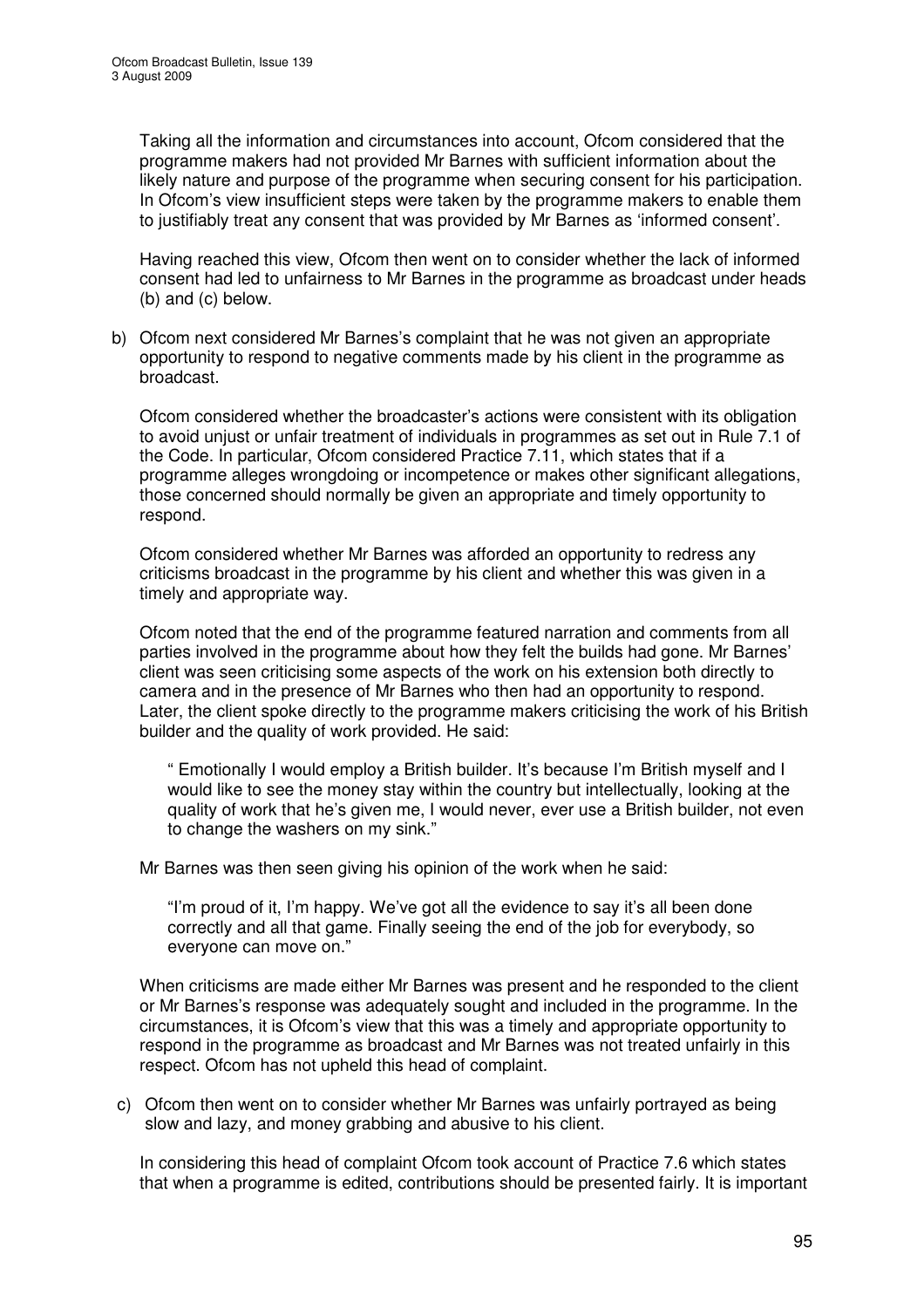to note that the editing of a programme is an editorial matter for a broadcaster. However, broadcasters must ensure that the programme as broadcast does not result in unfairness to an individual or organisation.

Ofcom noted that the programme included Mr Barnes's comments about the early finish of his team in the first week "till they settle in" and this was made in a light hearted manner. In its view, this would not have reflected badly on Mr Barnes in the viewers' eyes as it was made clear that it was his workers he was letting off early in their first week. The programme also included comments about delays to Mr Barnes's build because of complications arising from the water and electricity authorities having to become involved. With regard to comments about this, it was made clear that the delay was for reasons beyond Mr Barnes's control. In Ofcom's view, the programme fairly reflected the frustrations of both parties in not being able to continue with the work. The narrator said:

"In the first three weeks Terry's spent only seven days on site and now the build's at a standstill. He's waiting for a decision from the council about a maze of pipes in the foundations."

The programme later revealed that one of these contained a live electricity cable and that there was also a dispute with the water authority which had also added to delays. In Ofcom's view, the programme made clear the reasons for delay on the build; Mr Barnes was not portrayed as slow and lazy because the delays were due to complications beyond his control.

Ofcom then considered if the programme fairly reflected the situation regarding monies to be paid for work to be done. It noted that because of unforeseen complications, it was necessary for a steel girder to be purchased and installed, resulting in further unforeseen cost to the client. However, the programme made clear Mr Barnes had to ask for further money from his client because of the complication with the electricity cable. Ofcom concluded that the telephone conversation Mr Barnes had with his client was fairly edited and reflected the situation, that is, Mr Barnes knew the additional cost would come as a shock to his client but he would try his best to reclaim the extra costs in other ways:

"We'll get you forward, don't worry. I'll do everything in my power to get it, yeah? And I'll show you where it's going on paper, no problem."

Ofcom therefore concluded that Mr Barnes was not portrayed unfairly in respect of asking for money or dealing with his client.

In conclusion and taking into account all the factors detailed above Ofcom did not consider that Mr Barnes was unfairly portrayed as slow, lazy, money grabbing or abusive in the programme as broadcast and it has not upheld this head of complaint.

d) Ofcom then considered Mr Barnes's complaint that his privacy was infringed in the broadcast of the programme in that his name, address and contact details were shown, without his consent.

In Ofcom's view, the line to be drawn between the public's right to information and the citizen's right to privacy can sometimes be a fine one. In considering complaints about the unwarranted infringement of privacy both in relation to the making and the broadcast of the programme, Ofcom must consider two distinct questions: First, has there been an infringement of privacy? Secondly, if so, was it warranted? This is in accordance with Rule 8.1 of the Code which states: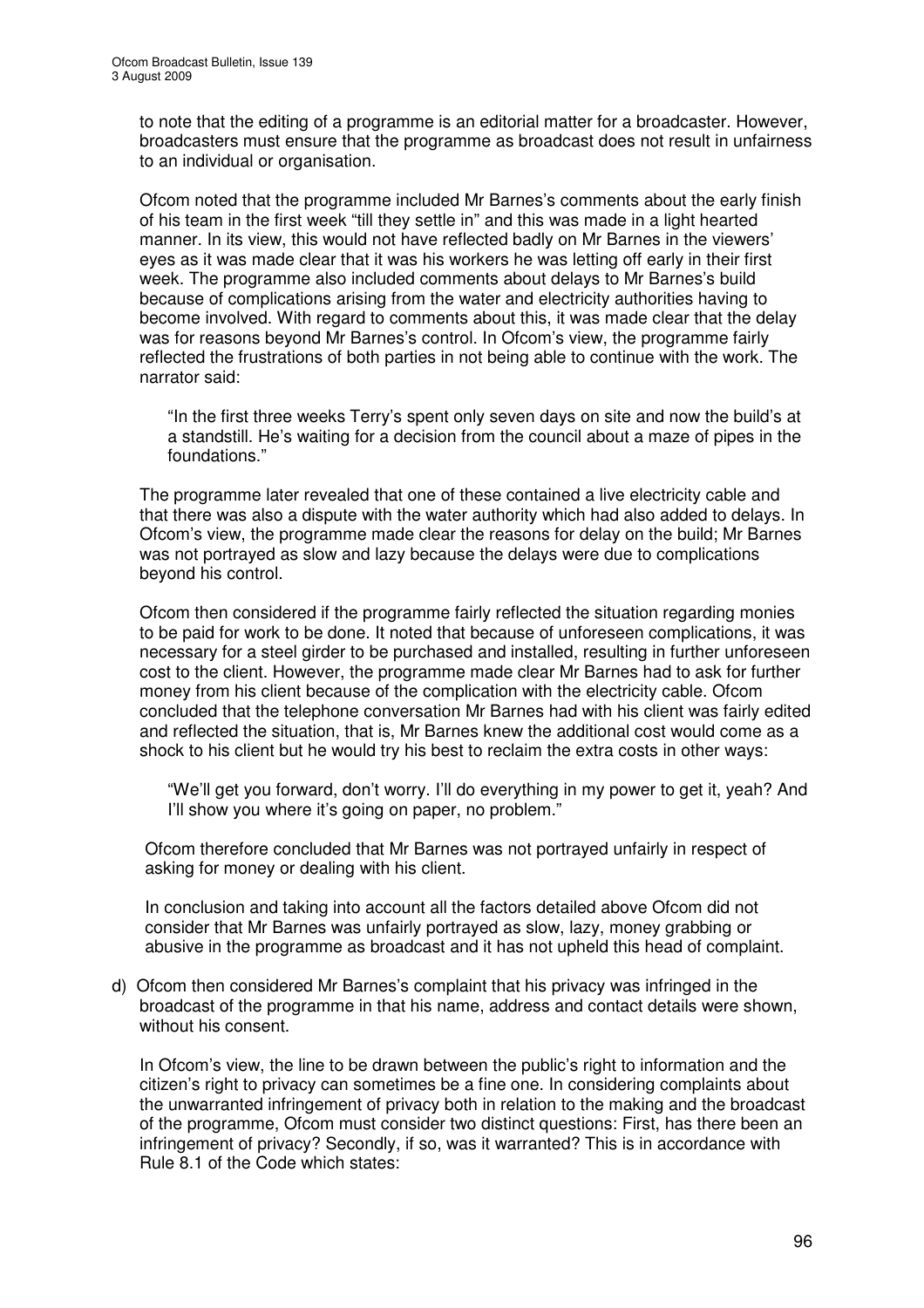"Any infringement of privacy in programmes or in connection with obtaining material included in programmes, must be warranted."

In considering this part of the complaint Ofcom took account of Practice 8.6 , which states that if the broadcast of a programme would infringe the privacy of a person or organisation, consent should be obtained before the relevant material is broadcast, unless the infringement of privacy is warranted.

In considering whether the broadcast of the programme infringed Mr Barnes' privacy, Ofcom considered whether he had a legitimate expectation of privacy in relation to the footage that was broadcast.

The programme included footage of Mr Barnes at work wearing his high visibility jacket and protective helmet for his company, both of which contained his company and contact details. Also an advertising board was left at the property and the programme included a shot of headed paper which contained details of Mr Barnes's building quote.

Ofcom noted (as detailed above at head a)) that Mr Barnes had not given his informed consent to be filmed for the broadcast of a programme that compared him to that of another builder. However, it did note that he consented to be filmed for a programme about builders in general and that he would have been aware therefore that any obvious advertising of his business and contact details would have been included in the footage. Given that Mr Barnes was willing to be filmed in such an open way in circumstances where he had chosen to wear protective clothing with his details on it, placed an advertising board on public view and had his building quote filmed in connection with the programme, it is Ofcom's view that his legitimate expectation of privacy was diminished. For these reasons Ofcom found there was no unwarranted infringement of Mr Barnes's privacy in the programme as broadcast and it was not necessary to further consider whether any infringement of privacy was warranted.

**Accordingly, Ofcom has not upheld Mr Barnes' complaint of unfair treatment and unwarranted infringement of privacy in the broadcast of the programme.**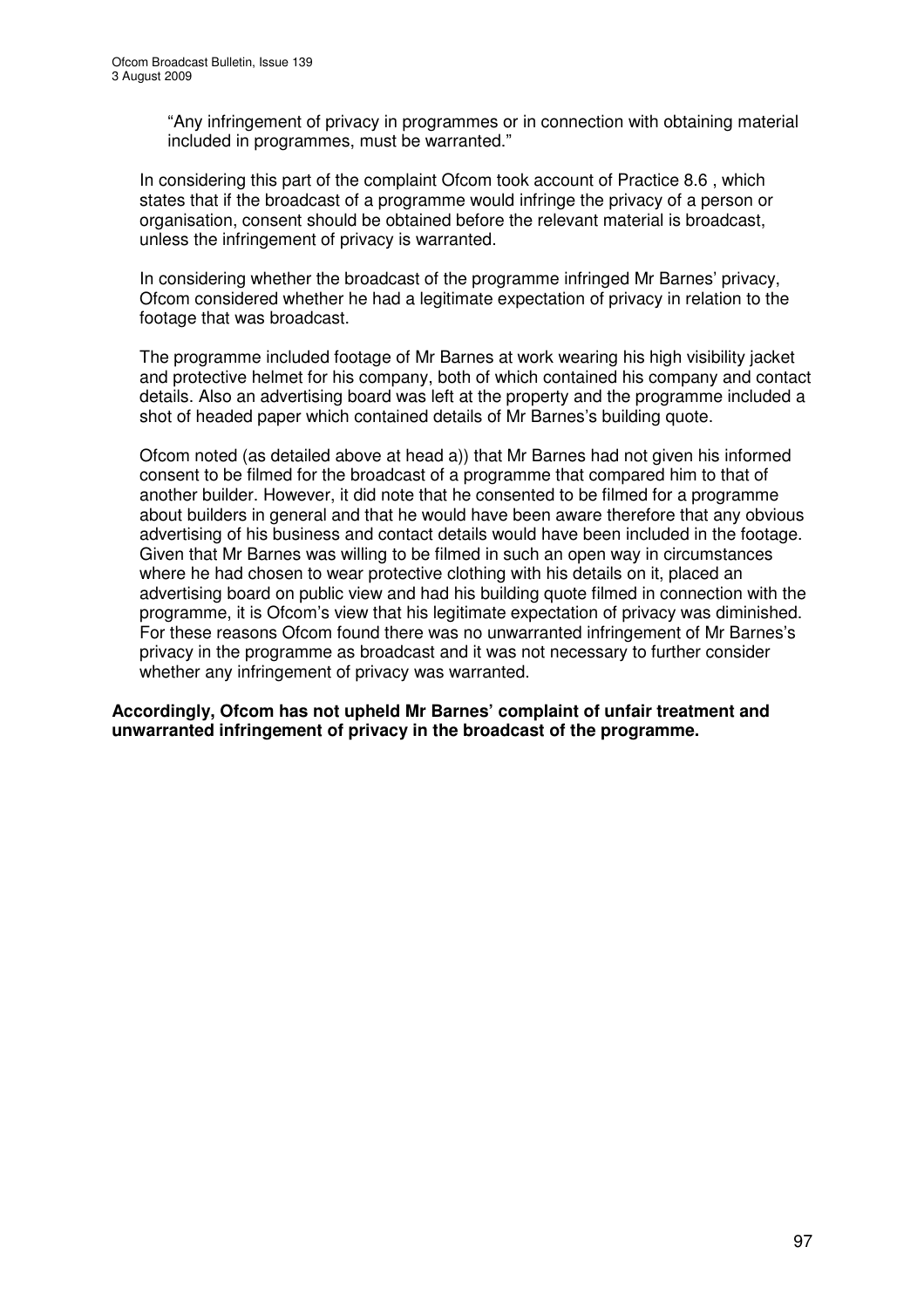# **Not Upheld**

# **Complaint by Mr Billy Johnston**

*Road Wars, Sky One, 16 June 2008 and Sky Two, 17 June 2008*

**Summary**: Ofcom has not upheld Mr Johnston's complaint of unwarranted infringement of privacy in the making and broadcast of the programme.

This programme (broadcast on 16 June 2008 and repeated the following day) featured the arrest of Mr Billy Johnston who was intoxicated and trying to gain entry to a flat that he had mistaken for his own. The first broadcast gave Mr Johnson's full name, showed footage of him (including his face), and disclosed the number of the property he lived in. The programme explained that Mr Johnson was given a fixed penalty notice for damage to the flat's door. In the repeat of the programme references to the number of Mr Johnston's property were removed.

Mr Johnston complained to Ofcom that his privacy had been unwarrantably infringement in the making and broadcast of the programme, and the repeat broadcast, in that his arrest was filmed without his consent, his name and the first line of his address were disclosed and his face was not disguised in any way.

In summary, Ofcom found the following:

- Ofcom's considered that Mr Johnston did not have a legitimate expectation of privacy in circumstances where he was filmed while committing an offence (for which he was subsequently fined), and where his actions were not of a particularly sensitive or private nature. Ofcom therefore found that there was no infringement of privacy in the making of the programme.
- Ofcom's considered that the programme did not reveal any distinguishing information that would have made where Mr Johnson lived identifiable to viewers. Ofcom also considered that although Mr Johnston was not charged with criminal damage, he was given a fixed penalty notice by the police as a result of his actions, which he did not contest. Ofcom therefore found that Mr Johnston had no legitimate expectation of privacy in relation to the programme as broadcast.

## **Introduction**

On 16 June 2008, Sky One broadcast an edition of its documentary series *Road Wars*, which followed Thames Valley police officers dealing with a variety of real life incidents. This edition of the series featured the arrest of Mr Billy Johnston who was intoxicated and trying to gain entry to a flat that he had mistaken for his own. He was arrested on suspicion of causing criminal damage to the door. Clear footage of Mr Johnston's face was shown in the programme. The police were shown handcuffing Mr Johnston and searching his wallet for identification and his address. The following exchange took place between two of the police officers:

Police officer 1: *"Basement Flat 5*, [inaudible]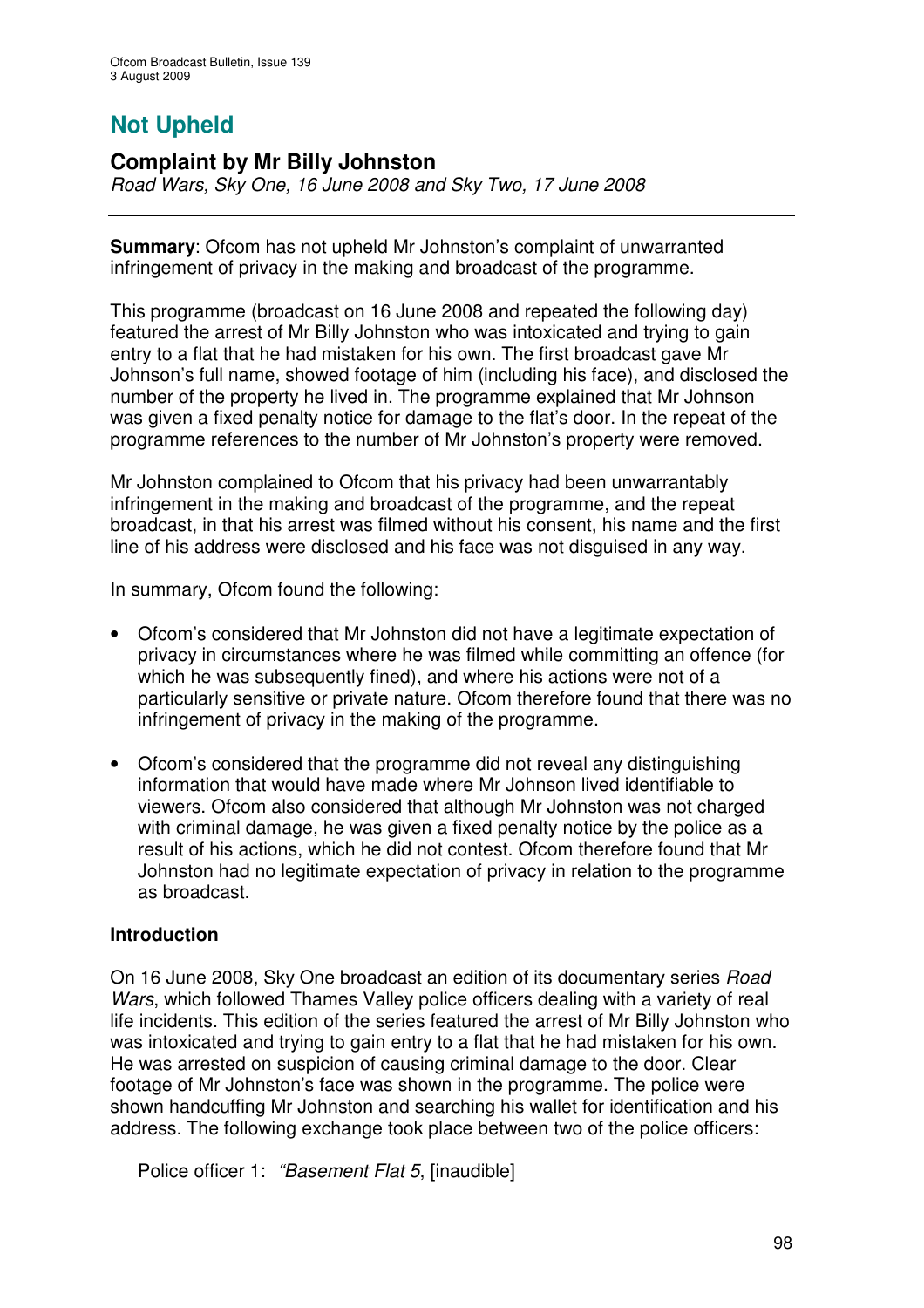Police officer 2: *He's got the wrong door, ain't he.* Police officer 1: *Close but no cigar. About 10 or 11 doors down."*

Later during this part of the programme, one of the police officers explained to Mr Johnston that he had been trying to get into the wrong flat:

| Police officer:<br>Mr Johnston: | "The one you've been kicking at is not your house is it?<br>Well, which house is that? |
|---------------------------------|----------------------------------------------------------------------------------------|
| Police officer:                 | It's 25. You live at number 5. So you're at the wrong one, aint                        |
|                                 | va?                                                                                    |
| Mr Johnston:                    | , ah right, I live at number 5.                                                        |
| Police officer:                 | Yeah. That's number 25. All right."                                                    |
|                                 |                                                                                        |

At the end of the programme, the programme's commentary identified the arrested man as *"Billy Johnston"* and stated that he was given an £80 fixed penalty notice the next day after spending the night in the police station cells *"to sleep off his session"*.

The programme was repeated on 17 June 2008 on Sky Two, however the police officer's reference to *"Basement flat 5 [inaudible]"* was edited out. All other parts of the programme remained unchanged.

Mr Johnston complained to Ofcom that his privacy had been unwarrantably infringed in the making and the broadcast of the programme and the repeat broadcast of it.

# **The Complaint**

# **Mr Johnston's case**

In summary, Mr Johnston complained that his privacy had been unwarrantably infringed in the making of the programme (including the repeat broadcast) in that:

a) The programme makers had filmed his arrest without his consent.

In summary, Mr Johnston complained that his privacy was unwarrantably infringed in both broadcasts of the programme in that:

b) His full name and the first line of his address were disclosed and his face was not obscured or disguised in any way.

Mr Johnston said that on the night he was arrested he was not aware of any filming as he was intoxicated. He said that he had not given consent for his personal details to be included in the programme (including the repeat broadcast). Mr Johnston said the broadcasts had put his personal safety at risk because he works as a mental health nurse and that people he comes into contact with professionally would now know where he lived.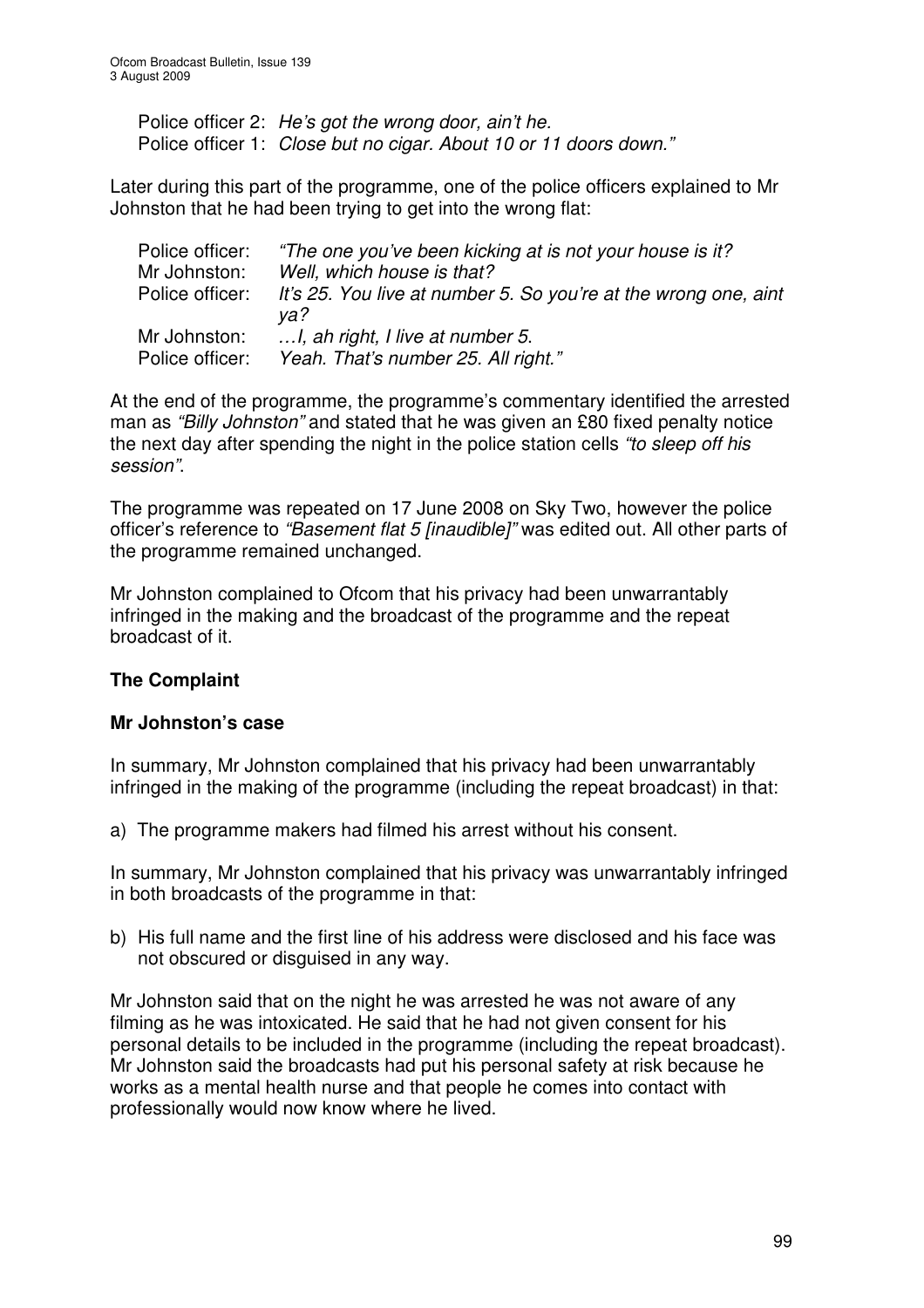## **BSkyB's case**

In summary, BSkyB responded to the complaint of unwarranted infringement of privacy in the making of the programme (including the repeat broadcast) as follows:

a) BSkyB said that Mr Johnston did not have a legitimate expectation of privacy in relation to his arrest. BSkyB said that Mr Johnston's actions were committed in a public place or at least in public view (to the extent that Mr Johnston may have been arrested on private land), and were not of a private nature as he was filmed attempting to break into a house on a public street.

BSkyB said, further, that Mr Johnston had committed acts in public which warranted him being arrested by the police and these acts were not of a nature which entitled Mr Johnston to a reasonable expectation of privacy.

BSkyB said that the film crew were clearly visible to Mr Johnston at the time of filming. The filming had not been conducted surreptitiously and there was no suggestion that the programme makers concealed the fact that they were filming Mr Johnston. BSkyB noted Mr Johnston's claim that he was intoxicated at the time of his arrest, and claimed not to have been aware of the filming. However BSkyB responded that acts committed in a public place while intoxicated did not afford a greater expectation of privacy, merely because the intoxication resulted in a lack of awareness at the time of filming.

BSkyB said that if Ofcom decided that Mr Johnston had a legitimate expectation of privacy, and that the filming constituted an infringement of that privacy, it would argue that the filming of Mr Johnston's arrest was warranted because the series followed police officers attending real life incidents as and when they occurred and that in these circumstances it was not possible to obtain prior consent for filming. In addition, BSkyB said that there was a clear public interest in portraying the work of the police and in filming the real life situations they faced, and a public benefit in portraying the damage and distress which can result from excessive alcohol consumption as was the case with Mr Johnston. Accordingly, BSkyB said that the public interest outweighed any right to privacy that Mr Johnston might have had.

In summary, BSkyB responded to the complaint of unwarranted infringement of privacy in both broadcasts of the programme as follows:

b) BSkyB's said that Mr Johnston did not have a legitimate expectation of privacy in relation to the broadcast of the first part of his address. BSkyB said that it had not infringed any legitimate expectation of privacy in relation to Mr Johnston's address because his address could not be discerned from the programme as only the first part of his address was audible in the first broadcast of the programme. BSkyB said it edited out the reference to *"Basement Flat 5 [inaudible]"* in subsequent broadcasts of the programme (including the repeat on 17 June 2008). BSkyB explained that this decision followed correspondence with Mr Johnston who said that another element of his address (the word "*Lawn*") was audible as well as the flat number. BSkyB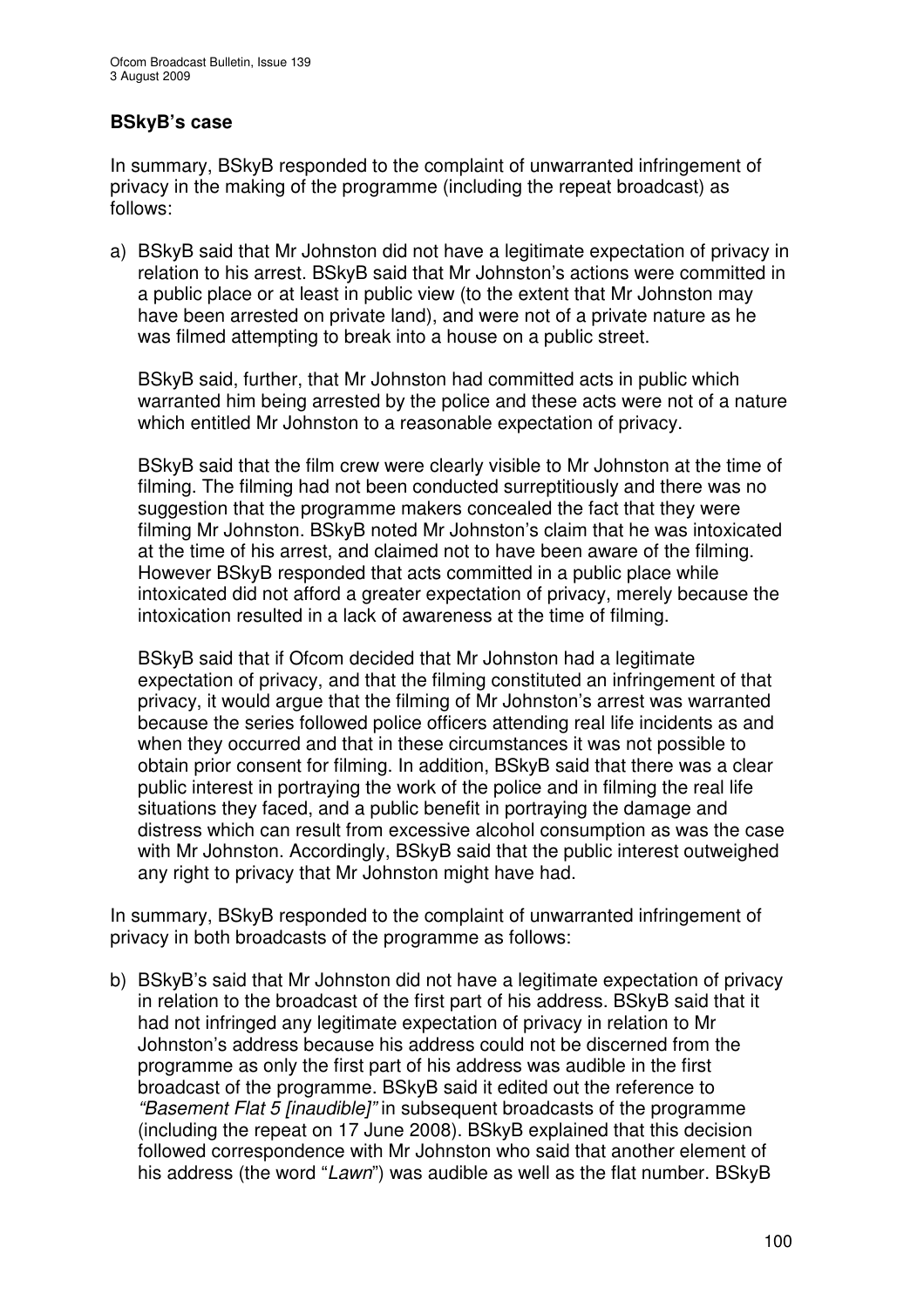said it edited out the full reference even though it considered that no further part of Mr Johnston's address was audible in the first broadcast. In addition, BSkyB said that the reference to *"Basement Flat 5"* was non-descript, since it did not identify the street name or otherwise indicate the location of Mr Johnston's home. Other than identifying "*Basement flat 5 [inaudible]*" or "*number 5*", no other part of Mr Johnston's address was audible in either broadcast of the programme. BSkyB said that it did not consider that footage of Mr Johnston's arrest contained any particularly distinguishing features which would result in the street in which he lived being identifiable by any viewer.

BSkyB said that if Mr Johnston did have a legitimate expectation of privacy in relation to the broadcast of the first part of his address in the programme broadcast on 17 June 2008, and if this was infringed, then it would argue that the infringement was warranted (see below for reasons).

In relation to the inclusion of the reference to Mr Johnston's name and footage of his face without it being obscured, BSkyB said that Mr Johnston did not have a legitimate expectation of privacy in relation to this, for the same reasons that Mr Johnston did not have a legitimate expectation of privacy in relation to the making of the programme (see BSkyB's case in head a) above). BSkyB said that the incident in which Mr Johnston was filmed took place in public, he was committing a criminal offence for which he was later given a fixed penalty notice, the filming was not surreptitious in any way, and Mr Johnston would have been aware of the presence of the camera crew at the time, irrespective of any subsequent recollection of the events in question.

BSkyB said that if Mr Johnston did have a reasonable expectation of privacy and if this was infringed, then it would argue that the disclosure of Mr Johnston's full name and the inclusion of his face unobscured and undisguised was warranted by the same public interest considerations relevant to the making of the programme. BSkyB argued that the series depicted real life events and attempted to capture the pace and atmosphere of these events. Given the nature of the programmes, BSkyB said that any infringement of privacy must be balanced against maintaining the integrity of this genre of programming.

BSkyB said that it took its duties as a broadcaster seriously, and had procedures in place with the production companies it used to ensure compliance with all relevant codes. BSkyB said that unless there were concerns over individual incidents, it did not, as a matter of course, pixilate the face of or edit out the identity of the subjects found to have committed illegal acts.

# **Decision**

Ofcom's statutory duties include the application, in the case of all television and radio services, of standards which provide adequate protection to members of the public and all other persons from unfair treatment and unwarranted infringement of privacy in, or in the making of, programmes included in such services.

In carrying out its duties, Ofcom has regard to the need to secure that the application of these standards is in the manner that best guarantees an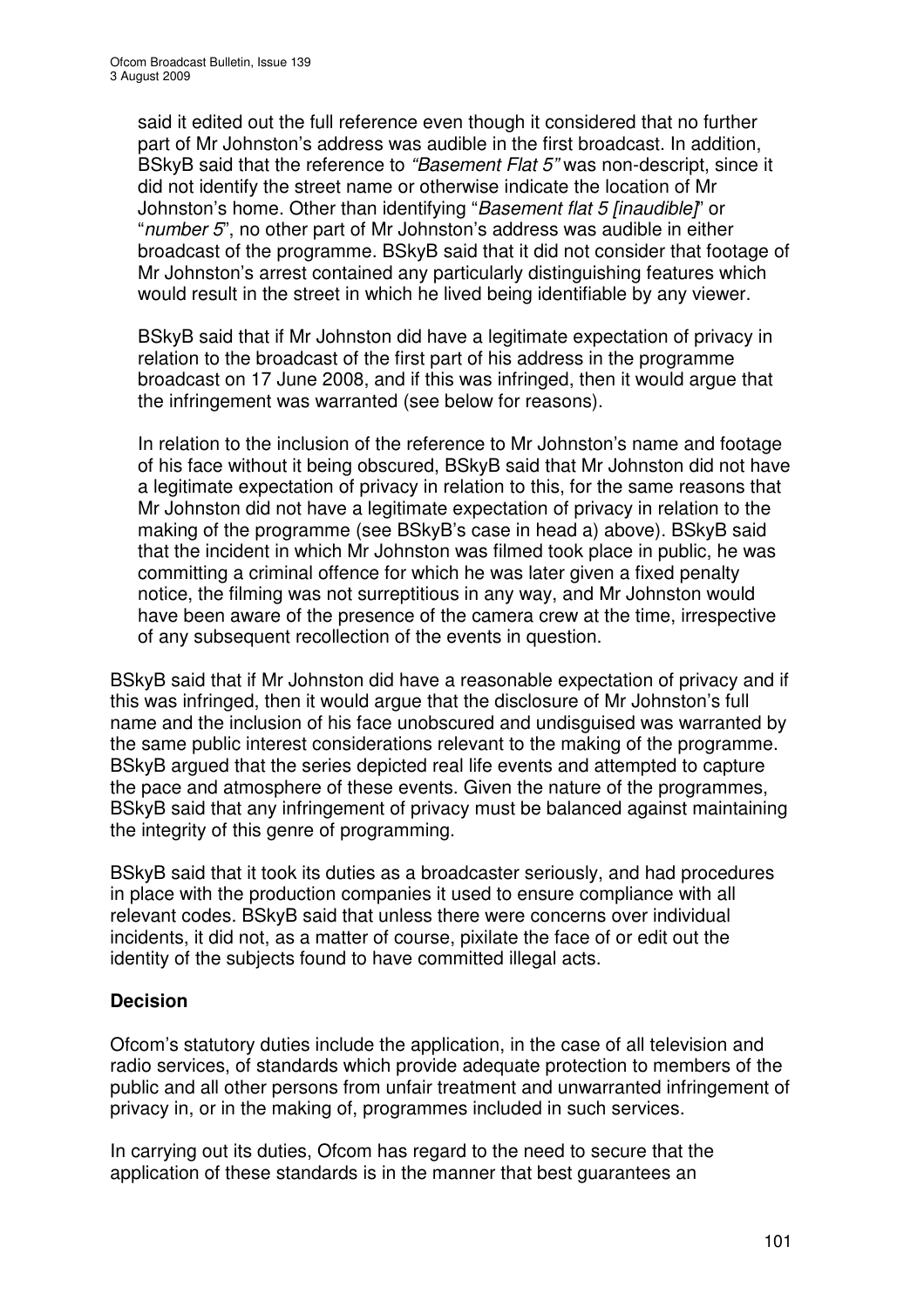appropriate level of freedom of expression. Ofcom is also obliged to have regard, in all cases, to the principles under which regulatory activities should be transparent, accountable, proportionate and consistent and targeted only at cases in which action is needed.

Mr Johnston's complaint was considered by Ofcom's Executive Fairness Group. In reaching its decision, Ofcom carefully considered all the relevant material provided by both parties. This included a recording and transcript of the programme as broadcast and the parties' written submissions.

Ofcom's recognises that the line to be drawn between the public's right to information and the citizen's right to privacy can sometimes be a fine one. In considering complaints about the unwarranted infringement of privacy, Ofcom will therefore, where necessary, address itself to two distinct questions: First, has there been an infringement of privacy? Second, if so, was it warranted? (Rule 8.1 of the Code).

a) Ofcom first considered Mr Johnston's complaint that his privacy was unwarrantably infringed in the making of the programme (including the repeat) in that he was filmed without his consent.

In considering whether the making of the programme infringed the complainant's privacy, Ofcom first considered whether Mr Johnston had a legitimate expectation of privacy in the circumstances in which he was filmed.

Ofcom watched a recording of both broadcasts and made the following observations. It appeared to Ofcom that the filming took place both on a public street and in the doorway of a basement flat to which the public had access. Although this doorway may have been private property, it was clearly visible from the public street and publicly accessible. Ofcom recognised that, given Mr Johnston's intoxicated state, he may not have been aware that he was being filmed, but it was satisfied that he had been filmed openly and that the programme makers had not concealed the fact that they were filming him.

Ofcom next considered the nature of the actions recorded by the programme makers. As discussed above Ofcom noted that Mr Johnston had been in a public place at the time of filming and that his actions would have been in clear view of members of the public on the street. In Ofcom's view, although Mr Johnston was intoxicated at the time of being filmed, his actions while in this state were not private or sensitive in nature. Ofcom also noted that the programme makers had filmed Mr Johnston attempting to gain access to a property that he had mistaken for his own, apparently causing damage to the door and subsequently being arrested by the police as a consequence of his actions.

Taking into consideration all of the factors above, it is Ofcom's view that Mr Johnston did not have a legitimate expectation of privacy in circumstances where he was filmed while committing an offence (for which he was subsequently fined), and where his actions were not of a particularly sensitive or private nature. Ofcom therefore found that there was no infringement of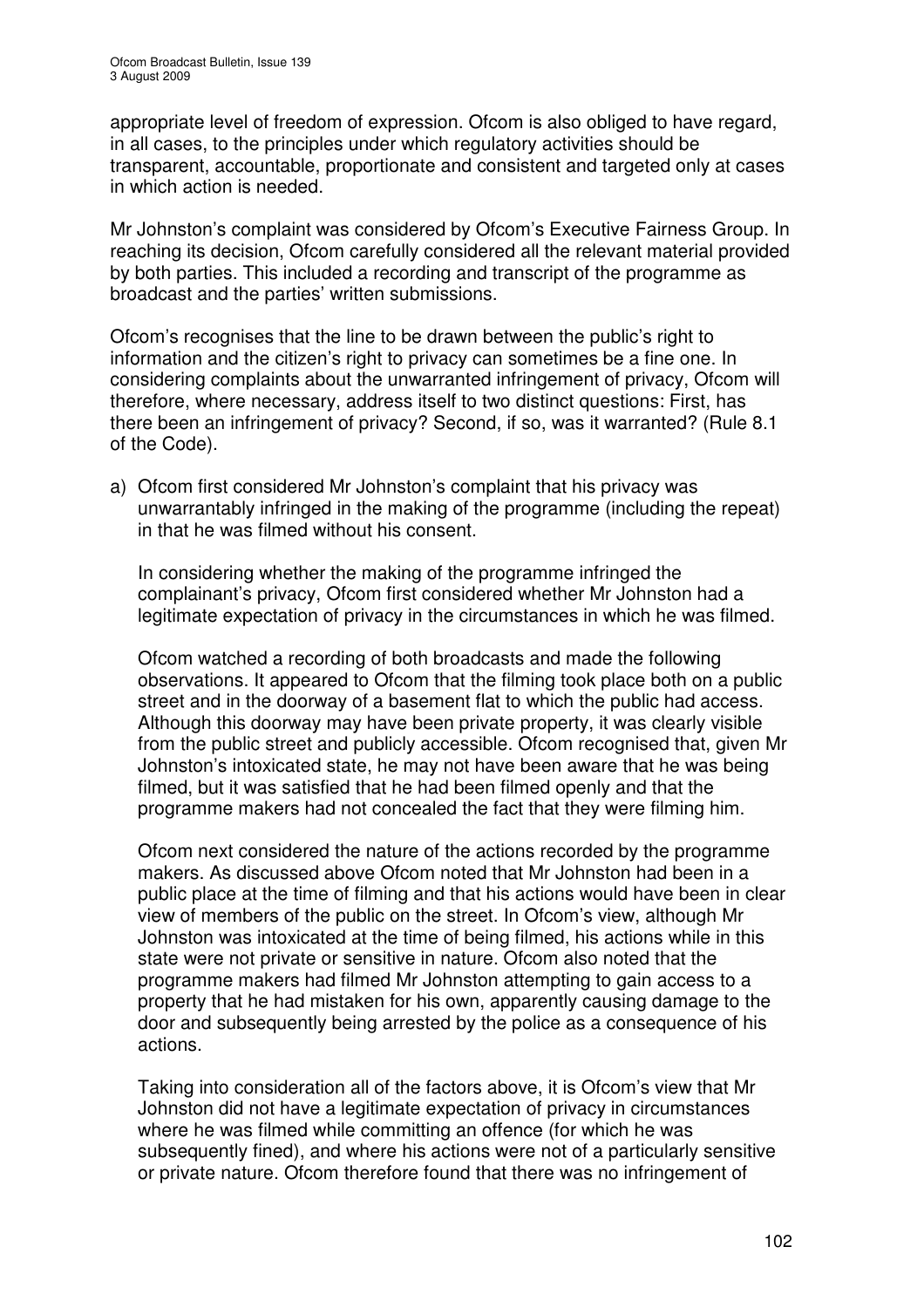privacy in relation to the footage filmed of his arrest and that it was not necessary for Ofcom to further consider whether any infringement of privacy was warranted.

b) Ofcom considered Mr Johnston's complaint that his privacy was unwarrantably infringed in the broadcasts of the programme in that his full name and the first line of his address were disclosed and that his face was not obscured or disguised in any way.

In considering whether or not there had been any infringement of privacy, Ofcom was first required to consider whether Mr Johnston had a legitimate expectation of privacy in relation to the footage that was broadcast.

Ofcom first addressed the complaint in relation to Mr Johnston's address. Ofcom watched the programme broadcast on 16 June 2008, and noted the following exchange between two of the police officers:

Police officer 1: "*Basement Flat 5*, [inaudible] Police officer 2: *He's got the wrong door, ain't he?* Police officer 1: *Close but no cigar. About 10 or 11 doors down*."

Ofcom also noted that further into the programme, one of the police officers explained to Mr Johnston that he had been trying to get into the wrong flat:

| Police officer:                 | "The one you've been kicking at is not your house is it?               |
|---------------------------------|------------------------------------------------------------------------|
| Mr Johnston:                    | Well, which house is that?                                             |
| Police officer:                 | It's 25. You live at number 5. So you're at the wrong<br>one, aint ya? |
| Mr Johnston:<br>Police officer: | , ah right, I live at number 5.<br>Yeah. That's number 25. All right." |

Ofcom noted that, after correspondence between the programme makers and Mr Johnston after the first broadcast of the programme on 16 June 2008, the programme makers edited out the reference to "*Basement Flat 5 [inaudible]*" altogether, although they argued that no further element of his address was identifiable in this section.

Ofcom noted that the *"[inaudible]"* part of this section of the programme was said by Mr Johnston to be the word "*Lawn*" and that this formed part of his address. Ofcom was satisfied after watching the programme that this word was indistinct. In Ofcom's opinion viewers were unlikely to have recognised the word "*Lawn*". Ofcom also noted that the footage of Mr Johnston's arrest did not reveal any distinguishing features that would have made the street or area where he lived identifiable to viewers. Ofcom therefore found that in view of all the circumstances Mr Johnston had no legitimate expectation of privacy in relation to the references made to his address.

Ofcom next turned to the complaint concerning the broadcast of footage of Mr Johnston's face and reference to his full name. Ofcom viewed all the footage of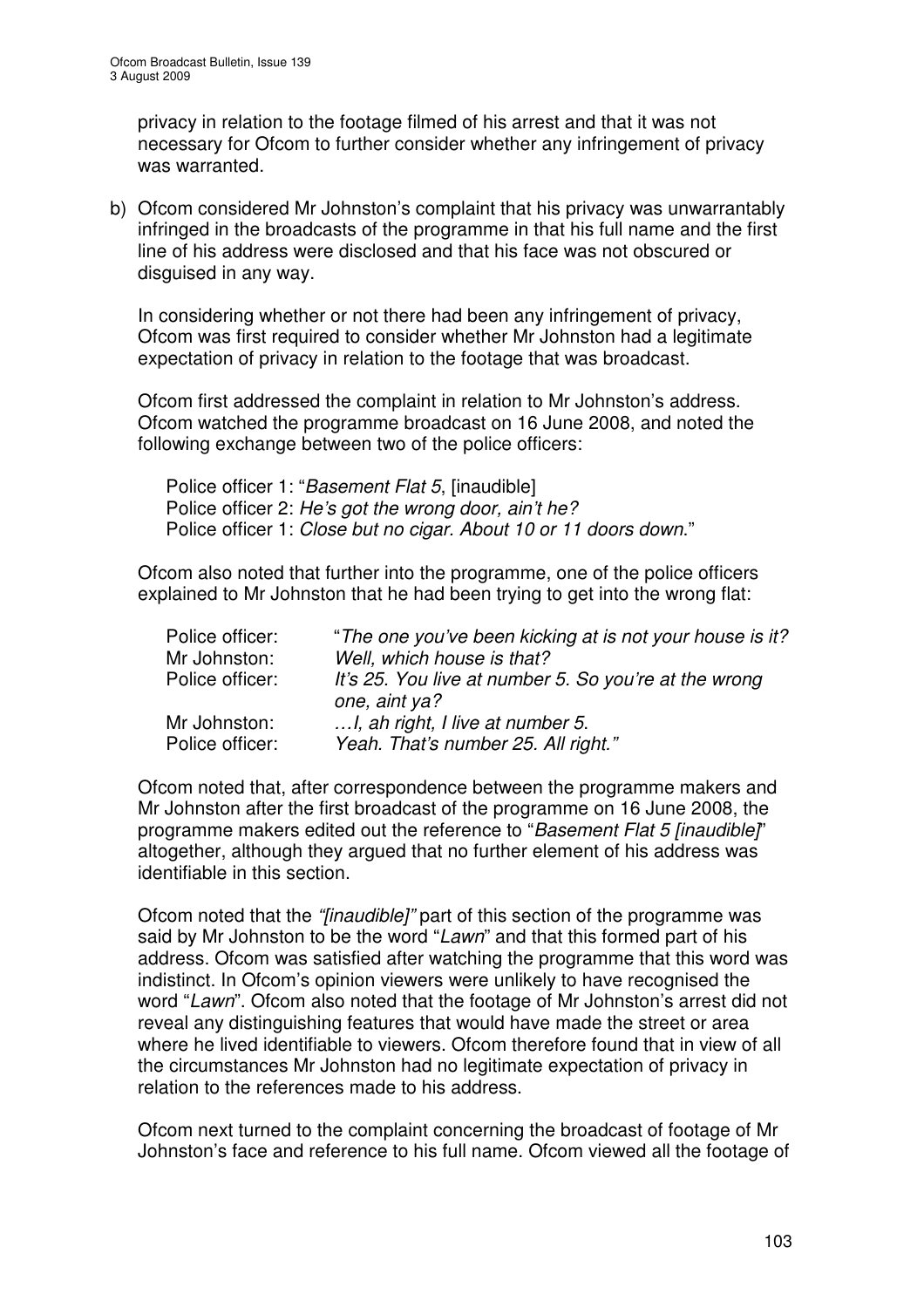Mr Johnston and also took note that at the end of the programme, the commentary stated:

"*For his beered up battering rampage of the cat flap, Billy Johnston was left to sleep off his session in a cell, before being given an 80 quid fixed penalty notice in the morning."*

Ofcom acknowledged that Mr Johnston was identified in that his face was visible throughout the footage and his full name was given in both broadcasts. However, Ofcom also noted that Mr Johnston's actions took place in a place accessible to the public (namely a doorway of a basement flat overlooked by a public street) and in public view.

Ofcom further noted that although Mr Johnston was not charged with criminal damage (the offence for which he was initially arrested), he was given a fixed penalty notice by the police as a result of his actions, which he did not contest. In light of all the circumstances, Ofcom found that he did not have a legitimate expectation of privacy in relation to the broadcast of the footage of his face, nor the disclosure of his full name.

Having found that Mr Johnston did not have a legitimate expectation of privacy in relation to his address, name or footage of his face, Ofcom found there was no infringement of Mr Johnston's privacy in either broadcast. It was not therefore necessary for Ofcom to consider whether any infringement of privacy was warranted.

**Accordingly, Ofcom has not upheld Mr Johnston's complaint of unwarranted infringement of privacy in either the making or the broadcast of the programme (or its subsequent repeat).**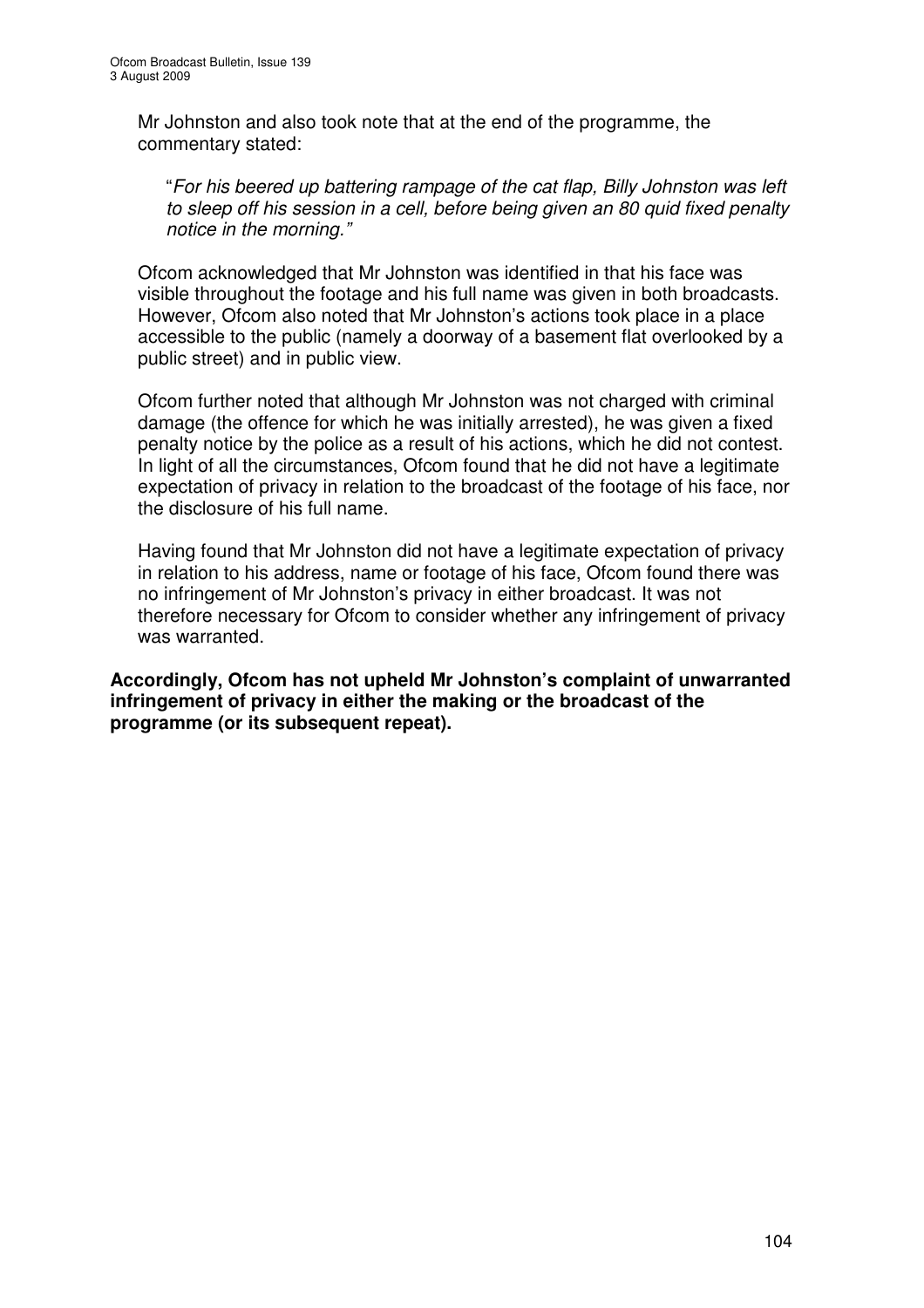# **Not Upheld**

# **Complaint by Mr Jason Smith made on his behalf by Mr Trevor Jones**

*The Ferret, ITV Wales, 19 November 2008*

**Summary**: Ofcom has not upheld this complaint of unfair treatment and unwarranted infringement of privacy made by Mr Trevor Jones on behalf of Mr Jason Smith.

The programme featured a complaint by Mr Madden about building work undertaken for him by Mr Smith. He complained that Mr Smith had been paid for the work in full but left it unfinished and that the work Mr Smith had undertaken was sub-standard and dangerous. Mr Jones complained on Mr Smith's behalf that the programme gave a one-sided account as Mr Smith had not been given an opportunity to respond to the allegations and that Mr Smith's privacy was unwarrantably infringed by the broadcast of his home and mobile telephone numbers without his consent.

In summary Ofcom found the following:

- Mr Smith had been given an appropriate and timely opportunity to respond to the allegations and that his responses had been fairly represented in the programme.
- Mr Smith did not have a legitimate expectation of privacy in relation to his home and mobile telephone numbers as, by including them in his Yellow Pages advertisement, he had voluntarily placed them in the public domain.

## **Introduction**

On 19 November 2008, ITV Wales broadcast an episode of *The Ferret*, a consumer affairs programme. The episode featured a complaint made by former jockey, Mr Peter Madden, about building work undertaken at his home by local tradesman, Mr Jason Smith, and was introduced as follows:

"*How top jockey Peter took a nasty fall with a local builder*."

In the programme, Mr Madden said that the work undertaken by Mr Smith was of poor quality (in one case, potentially deadly); and that after Mr Smith received the final payment and when quality issues were raised with him, Mr Smith walked off the job. The presenter said that it cost Mr Madden £10,000 to have work re-done and finished and that he wanted the money back from Mr Smith.

At the end of the programme Mr Madden said:

"*I'm absolutely gutted, I feel like I've been mugged. Really this man has run away with my money. He's left my house in a total state and its cost me a lot of money to get things done right. From now on if I have any work done, I'll pay by cheque to make sure that it can be accounted for.*"

Mr Smith did not participate in the programme, however photographs taken of him beside his van appeared in the programme on three occasions and his advertisement from the Yellow Pages, showing his home and mobile telephone numbers, also appeared in the programme. The presenter summarised three points made on Mr Smith's behalf by his solicitors in disputing each of Mr Madden's complaints.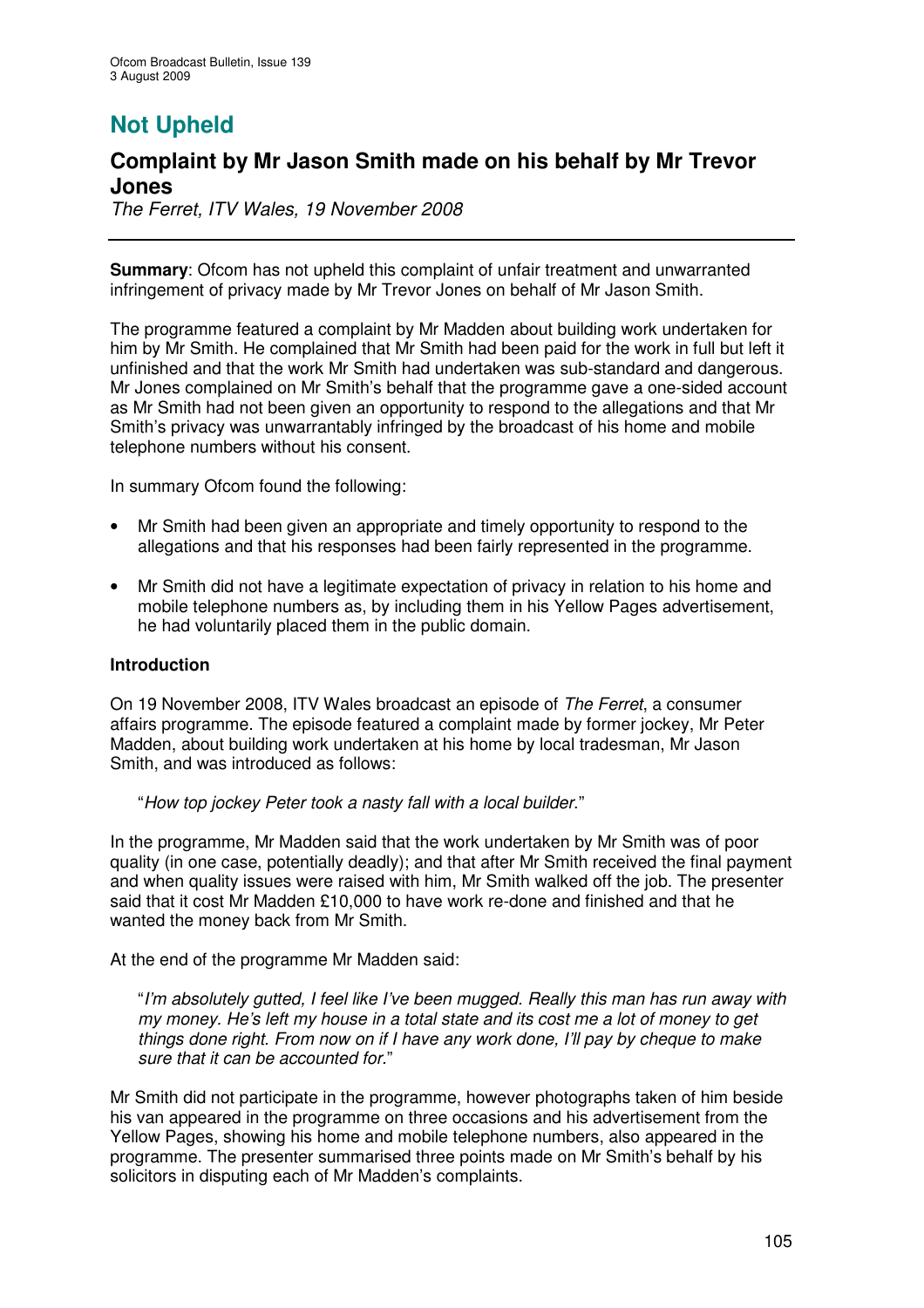Mr Trevor Jones complained on behalf of his son-in-law, Mr Smith, that he was treated unfairly in the programme and that his privacy was unwarrantably infringed in the broadcast of the programme.

## **The Complaint**

#### **Mr Jones' case**

In summary, Mr Jones complained that Mr Smith was treated unfairly in the programme as broadcast in that:

a) The programme was completely one-sided as it did not outline the full facts. In particular, the programme only showed Mr Peter Madden, it took his word and no attempt was made to find out the true facts from Mr Smith's solicitors.

By way of background, Mr Jones said that ITV was made fully aware that the dispute was an involved one and was in the hands of solicitors. The programme makers were advised by Mr Smith's solicitors not to proceed with the programme. In the circumstances, ITV should never have contemplated broadcasting the programme without further contact with Mr Smith or his solicitors.

In summary, Mr Jones complained that Mr Smith's privacy was unwarrantably infringed in the programme as broadcast in that:

b) His home and mobile telephone numbers were broadcast without his consent.

#### **The Broadcaster's case**

a) ITV Broadcasting Limited ("ITV"), responsible for the compliance of the programme on behalf of the ITV Network, first responded to the complaint of unfair treatment in the programme as broadcast.

#### The programme was completely one-sided

ITV said it did not accept the programme was one-sided and maintained both Mr Madden's and Mr Smith's views on the dispute were reflected in the programme. It pointed out that Mr Smith was invited to take part in the programme in order to respond to Mr Madden's complaint but that he did not take up the offer and instead chose to respond via his solicitors. ITV considered that the relevant part of the response was reflected fairly in the programme.

## The programme did not outline full facts

ITV said that the programme included a fair description of the key issues in the dispute in terms of the work that Mr Madden had requested be undertaken, the work that he said was undertaken and the standard to which that work was carried out. It included references to the payment arrangements for the work, and to each party's explanation for the dispute that subsequently arose. ITV noted that although Mr Smith claimed the programme did not outline the full facts, he had failed to mention any additional facts that he felt were omitted unfairly.

## The programme only showed Peter Madden

ITV agreed that the programme included an interview with Mr Madden and not with Mr Smith, but explained that this was solely because Mr Smith did not take up the offer to participate in an interview. ITV said that there was no unfairness in including Mr Madden's interview in the absence of an interview with Mr Smith, given that the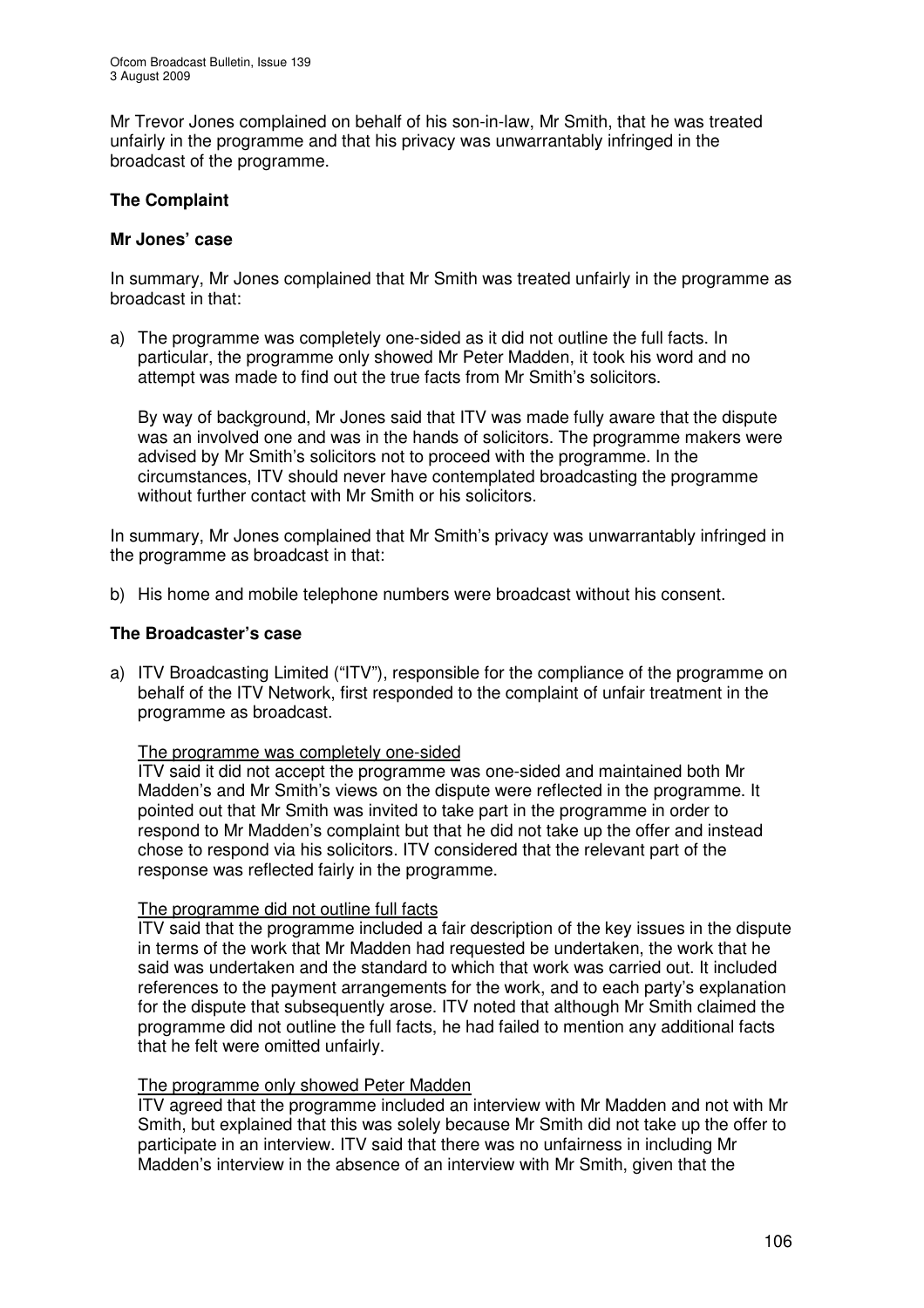response provided by Mr Smith's solicitors on his behalf was reflected fairly in the programme.

## The programme took Mr Madden's word

ITV said that the programme presented a duly impartial account of the dispute between Mr Madden and Mr Smith. In addition to Mr Madden's contribution, account was also taken of: the building survey carried out by chartered surveyors at Mr Madden's request dated 24 October 2007; the witness statements of two of Mr Madden's acquaintances stating that they had witnessed cash being handed by Mr Madden to Mr Smith; a report by a third party builder who gave details of some of the defective work; and the letter received from Mr Smith's solicitors, dated 29 October 2008, written in response to ITV's letter of 28 October 2008.

The programme made no attempt to find out the true facts from Mr Smith's solicitors ITV said that clearly there was a dispute over the true facts in the case. ITV wrote to Mr Smith on 28 October 2008 outlining the assertions made by Mr Madden and informing him of the evidence provided by Mr Madden. ITV offered him the opportunity of an interview for inclusion in the programme. Mr Smith's solicitors, to whom the letter was copied, replied on his behalf the following day, stating that the dispute was:

"… a fundamental dispute between the parties as to how much money had been paid to Mr Smith .. he only received £3000 and it was the lack of money being paid by Mr Madden to Mr Smith which led to Mr Smith leaving the job as Mr Madden by not paying the monies… [was] in breach of contract."

ITV said it represented this statement fairly in the programme.

b) ITV next responded to the complaint of unwarranted infringement of privacy in the programme as broadcast.

ITV said that Mr Smith's home and mobile phone numbers were included in the programme in a still shot of his business advertisement in the Yellow Pages. The advertisement – in a large box rather than the standard single line – listed the services offered by Mr Smith and gave two telephone numbers, one of which was a mobile number. Neither was described as Mr Smith's home number and, ITV considered it was entirely reasonable to suppose that they were Mr Smith's business numbers. ITV said that the editorial context of their inclusion was a report about a dispute concerning Mr Smith's business from one of his customers.

ITV said that, given that Mr Smith chose to advertise his telephone numbers in a business advertisement designed to attract the public's attention, it did not consider that he had any reasonable expectation of privacy in relation to those numbers. However, if Ofcom was of the view that he did have such an expectation, ITV considered that the brief visual reference to them in the programme was warranted, given the public interest in the difficulties Mr Madden said he encountered in dealing with Mr Smith's business.

## **Decision**

Ofcom's statutory duties include the application, in the case of all television and radio services, of standards which provide adequate protection to members of the public and all other persons from unfair treatment and unwarranted infringement of privacy in, or in the making of, programmes included in such services.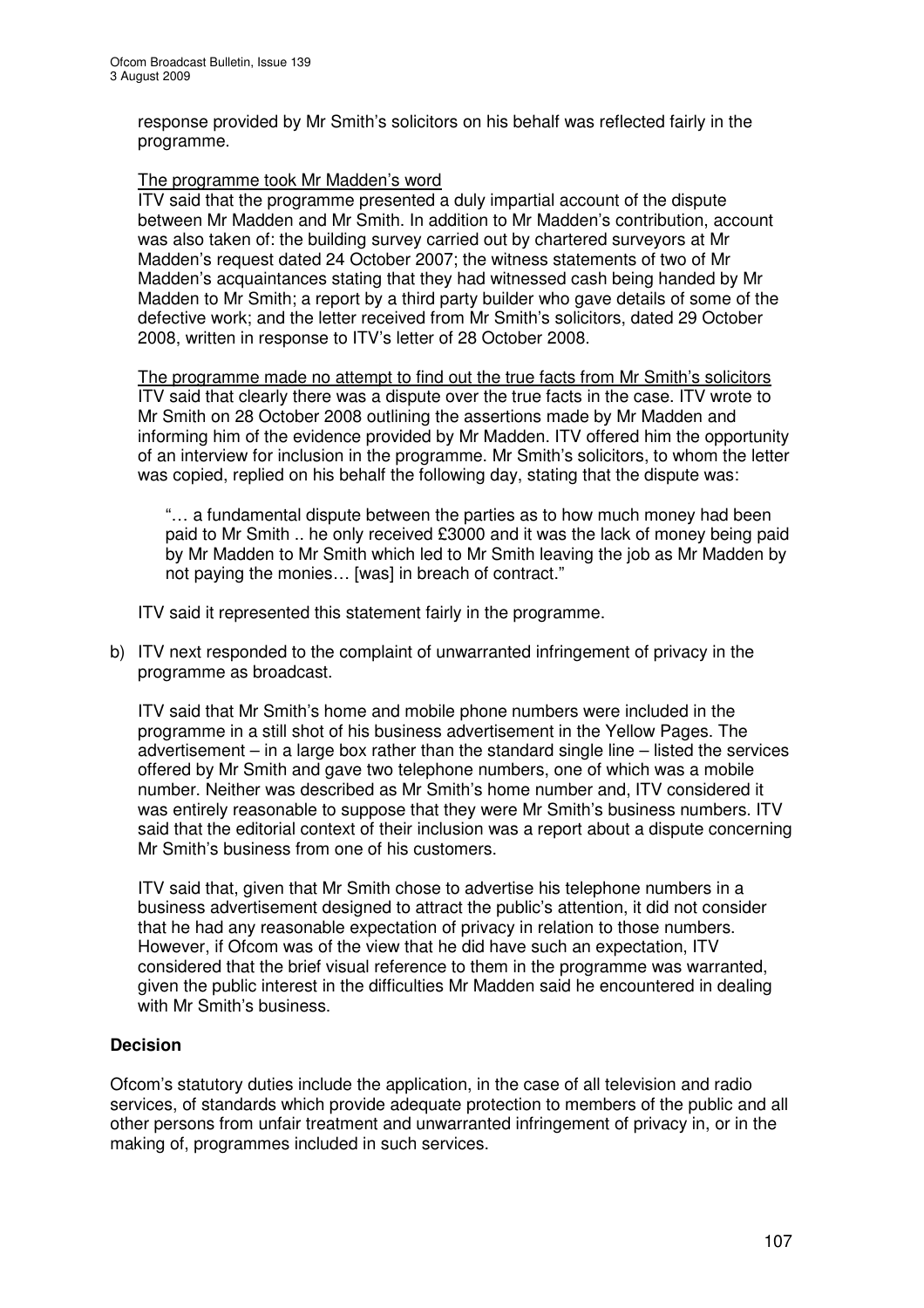Where there appears to have been unfairness in the making of the programme, this will only result in a finding of unfairness if Ofcom finds that it has resulted in unfairness to the complainant in the programme as broadcast.

In carrying out its duties, Ofcom has regard to the need to secure that the application of these standards is in the manner that best guarantees an appropriate level of freedom of expression. Ofcom is also obliged to have regard, in all cases, to the principles under which regulatory activities should be transparent, accountable, proportionate and consistent and targeted only at cases in which action is needed.

Mr Jones' complaint was considered by Ofcom's Executive Fairness Group. In reaching its decision, Ofcom carefully considered all the relevant material provided by both parties. This included a recording and transcript of the programme as broadcast and both parties' written submissions (which included supporting material).

a) Ofcom first considered the complaint that the programme was completely one-sided as it did not outline the full facts. In particular, the programme only showed Mr Peter Madden, it took his word and no attempt was made to find out the true facts from Mr Smith's solicitors.

Ofcom considered whether the programme makers' actions ensured that the programme as broadcast avoided unjust or unfair treatment of individuals, as set out in Rule 7.1 of the Ofcom Broadcasting Code (the "Code"). Ofcom took particular account of Practice 7.11 of the Code which states that if a programme alleges wrongdoing or incompetence or makes other significant allegations, those concerned should normally be given an appropriate and timely opportunity to respond; and Practice 7.13 which states that where it is appropriate to represent the views of a person who is not participating in the programme, this must be done in a fair manner.

Ofcom also took account Practice 7.9 of the Code which states that before broadcasting factual programmes, including programmes examining past events, broadcasters should take reasonable care to satisfy themselves that material facts have not been presented, disregarded or omitted in a way that is unfair to an individual.

Ofcom noted that the programme makers intended to make serious allegations against Mr Smith in the programme, namely that he had been paid the full amount for the work and left it unfinished and that his work was sub-standard and dangerous. It was therefore, in fairness to Mr Smith, incumbent upon the programme makers to give him an appropriate and timely opportunity to respond to the allegations.

Ofcom noted that the programme makers wrote to Mr Smith on 28 October 2008 (with a copy to his solicitors) informing him of their intention to broadcast a programme about Mr Madden's complaints.

The programme makers' letter referred to:

- the nature of the work to be undertaken by Mr Smith;
- how much money Mr Madden claimed he had paid and that Mr Smith had left the job without completing the work;
- witness statements from two people who saw Mr Madden pay Mr Smith £6,500;
- Mr Madden claiming over £10,000 from Mr Smith for putting work right and undertaking work that was not done by Mr Smith;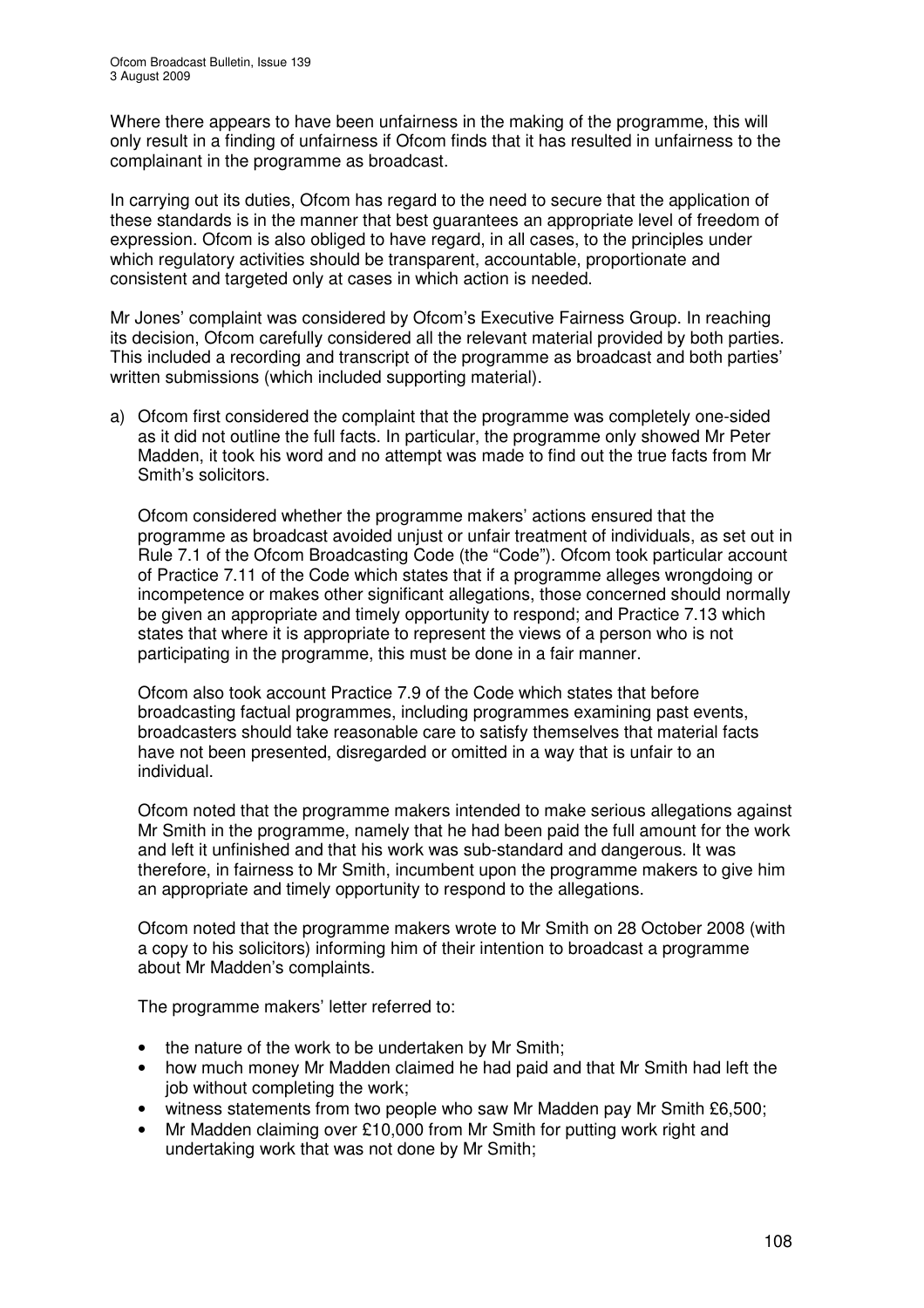- a surveyor's report referring to Mr Smith's work as "totally sub-standard and good building practice has not been followed";
- a building control report referring to "defective work": and
- a written note from another builder describing faults that needed rectifying and a lintel as "extremely dangerous".

The letter concluded with an invitation to Mr Smith to be interviewed about the issues or alternatively to provide a statement.

In Ofcom's view, the programme makers' letter constituted an appropriate and timely opportunity to Mr Smith to respond to the allegations. On receipt, Mr Smith would have known precisely what allegations Mr Madden intended to make and, while the letter did not indicate the intended first broadcast date, it did request a response "at the earliest opportunity" and "as soon as possible". Further, the time between the letter being sent (28 October 2008) and the date of broadcast (19 November 2008) allowed a reasonable amount of time for Mr Smith or his solicitors to respond.

Ofcom noted that Mr Smith's solicitors replied on Mr Smith's behalf by letter dated 29 October 2008 stating:

- there was a fundamental disagreement over how much money had been paid. Mr Smith only received £3,000 and, as a result of being underpaid, left the job. By not paying Mr Smith, it was Mr Madden who was in breach of contract;
- receipted invoices provided by Mr Smith were not evidence he had been paid, they had been provided so Mr Madden could claim funds;
- the surveyor's report was not accepted by Mr Smith and the Building Regulation Inspector periodically checked Mr Smith's work and had no complaints;
- the witness statements were not accepted. Mr Smith maintained he did not receive monies on 24 August or any monies other than £3,000; and
- the only way to resolve the dispute was in court and it was not a situation that could be decided by a television programme and trial by television was inappropriate.

It appeared to Ofcom that Mr Smith's solicitors considered that their letter had informed the programme makers the matter was complex, was in the hands of solicitors and that the programme makers should not proceed with the programme. Having been told not to proceed by Mr Smith's solicitors, it appeared that Mr Smith believed the programme makers should not have gone ahead, at least not without giving him notice and/or reverting to him for comment.

It appeared to Ofcom that the programme makers, on the other hand, considered that as the solicitors' letter addressed each allegation set out in their letter of 28 October 2008, Mr Smith had declined the invitation to be interviewed and his solicitors had submitted a statement on his behalf for broadcast.

In Ofcom's view, on the information before it, it was not unreasonable for the programme makers to have proceeded on the basis that the solicitors had provided a statement for broadcast. In the circumstances, Ofcom concluded that Mr Smith was given an appropriate and timely opportunity to respond to the allegations.

Ofcom next considered the key allegations made about Mr Smith in the programme and whether his solicitors' responses to them were represented fairly.

Ofcom noted that the key allegations made against Mr Smith in the programme were: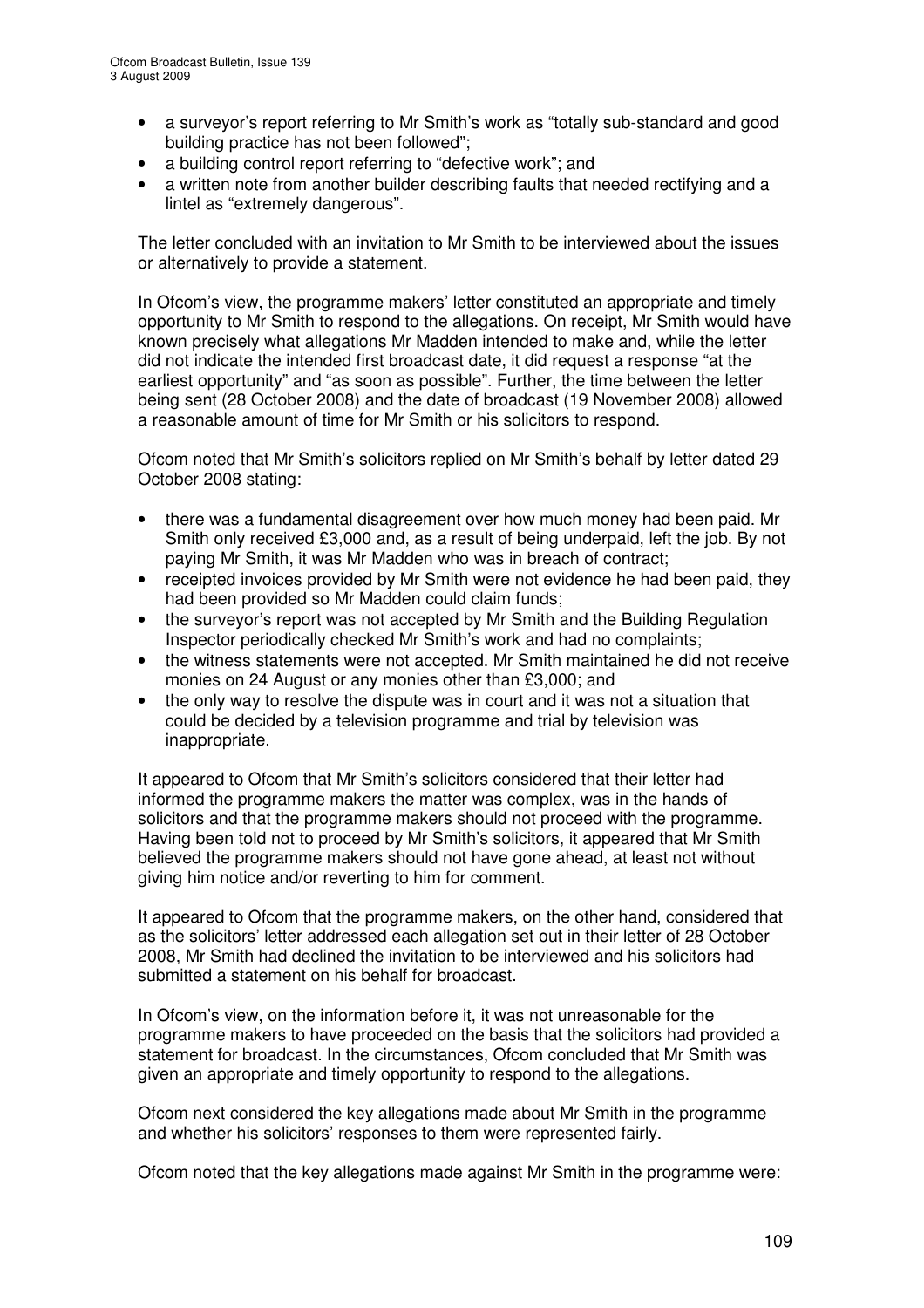- that he had been paid the full amount for the work in front of witnesses but had left the job unfinished; and
- that his work had been sub-standard and dangerous.

Having considered the solicitors' responses to ITV's allegations, Ofcom looked at how they were reflected in the programme.

Ofcom observed that the programme included Mr Smith's solicitors' response to the allegation that Mr Smith had been paid in full in front of witnesses, but left the work unfinished:

"*Mr Smith's solicitor said this was a fundamental dispute between two parties over how much money had actually been paid. Mr Smith, he said, had received just £3,000 from Mr Madden and it was this lack of money which led to the work being left*. *Mr Smith would argue, he said, that Mr Madden was in breach of contract*."

Ofcom also noted that Mr Smith's solicitors' response to the allegation about substandard and dangerous work was included in the programme:

"*The solicitor also said … that a Buildings Regulation Inspector who visited the house whilst work was being carried out had no complaints*."

and

"*The solicitor told us that Mr Smith did not accept a surveyor's report obtained by Mr Madden which stated that the quality of work at the house was sub-standard. He said that if Mr Madden wanted to take the case to court, Mr Smith would contest it*."

In Ofcom's view, these comments fairly reflected the responses to the key allegations made about Mr Smith in the programme. They included the pertinent points made in the solicitors' letters to the programme makers.

In light of the above, Ofcom found that that Mr Smith was given an appropriate and timely opportunity to respond to the allegations made against him in the programme and that his response to the allegations was represented fairly.

Ofcom next considered whether the programme makers had taken reasonable care to satisfy themselves that material facts were not presented, disregarded or omitted in a way that was unfair to Mr Smith.

Ofcom noted that the case against Mr Smith relied on a number of pieces of information and not simply the views of Mr Madden. These included a building control report and reports of a surveyor and a builder. In addition, Ofcom noted that all the allegations included in the programme were put to Mr Smith prior to broadcast, that Mr Smith's solicitors had responded to each allegation and that the responses had been represented fairly in the programme. While Mr Madden was given an opportunity in the programme to respond to the solicitors' responses, no significant new allegations were made. Ofcom was satisfied that the programme makers had taken reasonable care to satisfy themselves that material facts were not presented, disregarded or omitted in a way that was unfair to Mr Smith.

In these circumstances, Ofcom did not find any unfairness to Mr Smith and has accordingly not upheld this part of the complaint.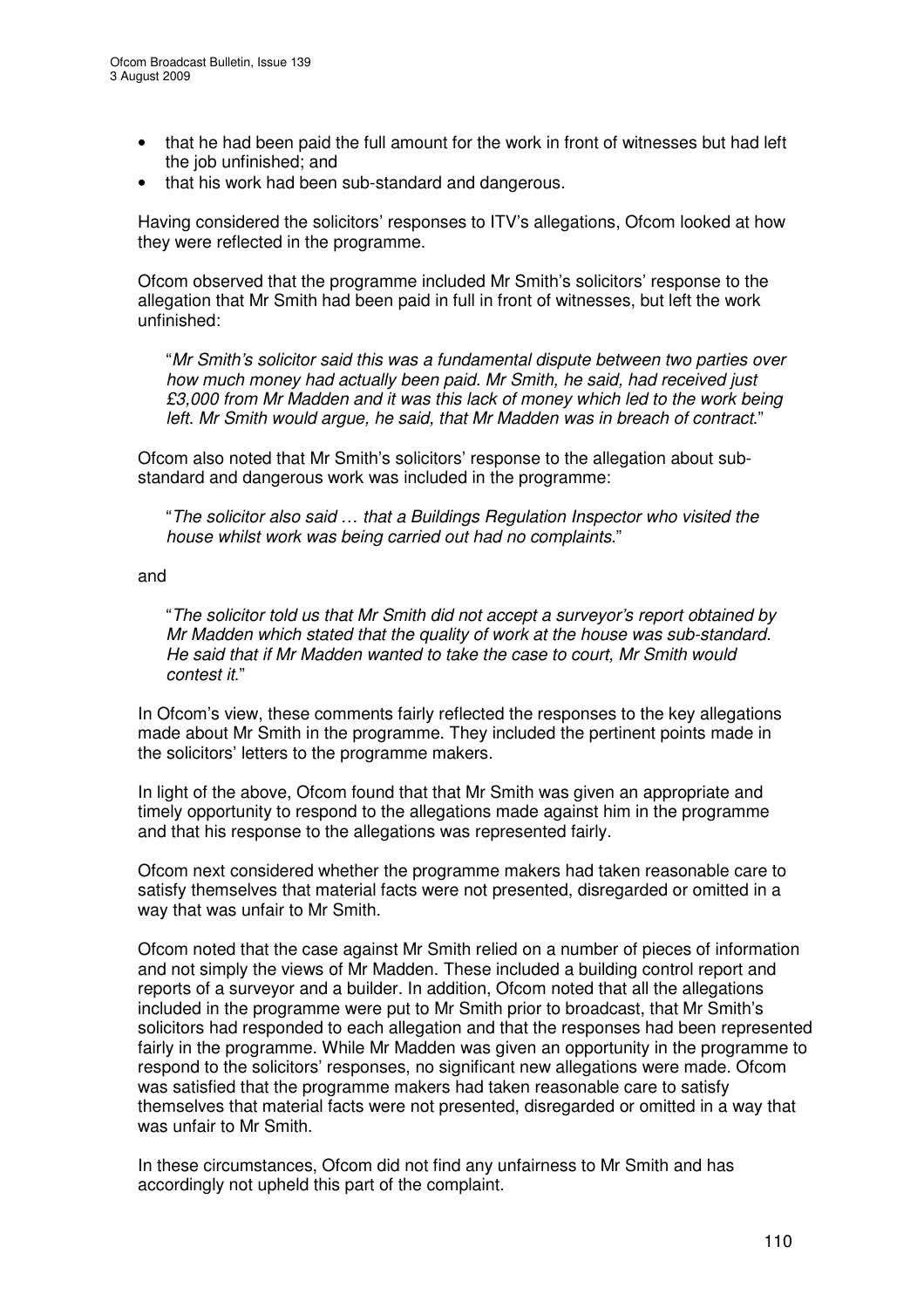Ofcom next considered the complaint that Mr Smith's privacy was unwarrantably infringed in the programme as broadcast in that:

b) His home and mobile telephone numbers were broadcast without his consent. In Ofcom's view, the line to be drawn between the public's right to information and the citizen's right to privacy can sometimes be a fine one. In considering complaints about the unwarranted infringement of privacy both in relation to the making and the broadcast of the programme, Ofcom must consider two distinct questions: First, has there been an infringement of privacy? Secondly, if so, was it warranted? This is in accordance with Rule 8.1 of the Code which states:

"Any infringement of privacy in programmes or in connection with obtaining material included in programmes, must be warranted".

Ofcom also considered the definition in the Code of "legitimate expectation of privacy" which states:

"Legitimate expectations of privacy will vary according to the place and nature of the information, activity or condition in question, the extent to which it is in the public domain (if at all) and whether the individual concerned is already in the public eye. There may be circumstances where people can reasonably expect privacy even in a public place. Some activities and conditions may be of such a private nature that filming or recording, even in a public place, could involve an infringement of privacy. People under investigation or in the public eye, and their immediate family and friends, retain the right to a private life, although private behaviour can raise issues of legitimate public interest."

Ofcom noted that Mr Smith's home and mobile telephone numbers were broadcast when a Yellow Pages advertisement for his business was shown briefly on screen. Ofcom also noted ITV's submission that as Mr Smith chose to advertise his telephone numbers in a business advertisement designed to attract the public's attention to those numbers, it did not consider he had a legitimate expectation of privacy in relation to those numbers.

Taking into consideration the factors above, and the fact that Mr Smith had voluntarily placed the telephone numbers in the public domain in his Yellow Pages advertisement, it was Ofcom's view that Mr Smith did not have a legitimate expectation of privacy in respect of these telephone numbers. Given this, Ofcom therefore found that Mr Smith's privacy was not infringed in the programme as broadcast, and it was not necessary for Ofcom to further consider whether any infringement of privacy was warranted.

**Accordingly Ofcom has not upheld the complaint of unfair treatment or unwarranted infringement of privacy in the broadcast of the programme.**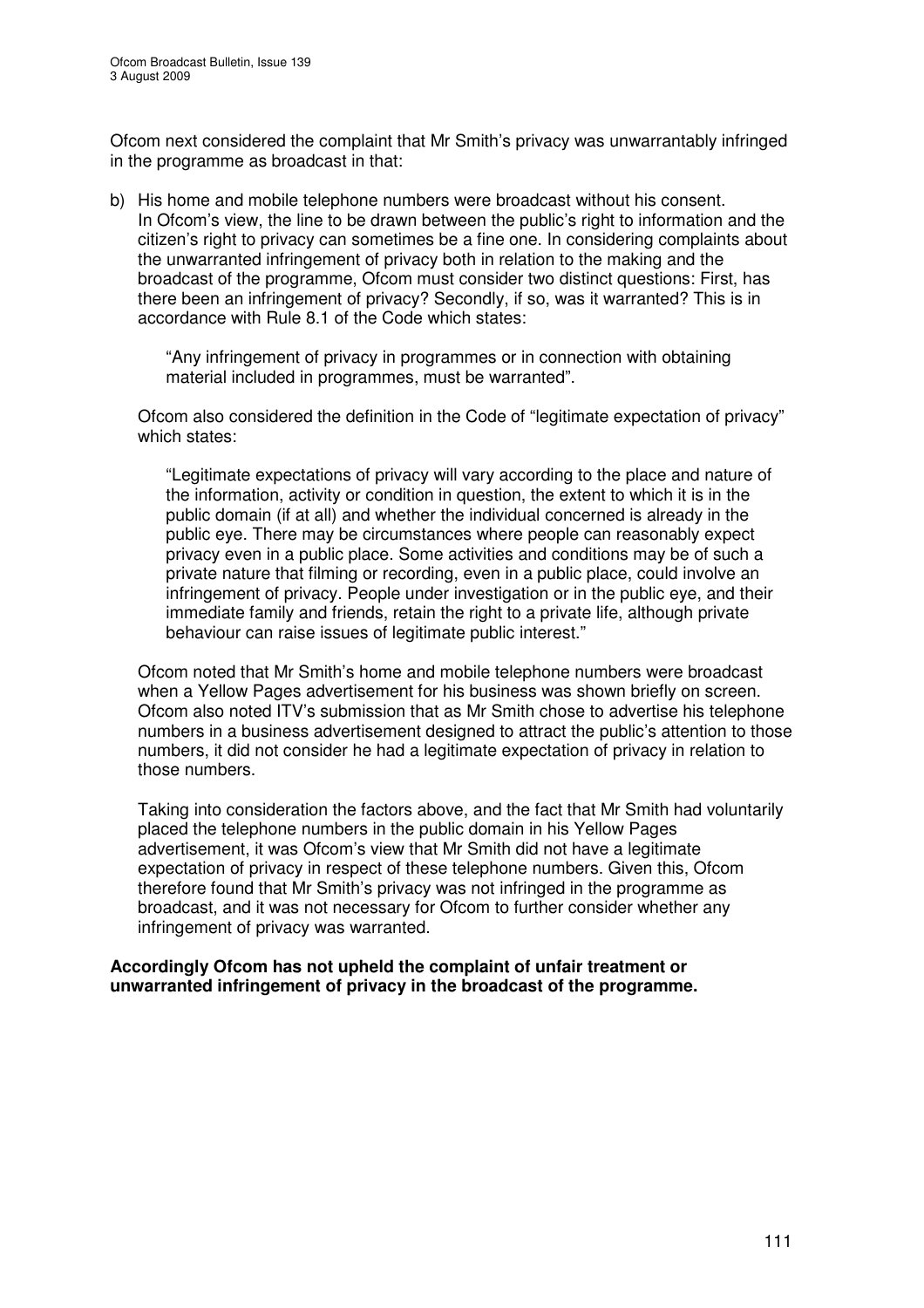## **Other Programmes Not in Breach/Resolved**

## **Up to 28 July 2009**

| Programme                                         | <b>Transmission</b><br>Date | <b>Channel</b>                   | Category                            | <b>Number of</b><br><b>Complaints</b> |
|---------------------------------------------------|-----------------------------|----------------------------------|-------------------------------------|---------------------------------------|
| 8 Out of 10 Cats                                  | 17/07/2009                  | Channel 4                        | <b>Generally Accepted Standards</b> | 1                                     |
| 8 Out of 10 Cats                                  | 24/07/2009                  | Channel 4                        | Sex/Nudity                          | 1                                     |
| A Touch of Frost                                  | 18/07/2009                  | ITVI                             | Advertising                         | $\blacksquare$                        |
| A Touch of Frost (Sky<br>EPG info)                | 25/07/2009                  | ITV1                             | Inaccuracy/Misleading               | $\mathbf{1}$                          |
| <b>Advertising Scheduling</b>                     | n/a                         | Channel 4                        | Advertising                         | $\mathbf{1}$                          |
| Afternoon Report                                  | 25/06/2009                  | <b>Sky Sports</b><br><b>News</b> | <b>Generally Accepted Standards</b> | 1                                     |
| <b>Ainars Slesers Advert</b>                      | 19/05/2009                  | <b>First Baltic</b><br>Channel   | Elections/Referendums               | 1                                     |
| <b>Airline USA</b>                                | 15/07/2009                  | ITV <sub>2</sub>                 | Crime (incite/encourage)            | 1                                     |
| Alan Carr: Chatty Man                             | 18/07/2009                  | Channel 4                        | <b>Generally Accepted Standards</b> | 1                                     |
| Alan Carr: Chatty Man                             | 19/07/2009                  | Channel 4                        | <b>Generally Accepted Standards</b> | 1                                     |
| An Inconvenient Truth                             | 04/04/2009                  | Channel 4                        | Other                               | $\mathbf{1}$                          |
| Animals Do The<br><b>Funniest Things</b>          | 04/07/2009                  | ITV1                             | <b>Animal Welfare</b>               | 1                                     |
| <b>Ayurvedic Remedies</b>                         | 26/05/2009                  | Sunrise TV                       | Use of Premium Rate Numbers         | 1                                     |
| Baggage                                           | 14/07/2009                  | <b>BBC Radio</b>                 | Offensive Language                  | 1                                     |
| <b>Bang Babes</b>                                 | 26/03/2009                  | <b>Tease Me</b>                  | Sex/Nudity                          | 1                                     |
| <b>BBC News</b>                                   | 16/07/2009                  | BBC1                             | <b>Commercial References</b>        | $\blacksquare$                        |
| <b>BET Awards: Jackson</b><br><b>Tribute Show</b> | 12/07/2009                  | Channel 4                        | <b>Generally Accepted Standards</b> | $\overline{4}$                        |
| Big Brother 10                                    | 02/07/2009                  | Channel 4                        | <b>Generally Accepted Standards</b> | 89                                    |
| Big Brother 10                                    | 03/07/2009                  | Channel 4                        | <b>Generally Accepted Standards</b> | 5                                     |
| Big Brother 10                                    | 04/07/2009                  | Channel 4                        | Violence                            | 1                                     |
| Big Brother 10                                    | 05/07/2009                  | Channel 4                        | Dangerous Behaviour                 | $\overline{2}$                        |
| Big Brother 10                                    | 07/07/2009                  | Channel 4                        | <b>Generally Accepted Standards</b> | 1                                     |
| Big Brother 10                                    | 10/07/2009                  | Channel 4                        | <b>Generally Accepted Standards</b> | $\mathbf{1}$                          |
| Big Brother 10                                    | 16/07/2009                  | Channel 4                        | Dangerous Behaviour                 | 1                                     |
| <b>Big Brother 10</b>                             | 17/07/2009                  | Channel 4                        | <b>Generally Accepted Standards</b> | 1                                     |
| Big Brother 10                                    | 17/07/2009                  | Channel 4                        | Inaccuracy/Misleading               | 1                                     |
| <b>Big Brother 10</b>                             | 20/07/2009                  | Channel 4                        | <b>Generally Accepted Standards</b> | 13                                    |
| Big Brother 10                                    | 21/07/2009                  | Channel 4                        | <b>Generally Accepted Standards</b> | 86                                    |
| Big Brother 10                                    | 23/07/2009                  | Channel 4                        | Violence                            | 1                                     |
| <b>Big Brother 10</b>                             | 26/07/2009                  | Channel 4                        | <b>Generally Accepted Standards</b> | 1                                     |
| <b>Big Brothers Big Mouth</b>                     | 10/07/2009                  | E <sub>4</sub>                   | <b>Generally Accepted Standards</b> | 6                                     |
| Big Brother's Big Mouth                           | 17/07/2009                  | E <sub>4</sub>                   | Religious Offence                   | 3                                     |
| <b>Black Eyed Peas 'I've</b><br>Got a Feeling'    | n/a                         | Various                          | Dangerous Behaviour                 | 1                                     |
| BMIbaby.com<br>sponsorship of ITV                 | n/a                         | ITV1                             | <b>Generally Accepted Standards</b> | 1                                     |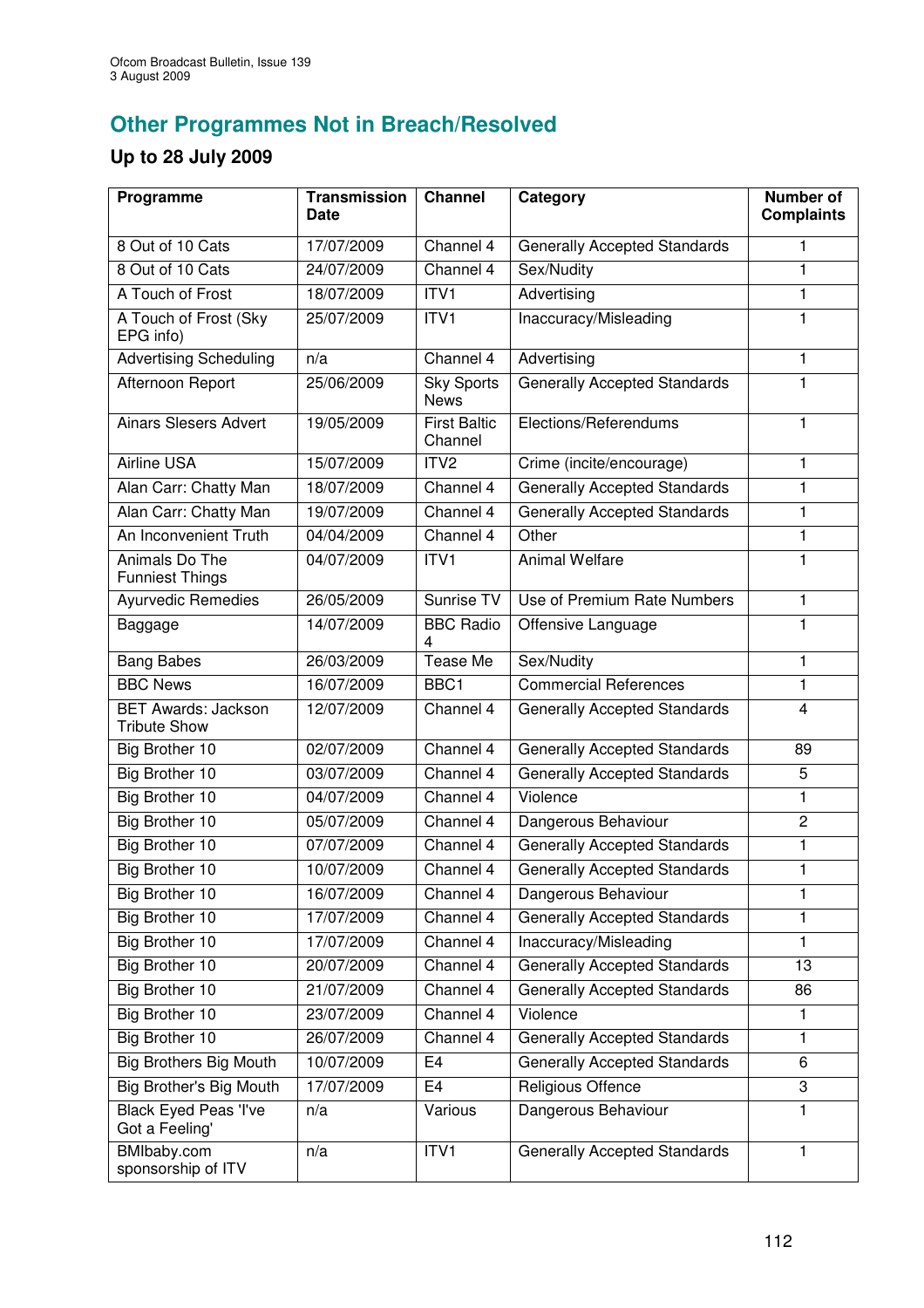| Weather                                       |            |                     |                                     |                |
|-----------------------------------------------|------------|---------------------|-------------------------------------|----------------|
| <b>Breakfast</b>                              | 14/07/2009 | BBC <sub>1</sub>    | <b>Generally Accepted Standards</b> | 1              |
| <b>Breakfast Show</b>                         | 24/06/2009 | Pennine<br>FM 107.9 | <b>Generally Accepted Standards</b> | 1              |
| <b>Capital Breakfast</b>                      | 10/07/2009 | Capital<br>Radio    | <b>Generally Accepted Standards</b> | 1              |
| Channel 4 News                                | 14/07/2009 | Channel 4           | Due Impartiality/Bias               | 1              |
| <b>Channel 4 News</b>                         | 17/07/2009 | Channel 4           | Violence                            | $\mathbf{1}$   |
| Chiro                                         | 12/07/2009 | five                | Dangerous Behaviour                 | $\mathbf{1}$   |
| Come Dine with Me                             | 10/07/2009 | Channel 4           | Sex/Nudity                          | $\mathbf{1}$   |
| Competition                                   |            | <b>Kiss 100</b>     | Competitions                        | 1              |
| <b>Coronation Street</b>                      | 06/07/2009 | ITV1                | Inaccuracy/Misleading               | 31             |
| <b>Coronation Street</b>                      | 20/07/2009 | ITV1                | <b>Generally Accepted Standards</b> | $\overline{c}$ |
| <b>Coronation Street</b>                      | 24/07/2009 | ITV1                | <b>Generally Accepted Standards</b> | 1              |
| Deal or No Deal                               | 16/07/2009 | Channel 4           | <b>Generally Accepted Standards</b> | 1              |
| Deal or No Deal                               | 16/07/2009 | More4               | <b>Generally Accepted Standards</b> | 1              |
| Deal or No Deal                               | 17/07/2009 | Channel 4           | Offensive Language                  | 1              |
| Derren Brown: Trick or<br>Treat               | 16/07/2009 | Channel 4           | <b>Generally Accepted Standards</b> | 3              |
| Dispatches: Undercover<br>Debt                | 20/07/2009 | Channel 4           | Offensive Language                  | 3              |
| Doc Martin                                    | 26/06/2009 | ITVI                | Sex/Nudity                          | $\mathbf{1}$   |
| Dustbin Baby                                  | 04/05/2009 | <b>CBBC</b>         | Violence                            | 1              |
| EastEnders                                    | 16/07/2009 | BBC <sub>1</sub>    | <b>Generally Accepted Standards</b> | 1              |
| EastEnders                                    | 21/07/2009 | BBC <sub>1</sub>    | U18's in Programmes                 | 1              |
| <b>Elite Days</b>                             | 28/05/2009 | Elite TV            | Sex/Nudity                          | 1              |
| <b>Embarrassing Teenage</b><br><b>Bodies</b>  | 22/07/2009 | Channel 4           | Sex/Nudity                          | 1              |
| Freefall                                      | 14/07/2009 | BBC <sub>2</sub>    | Sex/Nudity                          | $\overline{c}$ |
| <b>GMTV</b>                                   | 08/07/2009 | ITV1                | Competitions                        | 1              |
| <b>GMTV</b>                                   | 16/07/2009 | ITV <sub>1</sub>    | Use of Premium Rate Numbers         | 1              |
| <b>GMTV</b>                                   | 21/07/2009 | ITV1                | Sex/Nudity                          | 1              |
| <b>GMTV</b>                                   | 23/07/2009 | ITV1<br>London      | <b>Generally Accepted Standards</b> | 1.             |
| GMTV / LK Today                               | 14/07/2009 | ITV1                | Crime (incite/encourage)            | 1              |
| <b>Grand Designs</b>                          | 21/07/2009 | More4               | Offensive Language                  | 1              |
| Hollyoaks                                     | 17/07/2009 | Channel 4           | Violence                            | 1              |
| Hollyoaks                                     | 20/07/2009 | Channel 4           | <b>Generally Accepted Standards</b> | 1              |
| How Not to Live Your<br>Life                  | 13/07/2009 | BBC <sub>2</sub>    | <b>Generally Accepted Standards</b> | 1              |
| Hywel & Jamie's<br><b>Drivetime Adventure</b> | 28/05/2009 | Rock FM             | <b>Generally Accepted Standards</b> | 1              |
| lan Wright                                    | 06/07/2009 | Talksport           | Religious Offence                   | $\mathbf{1}$   |
| Imagine                                       | 30/06/2009 | BBC1                | Other                               | 1              |
| <b>ITV News</b>                               | 17/07/2009 | ITV1                | Inaccuracy/Misleading               | 1              |
| Jackass: Number Two                           | 20/07/2009 | Channel 4           | <b>Generally Accepted Standards</b> | $\mathbf{1}$   |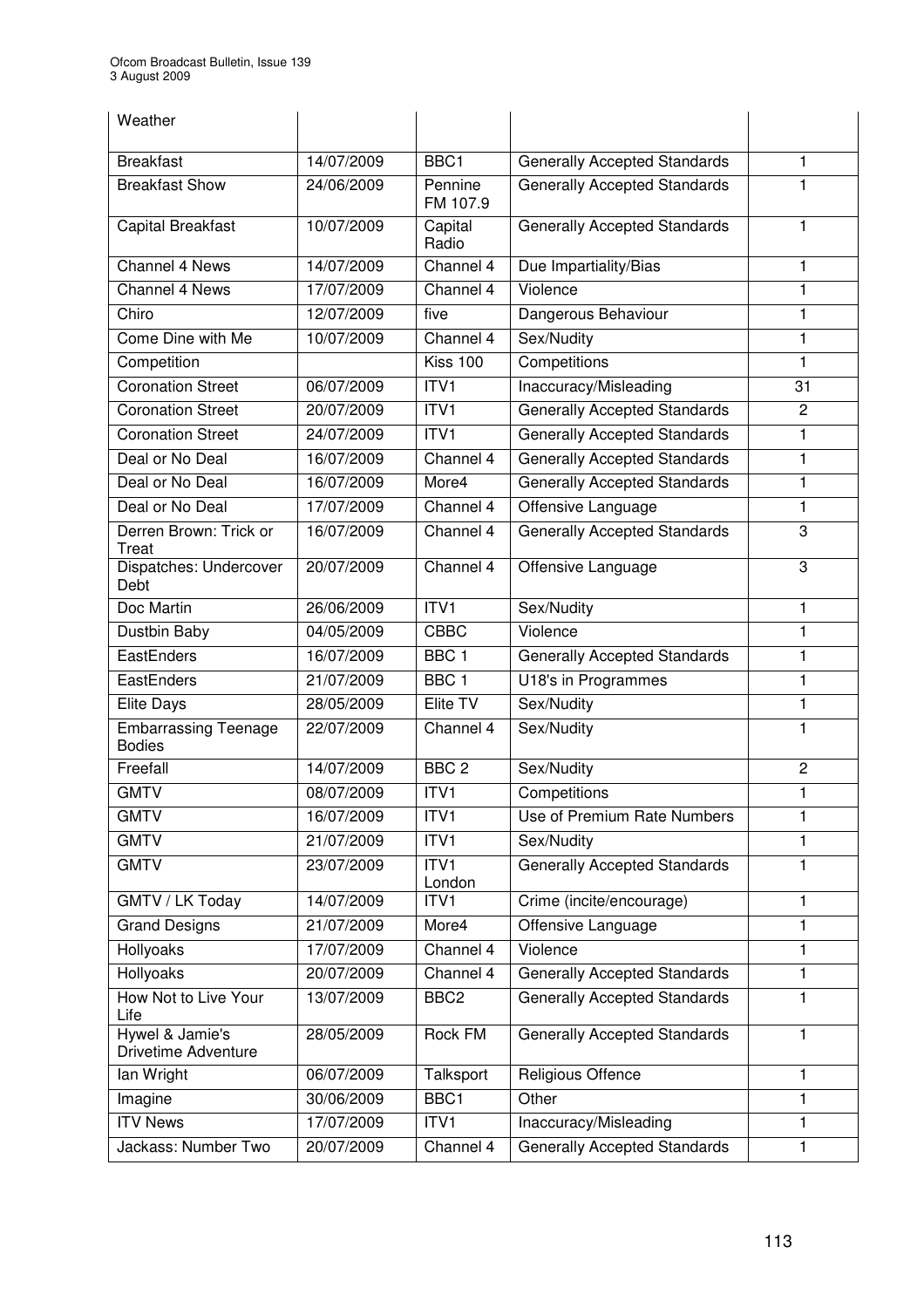| Jeyes sponsorship of<br>The Bill                     | n/a        | ITV <sub>1</sub>                    | Dangerous Behaviour                 | 1              |
|------------------------------------------------------|------------|-------------------------------------|-------------------------------------|----------------|
| Jo Russell                                           | 13/07/2009 | Absolute<br>Radio                   | Crime (incite/encourage)            | $\overline{c}$ |
| Kanye West "Stronger"                                | 23/06/2009 | <b>Kiss 100</b>                     | Other                               | 1              |
| Ken Livingstone                                      | 08/07/2009 | <b>LBC</b><br>97.3FM                | Due Impartiality/Bias               | $\mathbf{1}$   |
| <b>Kiss 100</b>                                      | 20/07/2009 | <b>Kiss 100</b>                     | Offensive Language                  | 1              |
| Live at Five With Jeremy<br>Thompson                 | 15/07/2009 | <b>Sky News</b>                     | Religious Offence                   | 1              |
| Living with Michael<br>Jackson: A Tonight<br>Special | 16/07/2009 | ITVI                                | Inaccuracy/Misleading               | 1              |
| Loose Women                                          | 24/07/2009 | ITV1<br>London                      | Sex/Nudity                          | 1              |
| Mad TV                                               | 18/06/2009 | ZTV<br>(Sweden)                     | <b>Generally Accepted Standards</b> | 1              |
| Mock the Week                                        | 16/07/2009 | BBC <sub>2</sub>                    | Offensive Language                  | 1              |
| <b>MTV Movie Awards</b><br>2009                      | 19/07/2009 | <b>TMF</b>                          | <b>Generally Accepted Standards</b> | 1              |
| <b>News</b>                                          | 02/07/2009 | BBC1                                | <b>Generally Accepted Standards</b> | $\mathbf{1}$   |
| <b>Paul Foster Breakfast</b><br>Show                 | 08/07/2009 | Viking FM                           | <b>Generally Accepted Standards</b> | 1              |
| Pick of the Week                                     | 19/07/2009 | <b>BBC Radio</b><br>4               | <b>Generally Accepted Standards</b> | 1              |
| Qualam Kabeela                                       | 19/06/2009 | <b>KBC</b>                          | <b>Commercial References</b>        | $\mathbf{1}$   |
| Quiz Call                                            | 18/07/2009 | Five                                | Offensive Language                  | $\mathbf{1}$   |
| Rony's Forum                                         | 14/07/2009 | <b>BBC Radio</b><br>Sheffield       | Sex/Nudity                          | 1              |
| <b>Shooting Lily Allen</b>                           | 11/07/2009 | Channel 4                           | <b>Generally Accepted Standards</b> | 1              |
| <b>Sky News</b>                                      | 09/06/2009 | <b>Sky News</b>                     | Due Impartiality/Bias               | 1              |
| <b>Sky News</b>                                      | 23/07/2009 | <b>Sky News</b>                     | Dangerous Behaviour                 | 1              |
| <b>Sky News Tonight</b>                              | 16/07/2009 | <b>Sky News</b>                     | <b>Generally Accepted Standards</b> | 1              |
| Smart                                                | 23/07/2009 | BBC1                                | Dangerous Behaviour                 | 1              |
| Spongebob Squarepants                                | 13/06/2009 | <b>Nick</b><br>Replay               | Offensive Language                  | 1              |
| Superbad                                             | 16/07/2009 | Sky<br>Movies<br>Comedy             | <b>Generally Accepted Standards</b> | 1              |
| T4 on The Beach                                      | 26/07/2009 | Channel 4                           | <b>Generally Accepted Standards</b> | 1              |
| Tease Me                                             | 04/03/2009 | Tease Me                            | Sex/Nudity                          | $\mathbf{1}$   |
| Tease Me / Paul<br>Raymond TV                        | 09/06/2009 | Tease Me<br>/ Paul<br>Raymond<br>TV | Sex/Nudity                          | $\blacksquare$ |
| The Big Questions                                    | 12/07/2009 | BBC1                                | Crime (incite/encourage)            | 1              |
| The Bill                                             | 16/07/2009 | ITV <sub>1</sub>                    | Violence                            | 1              |
| The Grandparent Diaries                              | 16/07/2009 | BBC4                                | U18's in Programmes                 | $\mathbf{1}$   |
| The Home Show                                        | 23/07/2009 | Channel 4                           | Offensive Language                  | $\overline{c}$ |
| The Home Show                                        | 23/07/2009 | Channel 4                           | Other                               | 1              |
| The Inbetweeners                                     | 14/07/2009 | Channel 4                           | <b>Generally Accepted Standards</b> | 1              |
| The Jeremy Kyle Show                                 | 22/07/2009 | ITVI                                | <b>Generally Accepted Standards</b> | 1              |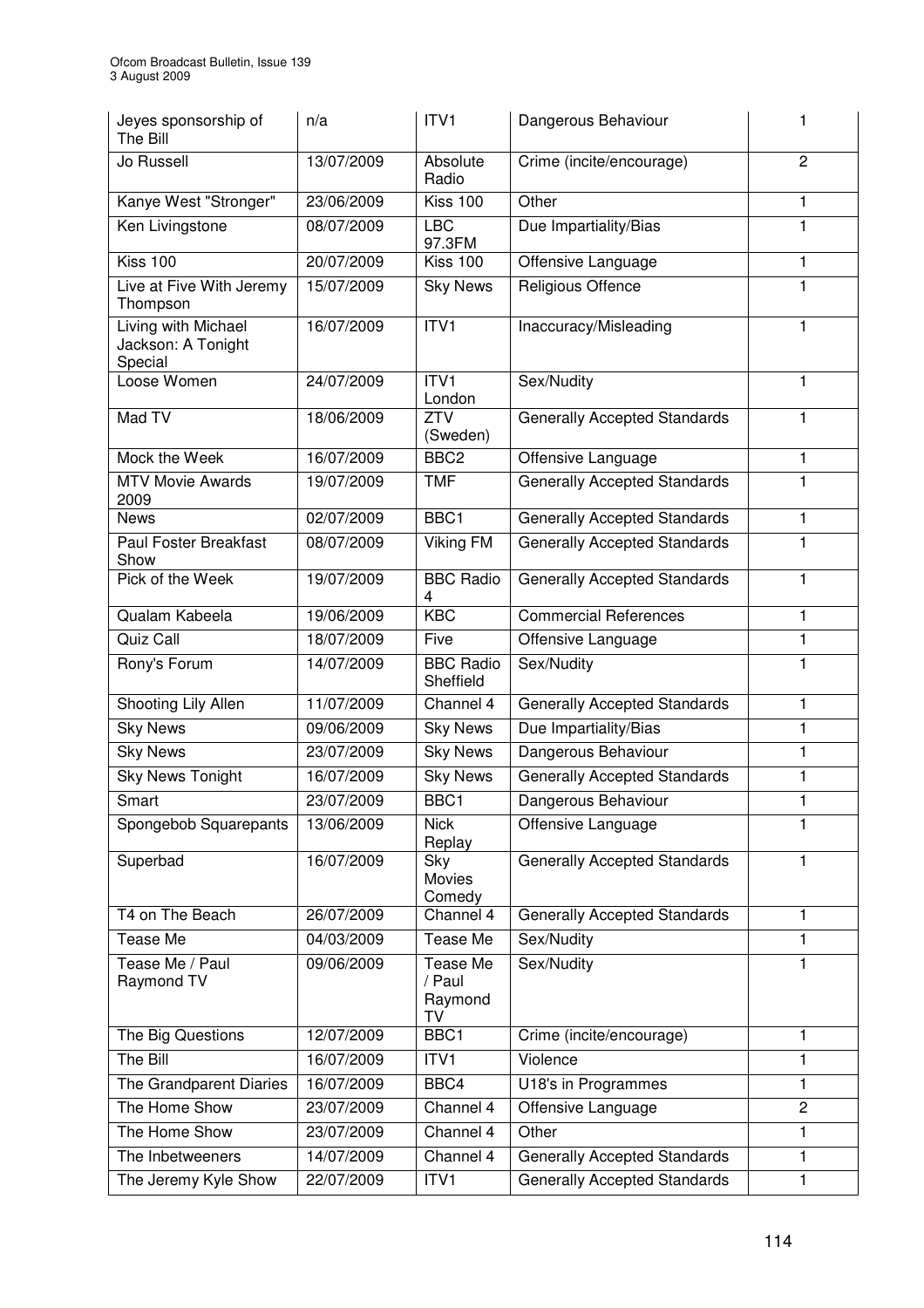|                                              |            | London                |                                     |                |
|----------------------------------------------|------------|-----------------------|-------------------------------------|----------------|
| The Life and Times of<br>Tim (Trailer)       | 22/07/2009 | Virgin1               | Sex/Nudity                          | 1              |
| The Now Show                                 | 17/07/2009 | <b>BBC Radio</b><br>4 | Religious Offence                   | 1              |
| The Rat Pack                                 | 23/07/2009 | BBC <sub>1</sub>      | <b>Animal Welfare</b>               | $\overline{c}$ |
| The Secret Caribbean<br>with Trevor McDonald | 05/07/2009 | ITV <sub>1</sub>      | Due Impartiality/Bias               | 1              |
| The Secret Caribbean<br>with Trevor McDonald | 12/07/2009 | ITV1                  | Due Impartiality/Bias               | 1              |
| The Simpsons                                 | 13/07/2009 | Channel 4             | Offensive Language                  | 1              |
| <b>The Street</b>                            | 13/12/2007 | BBC1                  | Offensive Language                  | $\mathbf{1}$   |
| <b>The Street</b>                            | 13/07/2009 | BBC1                  | Offensive Language                  | 1              |
| The Weakest Link                             | 14/07/2009 | BBC <sub>1</sub>      | <b>Generally Accepted Standards</b> | $\overline{c}$ |
| The Weakest Link                             | 22/07/2009 | BBC <sub>1</sub>      | <b>Generally Accepted Standards</b> | 1              |
| The Weakest Link                             | 23/07/2009 | BBC <sub>1</sub>      | Generally Accepted Standards        | 1              |
| The Wright Stuff                             | 11/06/2009 | Five                  | <b>Animal Welfare</b>               | 1              |
| <b>This Morning</b>                          | 16/07/2009 | ITVI                  | Sex/Nudity                          | 1              |
| This Morning                                 | 17/07/2009 | ITV1                  | <b>Generally Accepted Standards</b> | 1              |
| <b>TNT Show</b>                              | 18/06/2009 | Channel 4             | <b>Generally Accepted Standards</b> | $\overline{c}$ |
| <b>TNT Show</b>                              | 02/07/2009 | Channel 4             | <b>Generally Accepted Standards</b> | $\overline{c}$ |
| <b>TNT Show</b>                              | 09/07/2009 | Channel 4             | <b>Generally Accepted Standards</b> | $\mathbf{1}$   |
| <b>TNT Show</b>                              | 16/07/2009 | Channel 4             | <b>Generally Accepted Standards</b> | 1              |
| Tony Horne in the<br>Morning                 | 26/06/2009 | Metro<br>Radio        | <b>Generally Accepted Standards</b> | $\overline{1}$ |
| Toolan in the Morning                        | 11/05/2009 | <b>Key 103</b>        | Competitions                        | 1              |
| <b>Top Gear</b>                              | 21/06/2009 | BBC <sub>2</sub>      | Generally Accepted Standards        | 1              |
| Top Gear                                     | 05/07/2009 | BBC <sub>2</sub>      | <b>Generally Accepted Standards</b> | 1              |
| <b>Top Gear</b>                              | 19/07/2009 | BBC <sub>2</sub>      | Crime (incite/encourage)            | 1              |
| <b>Top Gear</b>                              | 19/07/2009 | BBC <sub>2</sub>      | Offensive Language                  | 1              |
| <b>Top Gear</b>                              | 19/07/2009 | BBC <sub>2</sub>      | Sex/Nudity                          | 1              |
| <b>Top Gear</b>                              | 26/07/2009 | BBC <sub>2</sub>      | Offensive Language                  | 1              |
| <b>Top Gear</b>                              | 27/07/2009 | BBC <sub>2</sub>      | Offensive Language                  | 1              |
| Torchwood: Children Of<br>Earth              | 06/07/2009 | BBC <sub>1</sub>      | <b>Generally Accepted Standards</b> | 1              |
| Torchwood: Children Of<br>Earth              | 10/07/2009 | BBC <sub>1</sub>      | <b>Generally Accepted Standards</b> | 8              |
| <b>Total Emergency</b>                       | 22/07/2009 | ITV1                  | Scheduling                          | 1              |
| <b>UTV Live Tonight</b>                      | 07/07/2009 | <b>UTV</b>            | Inaccuracy/Misleading               | $\mathbf{1}$   |
| Versailles: The Dream of<br>a King           | 18/07/2009 | BBC <sub>2</sub>      | Sex/Nudity                          | $\overline{c}$ |
| <b>Vibe FM 105.3</b>                         | 20/03/2009 | Vibe FM<br>105.3      | Offensive Language                  | 1              |
| Wake Up to Wogan                             | 23/07/2009 | <b>BBC Radio</b><br>2 | <b>Generally Accepted Standards</b> | 1              |
| Warriors                                     | 21/07/2009 | History<br>Channel    | Inaccuracy/Misleading               | $\mathbf{1}$   |
| What's in Your Mouth?<br>Tonight             | 16/02/2009 | ITV1                  | Due Impartiality/Bias               | 4              |